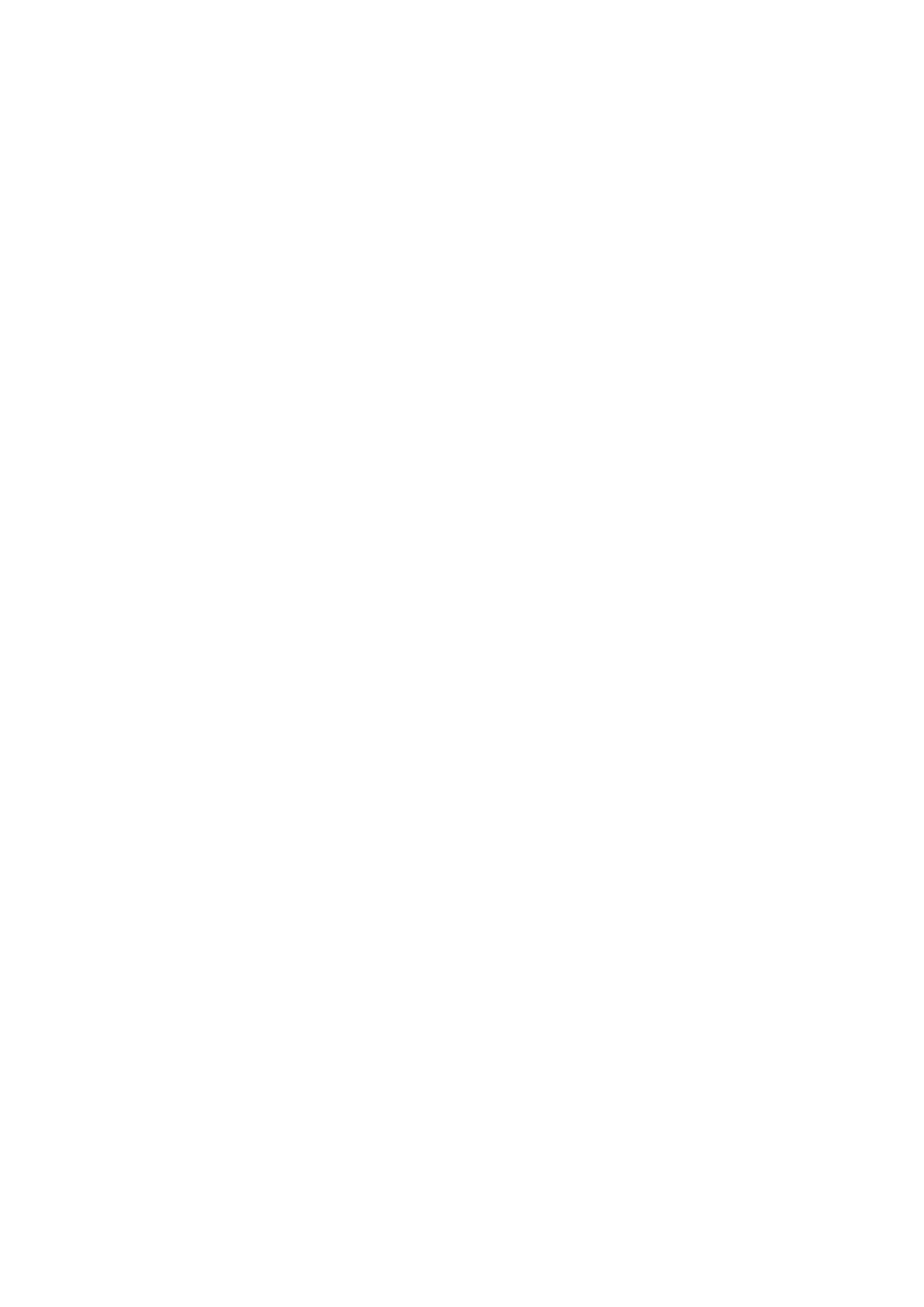# **Key to symbols used in reprinted bill**

# **As reported from the committee of the whole House**

text inserted

text deleted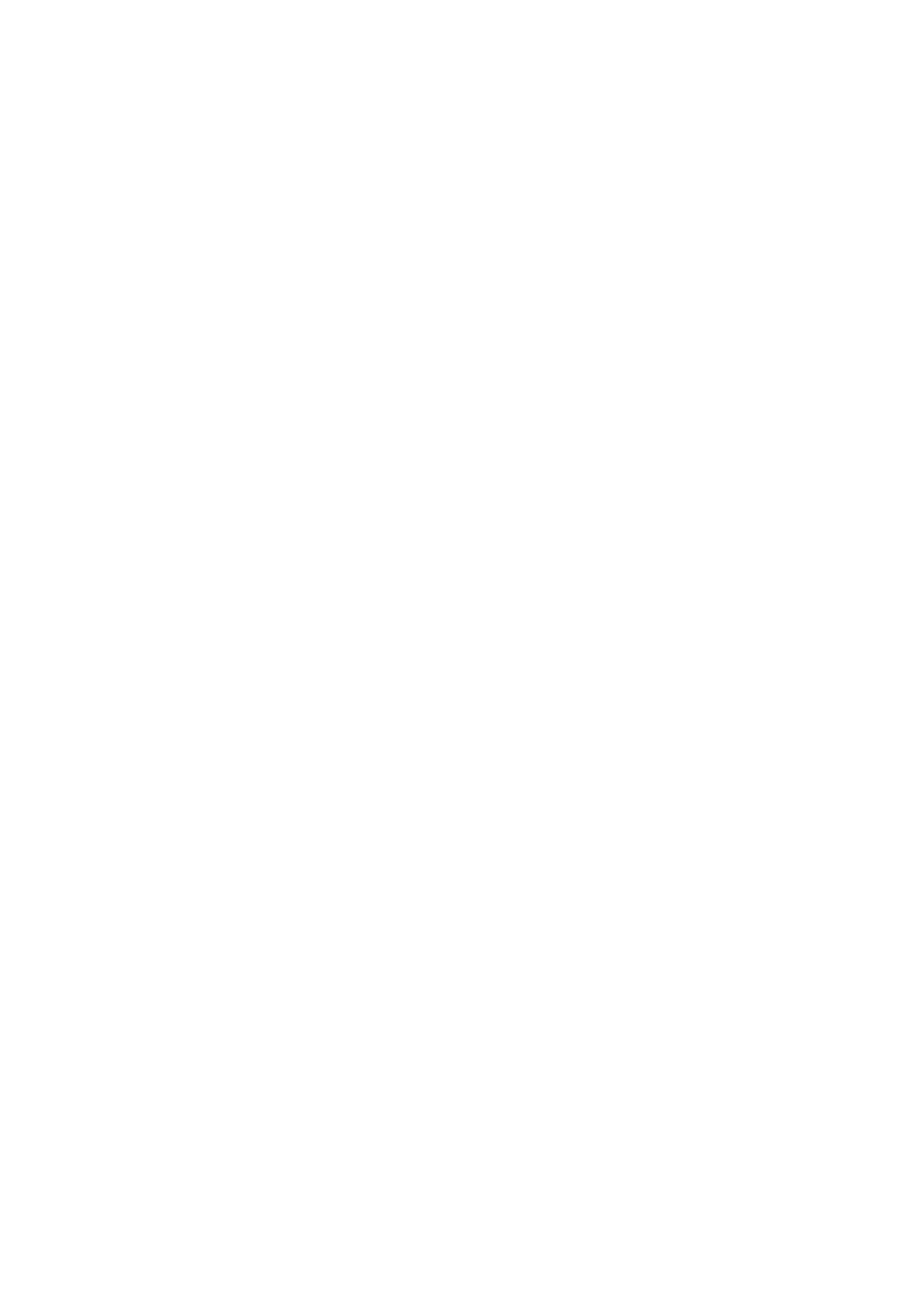# *Hon Judith Collins*

# **Taxation (Business Tax, Exchange of Information, and Remedial Matters) Bill**

Government Bill

# **Contents**

|                |                                                                              | Page |
|----------------|------------------------------------------------------------------------------|------|
| 1              | Title                                                                        | 8    |
| 2              | Commencement                                                                 | 8    |
|                | Part 1                                                                       |      |
|                | <b>Exchange of information</b>                                               |      |
|                | Subpart 1—Amendments to Income Tax Act 2007                                  |      |
| 3              | Income Tax Act 2007 amended                                                  | 8    |
| $\overline{4}$ | Section BH 1 amended (Double tax agreements)                                 | 8    |
| 4B             | Section HC 11 amended (Foreign trusts)                                       | 9    |
| 5              | Section HC 26 amended (Foreign-sourced amounts: resident                     | 9    |
|                | trustees)                                                                    |      |
| 6              | Section YA 1 amended (Definitions)                                           | 10   |
|                | Subpart 2-Amendments to Tax Administration Act 1994                          |      |
| 7              | Tax Administration Act 1994 amended                                          | 10   |
| 8              | Section 3 amended (Interpretation)                                           | 10   |
| 9              | Section 22 amended (Keeping of business and other records)                   | 12   |
| 10             | Section 59B replaced (Disclosure of foreign trust particulars)               | 13   |
|                | Foreign trust with resident foreign trustee: registration<br>59 <sub>B</sub> | 13   |
|                | and disclosure                                                               |      |
|                | 59C<br>Time limits for registration and disclosure of changes                | 15   |
|                | Annual return for foreign trust<br>59D                                       | 16   |
|                | Fees: regulations and exemption<br>59E                                       | 17   |
| 11             | Section 81 amended (Officers to maintain secrecy)                            | 17   |
| 11B            | Section 89C amended (Notices of proposed adjustment required to              | 17   |
|                | be issued by Commissioner)                                                   |      |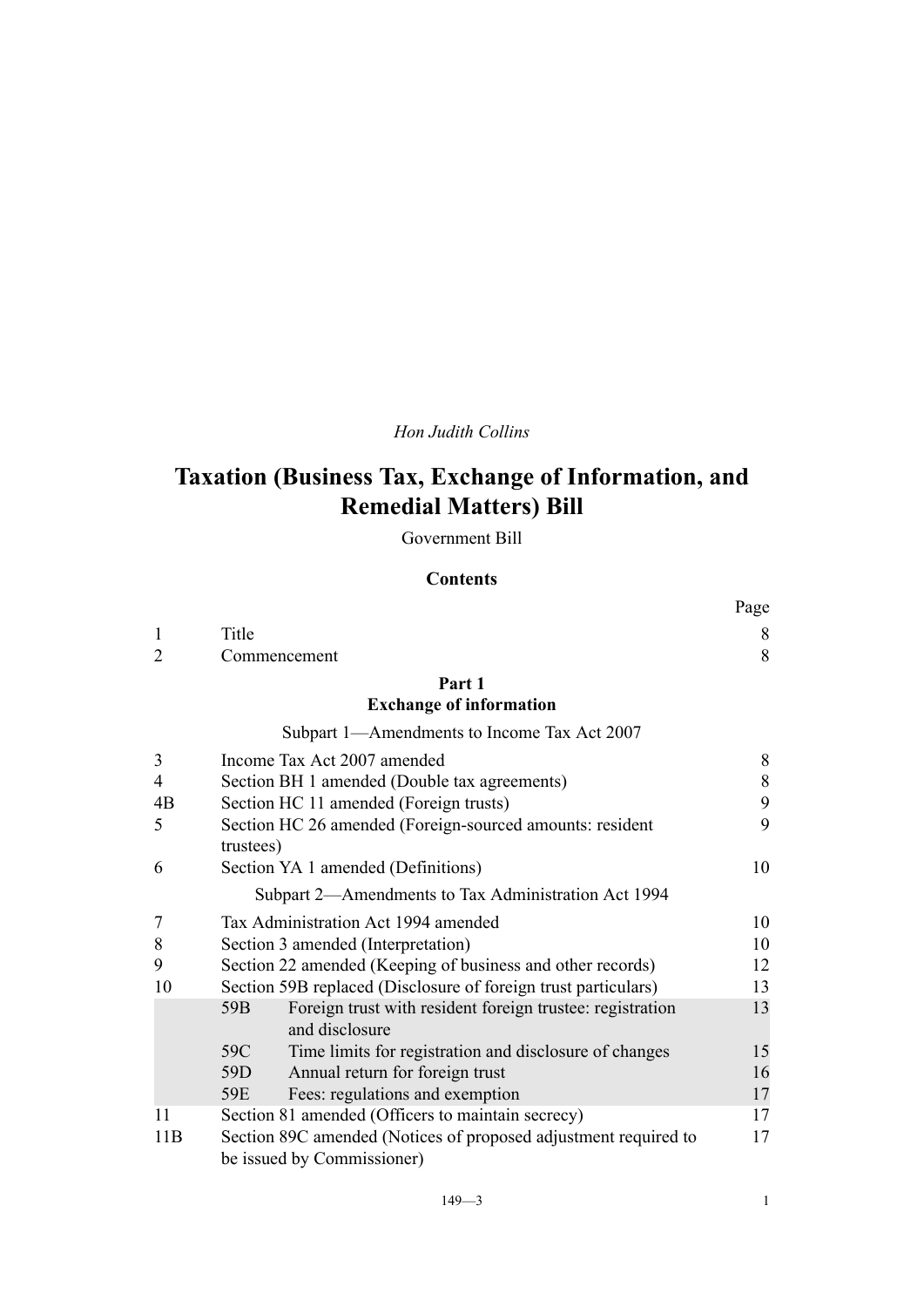| <b>HE</b> | disputes)      | Section 89P amended (Challenge notice for taxpayer-initiated                                                                   | $+7$ |
|-----------|----------------|--------------------------------------------------------------------------------------------------------------------------------|------|
| 12        |                | New heading and sections 91AAU to 91AAW inserted                                                                               | 18   |
|           |                | Determinations relating to foreign account information-<br>sharing agreements                                                  |      |
|           |                | 91AAU Participating jurisdictions for CRS applied standard                                                                     | 18   |
|           |                | 91AAV Suspension of reportable jurisdictions for CRS applied<br>standard                                                       | 18   |
|           |                | 91AAW Non-reporting financial institutions and excluded<br>accounts for CRS applied standard                                   | 18   |
| 12B       |                | Section 94A amended (Assessment of shortfall penalties)                                                                        | 19   |
| 12C       | 142H and 142I) | New section 94C inserted (Assessment of penalties under sections                                                               | 19   |
|           | 94C            | Assessment of penalties under sections 142H and 142I                                                                           | 19   |
| 13        |                | New sections 142H and 142I inserted                                                                                            | 19   |
|           | 142H           | Failures of financial institutions to meet requirements<br>under Part 11B and CRS applied standard                             | 19   |
|           | 142I           | Failures to meet requirements under Part 11B to provide<br>information, including self-certifications                          | 21   |
| 14        |                | Section 143 amended (Absolute liability offences)                                                                              | 22   |
| 15        |                | Section 143A amended (Knowledge offences)                                                                                      | 22   |
| 16        |                | Section 185E amended (Purpose)                                                                                                 | 22   |
| 17        |                | New heading inserted after section 185E                                                                                        | 22   |
| 18        |                | Section 185F amended (Permitted choices in relation to foreign<br>account information-sharing agreements)                      | 22   |
| 19        |                | Section 185G amended (Obligations related to foreign account<br>information-sharing agreements: registration)                  | 23   |
| 20        |                | Section 185H amended (Obligations related to foreign account<br>information-sharing agreements: due diligence)                 | 23   |
| 21        | authority)     | Section 185I amended (Obligations related to foreign account<br>information-sharing agreements: information for NZ competent   | 23   |
| 22        |                | Section 185J amended (Obligations related to foreign account<br>information-sharing agreements: information for third parties) | 23   |
| 23        |                | Section 185L repealed (Foreign account information-sharing<br>agreements: anti-avoidance)                                      | 23   |
| 24        |                | New headings and sections 185N to 185R inserted                                                                                | 23   |
|           |                | <b>CRS</b> standard                                                                                                            |      |
|           | 185N           | Requirements for financial institution                                                                                         | 23   |
|           | 185O           | Application of Common Reporting Standard                                                                                       | 25   |
|           |                |                                                                                                                                |      |

# **Taxation (Business Tax, Exchange of Information, and Remedial Matters) Bill**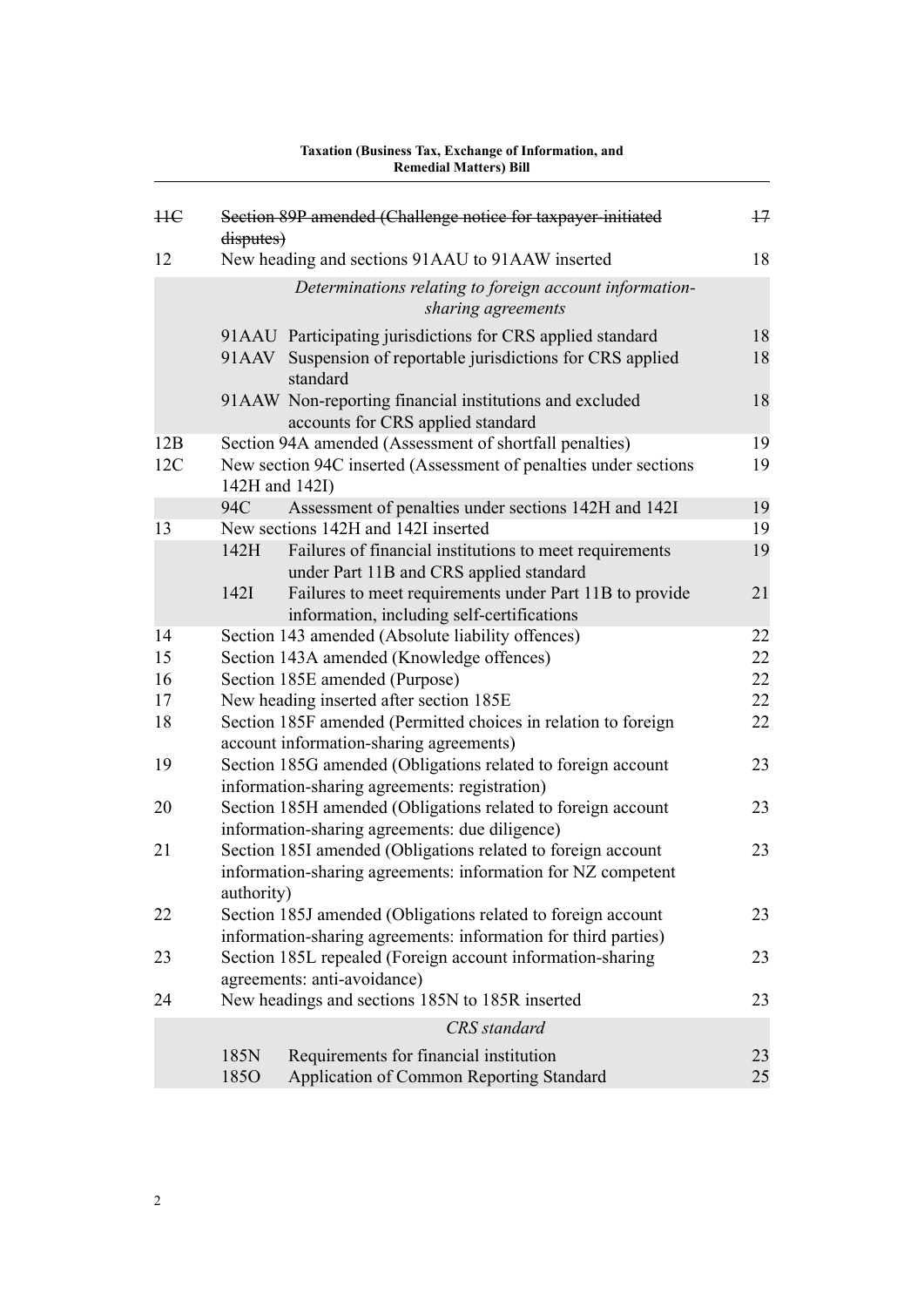|     |                                               | Foreign account information-sharing agreements<br>generally                                      |          |  |
|-----|-----------------------------------------------|--------------------------------------------------------------------------------------------------|----------|--|
|     | 185P                                          | Requirements for persons to provide information to<br>financial institution                      | 26       |  |
|     | 185Q                                          | Requirements and penalties for entities that are not<br>persons                                  | 27       |  |
|     | 185R                                          | Foreign account information-sharing agreements: anti-<br>avoidance                               | 27       |  |
| 25  |                                               | New sections 226D and 226E inserted                                                              | 27       |  |
|     | 226D<br>226E                                  | Reportable jurisdictions for CRS standard and Part 11B<br>Application of changes to CRS standard | 27<br>28 |  |
| 26  |                                               | New schedule 2 inserted (Application of CRS standard)                                            | 28       |  |
|     |                                               | Part 2                                                                                           |          |  |
|     |                                               | <b>Business tax: AIM provisional tax method</b>                                                  |          |  |
|     |                                               | Subpart 1-Amendments to Income Tax Act 2007                                                      |          |  |
| 27  |                                               | Income Tax Act 2007 amended                                                                      | 28       |  |
| 28  |                                               | Section LA 6 amended (Remaining refundable credits: PAYE,<br>RWT, and certain other items)       | 28       |  |
| 29  |                                               | Section RA 14 amended (Payment dates for provisional tax)                                        | 29<br>29 |  |
| 30  | Section RC 1 amended (What this subpart does) |                                                                                                  |          |  |
| 31  | liability)                                    | Section RC 5 amended (Methods for calculating provisional tax                                    | 29       |  |
| 32  |                                               | New section RC 7B inserted (AIM method)                                                          | 30       |  |
|     | RC <sub>7B</sub>                              | AIM method                                                                                       | 31       |  |
| 33  |                                               | Section RC 9 amended (Provisional tax payable in instalments)                                    | 32       |  |
| 33B |                                               | Table R1 amended (Summary of instalment dates and calculation<br>methods for provisional tax)    | 32       |  |
| 34  |                                               | New section RC 10B inserted (Calculating amount of instalment<br>for periods using AIM method)   | 33       |  |
|     |                                               | RC 10B Calculating amount of instalment for periods using AIM<br>method                          | 33       |  |
| 35  |                                               | Section RC 24 amended (Calculating instalments in transitional<br>years: GST ratio method)       | 33       |  |
| 36  | instalments)                                  | New section RM 6B inserted (Refunds for overpaid AIM method                                      | 33       |  |
|     |                                               | RM 6B Refunds for overpaid AIM method instalments                                                | 33       |  |
| 36B |                                               | RM 13 amended (Limits on refunds for ICA companies)                                              | 34       |  |
| 37  |                                               | Section RP 17 amended (Tax pooling intermediaries)                                               | 34       |  |
| 38  |                                               | Section RP 17B amended (Tax pooling accounts and their use)                                      | 34       |  |
| 39  | liabilities)                                  | Section RP 19B amended (Transfers for certain expected tax                                       | 34       |  |
| 40  |                                               | Section YA 1 amended (Definitions)                                                               | 34       |  |
| 41  |                                               | Schedule 3 amended (Payment of provisional tax and terminal tax)                                 | 35       |  |

#### **Taxation (Business Tax, Exchange of Information, and Remedial Matters) Bill**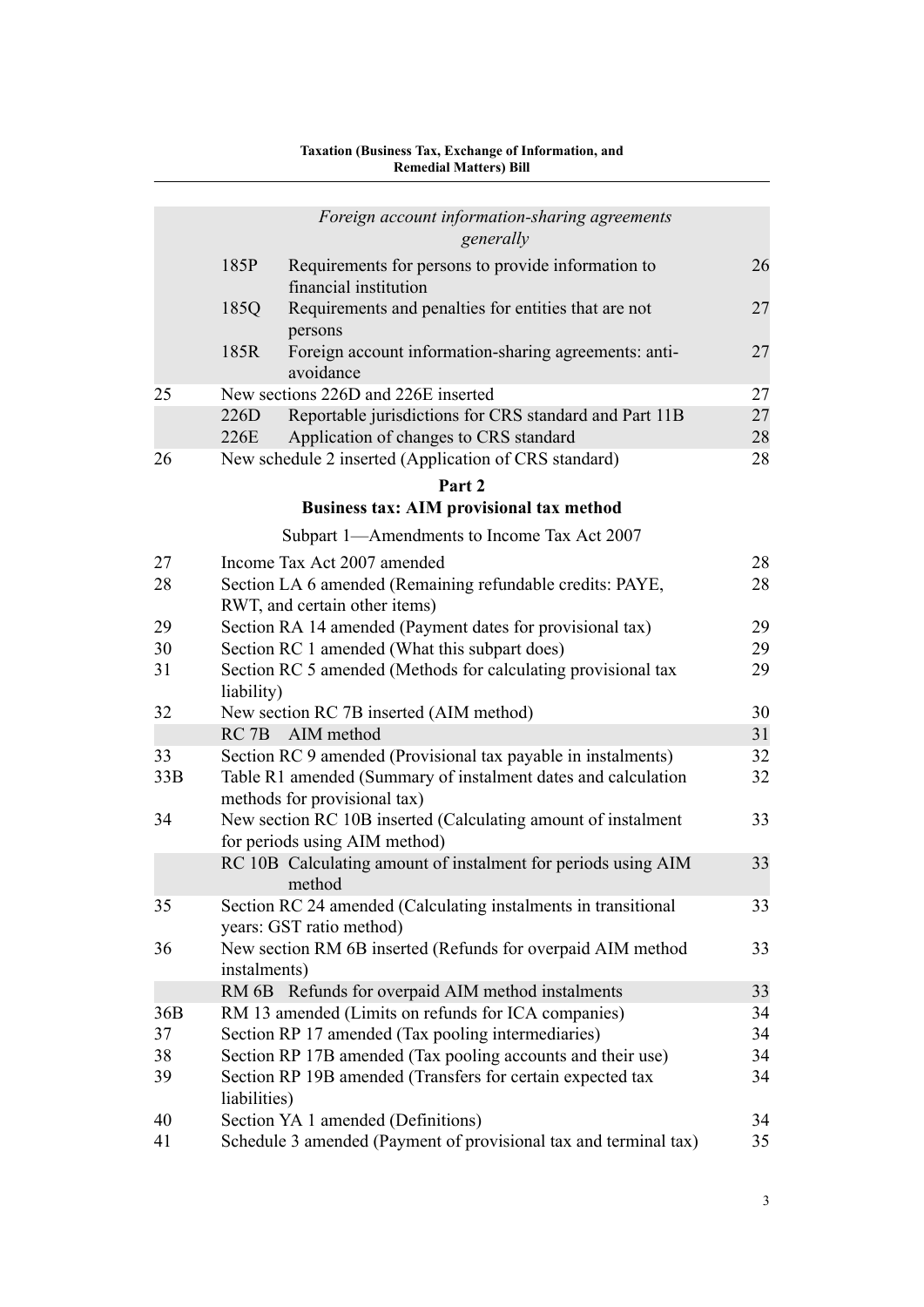|    | Taxation (Business Tax, Exchange of Information, and<br><b>Remedial Matters) Bill</b>          |          |  |  |  |  |
|----|------------------------------------------------------------------------------------------------|----------|--|--|--|--|
|    | Subpart 2—Amendments to Tax Administration Act 1994                                            |          |  |  |  |  |
| 42 | Tax Administration Act 1994 amended                                                            | 37       |  |  |  |  |
| 43 | Section 3 amended (Interpretation)                                                             |          |  |  |  |  |
| 44 | New heading and sections 15U to 15Z inserted                                                   | 37       |  |  |  |  |
|    | <b>AIM</b> method                                                                              |          |  |  |  |  |
|    | 15U<br>Approval of approved AIM providers                                                      | 37       |  |  |  |  |
|    | Revocation of approval of AIM providers: Commissioner<br>15V                                   | 38       |  |  |  |  |
|    | Revocation of approval of AIM providers: provider<br>15W                                       | 38       |  |  |  |  |
|    | Publication of approval, revocation, etc<br>15X                                                | 38       |  |  |  |  |
|    | AIM method: approval of large business AIM-capable<br>15Y                                      | 39       |  |  |  |  |
|    | system                                                                                         |          |  |  |  |  |
|    | 15Z<br>AIM method: approval of person over \$5,000,000                                         | 39       |  |  |  |  |
| 45 | New sections 45 and 45B inserted                                                               | 39       |  |  |  |  |
|    | 45<br>AIM method information: taxpayers                                                        | 39       |  |  |  |  |
|    | AIM method information: approved AIM providers<br>45B                                          | 39       |  |  |  |  |
| 46 | New heading and sections 91AAX to 91AAZ inserted                                               | 40       |  |  |  |  |
|    | Determinations relating to AIM method                                                          |          |  |  |  |  |
|    | 91AAX Accounting and rate determinations relating to AIM                                       | 40       |  |  |  |  |
|    | method                                                                                         |          |  |  |  |  |
|    | 91AAY Class of taxpayers that must not use AIM method                                          | 40       |  |  |  |  |
|    | 91AAZ AIM method information                                                                   | 41       |  |  |  |  |
| 47 | Section 119 amended (Commissioner may determine amount of<br>provisional tax)                  | 41       |  |  |  |  |
| 48 | New section 120KBC inserted (Interest for AIM method<br>provisional taxpayers)                 | 41       |  |  |  |  |
|    | 120KBC Interest for AIM method provisional taxpayers                                           | 41       |  |  |  |  |
| 49 | Section 120KC amended (Residual income tax of new provisional                                  | 42       |  |  |  |  |
|    | taxpayer)                                                                                      |          |  |  |  |  |
| 50 | Section 120KE amended (Provisional tax and rules on use of                                     | 42       |  |  |  |  |
|    | money interest)                                                                                |          |  |  |  |  |
| 51 | New section 120LB inserted (Meaning of unpaid tax and overpaid                                 | 42       |  |  |  |  |
|    | tax for tax credit transferees under AIM method)                                               |          |  |  |  |  |
|    | Meaning of unpaid tax and overpaid tax for tax credit<br>120LB<br>transferees under AIM method | 42       |  |  |  |  |
| 52 | New section 120VB inserted (Interest on overpaid AIM method                                    | 43       |  |  |  |  |
|    | provisional tax)                                                                               |          |  |  |  |  |
|    | Interest on overpaid AIM method provisional tax<br>120VB                                       | 43       |  |  |  |  |
| 53 | Section 141 amended (Tax shortfalls)                                                           | 43<br>43 |  |  |  |  |
| 54 | Section 141B amended (Unacceptable tax position)                                               |          |  |  |  |  |

# **Taxation (Business Tax, Exchange of Information, and**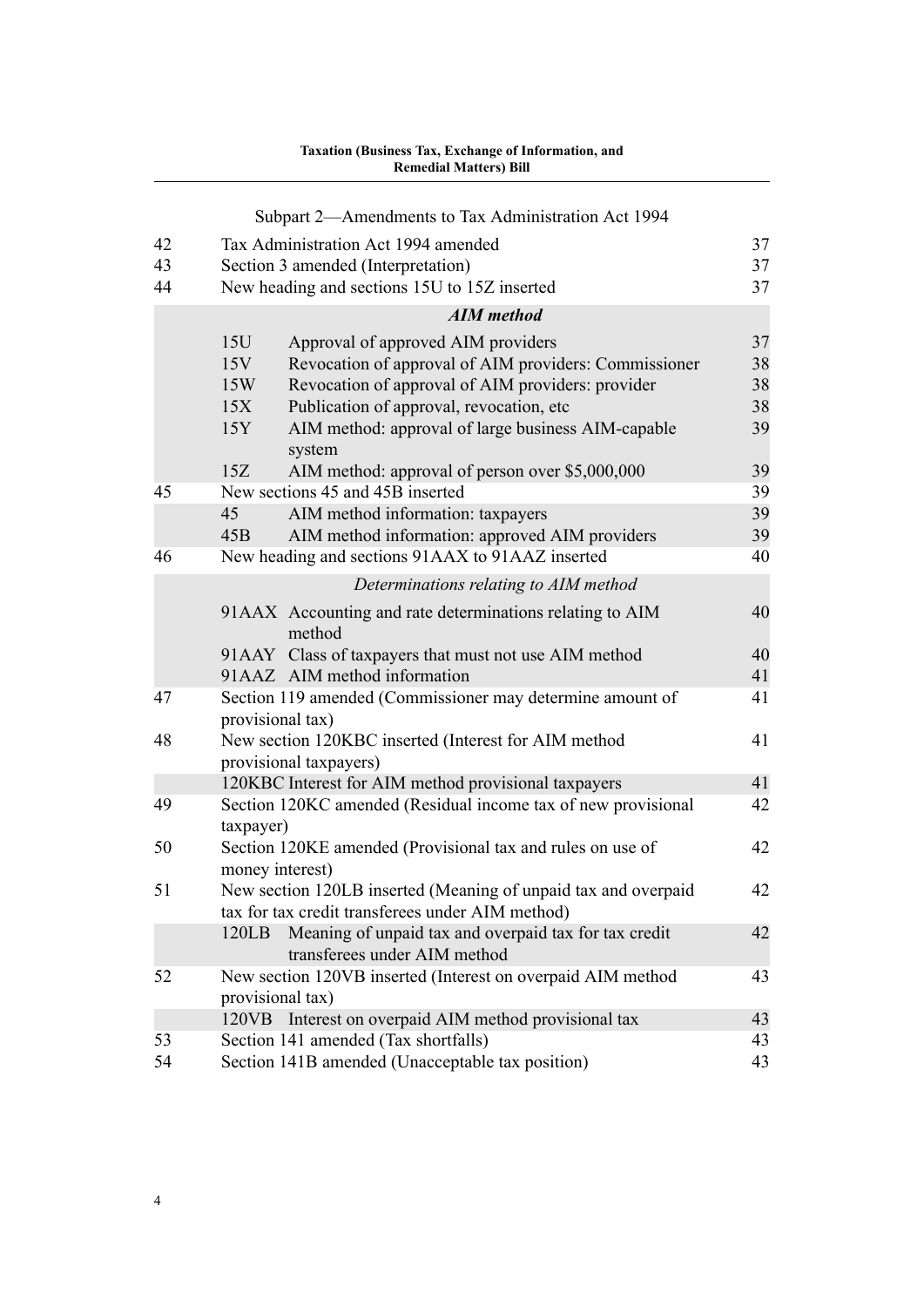#### **[Part 3](#page-47-0)**

# **[Business tax and remedial matters](#page-47-0)**

[Subpart 1—Amendments to Income Tax Act 2007](#page-47-0)

| 55              | Income Tax Act 2007 amended                                                           | 44 |
|-----------------|---------------------------------------------------------------------------------------|----|
| 55 <sub>B</sub> | Section CB 6A amended (Disposal within 2 years: bright-line test                      | 44 |
|                 | for residential land)                                                                 |    |
| 55C             | Section CB 15B amended (When land acquired)                                           | 44 |
| 55D             | Section CB 15B amended (When land acquired)                                           | 45 |
| 56              | Section CD 32 amended (Employee benefits)                                             | 45 |
| 57              | Section CE 2 amended (Value and timing of benefits under share                        | 45 |
|                 | purchase agreements)                                                                  |    |
| 58              | Section CX 6 amended (Private use of motor vehicle)                                   | 45 |
| 59              | Section CX 17 amended (Benefits provided to employees who are                         | 46 |
|                 | shareholders or investors)                                                            |    |
| 60              | Section DB 7 amended (Interest: most companies need no nexus                          | 47 |
|                 | with income)                                                                          |    |
| 61              | Section DB 8 amended (Interest: money borrowed to acquire                             | 47 |
|                 | shares in group companies)                                                            |    |
| 62              | New section DB 18AA inserted (Square metre rate method)                               | 47 |
|                 | Square metre rate method<br>$DB$                                                      | 47 |
|                 | <b>18AA</b>                                                                           |    |
| 63              | Section DE 1 amended (What this subpart does)                                         | 48 |
| 64              | Section DE 2 amended (Deductions for business use)                                    | 49 |
| 65              | New section DE 2B inserted (Election to use kilometre rate<br>method or costs method) | 49 |
|                 | Election to use kilometre rate method or costs method<br>DE 2B                        | 49 |
| 66              | Section DE 3 amended (Methods for calculating proportion of                           | 50 |
|                 | business use)                                                                         |    |
| 67              | Section DE 4 amended (Default method for calculating proportion                       | 50 |
|                 | of business use)                                                                      |    |
| 68              | Heading and section DE 12 replaced                                                    | 50 |
|                 | <b>Kilometre</b> rates                                                                |    |
|                 | Kilometre rate method<br><b>DE</b> 12                                                 | 50 |
| 69              | Section DF 4 amended (Payments for social rehabilitation)                             | 51 |
| 70              | Section EA 4 amended (Deferred payment of employment income)                          | 51 |
| 71              | Section EE 49 amended (Amount of depreciation recovery income                         | 51 |
|                 | when item partly used for business)                                                   |    |
| 72              | Section HD 3 amended (Agent's duties and liabilities)                                 | 52 |
| 74              | Section LB 7 amended (Tax credits related to personal service                         | 52 |
|                 | rehabilitation payments: providers)                                                   |    |
| 75              | Section LB 8 amended (Tax credits related to personal service                         | 52 |
|                 | rehabilitation payments: payers)                                                      |    |
| 76              | Section MD 9 amended (Fifth requirement: full-time earner)                            | 52 |
|                 |                                                                                       |    |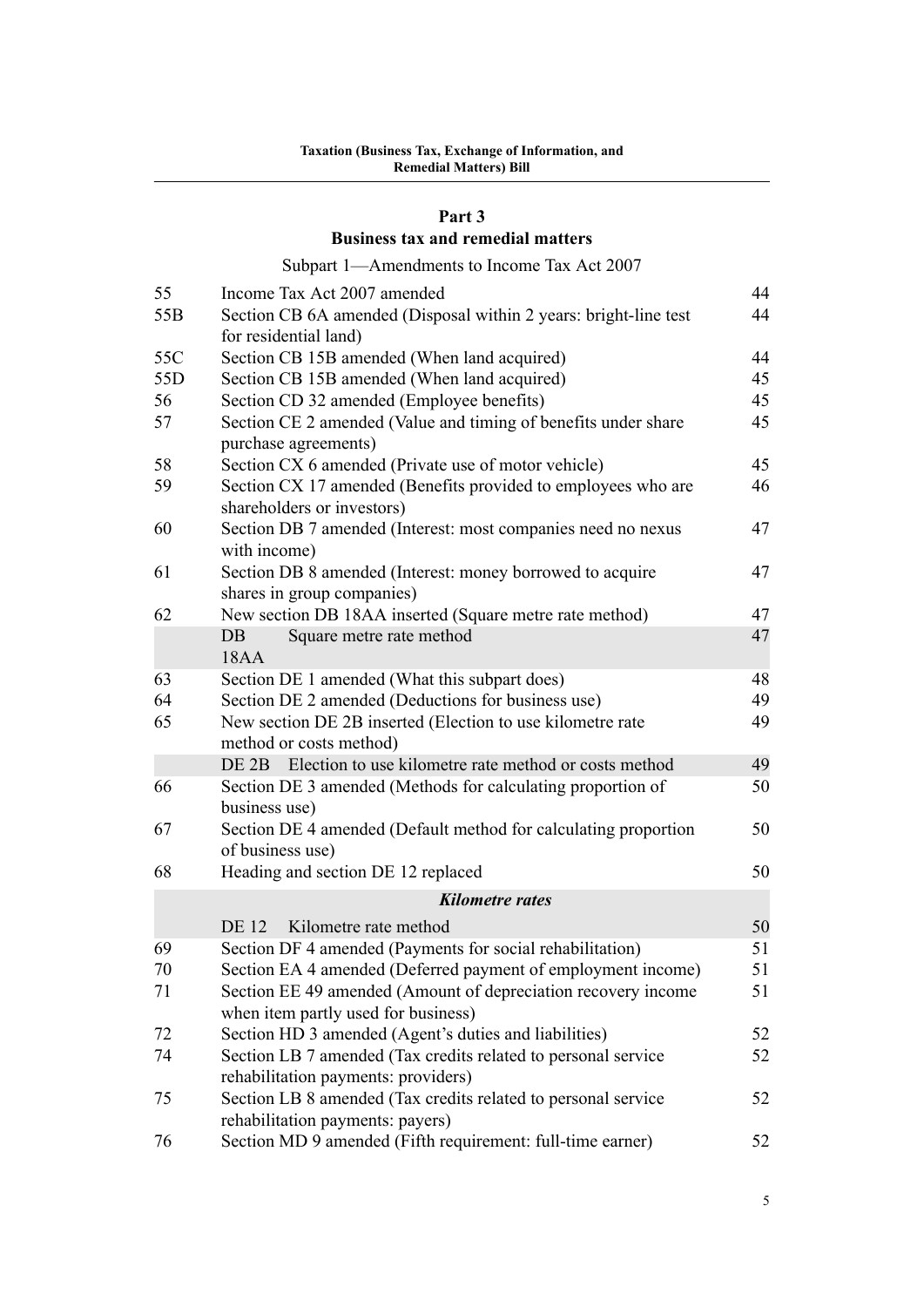|                 | <b>Remedial Matters</b> ) Bill                                                                        |    |
|-----------------|-------------------------------------------------------------------------------------------------------|----|
| 81              |                                                                                                       | 52 |
|                 | Table R1 amended (Summary of instalment dates and calculation<br>methods for provisional tax)         |    |
| 83              | Section RD 3 amended (PAYE income payments)                                                           | 52 |
| 84              | Section RD 6 amended (Certain benefits and payments)                                                  | 52 |
| 85              | Section RD 7B amended (Treatment of certain benefits under                                            | 53 |
|                 | employee share agreements)                                                                            |    |
| 86              | Section RD 8 amended (Schedular payments)                                                             | 53 |
| 87              | Section RD 10 amended (Amounts of tax for PAYE income<br>payments)                                    | 53 |
| 88              | New section RD 10B inserted (Amounts of tax for schedular<br>payments)                                | 53 |
|                 | RD 10B Amounts of tax for schedular payments                                                          | 53 |
| 89              | Section RD 18 repealed (Schedular payments without notification)                                      | 54 |
| 90              | Section RD 60 amended (Close company option)                                                          | 54 |
| 91              | Section RD 61 amended (Small business option)                                                         | 55 |
| 91 <sub>B</sub> | Section RL 1 amended (Residential land withholding tax)                                               | 55 |
| 91C             | Section RL 2 amended (Vendors: who must pay, and how?)                                                | 55 |
| 91 <sub>D</sub> | Section RL 4 amended (How much RLWT?)                                                                 | 55 |
| 92              | Section YA 1 amended (Definitions)                                                                    | 55 |
| 93              | Schedule 4 amended (Rates of tax for schedular payments)                                              | 56 |
|                 | Subpart 2-Amendments to Tax Administration Act 1994                                                   |    |
| 94              | Tax Administration Act 1994 amended                                                                   | 58 |
| 95              | Section 3 amended (Interpretation)                                                                    | 58 |
| 97              | Section 24G amended (Use of incorrect tax codes)                                                      | 58 |
| 98              | Section 24L amended (Schedular notification)                                                          | 59 |
| 99              | New sections 24LB and 24LC inserted                                                                   | 59 |
|                 | 24LB<br>Schedular tax rate elected by payee                                                           | 59 |
|                 | Schedular tax rate prescribed by Commissioner<br>24LC                                                 | 60 |
| 100             | Section 24M amended (Exemption certificates for schedular                                             | 60 |
|                 | payments)                                                                                             |    |
| 101             | Section 32H amended (Providing RWT exemption certificate when<br>person meets requirements)           | 61 |
| 101B            | Section 32I amended (Providing RWT exemption certificate to<br>person who does not meet requirements) | 61 |
| 101C            | Section 35 amended (Power of Commissioner to prescribe forms)                                         | 61 |
| 102B            | Section 54E amended (RLWT certificate of exemption)                                                   | 61 |
| 103             | Section 81 amended (Officers to maintain secrecy)                                                     | 62 |
| 104             | New sections 85M and 85N inserted                                                                     | 62 |
|                 | Disclosure of information relating to some offences to the<br>85M<br><b>Registrar of Companies</b>    | 62 |
|                 | Disclosure of information to approved credit reporting<br>85N<br>agencies                             | 63 |
| 105             | Section 113A amended (Correction of minor errors in subsequent<br>returns)                            | 65 |

#### **Taxation (Business Tax, Exchange of Information, and Remedial Matters) Bill**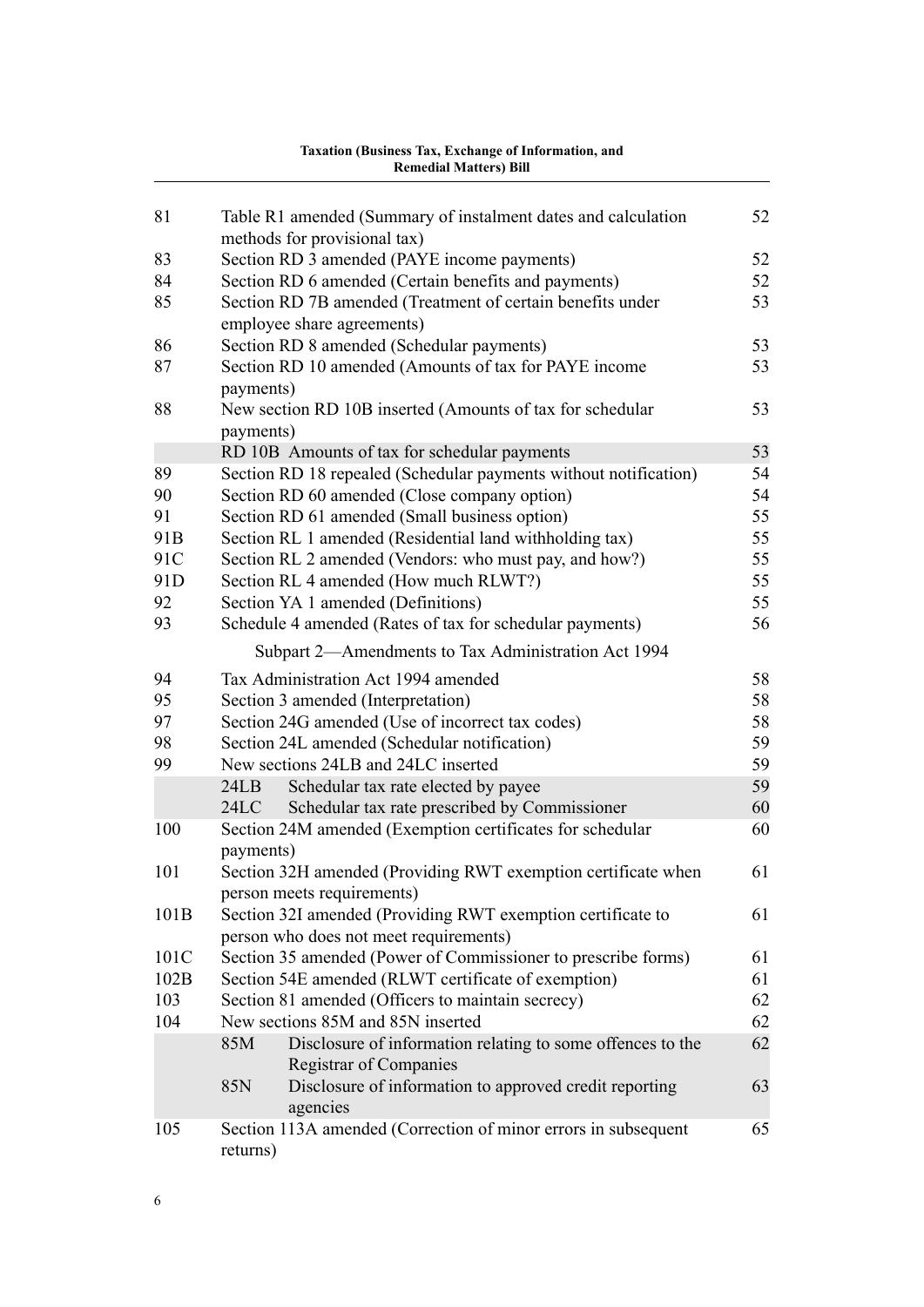#### [106](#page-68-0) [Section 120C amended \(Definitions\)](#page-68-0) [65](#page-68-0) [108](#page-69-0) [Section 120KB amended \(Provisional tax instalments and due](#page-69-0) [dates generally\)](#page-69-0) [66](#page-69-0) [109](#page-69-0) [New section 120KBB inserted \(Interest for most standard method](#page-69-0) [and some estimation method provisional taxpayers\)](#page-69-0) [66](#page-69-0) [120KBB](#page-69-0) [Interest for most standard method and some estimation](#page-69-0) [method provisional taxpayers](#page-69-0) [66](#page-69-0) [110](#page-71-0) [Section 120KE amended \(Provisional tax and rules on use of](#page-71-0) [money interest\)](#page-71-0) [68](#page-71-0) [111B](#page-71-0) [New section 120VC inserted \(Interest on some provisional tax\)](#page-71-0) [68](#page-71-0) [120VC](#page-71-0) [Interest on some provisional tax](#page-71-0) [68](#page-71-0) [112](#page-71-0) [Section 138E amended \(Certain rights of challenge not conferred\)](#page-71-0) [68](#page-71-0) [113](#page-71-0) [Section 139B amended \(Late payment penalty\)](#page-71-0) [68](#page-71-0) [114](#page-72-0) [Section 139B amended \(Late payment penalty\)](#page-72-0) [69](#page-72-0) [115](#page-72-0) [Section 139BA amended \(Imposition of late payment penalties](#page-72-0) [when financial relief sought\)](#page-72-0) [69](#page-72-0) [116](#page-73-0) [Section 139C amended \(Late payment penalty and provisional tax\)](#page-73-0)  $\frac{70}{2}$  $\frac{70}{2}$  $\frac{70}{2}$ [117](#page-73-0) [Section 142A amended \(New due date for payment of tax that is](#page-73-0) [not a penalty\)](#page-73-0) [70](#page-73-0) [118](#page-74-0) [Section 142B amended \(Due date for shortfall penalties\)](#page-74-0) [71](#page-74-0) [119](#page-74-0) [Section 173L amended \(Transfer of excess tax within taxpayer's](#page-74-0) [accounts\)](#page-74-0) [71](#page-74-0) [120](#page-75-0) [Section 173M amended \(Transfer of excess tax to another](#page-75-0) [taxpayer\)](#page-75-0) [72](#page-75-0) [120B](#page-76-0) [Section 173S amended \(Transfers of interest on overpaid tax\)](#page-76-0) [73](#page-76-0) [120C](#page-76-0) [Section 183C amended \(Cancellation of interest\)](#page-76-0) [73](#page-76-0) [120D](#page-77-0) [New section 227B \(Regulations providing for transitional](#page-77-0) [exemptions and other matters\)](#page-77-0) [74](#page-77-0) [227B](#page-77-0) [Regulations providing for transitional exemptions and](#page-77-0) [other matters](#page-77-0) [74](#page-77-0) [Subpart 3—Amendments to other enactment](#page-78-0) [120E](#page-78-0) [Student Loan Scheme Act 2011 amended](#page-78-0) [75](#page-78-0) [120F](#page-79-0) [Section 25 amended \(Commissioner may treat certain borrowers as](#page-79-0) [being physically in New Zealand\)](#page-79-0) [76](#page-79-0) [121](#page-79-0) [Section 27E amended \(Commissioner may remove entity's listing](#page-79-0) [as charity\)](#page-79-0) [76](#page-79-0) [122](#page-79-0) [Schedule 1 amended \(Conditions to borrower being treated as](#page-79-0) [being physically in New Zealand\)](#page-79-0) [76](#page-79-0) [1](#page-79-0) [Definitions](#page-79-0) [76](#page-79-0) [9A](#page-79-0) [Condition to government-funded full-time overseas study](#page-79-0) [application](#page-79-0) [76](#page-79-0) [9B](#page-80-0) [Condition to government-funded overseas internship](#page-80-0) [application](#page-80-0) [77](#page-80-0)

# **Taxation (Business Tax, Exchange of Information, and Remedial Matters) Bill**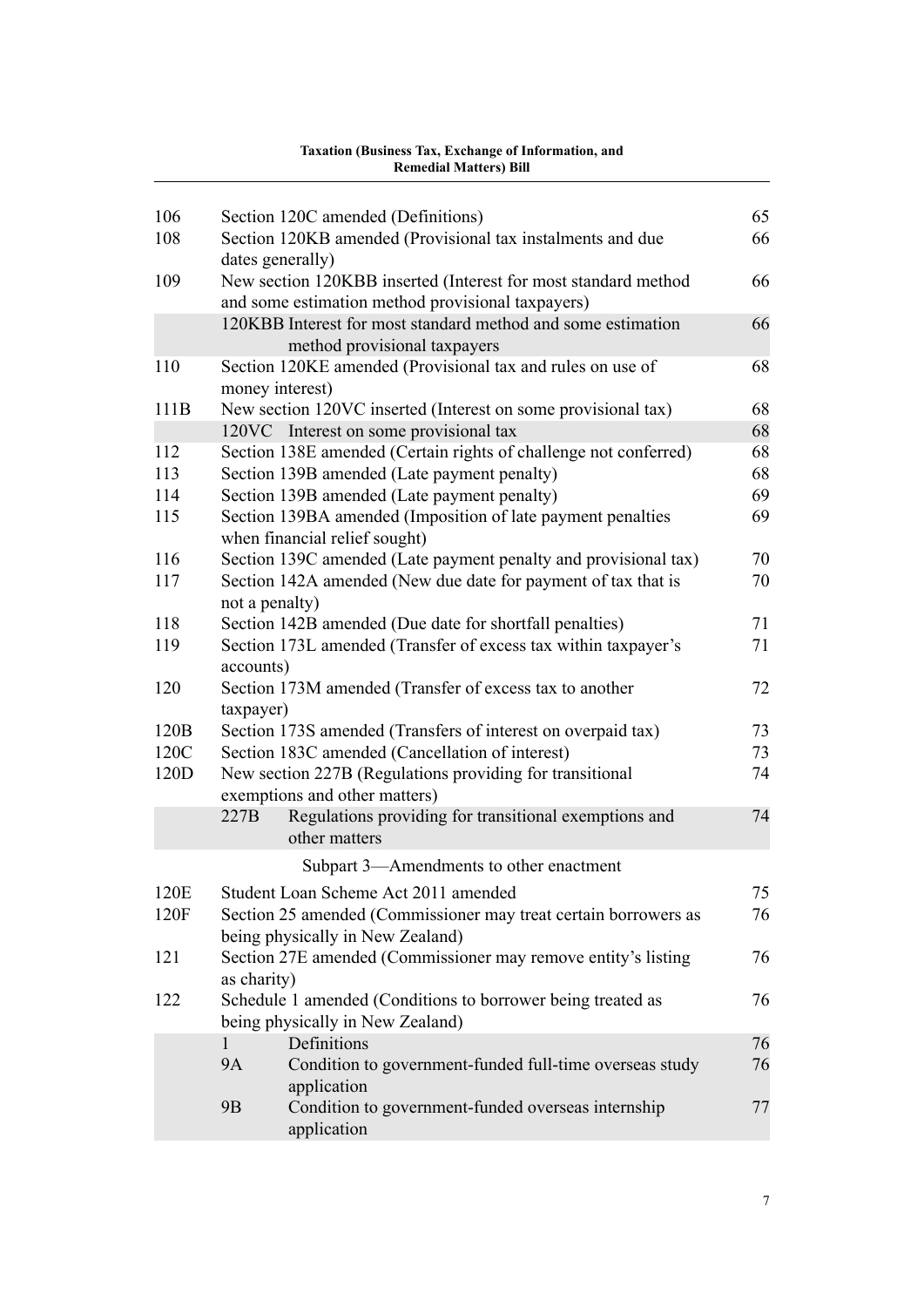#### **[Schedule](#page-81-0) [New schedule 2 inserted](#page-81-0)**

# <span id="page-11-0"></span>**The Parliament of New Zealand enacts as follows:**

# **1 Title**

This Act is the Taxation (Business Tax, Exchange of Information, and Remedial Matters) Act 2016.

# **2 Commencement** 5

- (1) This Act comes into force on the date on which it receives the Royal assent, except as provided in this section.
- (2) Section 4 is treated as coming into force on 21 October 2013.
- (2B) **Section 55C** is treated as coming into force on 22 November 2013.
- (2C) **Section 55B** is treated as coming into force on 1 October 2015. 10
- (3) **Sections 55D and 121 are** treated as coming into force on 14 May 2016.
- (3B) Sections 91B, 91C, 91D, 92(5C), and 102B are treated as coming into force on 1 July 2016.
- (3C) Sections 106, 112, 113, 115, 117, 118, 119, 120, 120B, and 120C are treated as coming into force on 5 February 2017.
- $(4)$  Sections 6, 8(1) to (7), 9(1), (2), and (3), 11B,  $1.4G<sub>r</sub>$  12B, 12C, 13, 14, 15, 16, 17, 18, 19, 20, 21, 22, 23, 24, and 26 come into force on 1 July 2017.
- (5) Sections 56, 57, 58, 59, 60, 61, 62, 63, 64, 65, 66, 67, 68, 69, 70, 71, 74, 75, 76, 81, 83, 84, 85, 86, 87, 88, 89, 90, 91, 92(2), (3), (4), (5),  $20$ (5B), (6), and (7), 93, 95, 97, 98, 99, 100, 101, 101B, 103, 104, 105, 108, 109, 110, 111B, 114, and 116 come into force on 1 April 2017.
- (6) Part 2 comes into force on 1 April 2018.

# **Part 1**

# **Exchange of information** 25

Subpart 1—Amendments to Income Tax Act 2007

**3 Income Tax Act 2007 amended**

8

This subpart amends the Income Tax Act 2007.

#### **4 Section BH 1 amended (Double tax agreements)**

In section BH  $1(1)(b)(i)$ , replace "the government of any territory" with "1 or 30 more governments of territories".

[78](#page-81-0)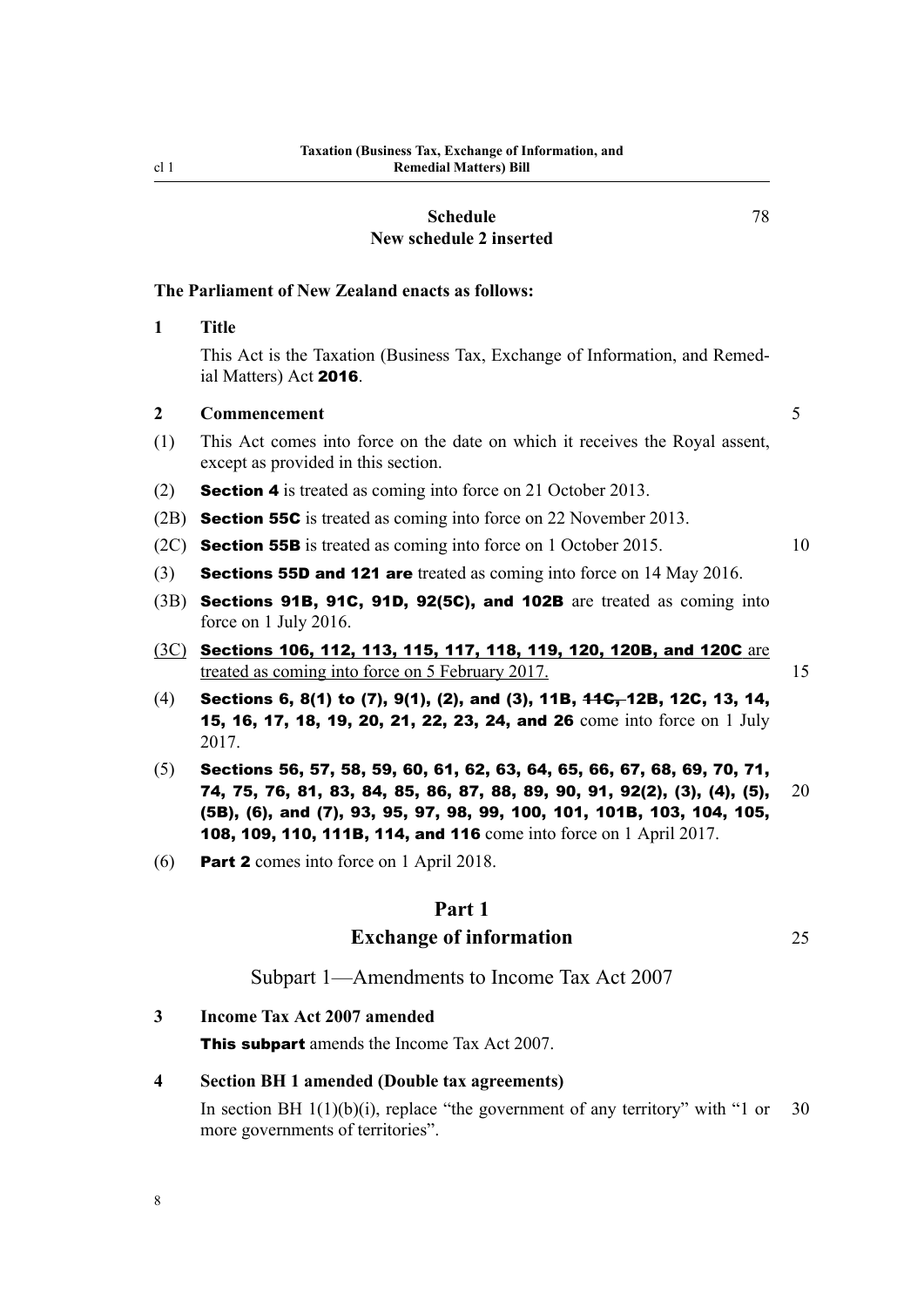# <span id="page-12-0"></span>**4B Section HC 11 amended (Foreign trusts)**

In section HC 11,—

- (a) in the words before paragraph (a), replace "in relation to a distribution" with "at a moment in time":
- (b) in paragraph (b), replace "on the date of distribution" with "with the mo- 5 ment in time".

#### **5 Section HC 26 amended (Foreign-sourced amounts: resident trustees)**

- (1) In section HC 26(1)(b)(ii), replace "year)." with "year); and".
- (2) After section HC  $26(1)(b)$ , insert:
	- (c) for a foreign trust for which a resident trustee applies for registration 10 within the period (the **application period**) given by section 59C of the Tax Administration Act 1994 and that is registered by the end of the income year (the **post-deadline year**) beginning next after the end of the application period,—

(i) the trust has a trust deed; and 15

- (ii) the income year ends after the day on which the Taxation (Business Tax, Exchange of Information, and Remedial Matters) Act 2016 receives the Royal assent; and
- (iii) for an income year that includes part of the application period or is the post-deadline year, the trust is registered before the end of 20 the post-deadline year and is not deregistered before the foreignsourced amount is derived; and
- (iv) for an income year beginning after the end of the post-deadline year, the trust is registered when the foreign-sourced amount is derived: and 25
- (v) the trustee complies with the requirements under sections 22, 59B, 59C, and 59D of the Tax Administration Act 1994 that the trustee must meet during the income year; and
- (d) for a foreign trust to which **paragraph (c)** does not apply,—
	- (i) the trust has a trust deed; and 30
	- (ii) the trust is registered at the beginning of the income year; and
	- (iii) the trust is registered when the foreign-sourced amount is derived; and
	- (iv) the trustee complies with the requirements under sections 22, 59B, 59C, and 59D of the Tax Administration Act 1994 that the 35 trustee must meet during the income year.
- (2B) After section HC 26(1), insert: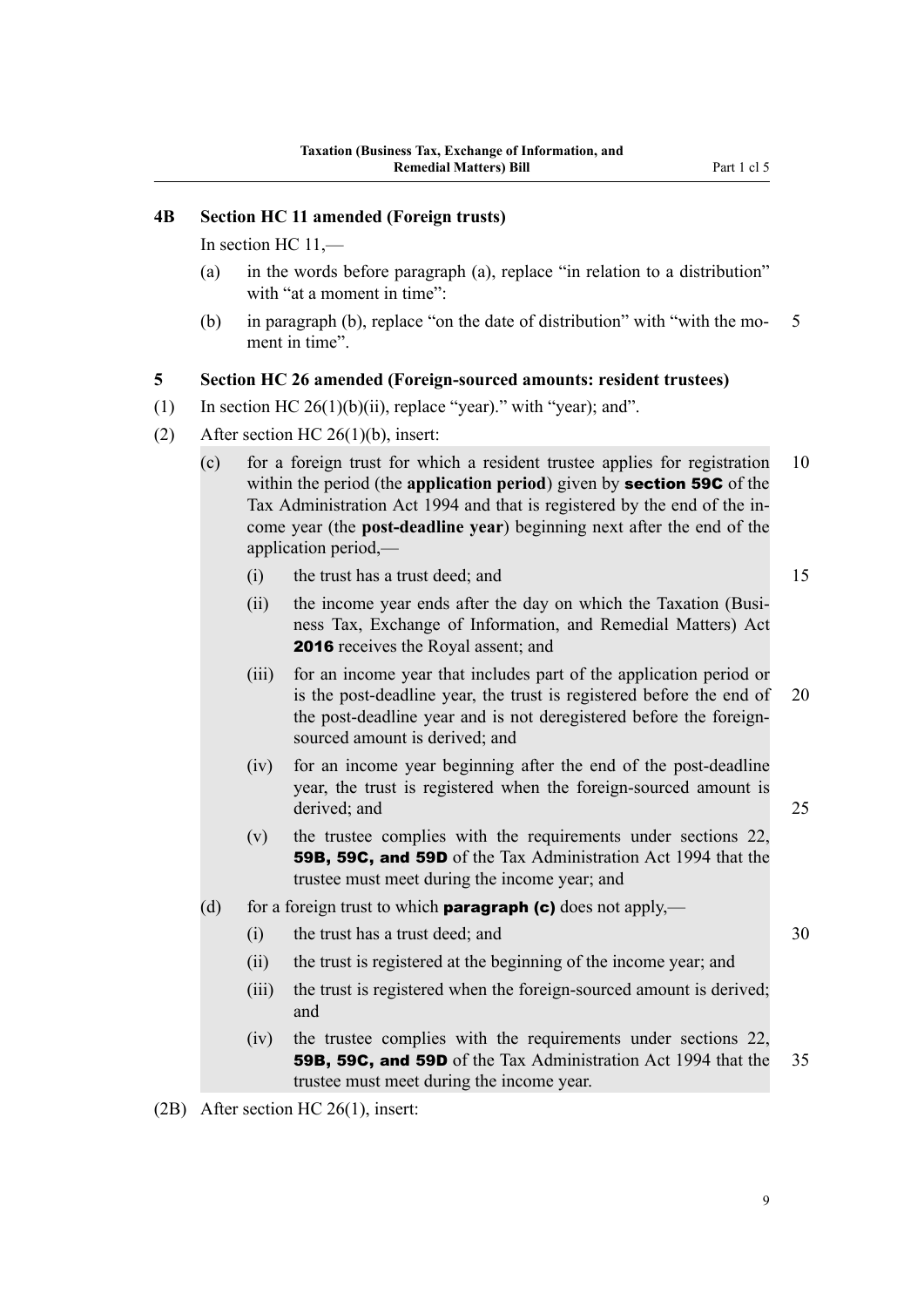# *Time for compliance with requirements*

- <span id="page-13-0"></span>(1B) For a trustee to satisfy **subsection (1)(c)(v) or (d)(iv)** for an income year, the trustee must—
	- (a) comply in the income year with the requirements referred to in the subparagraph: 5
	- (b) satisfy the Commissioner that the trustee made reasonable efforts in the income year to comply with the requirements referred to in the subparagraph and corrected the failure to comply within a reasonable period of time after the trustee became aware of the failure.
- (3) Repeal section HC 26(2), (3), and (4). 10

# **6 Section YA 1 amended (Definitions)**

In section YA 1, replace the definition of **foreign account information-sharing agreement** with:

**foreign account information-sharing agreement** means a double tax agreement that facilitates the automatic exchange by the parties of information relat- 15 ing to financial accounts, including—

- (a) the *Agreement between the Government of New Zealand and the Government of the United States of America to Improve International Tax Compliance and to Implement FATCA* brought into force for New Zealand by the Double Tax Agreements (United States of America—FAT- 20 CA) Order 2014 (LI 2014/209), as amended from time to time:
- (b) the multilateral *Convention on Mutual Administrative Assistance in Tax Matters, as amended by 2010 Protocol* which was brought into force for New Zealand by the Double Tax Agreements (Mutual Administrative Assistance) Order 2013 (SR 2013/437), as amended from time to time 25

Subpart 2—Amendments to Tax Administration Act 1994

# **7 Tax Administration Act 1994 amended**

**This subpart** amends the Tax Administration Act 1994.

## **8 Section 3 amended (Interpretation)**

- (1) This section amends section  $3(1)$ .  $30$
- (1B) In the definition of **civil penalty**, after paragraph (cb), insert: (cc) a penalty under section 142H or 142I; or

# (2) Insert, in appropriate alphabetical order:

**CRS applied standard** means the CRS standard as modified by section 1850 for the determination of requirements under this Act 35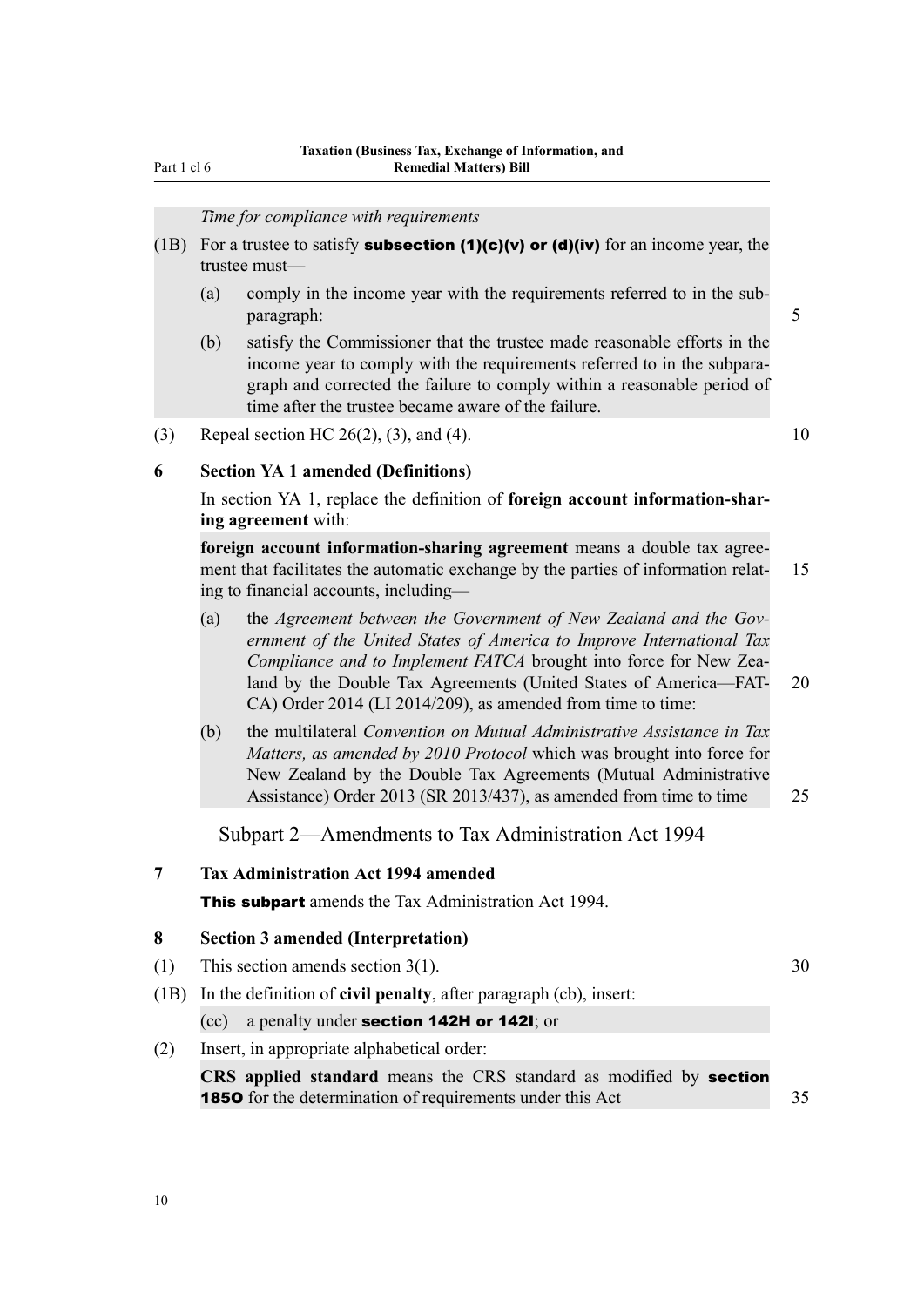**CRS publication** means the *Standard for Automatic Exchange of Financial Account Information in Tax Matters*, published by the Organisation for Economic and Cultural Development

**CRS standard** means the *Common Standard on Reporting and Due Diligence for Financial Account Information*, as amended from time to time, which is a 5 standard—

- (a) developed by the Organisation for Economic and Cultural Development and the Group of Twenty countries; and
- (b) agreed by the Council for the Organisation for Economic and Cultural Development on 15 July 2014; and 10

- (c) contained in Part IIB of the CRS publication
- (3) Insert, in appropriate alphabetical order:

**FATCA agreement** means the *Agreement between the Government of New Zealand and the Government of the United States of America to Improve International Tax Compliance and to Implement FATCA*, commonly known as the 15 intergovernmental agreement, which was brought into force for New Zealand by the Double Tax Agreements (United States of America—FATCA) Order 2014 (LI 2014/209), as amended from time to time

(3B) Insert, in appropriate alphabetical order:

**information**, for the purpose of Part 11B, includes a self-certification 20

(4) Insert, in appropriate alphabetical order:

**maintain**, for a financial institution to which the CRS applied standard or the FATCA agreement applies in relation to a financial account, includes,—

- (a) if the financial account is a custodial account, holding custody over the assets in the financial account, including by holding assets in street name 25 for an account holder in the financial institution:
- (b) if the financial account is a depository account, having an obligation to make payments with respect to the financial account, other than as agent for another financial institution:
- (c) if the financial account is an equity or debt interest, being the financial 30 institution in which the interest is held:
- (d) if the account is a cash value insurance contract or an annuity contract, having an obligation to make payments with respect to the contract
- (7) Insert, in appropriate alphabetical order:

**passive income**, in the application of the CRS applied standard to a person or 35 entity for a period, means an amount that is not income from a transaction entered into in the ordinary course of the business of a dealer in financial assets and that is—

(a) a dividend:

11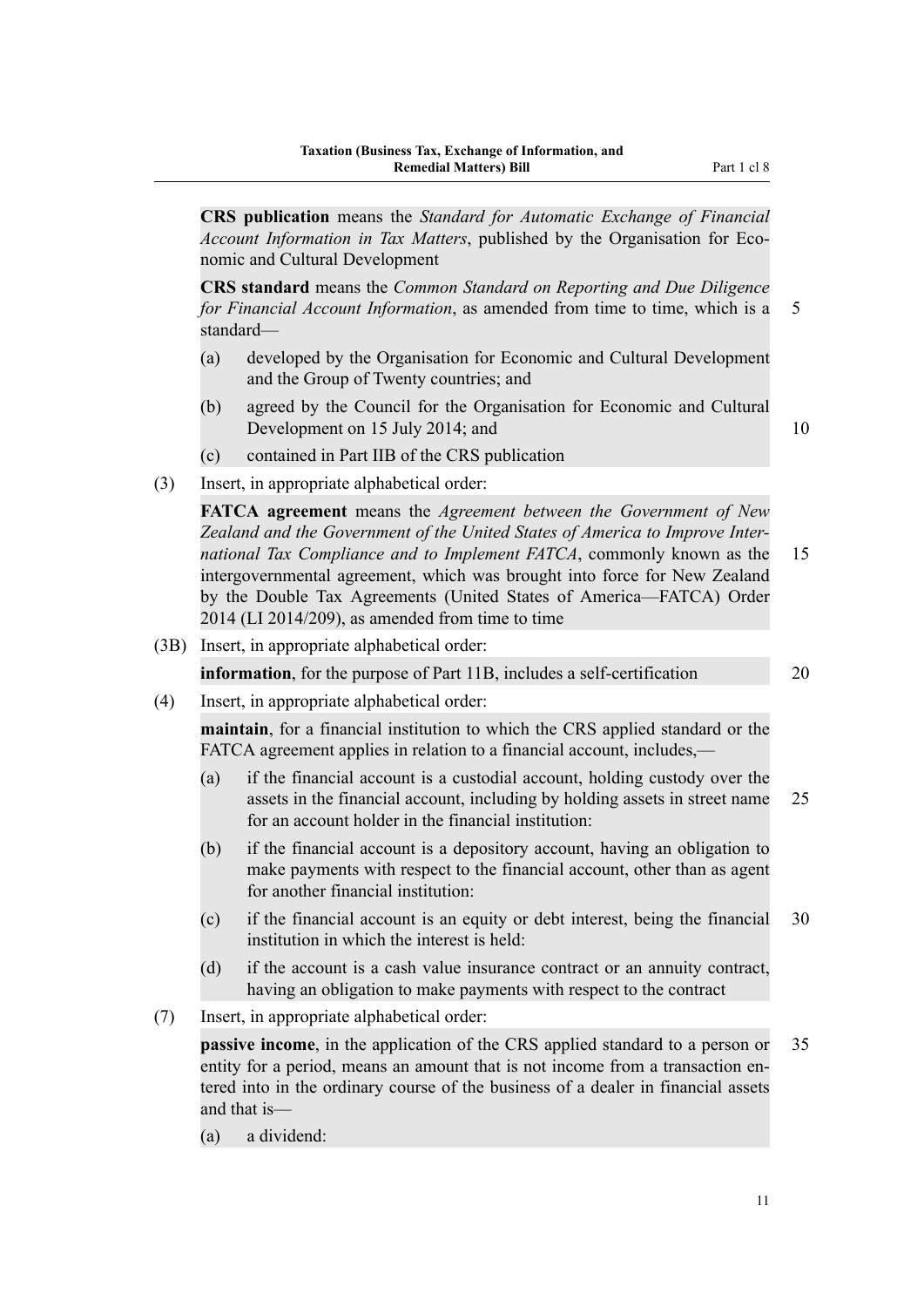- <span id="page-15-0"></span>(b) interest:
- (c) income equivalent to interest:
- (d) rent or a royalty, other than rent or a royalty derived in the active conduct of a business conducted, partly or wholly, by employees of the person or entity:  $\frac{5}{5}$
- (e) an annuity:
- (f) for financial assets that give rise to amounts included under  $para$ graphs (a) to (e), the amount by which gains from the sales or exchanges of the financial assets in the period exceed losses from the sales or exchanges: 10
- (g) the amount by which gains from the transactions in financial assets in the period exceed losses from the transactions:
- (h) the amount by which gains from the foreign currency transactions in the period exceed losses from the transactions:
- (i) the amount by which gains from the swaps in the period exceed losses 15 from the swaps:
- (j) an amount received under a cash value insurance contract
- (8) Repeal the definition of **qualifying resident foreign trustee**.
- (8B) Repeal the definition of **settlement**.
- (8C) Repeal the definition of **settlor**. 20
- (8D) In the definition of **tax return**, after paragraph (b), insert:
	- (bb) does not include a report required by section 185N to be provided to the Commissioner; and
- (9) Insert, in appropriate alphabetical order:

**taxpayer identification number**, for a person and a jurisdiction other than 25 New Zealand, means the functional equivalent of the person's tax file number in that jurisdiction

(10) Insert, in appropriate alphabetical order: **TIN** means a taxpayer identification number

#### **9 Section 22 amended (Keeping of business and other records)** 30

- (1) In section 22(2), paragraph (fc), replace "Act,—" with "Act:".
- (2) After section 22(2)(fc), insert:
	- (fd) must meet requirements under Part 11B, including requirements expressed as being imposed on an entity other than a person, of—
		- (i) a financial institution, as defined in the FATCA agreement: 35
		- (ii) a financial institution, as defined in the CRS applied standard,—
- (3) After section 22(2)(lc), insert: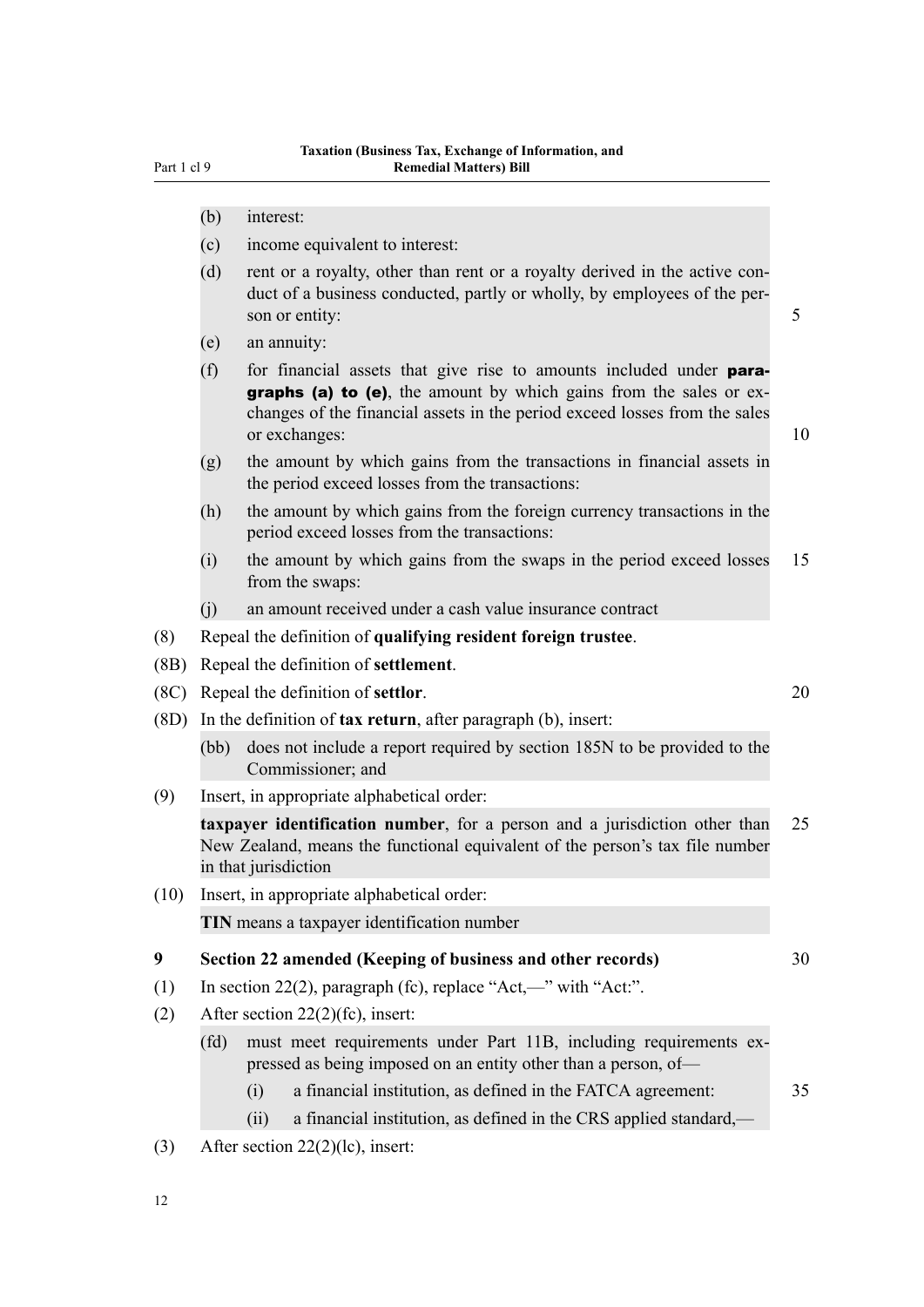- <span id="page-16-0"></span>(ld) a failure by the person to obtain a self-certification as required by the CRS applied standard; and
- (le) steps taken by the person and evidence relied upon by the person in performing obligations under Part 11B relating to the CRS applied standard; and  $5$
- (3B) In section 22(7)(d), before subparagraph (i), replace "section 59B(3)" with "section 59C(3)".
- (4) Repeal section  $22(7)(d)(i)$  and (ii).
- **10 Section 59B replaced (Disclosure of foreign trust particulars)** Replace section 59B with: 10

# **59B Foreign trust with resident foreign trustee: registration and disclosure**

- (1) The Commissioner may register a foreign trust if the foreign trust has a resident foreign trustee and a trustee pays the prescribed fee.
- (2) Resident foreign trustees of a foreign trust must apply to the Commissioner for registration of the foreign trust and pay the prescribed fee. 15
- (3) A trustee applying for registration of a foreign trust (the **contact trustee**) is responsible for communicating with the Commissioner for the trust and must provide, with the application and fee,—
	- (a) the name of the trust:
	- (b) the date, amount, settlor, and nature of each settlement on the trust that is 20 not a provision to the trustee at less than market value of minor services incidental to the activities of the trust and is made in the period of time ending with the application and beginning with—
		- (i) the date on which the trust is formed, if a trustee is not a natural person or is in the business of providing trustee services; or 25
		- (ii) the later of the date on which the trust is formed and 30 June  $2013$ , if **subparagraph (i)** does not apply and a trustee becomes required to register the trust on the date on which the Taxation (Business Tax, Exchange of Information, and Remedial Matters) Act **2016** receives the Royal assent; or 30
		- (iii) the later of the date on which the trust is formed and the date that is 4 years before the earliest date on which a trustee becomes required to register the trust, if **subparagraphs (i) and (ii)** do not apply:
	- (c) the name, email address, physical residential or business address, juris- 35 diction of tax residence, taxpayer identification number, and connection with the trust of-
		- (i) each settlor who makes a settlement referred to in paragraph (b):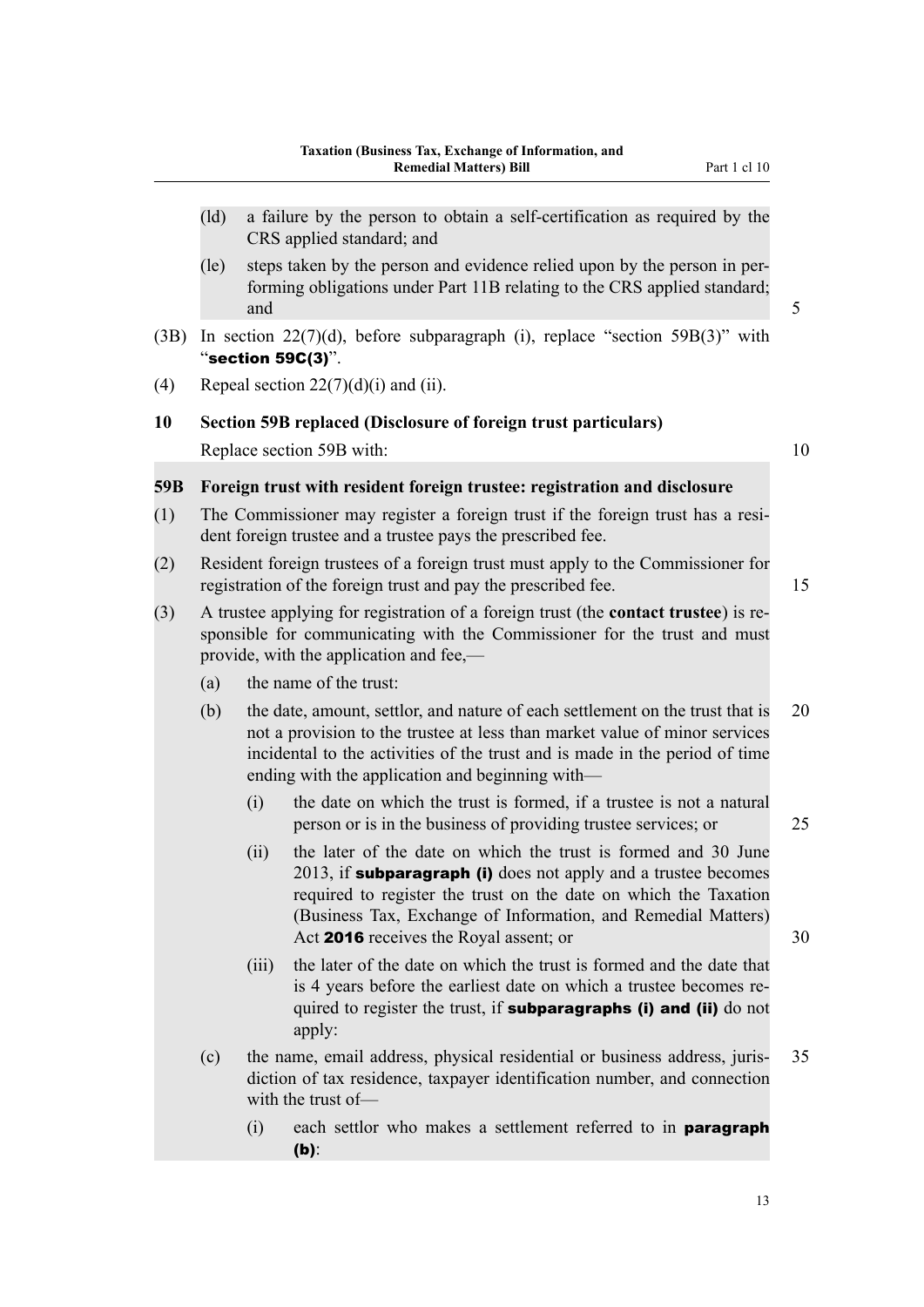| Part 1 cl 10 |                   |       | Taxation (Business Tax, Exchange of Information, and<br><b>Remedial Matters) Bill</b>                                                                                                                                                               |    |
|--------------|-------------------|-------|-----------------------------------------------------------------------------------------------------------------------------------------------------------------------------------------------------------------------------------------------------|----|
|              |                   | (ii)  | each person with a power to appoint or dismiss a trustee, to amend<br>the trust deed, or to add or remove a beneficiary:                                                                                                                            |    |
|              |                   | (iib) | each person with a power to control the exercise of a power re-<br>ferred to in subparagraph $(ii)$ :                                                                                                                                               |    |
|              |                   | (iii) | each person with a power to control a trustee in the administration<br>of the trust:                                                                                                                                                                | 5  |
|              |                   | (iv)  | each trustee:                                                                                                                                                                                                                                       |    |
|              |                   | (v)   | for a fixed trust, each beneficiary that is not a minor and each<br>nominee for a beneficiary:                                                                                                                                                      |    |
|              |                   | (vi)  | for a fixed trust and a beneficiary who is a minor, the parent or<br>guardian of the beneficiary:                                                                                                                                                   | 10 |
|              | $\overline{(cb)}$ |       | for a fixed trust and a beneficiary who is a minor, the name, age, and tax-<br>payer identification number of the beneficiary:                                                                                                                      |    |
|              | (d)               |       | for a discretionary trust, details of each beneficiary or class of benefi-<br>ciary sufficient for the Commissioner to determine, when a distribution<br>is made under the trust, whether a person is a beneficiary:                                | 15 |
|              | (e)               |       | a copy of the trust deed and of each document that amends or supple-<br>ments the trust deed, and a copy of each document that is the functional<br>equivalent of a trust deed or amending or supplementing document.                               |    |
| (4)          |                   |       | The contact trustee must provide a signed declaration that each person referred<br>to in subsection $(3)(c)(i)$ to $(vi)$ —                                                                                                                         | 20 |
|              | (a)               |       | is deceased; or                                                                                                                                                                                                                                     |    |
|              | (b)               |       | despite the efforts of the contact trustee detailed in the declaration, can-<br>not be located by the contact trustee; or                                                                                                                           |    |
|              | (c)               |       | has been informed of, and has agreed to provide the information neces-<br>sary for compliance with, the requirements relating to the provision of<br>information relating to the trust and persons connected with the trust im-<br>posed by all of- | 25 |
|              |                   | (i)   | the Tax Administration Act 1994:                                                                                                                                                                                                                    |    |
|              |                   | (ii)  | the Anti-Money Laundering and Countering Financing of Terror-<br>ism Act 2009:                                                                                                                                                                      | 30 |
|              |                   | (iii) | the regulations made under the Anti-Money Laundering and<br>Countering Financing of Terrorism Act 2009.                                                                                                                                             |    |

- (5) A contact trustee must provide to the Commissioner the details of an addition or alteration to a particular to which **subsection (3)** refers and any signed 35 declaration under **subsection** (4) required as a consequence of the addition or alteration.
- (6) A contact trustee who anticipates ceasing to be the person communicating with the Commissioner for the trust must provide to the Commissioner the details  $\sigma$ of  $\rightarrow$  40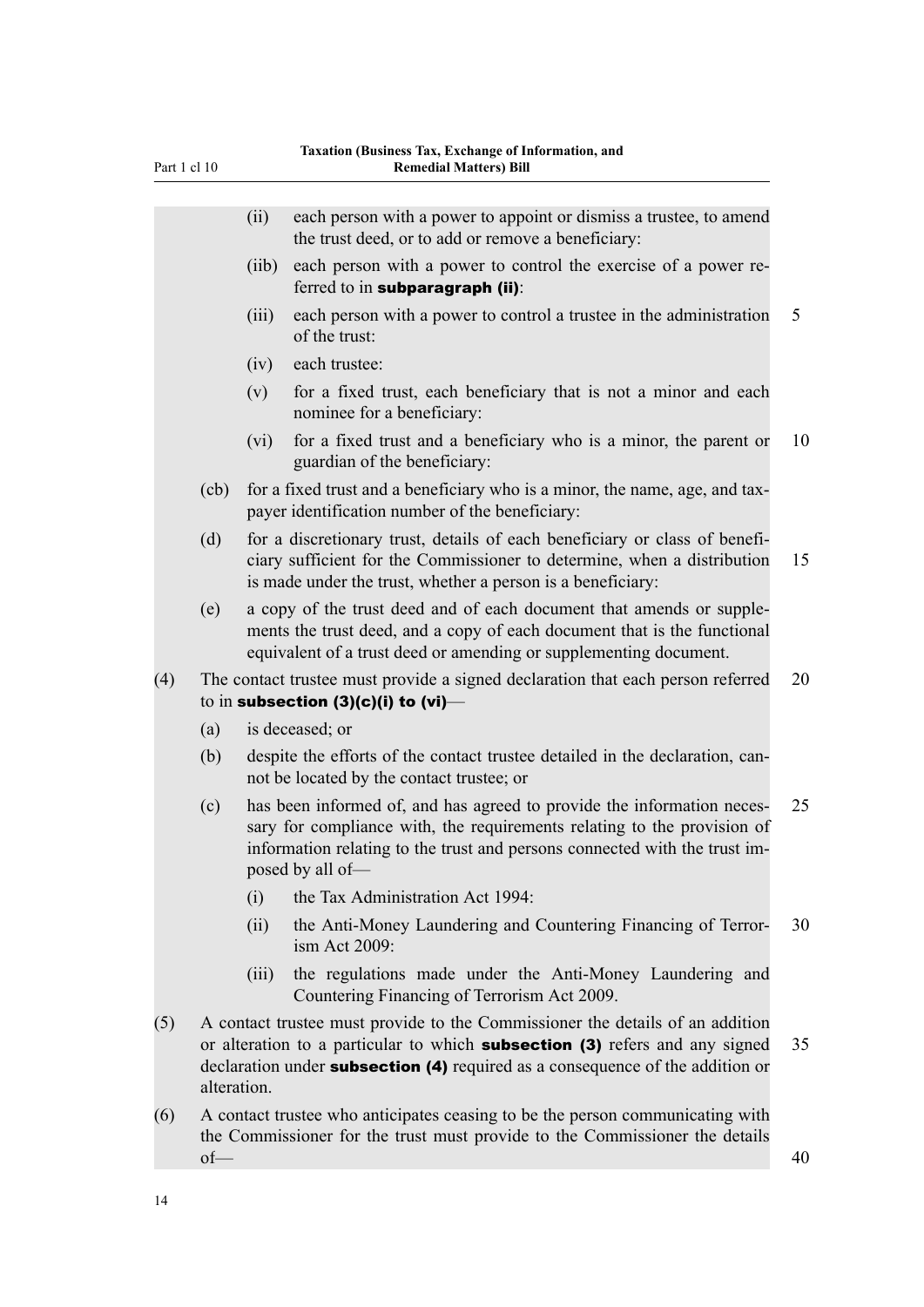- <span id="page-18-0"></span>(a) the anticipated date on which the trustee ceases to be the contact trustee for the foreign trust:
- (b) the email address and physical residential address of the trustee after the anticipated date:
- (c) the name, email address, and physical residential or business address of 5 the replacement contact trustee for the foreign trust after the anticipated date.
- (7) If a foreign trust has more than 1 resident foreign trustee, each resident foreign trustee is responsible for the performance of the obligations imposed on a trustee relating to registration of the trust, disclosure of information, annual re- 10 turns, financial statements, and payment of fees.

# **59C Time limits for registration and disclosure of changes**

- (1) A resident foreign trustee who becomes required to register the foreign trust under section 59B—
	- (a) on the date (the **assent date**) on which the Taxation (Business Tax, Ex- 15 change of Information, and Remedial Matters) Act 2016 receives the Royal assent, is required to apply for the registration in the period beginning with the assent date and ending with 30 June 2017, except if subsection (3) applies:
	- (b) after the assent date, is required to apply for the registration in the period 20 of 30 days beginning from the day on which the requirement commences, except if subsection (3) applies.
- (2) A resident foreign trustee who is required by **section 59B(5)** to provide information to the Commissioner after an application for the trust to be registered, must provide the information within 30 days after becoming aware of the add- 25 ition or alteration.
- (3) A period for the meeting of a requirement that would otherwise be given by subsection (1) for a trustee is given by subsection (4) for the trustee if—
	- (a) each trustee of the foreign trust is a natural person; and
	- (b) for each resident foreign trustee of the foreign trust, the foreign trust is 30 the first trust for which the trustee has been a resident foreign trustee; and
	- (c) each trustee of the foreign trust is not in the business of providing trustee services; and
	- (e) the end of the period of 4 years and 30 days beginning with the earliest 35 date on which a trustee of the foreign trust becomes a resident foreign trustee (the **grace period**) occurs after the period that would otherwise be given by subsection (1).
- (4) If subsection (3) applies for a requirement imposed on a trustee, the trustee must meet the requirement within the grace period. 40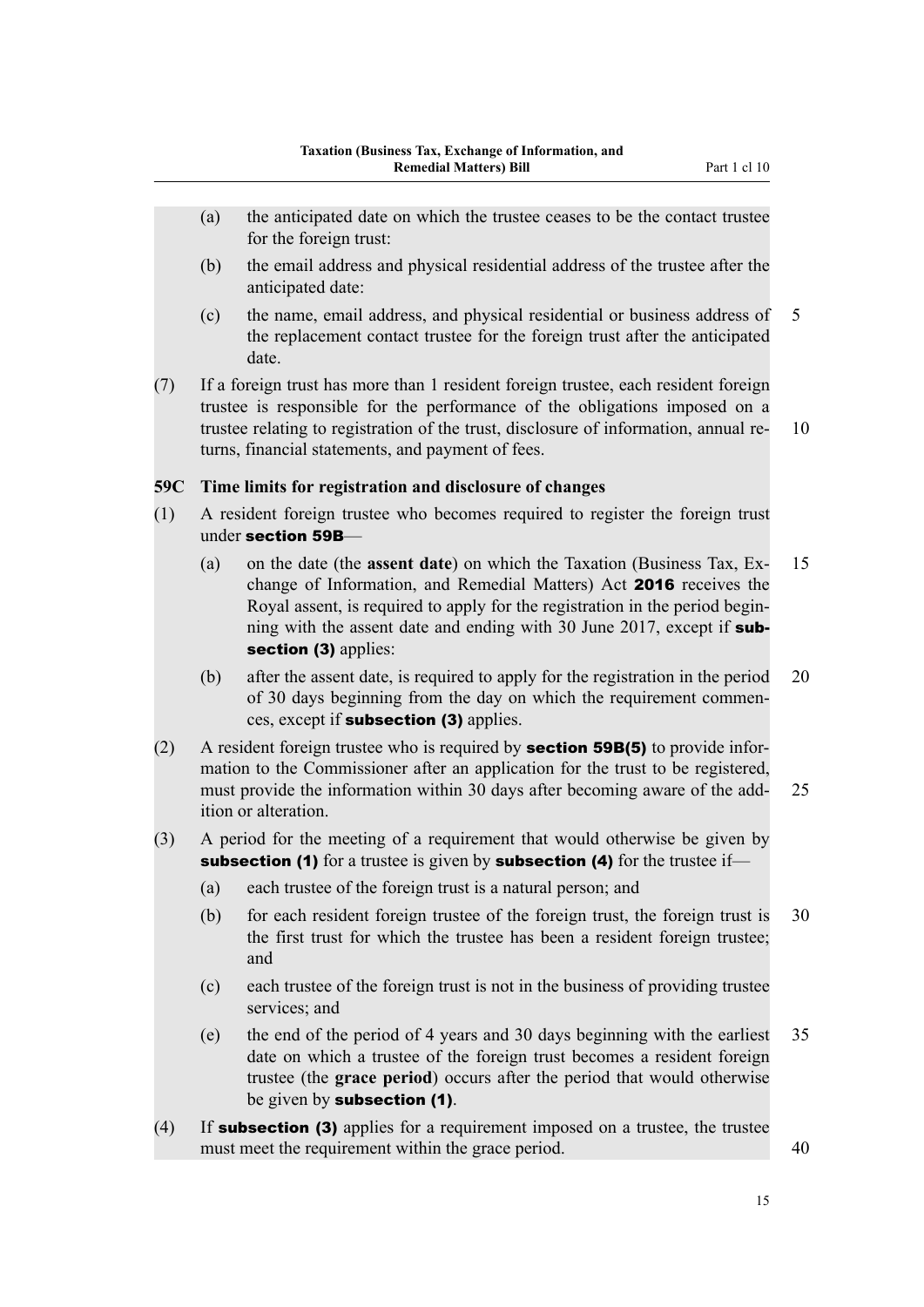# <span id="page-19-0"></span>**59D Annual return for foreign trust**

| (1) | A resident foreign trustee must provide to the Commissioner a return for the         |
|-----|--------------------------------------------------------------------------------------|
|     | foreign trust, and the prescribed fee, for each year (the <b>return year</b> ) that— |

- (a) includes a period during which the foreign trust is registered or section **59B** requires a resident foreign trustee to register the foreign trust; and 5
- (b) ends with—
	- (i) a date (the **balance date**) for which the resident foreign trustee prepares financial statements or is required to prepare financial statements; or
	- (ii) 31 March if the resident foreign trustee does not prepare financial 10 statements and is not required to prepare financial statements; and
- (c) begins after 31 March 2017, if a resident foreign trustee becomes required to register the foreign trust on the date of enactment of this section; and
- (d) if the resident foreign trustee has a grace period referred to in **section** 15 59C(3), ends after the grace period.
- (2) A return must be in the form prescribed by the Commissioner and include—
	- (b) financial statements for the trust and the return year, if the trustee prepares financial statements or is required to prepare financial statements:
	- (c) the date, amount, and nature of each settlement that— 20
		- (i) is not the provision to the trustee, at less than market value, of minor services incidental to the activities of the trust; and
		- (ii) is made on the trust in the return year:
	- (d) the name, email address, physical residential or business address, jurisdiction of tax residence, and taxpayer identification number of each set- 25 tlor making the settlement:
	- (e) the date, amount, and nature of each distribution made by the trustee of the trust in the return year and the name of the beneficiary who receives the distribution:
	- (f) for each beneficiary to which a distribution is made, the email address, 30 physical residential address, jurisdiction of tax residence, and taxpayer identification number of the beneficiary or, if the beneficiary is a minor, the age, jurisdiction of tax residence, and tax identification number of the beneficiary and the name, email address, physical residential address, jurisdiction of tax residence and taxpayer identification number of the 35 parent or guardian of the beneficiary.
- (3) A return and the prescribed fee for a foreign trust and a return year must be provided by a resident foreign trustee to the Commissioner by—
	- (a) the date that is 6 months after the balance date for the trust and the return year, if the trust has a balance date; or 40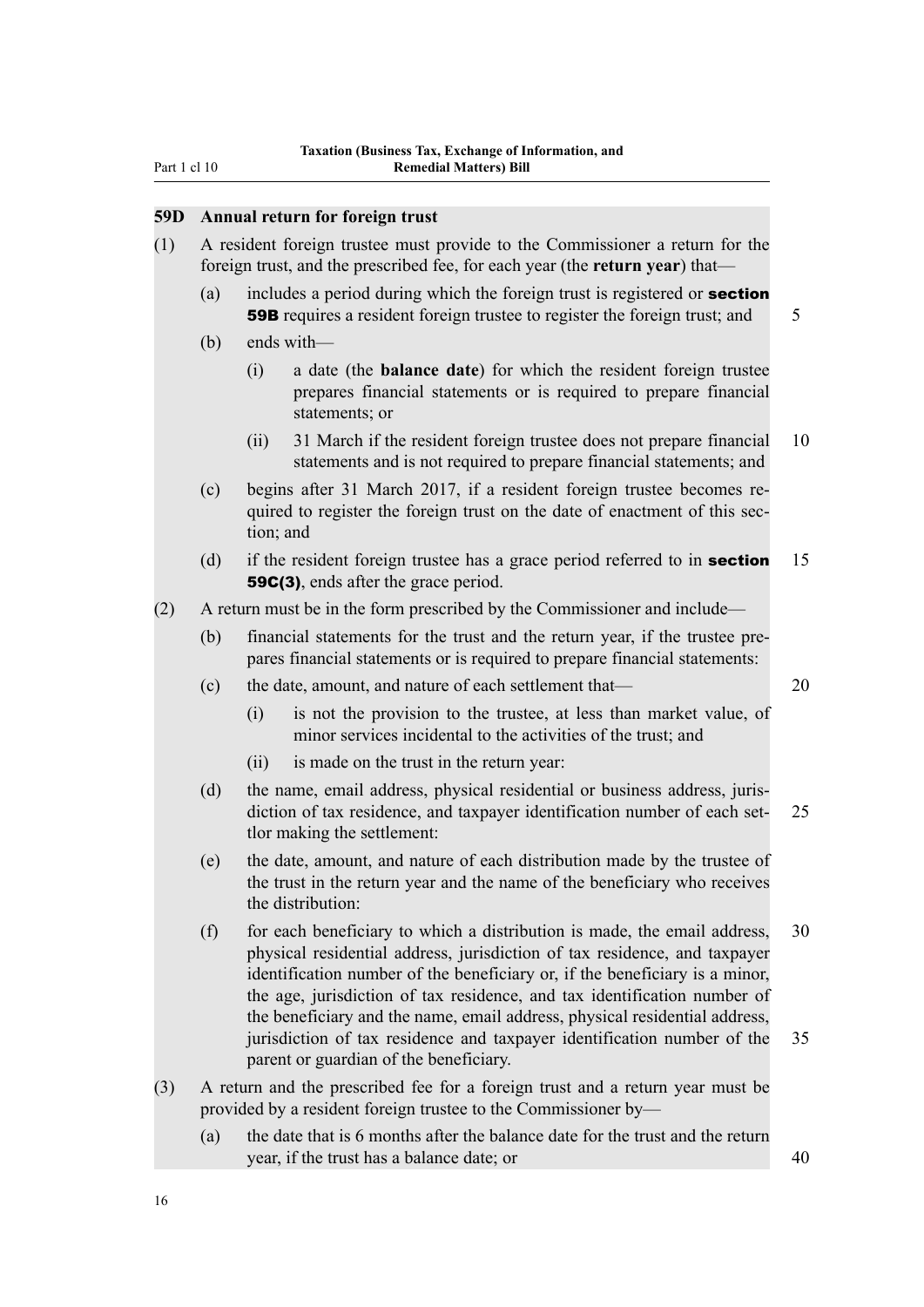<span id="page-20-0"></span>(b) the 30 September following the end of the return year, if the trust does not have a balance date.

# **59E Fees: regulations and exemption**

- (1) The Governor-General may from time to time, by Order in Council, make regulations prescribing— 5
	- (a) the fee for an application for the registration of a foreign trust:
	- (b) the fee for an annual return for a foreign trust.
- (2) A regulation made under **subsection (1)** may set out the period for which a fee prescribed by the regulations is to apply.
- (3) Until the commencement of the first regulation made under **subsection (1)**,  $-$  10
	- (a) the prescribed fee for an application for the registration of a foreign trust is \$270 inclusive of goods and services tax:
	- (b) the prescribed fee for an annual return for a foreign trust and a return year is \$50 inclusive of goods and services tax.
- (4) Subsection (3) and this subsection are repealed when that first regulation 15 commences.
- (5) A resident foreign trustee for a foreign trust is not required to pay a fee referred to in **subsection** (1) if each resident foreign trustee for the foreign trust—
	- (a) is a natural person; and
	- (b) is not in the business of providing trustee services. 20

**11 Section 81 amended (Officers to maintain secrecy)**

After section  $81(4)(y)$ , insert:

(z) communicating to a person who is a member of the New Zealand Police or an officer, employee, or agent of the Department of Internal Affairs any information relating to a registration, or absence of registration, for a 25 foreign trust that the person is authorised by the Commissioner of Police or the chief executive of the Department of Internal Affairs to receive.

# **11B Section 89C amended (Notices of proposed adjustment required to be issued by Commissioner)**

After section 89C(l), insert: 30

(Iba) the assessment is of a penalty under **section 142H or 142I**; or

- 
- **11C Section 89P amended (Challenge notice for taxpayer-initiated disputes)**

After section 89P(2), insert:

(2B) Despite subsection (1), the Commissioner does not have to issue a challenge notice in response to a notice of proposed adjustment for a penalty under **sec-** 35 tion 142H or 142I.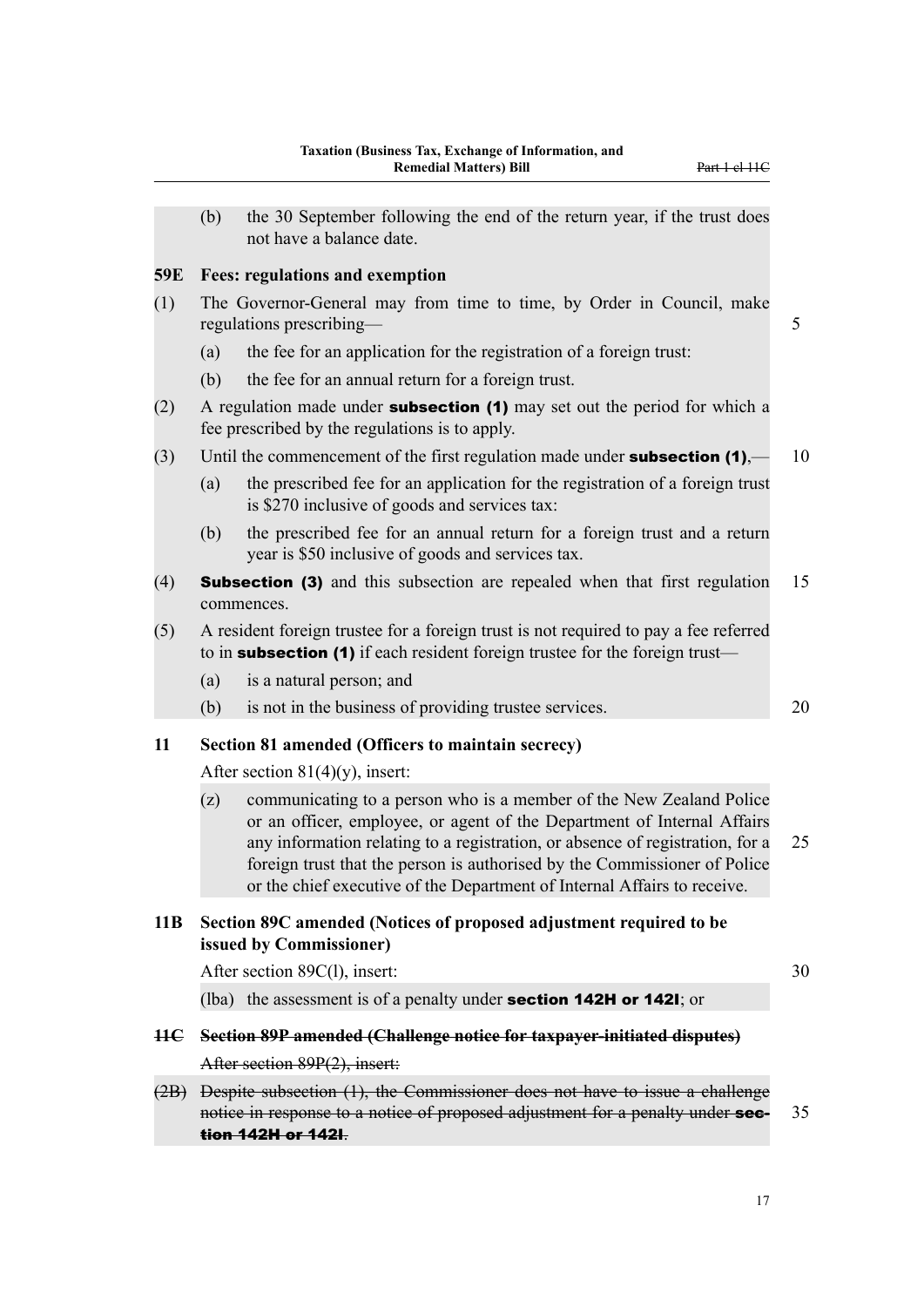# **12 New heading and sections 91AAU to 91AAW inserted**

After section 91AAT, insert:

*Determinations relating to foreign account information-sharing agreements*

#### **91AAU Participating jurisdictions for CRS applied standard**

- (1) The Commissioner may determine that a territory outside New Zealand is a 5 participating jurisdiction for the purposes of the CRS applied standard and Part 11B.
- (2) The determination may set out the period for which it is to apply, which must not begin before the latest reporting period that finishes before the determination is made. 10

- (3) A determination may provide for the change, extension, limitation, suspension, or cancellation of an earlier determination.
- (4) Within 30 days of issuing, changing, extending, limiting, suspending, or cancelling a determination under this section, the Commissioner must publish in a publication chosen by the Commissioner— 15
	- (a) the determination:
	- (b) details of a changed, extended, limited, suspended, or cancelled determination.

# **91AAV Suspension of reportable jurisdictions for CRS applied standard**

- (1) The Commissioner may determine, for a territory outside New Zealand that has 20 been provided by an Order in Council to be a reportable jurisdiction for the purposes of the CRS applied standard and requirements imposed by Part 11B, that the territory is not to be treated as a reportable jurisdiction.
- (2) The determination must set out the period for which it is to apply, which must not begin before the latest reporting period that finishes before the determin- 25 ation is made and must end no more than 3 months after the date of the determination.
- (3) Within 30 days of issuing a determination under this section, the Commissioner must publish the determination in a publication chosen by the Commissioner.

# **91AAW Non-reporting financial institutions and excluded accounts for CRS** 30 **applied standard**

- (1) The Commissioner may determine that, for the purposes of the CRS applied standard and requirements under Part 11B,—
	- (a) a financial institution, or type of financial institution, is a non-reporting financial institution: 35
	- (b) a financial account, or type of financial account, is an excluded account.

<span id="page-21-0"></span>Part 1 cl 12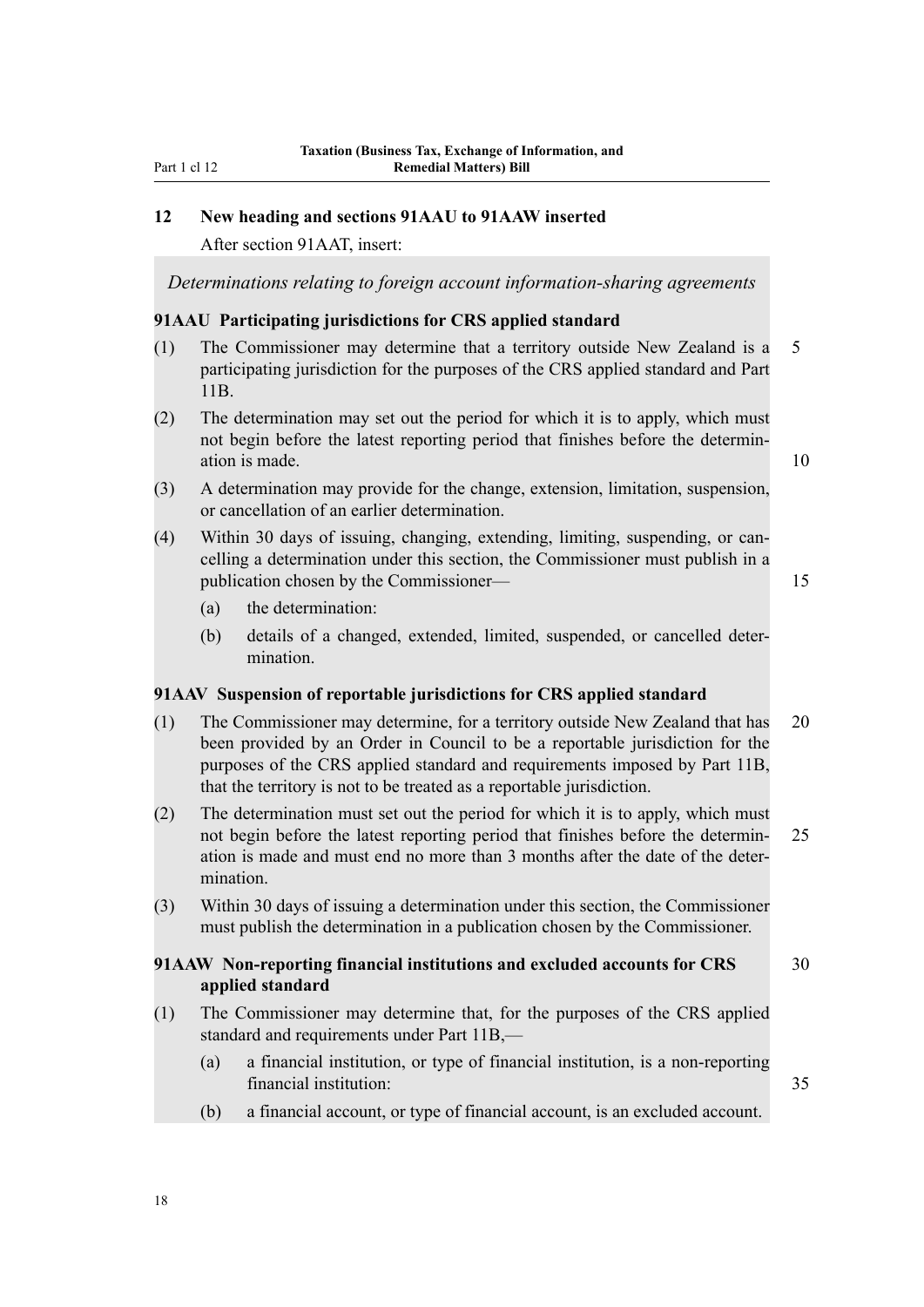- <span id="page-22-0"></span>(2) The determination may set out the period for which it is to apply, which must not begin before the latest reporting period that finishes before the determination is made.
- (3) A determination may provide for the change, extension, limitation, suspension, or cancellation of an earlier determination. 5
- (4) Within 30 days of issuing, changing, extending, limiting, suspending, or cancelling a determination under this section, the Commissioner must publish in a publication chosen by the Commissioner—
	- (a) the determination:
	- (b) details of a changed, extended, limited, suspended, or cancelled deter- 10 mination.

#### **12B Section 94A amended (Assessment of shortfall penalties)**

In section 94A(1), replace "civil penalty" with "civil penalty other than under section 142H or 142I".

**12C New section 94C inserted (Assessment of penalties under sections 142H** 15 **and 142I)**

After section 94B, insert:

#### **94C Assessment of penalties under sections 142H and 142I**

- (1) The Commissioner may, for a financial institution having obligations under Part 11B for financial accounts maintained by the financial institution, make an 20 assessment of the amount of a penalty under **section 142H** that, in the Commissioner's judgement, ought to be imposed and the financial institution is liable to pay the penalty assessed, except so far as the financial institution establishes in proceedings challenging the assessment that the assessment is excessive or that the financial institution is not chargeable with the penalty. 25
- (2) The Commissioner may, for a person or entity having obligations under Part 11B for the provision of information relating to a person or entity for a financial account, make an assessment of the amount of a penalty under section 142I that, in the Commissioner's judgement, ought to be imposed and the person or entity is liable to pay the penalty assessed, except so far as the person or 30 entity establishes in proceedings challenging the assessment that the assessment is excessive or that the person or entity is not chargeable with the penalty.

#### **13 New sections 142H and 142I inserted**

After section 142G, insert:

# **142H Failures of financial institutions to meet requirements under Part 11B and** 35 **CRS applied standard**

(1) If a financial institution fails to meet a requirement under Part 11B and the CRS applied standard for financial accounts maintained by the financial institu-

19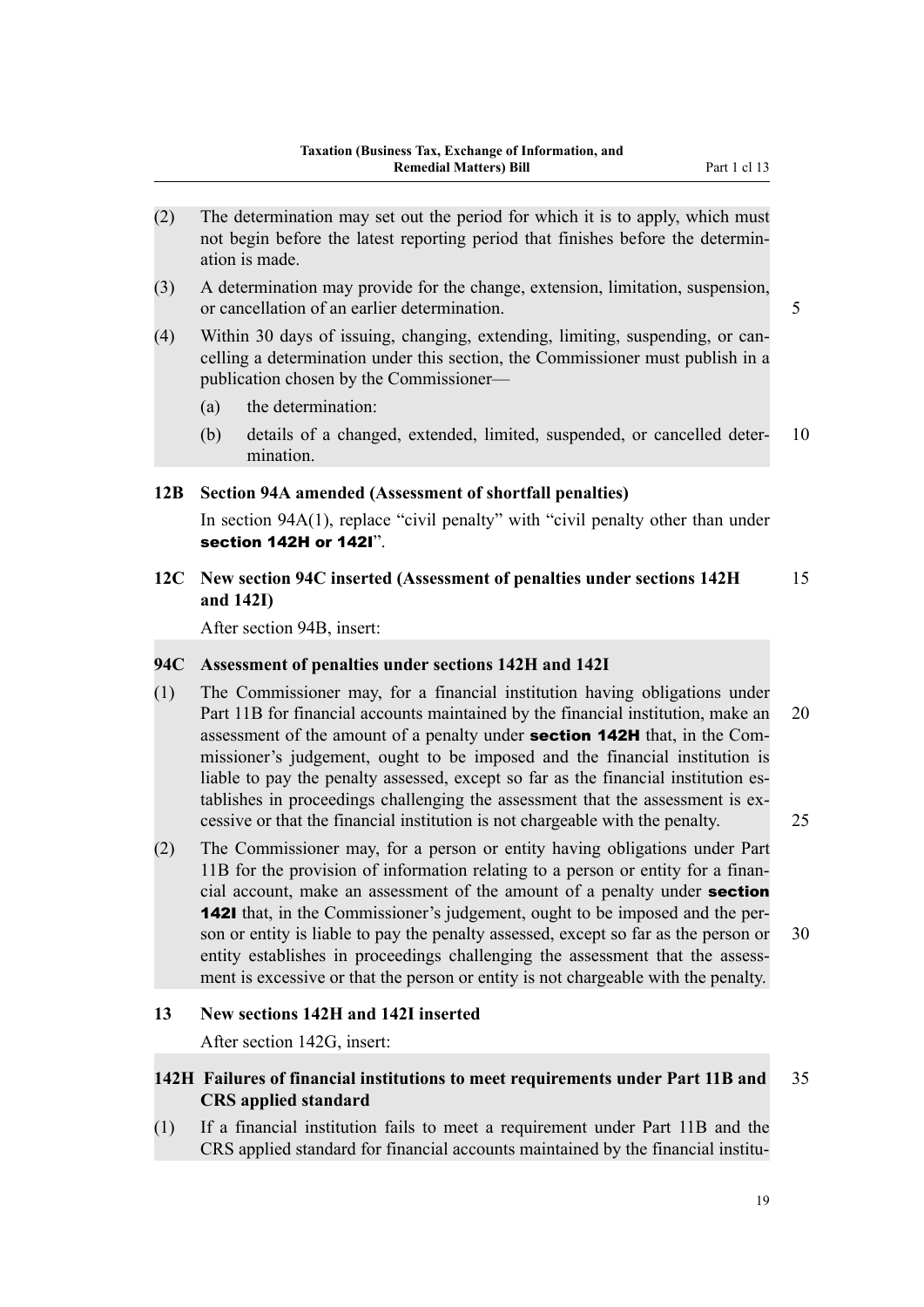tion, other than a requirement referred to in **subsection (3)**, the financial institution is liable to pay a penalty of \$300 for each failure to which **subsec**tion (2) does not apply and for which no penalty under **subsection (5)** is imposed.

- (2) A financial institution is not liable to pay a penalty under **subsection (1)** for a 5 failure that—
	- (a) the financial institution proves is due to circumstances outside the control of the financial institution:
	- (b) occurs before 1 July 2019, if the Commissioner is satisfied that the financial institution makes reasonable efforts to meet the requirement and 10 reasonable efforts to correct the failure within a reasonable period of time after the financial institution becomes aware of the failure.
- (3) If a financial institution fails to meet a requirement under Part 11B and the CRS applied standard to obtain self-certifications when opening a financial account, the financial institution is liable to pay a penalty of \$300 for each ac- 15 count if **subsection** (4) does not apply to the failure and no penalty under subsection (5) is imposed for the failure.
- (4) A financial institution is not liable to pay a penalty under **subsection (3)** for a failure that occurs before 1 July 2019 for an account if the Commissioner is satisfied that the financial institution makes reasonable efforts to meet the re- 20 quirement and makes reasonable efforts to correct the failure for the account within a reasonable period of time after the financial institution becomes aware of the failure.
- (5) If a financial institution fails to take reasonable care to meet a requirement of a financial institution under Part 11B and the CRS applied standard for financial 25 accounts, and no penalty under subsections (1) and (3) is imposed for the failure, the financial institution is liable to pay a penalty of—
	- (a) \$20,000 for the first failure:
	- (b) \$40,000 for each further failure.
- (6) The total amount of penalties for a reporting period for which a financial insti- 30 tution is liable must not exceed—
	- (a)  $$10,000$ , for penalties under subsections (1) and (3):
	- (b)  $$100,000$ , for penalties under **subsection (5)**.
- (7) The due date for payment of a penalty imposed under this section is the later  $\underline{\text{of}}$  35
	- (a) 30 days after the date on which the Commissioner issues the notice of assessment for the penalty:
	- (b) the date specified by the Commissioner in the notice of assessment as being the due date for payment of the penalty.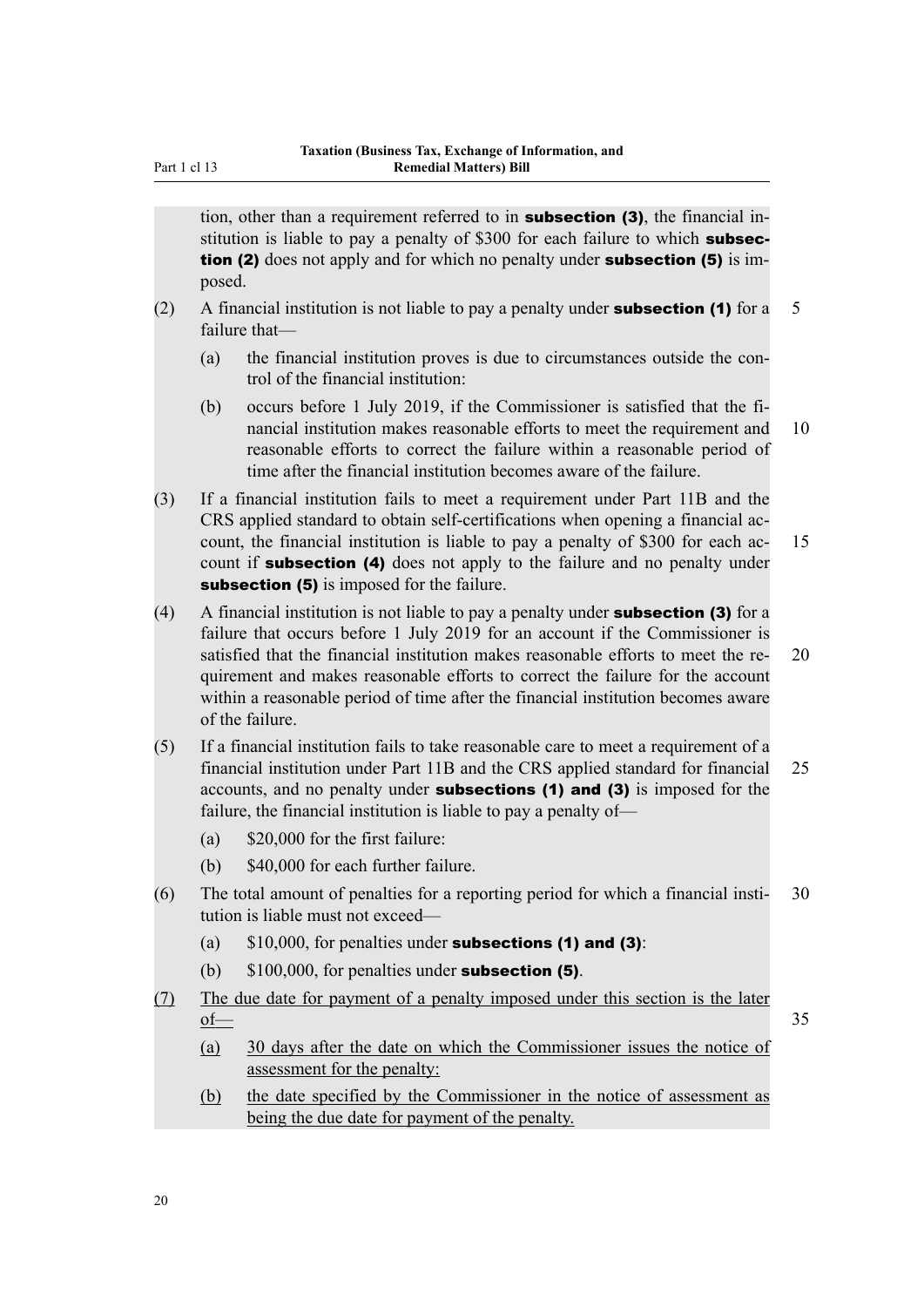# <span id="page-24-0"></span>**142I Failures to meet requirements under Part 11B to provide information, including self-certifications**

(1) This section applies to a person or entity (the **information provider**) required under Part 11B to provide information, including a self-certification, relating to a person or entity for a financial account.  $\frac{5}{5}$ 

- (2) The information provider is liable to pay a penalty of \$1,000 if the information provider—
	- (a) provides false information, other than a self-certification, relating to the information provider:
	- (b) signs or otherwise affirms a false self-certification for the information 10 provider:
	- (c) provides false information, other than a self-certification, relating to another person or entity:
	- (d) provides a false self-certification for another person or entity:
	- (e) fails to provide information, other than a self-certification, relating to the 15 information provider within a reasonable time after receiving a request for which the information is required to be provided:
	- (f) fails to sign, or otherwise affirm, and provide a self-certification relating to the information provider within a reasonable time after receiving a request for which the self-certification is required to be provided: 20
	- (g) fails to provide information, other than a self-certification, relating to another person or entity within a reasonable time after receiving a request for which the information is required to be provided:
	- (h) fails to provide a self-certification relating to another person or entity within a reasonable time after receiving a request obliging the self-certif- 25 ication to be provided:
	- (i) after providing a person or entity with a self-certification or other information, fails to inform the person or entity of a material change in the circumstances relating to the self-certification or information within a reasonable time after the information provider becomes aware of the 30 change.
- (3) An information provider is not liable to pay a penalty under subsection (2) for a failure to provide information, including a self-certification, within the control of the information provider, if the Commissioner is satisfied that the failure occurred through no fault of the information provider. 35
- (4) An information provider is not liable to pay a penalty under subsection (2) for a failure to provide information, including a self-certification, relating to another person or entity and not within the control of the information provider, if the Commissioner is satisfied that the information provider makes reasonable efforts to meet the requirement. 40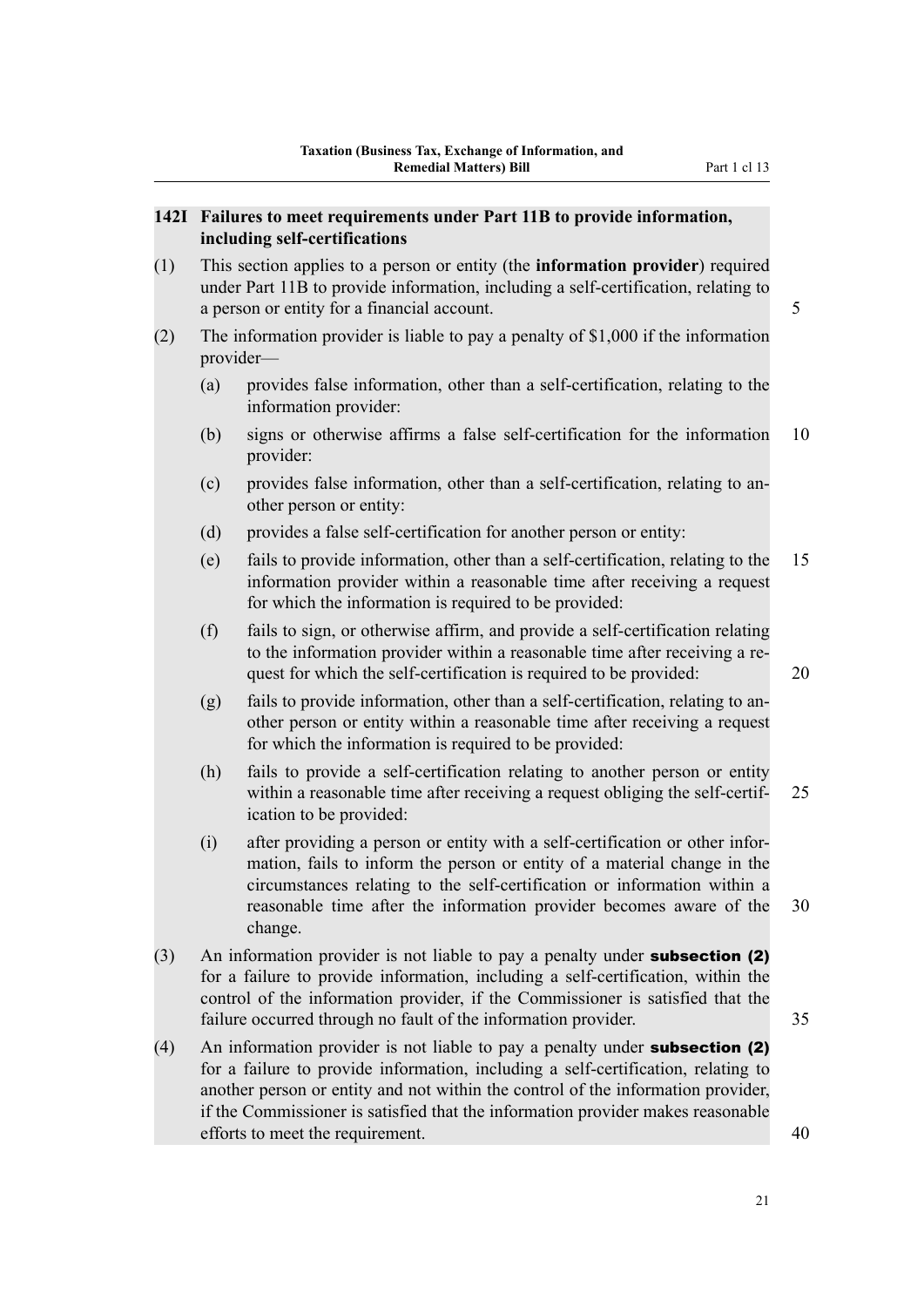- <span id="page-25-0"></span>(5) The due date for payment of a penalty imposed under this section is the later of—
	- (a) 30 days after the date on which the Commissioner issues the notice of assessment for the penalty:
	- (b) the date specified by the Commissioner in the notice of assessment as 5 being the due date for payment of the penalty.

# **14 Section 143 amended (Absolute liability offences)**

After section 143(2B), insert:

(2C) No person may be convicted of an offence against subsection (1) if the requirement with which the person fails to comply is a requirement under the CRS ap- 10 plied standard and Part 11B.

# **15 Section 143A amended (Knowledge offences)**

- (1) After section 143A(1)(ab), insert:
	- (ac) knowingly fails to provide information, including a self-certification, to another person when required to do so under Part 11B; or 15
- (2) In section 143A(2), in the words before paragraph (a),—
	- (a) after "offence against", insert "**subsection (1)(ac)** for knowingly failing to provide information, including a self-certification, to another person or against":
	- (b) delete "by the Commissioner". 20

# **16 Section 185E amended (Purpose)**

In section 185E, insert as subsections (2) to (4):

- (2) Sections 185F to 185M impose requirements on a person relating to information that is the subject of the FATCA agreement.
- (3) Sections 185N and 185O impose requirements on a person relating to infor- 25 mation that is the subject of the CRS applied standard.
- (4) Sections 185P to 185R impose requirements on a person relating to either of the FATCA agreement and the CRS applied standard.

# **17 New heading inserted after section 185E**

After section 185E, insert as a heading "*FATCA agreement*". 30

- 
- **18 Section 185F amended (Permitted choices in relation to foreign account information-sharing agreements)**
- (1) In section 185F, heading, replace "**foreign account information-sharing agreements**" with "**FATCA agreement**".
- (2) In section 185F(1), replace "a foreign account information-sharing agreement" 35 with "the FATCA agreement".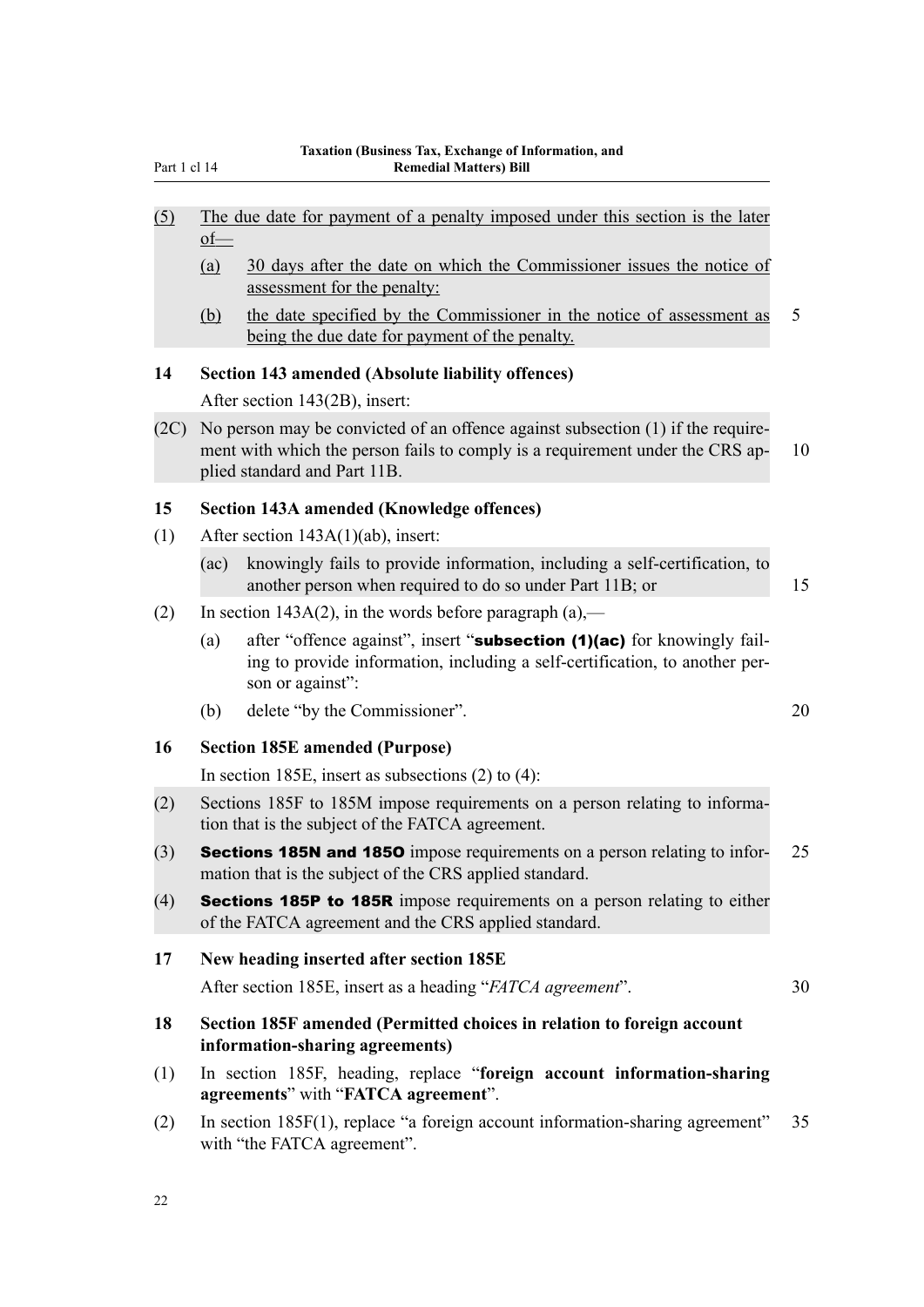<span id="page-26-0"></span>**19 Section 185G amended (Obligations related to foreign account**

|     | information-sharing agreements: registration)                                                                                            |    |
|-----|------------------------------------------------------------------------------------------------------------------------------------------|----|
| (1) | In section 185G, heading, replace "foreign account information-sharing<br>agreements" with "FATCA agreement".                            |    |
| (2) | In section 185G, replace "a foreign account information-sharing agreement"<br>with "the FATCA agreement".                                | 5  |
| 20  | Section 185H amended (Obligations related to foreign account<br>information-sharing agreements: due diligence)                           |    |
| (1) | In section 185H, heading, replace "foreign account information-sharing<br>agreements" with "FATCA agreement".                            | 10 |
| (2) | In section 185H, replace "a foreign account information-sharing agreement"<br>with "the FATCA agreement".                                |    |
| 21  | Section 185I amended (Obligations related to foreign account information-<br>sharing agreements: information for NZ competent authority) |    |
| (1) | In section 185I, heading, replace "foreign account information-sharing<br>agreements" with "FATCA agreement".                            | 15 |
| (2) | In section 185I(1), replace "a foreign account information-sharing agreement"<br>with "the FATCA agreement".                             |    |
| 22  | Section 185J amended (Obligations related to foreign account<br>information-sharing agreements: information for third parties)           | 20 |
| (1) | In section 185J, heading, replace "foreign account information-sharing<br>agreements" with "FATCA agreement".                            |    |
| (2) | In section 185J(1), replace "a foreign account information-sharing agreement"<br>with "the FATCA agreement".                             |    |
| 23  | Section 185L repealed (Foreign account information-sharing agreements:<br>anti-avoidance)<br>Repeal section 185L.                        | 25 |
| 24  | New headings and sections 185N to 185R inserted                                                                                          |    |
| (1) | After section 185M, insert:                                                                                                              |    |
|     | CRS standard                                                                                                                             | 30 |
|     | 185N Requirements for financial institution                                                                                              |    |
| (1) | A financial institution must comply with this section for a period in which the<br>financial institution is-                             |    |
|     | resident in New Zealand under the CRS applied standard:<br>(a)                                                                           |    |
|     | a branch located in New Zealand under the CRS applied standard.<br>(b)                                                                   | 35 |

23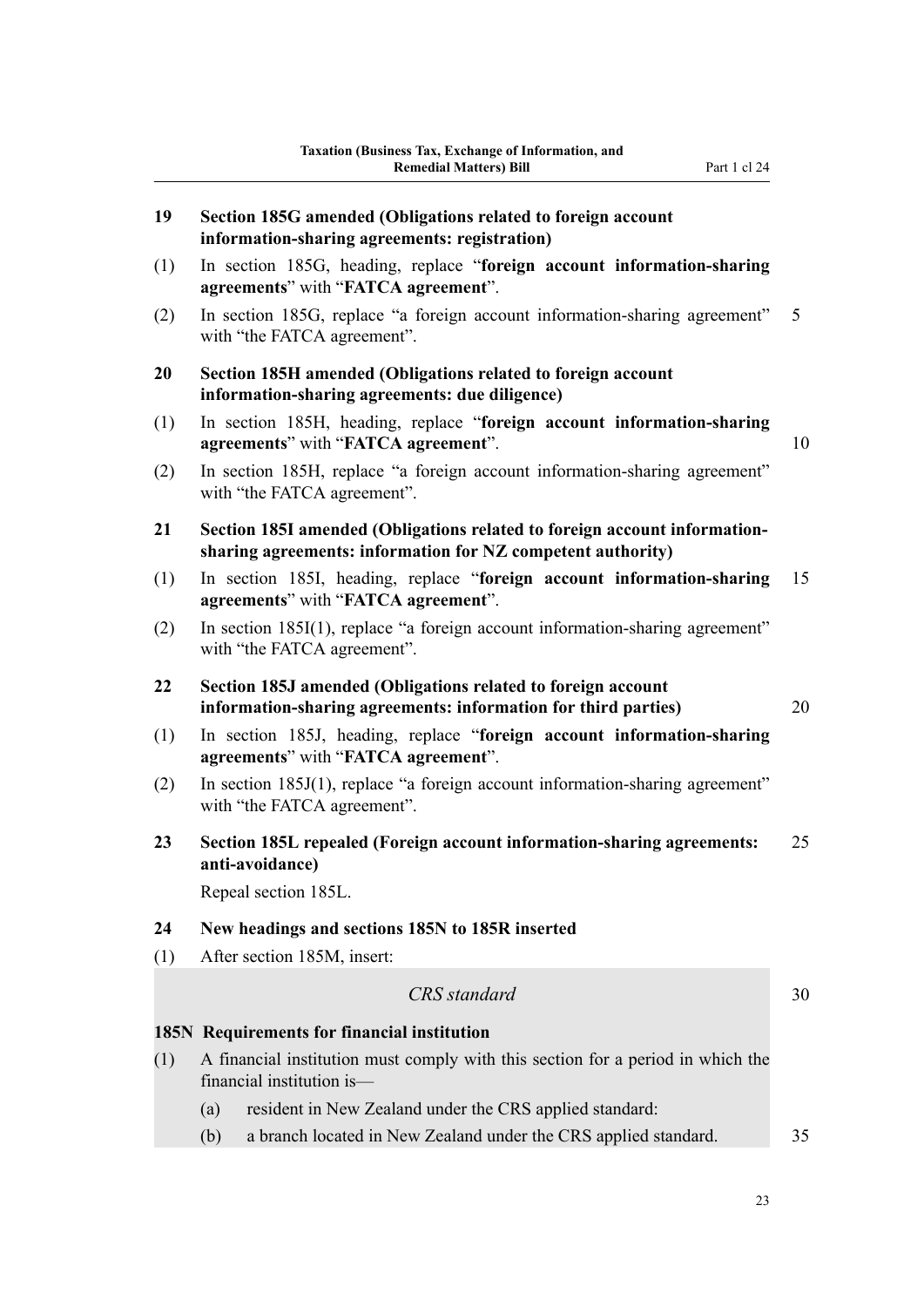| Part 1 cl 24 | <b>Remedial Matters) Bill</b>                                                                                                                                                                                                                              |    |
|--------------|------------------------------------------------------------------------------------------------------------------------------------------------------------------------------------------------------------------------------------------------------------|----|
| (2)          | For the purposes of <b>subsection (1)</b> , the requirements for a financial institu-<br>tion that is resident in New Zealand do not include requirements for a branch of<br>the financial institution that is not located in New Zealand.                 |    |
| (3)          | The financial institution must, for each reporting period and each financial ac-<br>count that is maintained by the financial institution in the reporting period,—                                                                                        | 5  |
|              | (a)<br>perform the due diligence procedures, and obtain the information, re-<br>quired by the CRS applied standard; and                                                                                                                                    |    |
|              | for each new financial account, obtain the information referred to in<br>(b)<br>subsection (3B) for each account holder or controlling person identi-<br>fied by the financial institution as being—                                                       | 10 |
|              | a resident of a foreign jurisdiction other than a reportable jurisdic-<br>(i)<br>tion; and                                                                                                                                                                 |    |
|              | a person or entity who would be a reportable person if the foreign<br>(ii)<br>jurisdiction were a reportable jurisdiction.                                                                                                                                 |    |
| (3B)         | The information required under <b>subsection <math>(3)(b)</math></b> to be obtained for an ac-<br>count holder or controlling person is—                                                                                                                   | 15 |
|              | the date of birth for an individual; and<br>(i)                                                                                                                                                                                                            |    |
|              | the taxpayer identification number issued by the foreign jurisdiction for<br>(ii)<br>the person or entity, except if the domestic law of the foreign jurisdiction<br>does not require the collection of the TIN.                                           | 20 |
| (3C)         | The financial institution must, for each reporting period, give to the Commis-<br>sioner a report of the information that the CRS applied standard and subsec-<br><b>tion (8)</b> require the financial institution to provide to the competent authority. |    |
| (4)          | The report by the financial institution for a reporting period must be given to<br>the Commissioner by the 30 June following the 31 March that is the end of the<br>reporting period, except as given by <b>subsection (5)</b> .                           | 25 |
| (5)          | The first report by the financial institution for information with respect to a fi-<br>nancial account that is maintained by a financial institution in a reporting<br>period must be given to the Commissioner by—                                        |    |
|              | 30 June 2018, if the financial account is identified before that date as be-<br>(a)<br>ing a reportable account that is a pre-existing individual account and a<br>high value account:                                                                     | 30 |
|              | 30 June 2019, if the financial account is identified before that date as be-<br>(b)<br>ing a reportable account that is a pre-existing entity account or that is a<br>pre-existing individual account and a lower value account.                           | 35 |
| (5B)         | For the purposes of this section, a financial account is not an undocumented ac-<br>count except in a situation described in Section III, subparagraph $(B)(5)$ or<br>$(C)(5)(c)$ of the CRS applied standard.                                             |    |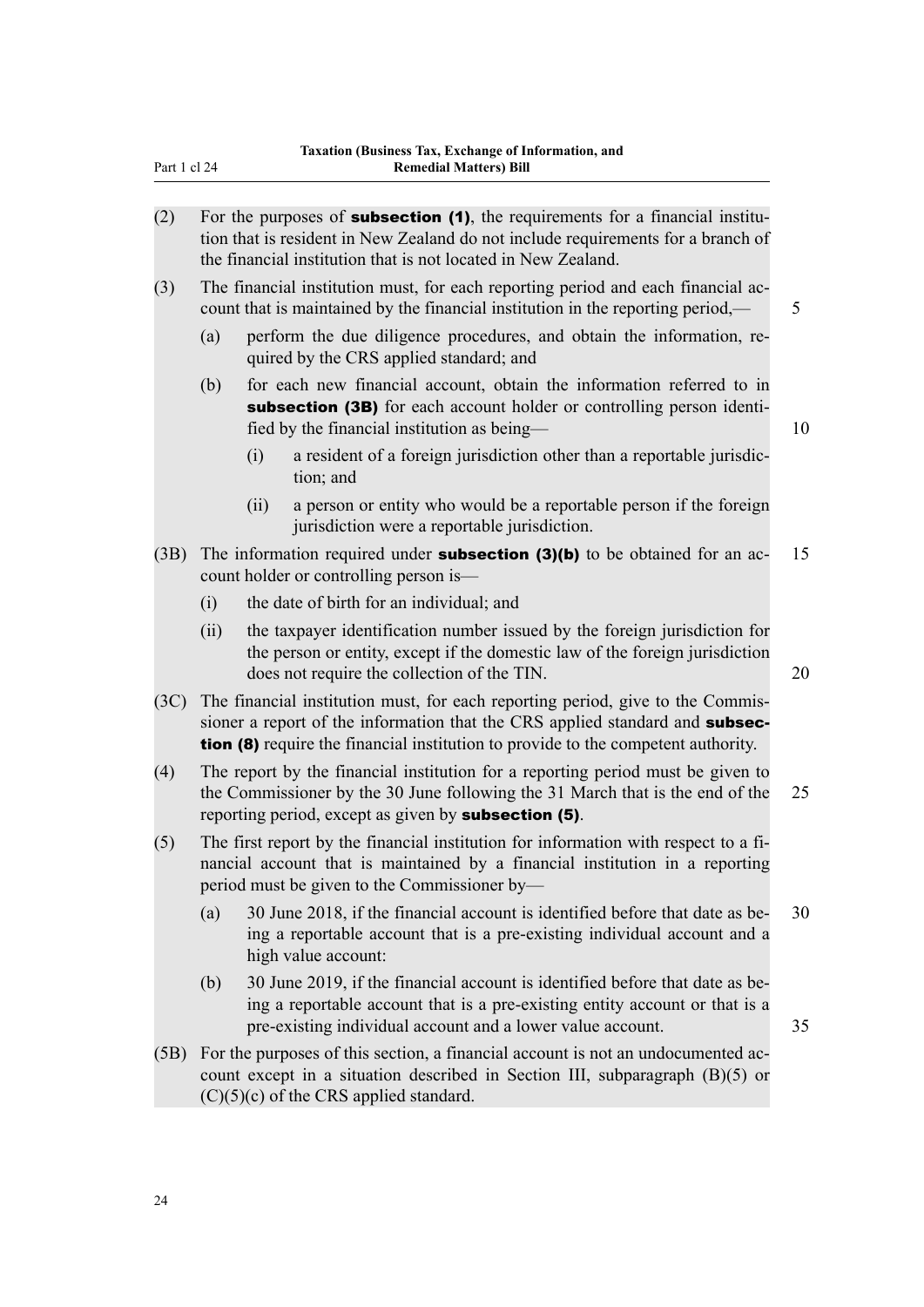- <span id="page-28-0"></span>(6) In determining the aggregate balance or value of financial accounts, the financial institution must apply the rules in Section VII, subparagraph  $C(1)$  to (3) of the CRS applied standard.
- (7) The financial institution may choose that the reporting requirements given by the CRS applied standard for financial accounts held or controlled by a resident 5 of a reportable jurisdiction apply to all financial accounts maintained by the financial institution and held or controlled by a resident of a foreign jurisdiction.
- (8) A financial institution that makes the election referred to in subsection (7) must comply with the chosen reporting requirements in each report for a reporting period. 10
- (9) A financial institution that chooses to review pre-existing entity accounts, whether all such accounts or a clearly identified group of such accounts, must complete the review by the date given in Section V, subparagraph D(1) of the CRS applied standard for completion of the review of pre-existing entity accounts with the specified aggregate account balance or value. 15
- (10) A financial institution that chooses to treat a discretionary beneficiary of a trust as not being a controlling person for the trust until the beneficiary receives a distribution must have reasonable safeguards and procedures for identifying when a distribution is made to the beneficiary.
- (11) The financial institution is not permitted to choose for a report for a reporting 20 period—
	- (a) to use a reporting period other than a period ending with 31 March:
	- (b) to give the average balance of a financial account for a reporting period as being the balance for the financial account for the reporting period.
- (12) A report for a reporting period must be in the prescribed electronic format. 25

# **185O Application of Common Reporting Standard**

- (1) This section provides for the application of the CRS standard in determining the requirements for a person or entity under the Inland Revenue Acts.
- (2) The CRS standard is modified for the purposes of determining the requirements for a person or entity under the Inland Revenue Acts in the ways speci- 30 fied in schedule 2.
- (3) The CRS standard is treated as applying at a time—
	- (a) as modified by **subsection (2)**; and
	- (b) consistently with the Commentary on the CRS standard contained in Part IIIB of the CRS publication, as amended at the time. 35
- (4) In the application of the CRS standard at a time, a term defined in the CRS standard and used in the Inland Revenue Acts has the meaning that it has at the time under the CRS standard, as modified by **subsection (2)**.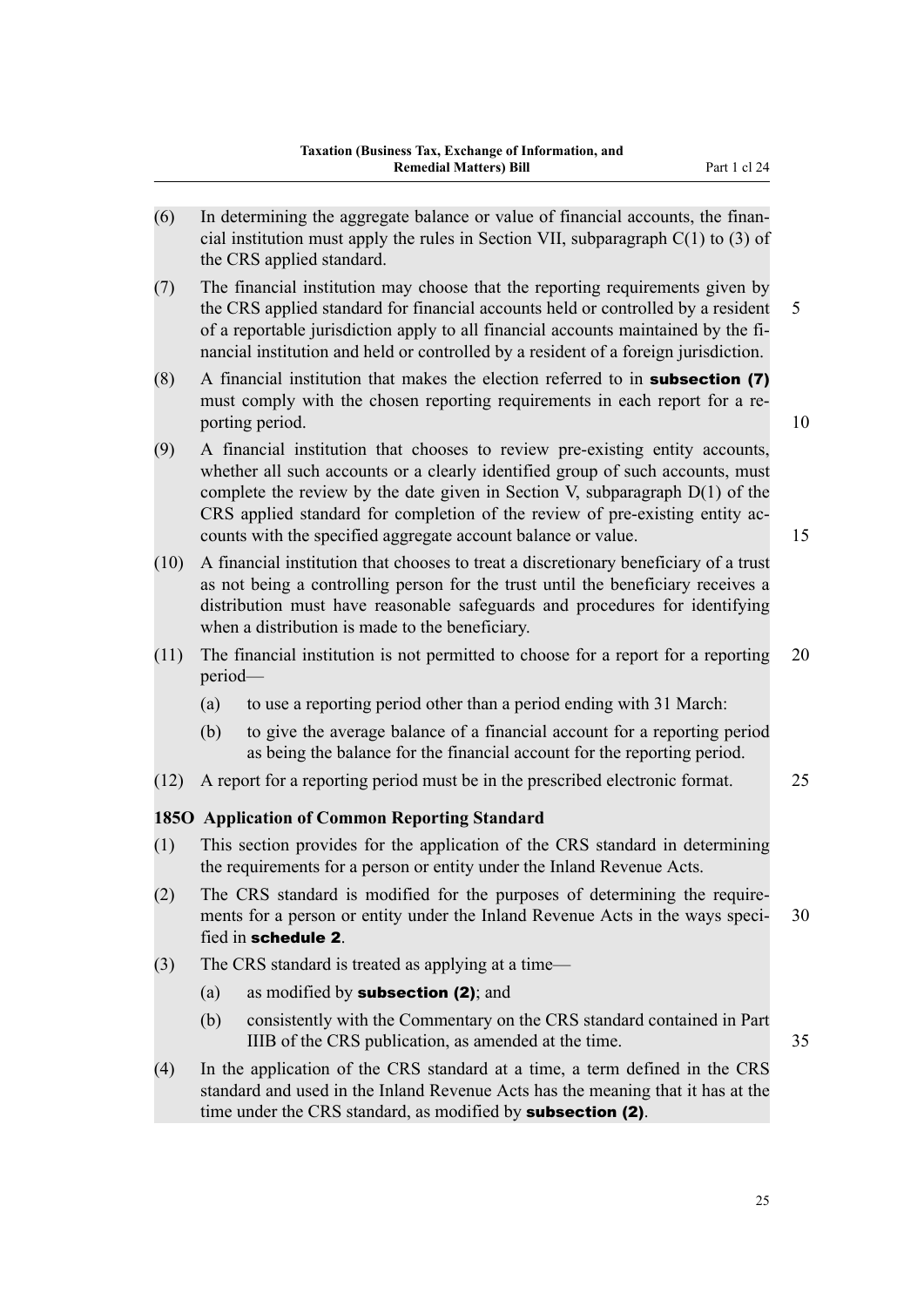- <span id="page-29-0"></span>(5) A person or entity may make an election that is consistent with the CRS standard if the election is not contrary to the Inland Revenue Acts.
- $(6)$  A person or entity that makes an election referred to in **subsection (5)** must meet the requirements of the CRS applied standard consistently with the election. 5

# *Foreign account information-sharing agreements generally*

# **185P Requirements for persons to provide information to financial institution**

- (1) This section applies to a person or entity connected with a financial account if the financial institution that maintains the financial account is required under the FATCA agreement or CRS applied standard (the **account requirements**) to 10 perform due diligence for the financial account.
- (2) When a financial institution requests a person or entity (the **institution contact**) to provide information that the financial institution is required to obtain under the account requirements for the financial account, the institution contact  ${\sf must}$  and  ${\sf must}$  and  ${\sf must}$  and  ${\sf must}$  and  ${\sf must}$  and  ${\sf must}$  are  ${\sf must}$  and  ${\sf must}$  and  ${\sf must}$  are  ${\sf must}$  and  ${\sf must}$  are  ${\sf must}$  and  ${\sf must}$  are  ${\sf must}$  and  ${\sf must}$  are  ${\sf must}$  and  ${\sf must}$  are  ${\sf must}$  and  ${\sf must}$  are  ${\sf must}$  and
	- (a) provide to the financial institution the required information for the institution contact; and
	- (b) make reasonable efforts to obtain the required information for each other person or entity connected with the financial account, and provide the information to the financial institution. 20
- (3) When a person or entity connected with the financial account (the **secondary contact**) is asked by an institution contact or other person or entity (the **requesting person**) to provide information related to the financial account and referred to in **subsection (2)(b)**, the secondary contact must—
	- (a) provide the requesting person with the required information for the sec- 25 ondary contact; and
	- (b) make reasonable efforts to obtain the required information for each other person or entity connected with the financial account and the secondary contact, and provide the information to the requesting person.
- (4) If a person or entity provides information to another person or entity as re- 30 quired by this section, the person or entity must, within a reasonable time of becoming aware of a material change in circumstances affecting that information, provide details of the material change to—
	- (a) the other person or entity, if the other person or entity is still connected with the financial account and responsible as a requesting person for the 35 information; or
	- (b) the financial institution, if **paragraph (a)** does not apply.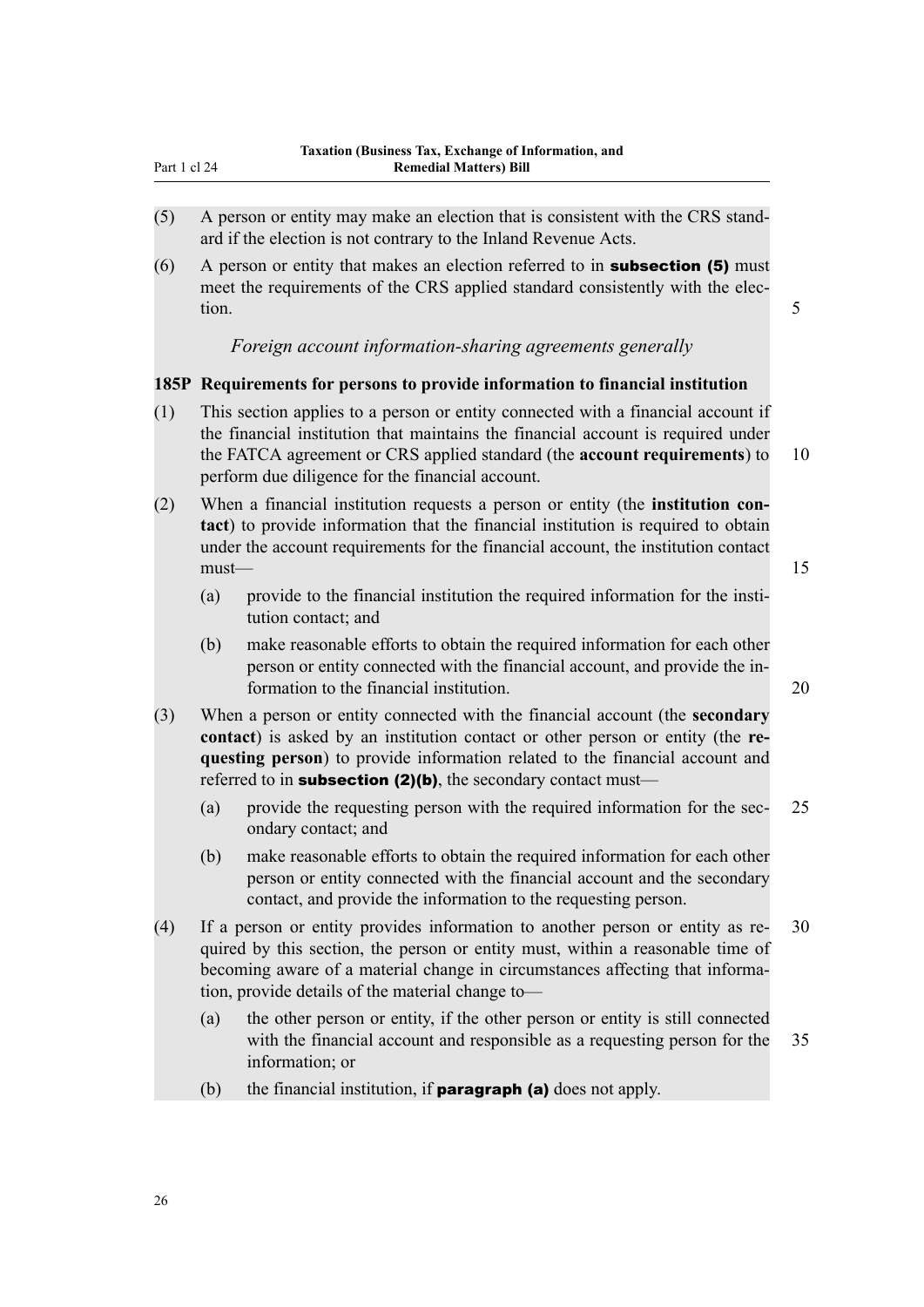#### <span id="page-30-0"></span>**185Q Requirements and penalties for entities that are not persons**

- (1) If the FATCA agreement or CRS applied standard, or a related provision in this Act, is expressed as imposing a requirement or penalty on an entity that is not a person, the meeting of the requirement or the payment of the penalty for the entity is treated as being a joint and several requirement,—
	- (a) if the entity is a trust, for each trustee:
	- (b) if the entity is a partnership, for each partner:
	- (c) if the entity is a joint venture, for each member of the joint venture:
	- (d) if the entity is a legal relationship between persons or entities that is not referred to in **paragraphs (a) to (c)**, for each person or entity in the  $10$ relationship.
- (2) If the FATCA agreement or CRS applied standard, or a related provision in this Act is expressed as requiring information to be provided to an entity that is not a person, the requirement is treated as being to provide the information to the persons given for the entity by **subsection (1)(a) to (d)**.  $15$

#### **185R Foreign account information-sharing agreements: anti-avoidance**

- (1) If a main purpose of a person in entering an arrangement is to avoid a requirement under this Part, the arrangement is treated as having no effect in relation to the person's requirements under this Part.
- (2) The person has the requirements under this Part that the Commissioner con- 20 siders to be appropriate in the absence of the arrangement.
- (2) This section applies for arrangements affecting the requirements of a person under this Part for a reporting period ending after 31 March 2017.

#### **25 New sections 226D and 226E inserted**

After section 226C, insert: 25

#### **226D Reportable jurisdictions for CRS standard and Part 11B**

- (1) The Governor-General may from time to time, by Order in Council, make regulations providing that a territory outside New Zealand is a reportable jurisdiction for the purposes of the CRS applied standard.
- (2) A regulation may set out the period for which it is to apply, which must not 30 begin before the latest reporting period that finishes before the regulation is made.
- (3) A regulation may provide for the change, extension, limitation, suspension, or cancellation of an earlier regulation.
- (4) Within 30 days of the making of a regulation under this section, the Commis- 35 sioner must publish in a publication chosen by the Commissioner—
	- (a) the new or changed regulation: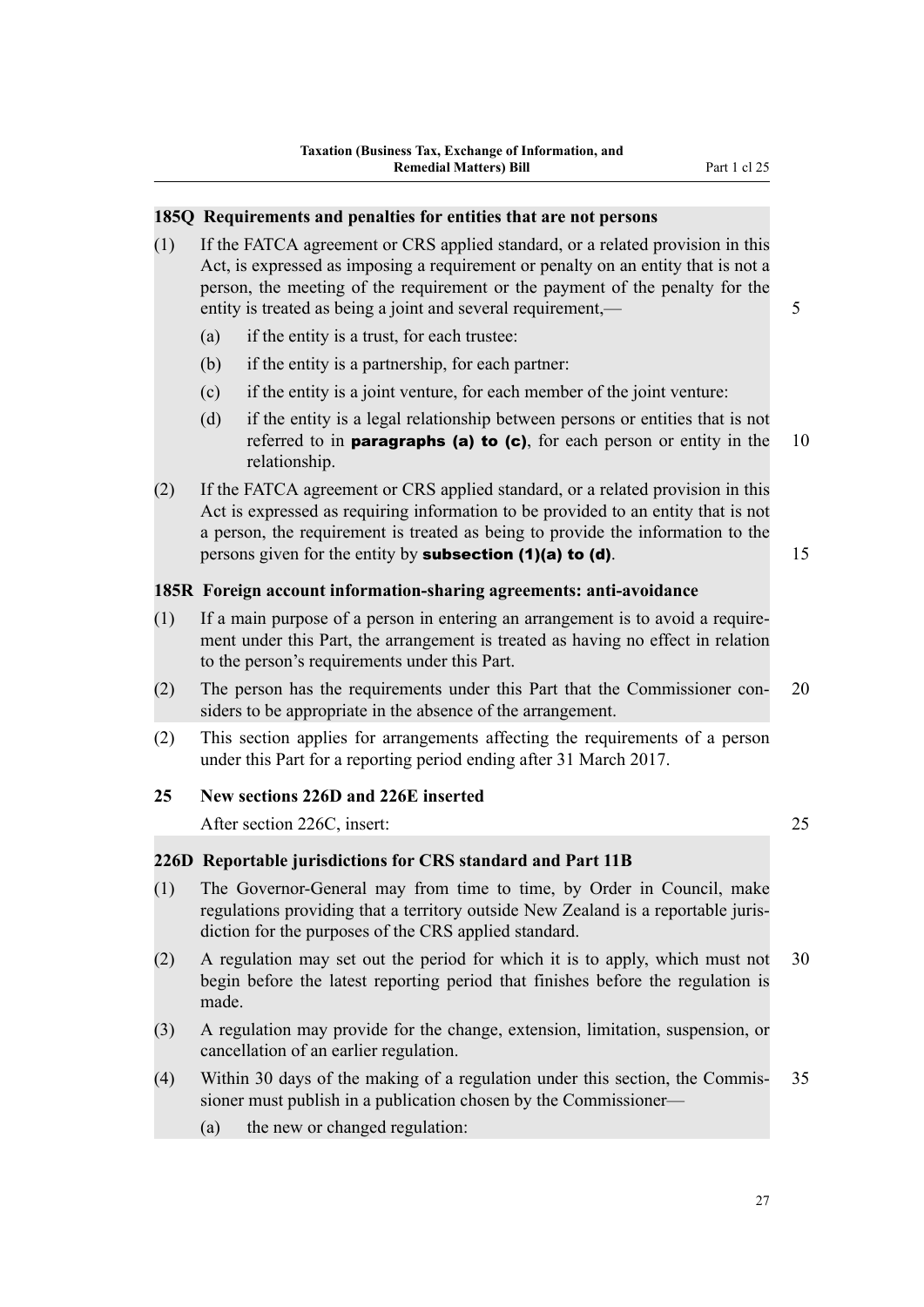- <span id="page-31-0"></span>(b) details of the extension, limitation, suspension, or cancellation of the regulation.
- (5) The effect of a regulation providing that a territory outside New Zealand is a reportable jurisdiction may be suspended by a determination made by the Commissioner under section 91AAV. **5** and 5 and 5 and 5 and 5 and 5 and 5 and 5 and 5 and 5 and 5 and 5 and 5 and 5 and 5 and 5 and 5 and 5 and 5 and 5 and 5 and 5 and 5 and 5 and 5 and 5 and 5 and 5 and 5 and 5 and 5 and 5 a

#### **226E Application of changes to CRS standard**

- (1) The Governor-General may from time to time, by Order in Council, make regulations relating to a change in the CRS standard or the CRS publication providing for—
	- (a) the effect or lack of effect of the change on the CRS applied standard: 10
	- (b) a period for which an effect or lack of effect applies or does not apply:
	- (c) the effect or lack of effect of a change to the CRS applied standard on the obligations and liabilities of a person or entity or class of persons or entities.
- (2) A regulation may set out the period for which it is to apply, which must not 15 begin before the latest reporting period that finishes before the regulation is made.
- (3) A regulation may provide for the change, extension, limitation, suspension, or cancellation of an earlier regulation.
- (4) Within 30 days of the making of a regulation under this section, the Commis- 20 sioner must publish in a publication chosen by the Commissioner—
	- (a) the new or changed regulation:
	- (b) details of the extension, limitation, suspension, or cancellation of the regulation.

# **26 New schedule 2 inserted (Application of CRS standard)** 25

After the schedule in the Tax Administration Act 1994, insert the schedule 2 set out in the **schedule** of this Act.

#### **Part 2**

#### **Business tax: AIM provisional tax method**

Subpart 1—Amendments to Income Tax Act 2007 30

# **27 Income Tax Act 2007 amended**

**This subpart** amends the Income Tax Act 2007.

- **28 Section LA 6 amended (Remaining refundable credits: PAYE, RWT, and certain other items)**
- (1) After section LA  $6(2)(d)$ , insert: 35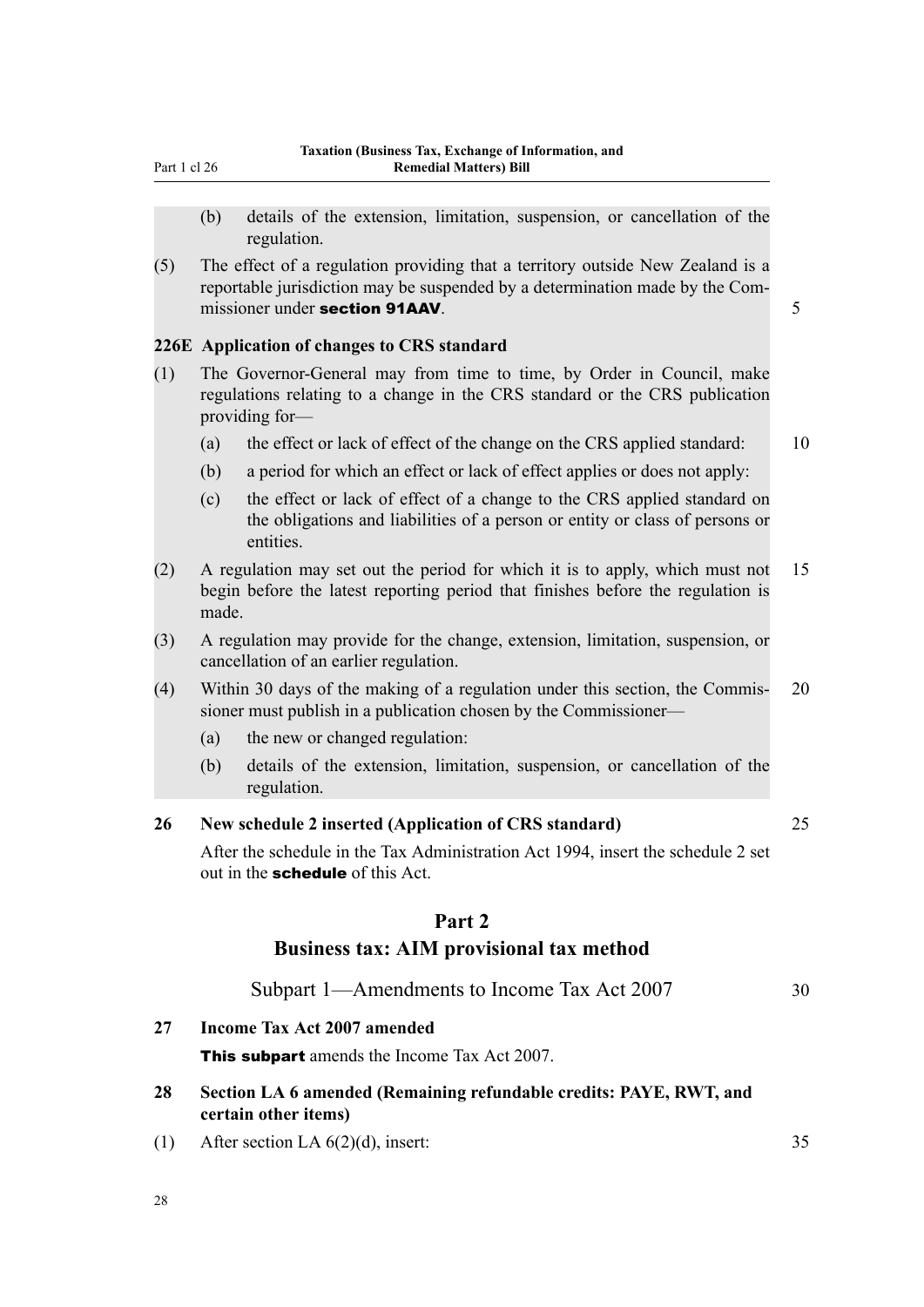- <span id="page-32-0"></span>(db) fifth, if the person is a company and uses the AIM method for provisional tax, transfer a tax credit to a shareholder of the company of the amount described in **subsection (2C)**. The amount transferred does not give rise to a tax credit, but is treated as a transferred amount for the shareholder for the purposes of Part 7 of the Tax Administration Act 5 1994, for the tax year that the tax credit relates to, as provided by section 120LB of that Act. The amount is also treated as a refund of income tax paid to the company for the purposes of section OB 32 (ICA refund of income tax):
- (2) In section LA  $6(2)(e)$ , replace "fifth" with "sixth". 10

(3) Before section LA 6(3), insert:

# *AIM method amount*

(2C) The amount must not be more than the least of the following:

- (a) the amount chosen by the company; and
- (b) the shareholder's residual income tax for the tax year, less the amount of 15 the shareholder's tax credit under **section LB 2** for the tax year, treating a negative amount as zero; and
- (c) the amount of the company's tax credit under **section LB 2** for the tax year less its residual income tax for the tax year, treating a negative amount as zero. 20
- (4) In section LA 6, in the list of defined terms insert "company", "income tax", "residual income tax", and "shareholder".

# **29 Section RA 14 amended (Payment dates for provisional tax)**

- (1) In section RA 14, replace "F" with "F1".
- (2) This section applies for the 2018–19 and later income years. 25

# **30 Section RC 1 amended (What this subpart does)**

- (1) In section RC 1(2) replace "the letters A to F" with "the alphanumeric designations A to F1".
- (2) This section applies for the 2018–19 and later income years.

# **31 Section RC 5 amended (Methods for calculating provisional tax liability)** 30

(1) After section RC 5(5), insert:

# *AIM method*

- (5B) A person must use the AIM method under **section RC 7B** to determine their provisional tax liability for the tax year (the **current tax year**), other than a transitional year, if the person— 35
	- (a) has chosen to use the AIM method for the current tax year on or before the first instalment date for them under the AIM method, and the current tax year is not a transitional year; and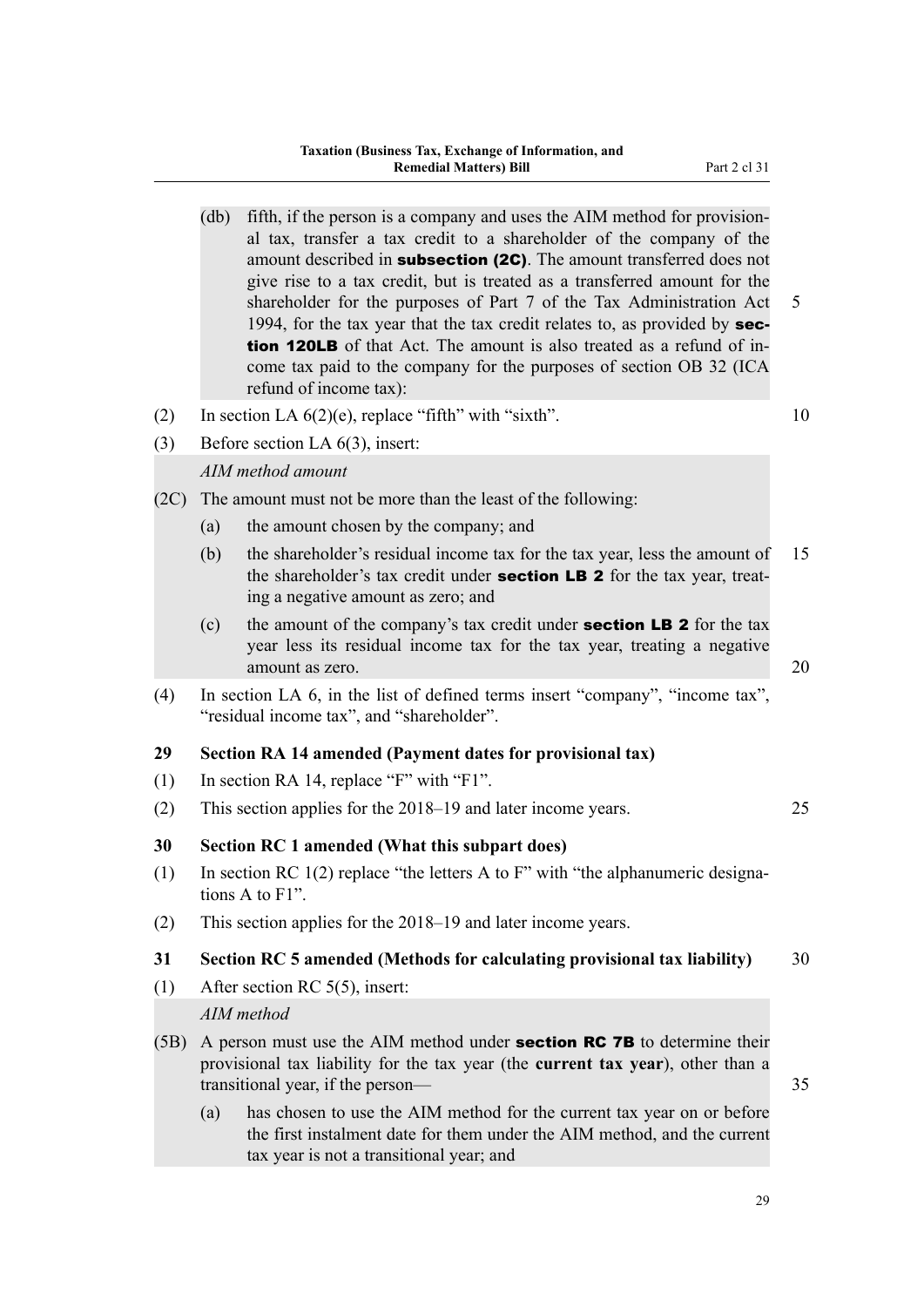<span id="page-33-0"></span>

| Part 2 cl 32 |                                                                                                                                                                                                                                                                                                                                                                                                                         | <b>Remedial Matters) Bill</b>                                                                                                                                                                                                                                                                                                                                                |    |  |  |  |
|--------------|-------------------------------------------------------------------------------------------------------------------------------------------------------------------------------------------------------------------------------------------------------------------------------------------------------------------------------------------------------------------------------------------------------------------------|------------------------------------------------------------------------------------------------------------------------------------------------------------------------------------------------------------------------------------------------------------------------------------------------------------------------------------------------------------------------------|----|--|--|--|
|              | (b)                                                                                                                                                                                                                                                                                                                                                                                                                     | has an AIM-capable accounting system that is up-to-date for relevant tax<br>law for the corresponding income year and for determinations under<br>section 91AAX of the Tax Administration Act 1994 for the corres-<br>ponding income year; and                                                                                                                               |    |  |  |  |
|              | (c)                                                                                                                                                                                                                                                                                                                                                                                                                     | $has-$                                                                                                                                                                                                                                                                                                                                                                       | 5  |  |  |  |
|              |                                                                                                                                                                                                                                                                                                                                                                                                                         | annual gross income of \$5,000,000 or less for the tax year before<br>(i)<br>the current tax year:                                                                                                                                                                                                                                                                           |    |  |  |  |
|              |                                                                                                                                                                                                                                                                                                                                                                                                                         | annual gross income of \$5,000,000 or less for the first tax year for<br>(ii)<br>which the person used the AIM method, and the Commissioner<br>has approved under section 15Z of the Tax Administration Act<br>1994 the person's continued use of an AIM-capable accounting<br>system for tax years in which the person has annual gross income<br>of more than \$5,000,000: | 10 |  |  |  |
|              |                                                                                                                                                                                                                                                                                                                                                                                                                         | a large business AIM-capable system; and<br>(iii)                                                                                                                                                                                                                                                                                                                            |    |  |  |  |
|              | (d)                                                                                                                                                                                                                                                                                                                                                                                                                     | has not been liable, in 1 of the last 4 tax years before the current tax year,<br>for a shortfall penalty in relation to their use of the AIM method and an<br>approved AIM provider's AIM-capable accounting system; and                                                                                                                                                    | 15 |  |  |  |
|              | (e)                                                                                                                                                                                                                                                                                                                                                                                                                     | has not returned tax liabilities using the AIM method with the sole pur-<br>pose or effect of consistently, year-on-year, reducing their tax liabilities<br>below the amounts of reasonably accurate assessments; and                                                                                                                                                        | 20 |  |  |  |
|              | (f)                                                                                                                                                                                                                                                                                                                                                                                                                     | is not a member of a class of taxpayers that the Commissioner has deter-<br>mined, under section 91AAY of the Tax Administration Act 1994, must<br>not use the AIM method; and                                                                                                                                                                                               |    |  |  |  |
|              | (g)                                                                                                                                                                                                                                                                                                                                                                                                                     | for the current tax year, has not failed more than twice to give the Com-<br>missioner information in the prescribed form, as provided by section<br><b>45</b> of the Tax Administration Act 1994.                                                                                                                                                                           | 25 |  |  |  |
|              |                                                                                                                                                                                                                                                                                                                                                                                                                         | AIM method: exception                                                                                                                                                                                                                                                                                                                                                        |    |  |  |  |
| (5C)         | A person who does not meet the requirements of <b>subsection (5B)</b> can not use<br>the AIM method for the current tax year. If they can not use the AIM method<br>for the current year because part-way through the corresponding income year<br>the person stops meeting the requirements of <b>subsection (5B)</b> , the person is<br>treated as using the estimation method for the whole of the current tax year. |                                                                                                                                                                                                                                                                                                                                                                              |    |  |  |  |
| (2)          |                                                                                                                                                                                                                                                                                                                                                                                                                         | In section RC 5, in the list of defined terms, insert "AIM-capable accounting<br>system", "annual gross income", "instalment date", "large business AIM-cap-<br>able system", "shortfall penalty", "taxpayer", and "transitional year".                                                                                                                                      | 35 |  |  |  |
| (3)          |                                                                                                                                                                                                                                                                                                                                                                                                                         | This section applies for the 2018–19 and later income years.                                                                                                                                                                                                                                                                                                                 |    |  |  |  |
| 32           |                                                                                                                                                                                                                                                                                                                                                                                                                         | <b>New section RC 7B inserted (AIM method)</b>                                                                                                                                                                                                                                                                                                                               |    |  |  |  |

(1) After section RC 7, insert: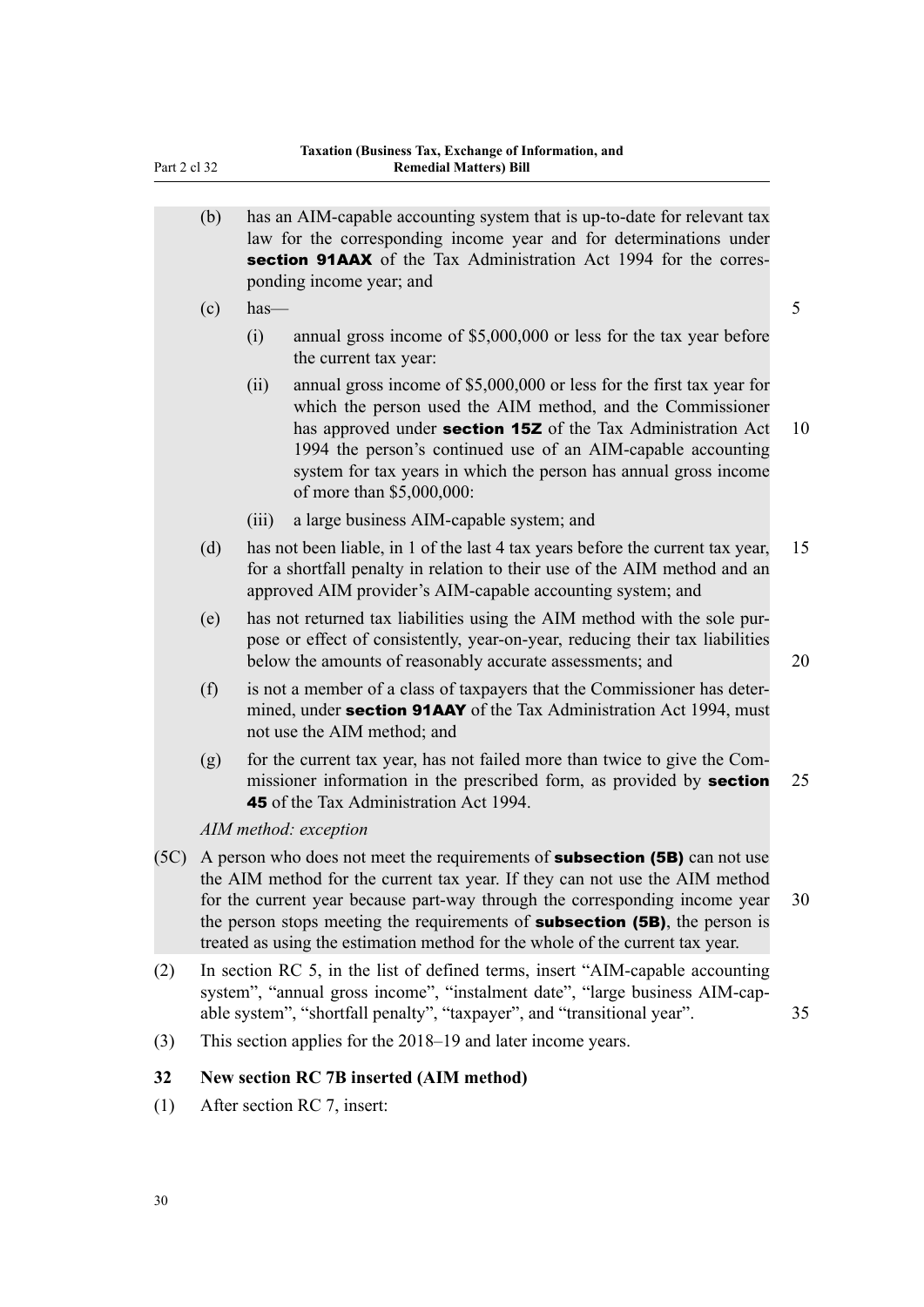# <span id="page-34-0"></span>**RC 7B AIM method**

*When this section applies*

- (1) This section applies to—
	- (a) a person who meets the requirements of **section RC 5(5B)**; and
	- (b) the calculation of the amount of provisional tax payable for a tax year, 5 other than a transitional year, under the AIM method.

*AIM method*

(2) A person must use an AIM-capable accounting system for the calculation of provisional tax payable for a tax year.

*Meaning of AIM-capable accounting system* 10

- (3) **AIM-capable accounting system** means a double-entry accounting system that is an approved AIM provider's product, and uses a core software package from an approved AIM provider, if the system has the following features:
	- (a) a core software accounting package and connected packages that provide the ability to — 15
		- (i) generate and keep comprehensive financial accounts, including accounting income and expenditure, ledger accounts, trial balances, bank account reconciliations, and journals, on an on-demand basis, in accordance with good accounting and tax practice; and
		- (ii) calculate tax liabilities for the tax year using tax adjustments for 20 the financial accounts, in accordance with a determination under section 91AAX of the Tax Administration Act 1994 (a section **91AAX** determination), and using tax rates under a **section** 91AAX determination; and
		- (iii) for amounts for which there is no tax adjustment under a **section**  $25$ 91AAX determination, calculate tax liabilities for the tax year using tax rates under a **section 91AAX** determination, and using tax adjustments for the financial accounts that result in reasonably accurate assessments of tax liabilities for a person; and
		- (iv) recalculate all financial accounts and tax liabilities, if retrospect- 30 ive adjustments are required for the year to date; and
		- (v) produce reports and other information as required by the Commissioner, in formats prescribed by the Commissioner; and
	- (b) electronic communication facilities for—
		- (i) giving information in the form prescribed by the Commissioner; 35 and
		- (ii) sending and receiving messages and notifications; and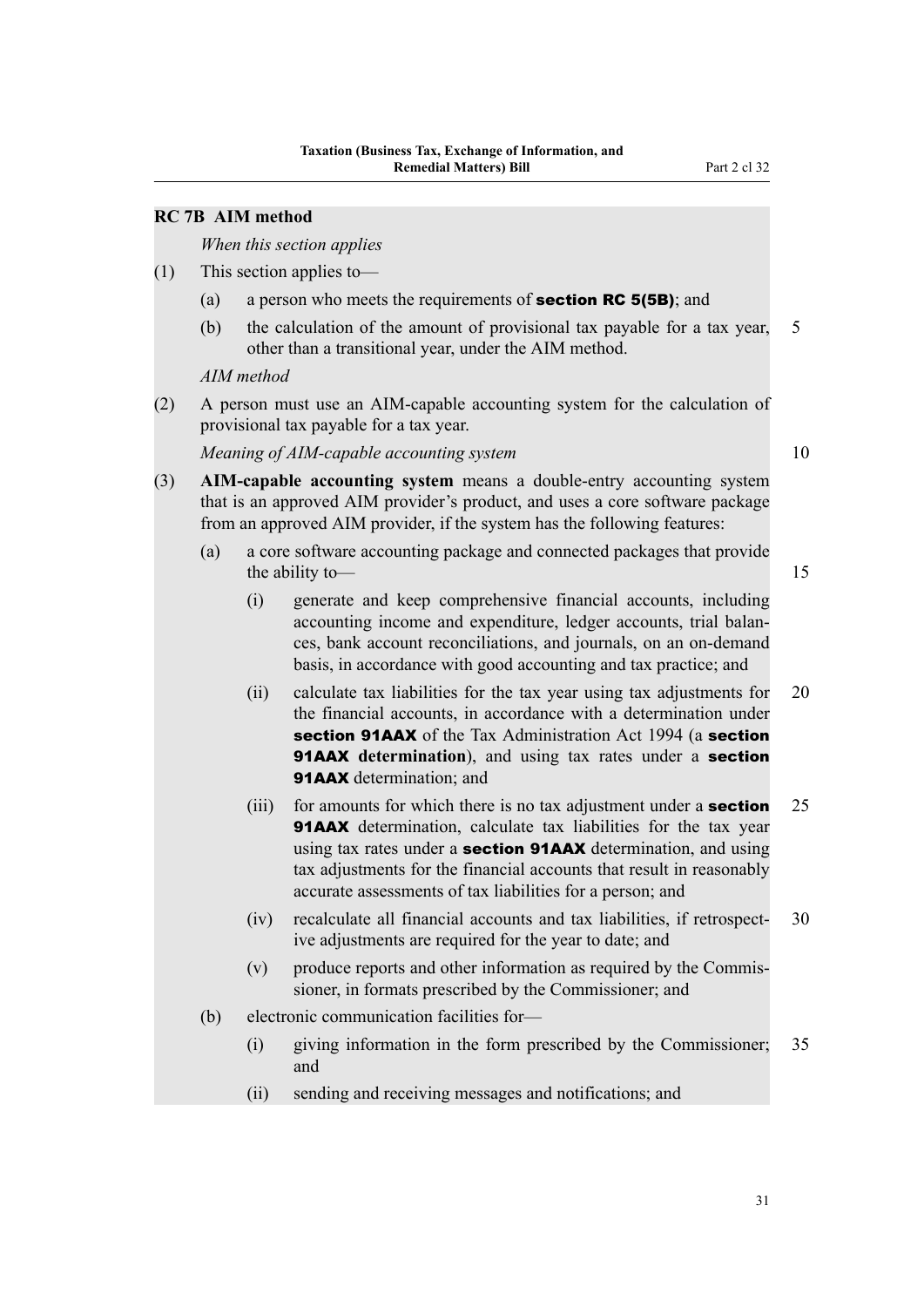<span id="page-35-0"></span>(c) help documentation for end-users and their tax agents on the use of the package, with ongoing support provided by the approved AIM provider on the use of the package.

Defined in this Act: AIM-capable accounting system, approved AIM provider, Commissioner, person, provisional tax, tax agent, tax year  $\frac{1}{5}$ 

(2) This section applies for the 2018–19 and later income years.

#### **33 Section RC 9 amended (Provisional tax payable in instalments)**

(1) After section RC 9(4)(b), insert:

(bb) to a person that uses the AIM method for the tax year:

(2) After section RC  $9(4)$ , insert: 10

#### *AIM method*

- (4B) A person liable to pay provisional tax who uses the AIM method for the current tax year must pay provisional tax—
	- (a) if the person is not registered for GST, or has a 6-month taxable period under section 15 of the Goods and Services Tax Act 1985, on the 6 in- 15 stalment dates in the months set out in schedule 3, part A, columns A, B, C, D, E, and F for their balance date. The amount of each instalment is provided by section RC 10B; or
	- (b) if the person has a 2-month taxable period under section 15 of the Goods and Services Tax Act 1985, on the group of 6 instalment dates in the 20 months set out in either schedule 3, part A, columns A, B, C, D, E, and F or in schedule 3, part A, columns A1, B1, C1, D1, E1, and F1 that corresponds to the due dates for their GST returns. The amount of each instalment is provided by **section RC 10B**; or
	- (c) if the person has a 1-month taxable period under section 15 of the Goods 25 and Services Tax Act 1985, on the 12 instalment dates in the months set out in schedule 3, part A, columns A to F1 for their corresponding income year. The amount of each instalment is provided by **section** RC 10B.
- (3) In section RC 9(6), replace "columns A to F" with "columns A, B, C, D, E, and 30  $F$ ".
- (6) This section applies for the 2018–19 and later income years.

# **33B Table R1 amended (Summary of instalment dates and calculation methods for provisional tax)**

(1) In section RC 9, in table R1, after the row labelled "Estimation RC 5(5)", insert 35 the following row:

| <b>AIM</b> | $2$ month RC 7B 6: RC |  | A, B, C, D, E, RC 10B 120K                                    |  |
|------------|-----------------------|--|---------------------------------------------------------------|--|
|            |                       |  | RC 5(5B) 1 month RC 7B $9(4B)(a)$ and F, or A1, B1, RC 10B BC |  |
|            |                       |  | and (b) $Cl, D1, E1, F1$                                      |  |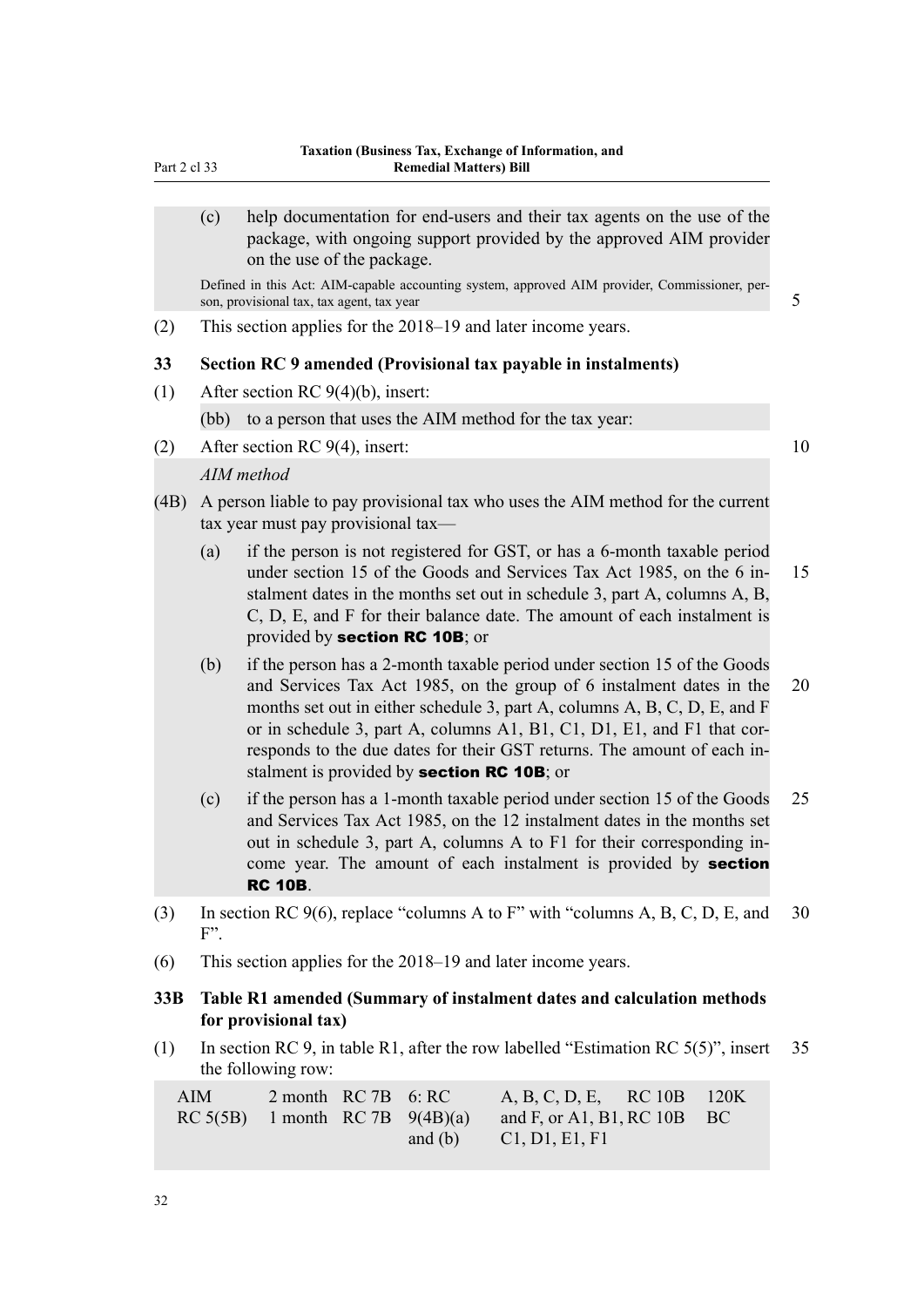|           | Taxation (Business Tax, Exchange of Information, and<br><b>Remedial Matters) Bill</b><br>Part 2 cl 36                                                                                                                                                                                                                                                                                                                                            |    |
|-----------|--------------------------------------------------------------------------------------------------------------------------------------------------------------------------------------------------------------------------------------------------------------------------------------------------------------------------------------------------------------------------------------------------------------------------------------------------|----|
|           | 12: RC<br>A to F1<br>120K<br>9(4B)(c)<br>BC                                                                                                                                                                                                                                                                                                                                                                                                      |    |
| (2)       | In section RC 9, in table R1, in the row labelled "GST ratio RC $5(6)$ ", replace<br>"A to F" with "A, B, C, D, E, and F" in each place where it appears.                                                                                                                                                                                                                                                                                        |    |
| (3)       | This section applies for the 2018–19 and later income years.                                                                                                                                                                                                                                                                                                                                                                                     |    |
| 34<br>(1) | New section RC 10B inserted (Calculating amount of instalment for<br>periods using AIM method)<br>After section RC 10, insert:                                                                                                                                                                                                                                                                                                                   | 5  |
|           | RC 10B Calculating amount of instalment for periods using AIM method                                                                                                                                                                                                                                                                                                                                                                             |    |
|           | For a person who uses the AIM method, the amount of provisional tax payable<br>on an instalment date for a tax year is the amount calculated using an AIM-<br>capable accounting system for the 2-monthly or monthly period given by<br>schedule 3, part AB (Payment of provisional tax and terminal tax) for the<br>applicable instalment date.<br>Defined in this Act: AIM-capable accounting system, instalment date, person, provisional tax | 10 |
| (2)       | This section applies for the 2018–19 and later income years.                                                                                                                                                                                                                                                                                                                                                                                     |    |
| 35        | Section RC 24 amended (Calculating instalments in transitional years:<br><b>GST</b> ratio method)                                                                                                                                                                                                                                                                                                                                                | 15 |
| (1)       | In section RC 24(2), replace "instalments A to F" with "instalments A, B, C, D,<br>$E$ , and $F$ ".                                                                                                                                                                                                                                                                                                                                              |    |
| (2)       | This section applies for the 2018–19 and later income years.                                                                                                                                                                                                                                                                                                                                                                                     |    |
| 36        | New section RM 6B inserted (Refunds for overpaid AIM method<br>instalments)                                                                                                                                                                                                                                                                                                                                                                      | 20 |
| (1)       | Before section RM 7, insert:                                                                                                                                                                                                                                                                                                                                                                                                                     |    |
|           | RM 6B Refunds for overpaid AIM method instalments                                                                                                                                                                                                                                                                                                                                                                                                |    |
|           | Refund                                                                                                                                                                                                                                                                                                                                                                                                                                           |    |
| (1)       | The Commissioner must refund to a person the amount given by the formula in<br>subsection (2), if the person uses the AIM method for a tax year and gives<br>the Commissioner the required information in the form prescribed under sec-<br><b>tion 45</b> of the Tax Administration Act 1994 (the form).                                                                                                                                        | 25 |
|           | Formula                                                                                                                                                                                                                                                                                                                                                                                                                                          |    |
| (2)       | For the purposes of <b>subsection (1)</b> the refund amount is—                                                                                                                                                                                                                                                                                                                                                                                  | 30 |
|           | AIM payments year to date $-$ AIM year to date.                                                                                                                                                                                                                                                                                                                                                                                                  |    |
|           | Definition of items in formula                                                                                                                                                                                                                                                                                                                                                                                                                   |    |
| (3)       | In the formula-                                                                                                                                                                                                                                                                                                                                                                                                                                  |    |

- 
- 
-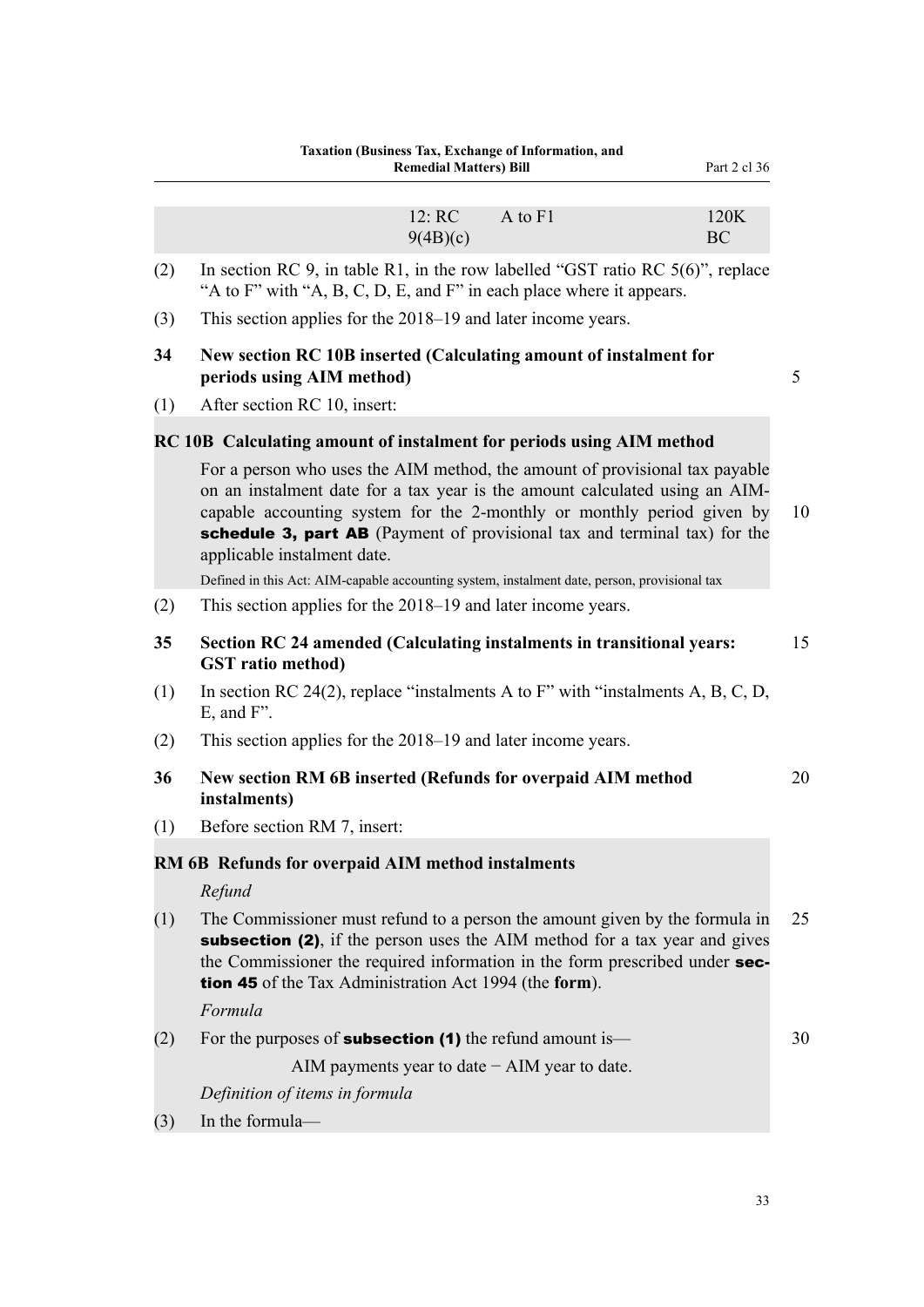| 1 an t∠ ∪i J∪D |     | ілешешаі імацегу) бін                                                                                                                                                                                                                                                        |    |
|----------------|-----|------------------------------------------------------------------------------------------------------------------------------------------------------------------------------------------------------------------------------------------------------------------------------|----|
|                |     |                                                                                                                                                                                                                                                                              |    |
|                | (a) | AIM payments year to date means the amount of provisional tax paid<br>by the person for the tax year on and before the last day of the instalment<br>period that the form relates to:                                                                                        |    |
|                | (b) | AIM year to date means the amount of provisional tax liability that the<br>person would have if the AIM method was applied for the period starting<br>at the beginning of the tax year and finishing on the last day of the in-<br>stalment period that the form relates to. | 5  |
| (2)            |     | Defined in this Act: Commissioner, instalment date, provisional tax, tax year<br>This section applies for the 2018–19 and later income years.                                                                                                                                |    |
|                |     |                                                                                                                                                                                                                                                                              |    |
| 36B            |     | RM 13 amended (Limits on refunds for ICA companies)                                                                                                                                                                                                                          | 10 |
| (1)            |     | In section RM $13(1)(a)$ , replace "RM 5" with "RM 5, other than a refund of<br>provisional tax paid under the AIM method".                                                                                                                                                  |    |
| (2)            |     | In section RM $13(1)(b)$ , replace "companies)" with "companies), other than a<br>transfer of provisional tax paid under the AIM method".                                                                                                                                    |    |
| (3)            |     | This section applies for the 2018–19 and later income years.                                                                                                                                                                                                                 | 15 |
| 37             |     | <b>Section RP 17 amended (Tax pooling intermediaries)</b>                                                                                                                                                                                                                    |    |
| (1)            |     | In section RP $17(1)(a)$ , replace "provisional tax" with "provisional tax other<br>than under the AIM method".                                                                                                                                                              |    |
| (2)            |     | This section applies for the 2018–19 and later income years.                                                                                                                                                                                                                 |    |
| 38             |     | Section RP 17B amended (Tax pooling accounts and their use)                                                                                                                                                                                                                  | 20 |
| (1)            |     | In section RP $17B(2)(a)$ , replace "provisional tax" with "provisional tax other<br>than under the AIM method".                                                                                                                                                             |    |
| (2)            |     | In section RP 17B(4), in the words before the paragraphs, replace "provisional"<br>tax" with "provisional tax other than under the AIM method".                                                                                                                              |    |
| (3)            |     | This section applies for the 2018–19 and later income years.                                                                                                                                                                                                                 | 25 |
| 39             |     | Section RP 19B amended (Transfers for certain expected tax liabilities)                                                                                                                                                                                                      |    |
| (1)            |     | In section RP $19B(1)(a)$ , replace "provisional tax liability" with "provisional<br>tax liability other than under the AIM method".                                                                                                                                         |    |
| (1B)           |     | In section RP $19B(3)(b)$ , replace "provisional tax liability" with "provisional<br>tax liability other than under the AIM method".                                                                                                                                         | 30 |
| (1C)           |     | In section RP $19B(5)(a)(i)$ , replace "provisional tax liability" with "provisional<br>tax liability other than under the AIM method".                                                                                                                                      |    |
| (2)            |     | This section applies for the 2018–19 and later income years.                                                                                                                                                                                                                 |    |
| 40             |     | <b>Section YA 1 amended (Definitions)</b>                                                                                                                                                                                                                                    |    |
| (1)            |     | This section amends section YA 1.                                                                                                                                                                                                                                            | 35 |

(2) Insert, in appropriate alphabetical order: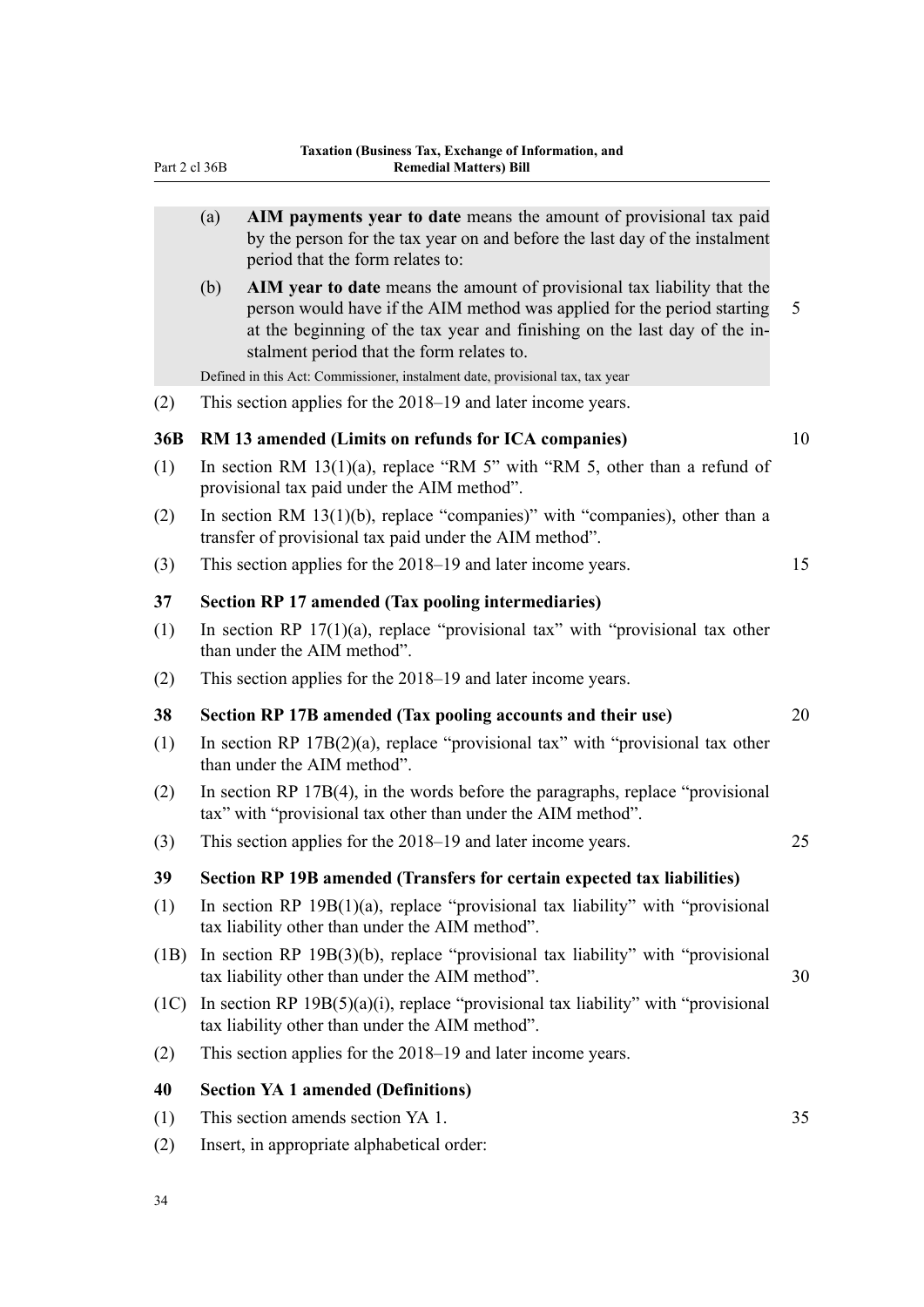**AIM-capable accounting system** is defined in section RC 7B (AIM method)

(3) Insert, in appropriate alphabetical order:

**approved AIM provider** means a person that the Commissioner has approved as an approved AIM provider under **section 15U** of the Tax Administration Act 1994, if the approval has not been revoked under **section 15V** of that Act  $\overline{5}$ 

(4) Insert, in appropriate alphabetical order:

**large business AIM-capable system** means an AIM-capable accounting system approved by the Commissioner under **section 45C** of the Tax Administration Act 1994 for use by an approved class of taxpayers with annual gross income of more than  $$5,000,000$  10

# **41 Schedule 3 amended (Payment of provisional tax and terminal tax)**

- (1) In schedule 3, in the shoulder references, insert "RC 10B".
- (2) In schedule 3, part A, replace the table with: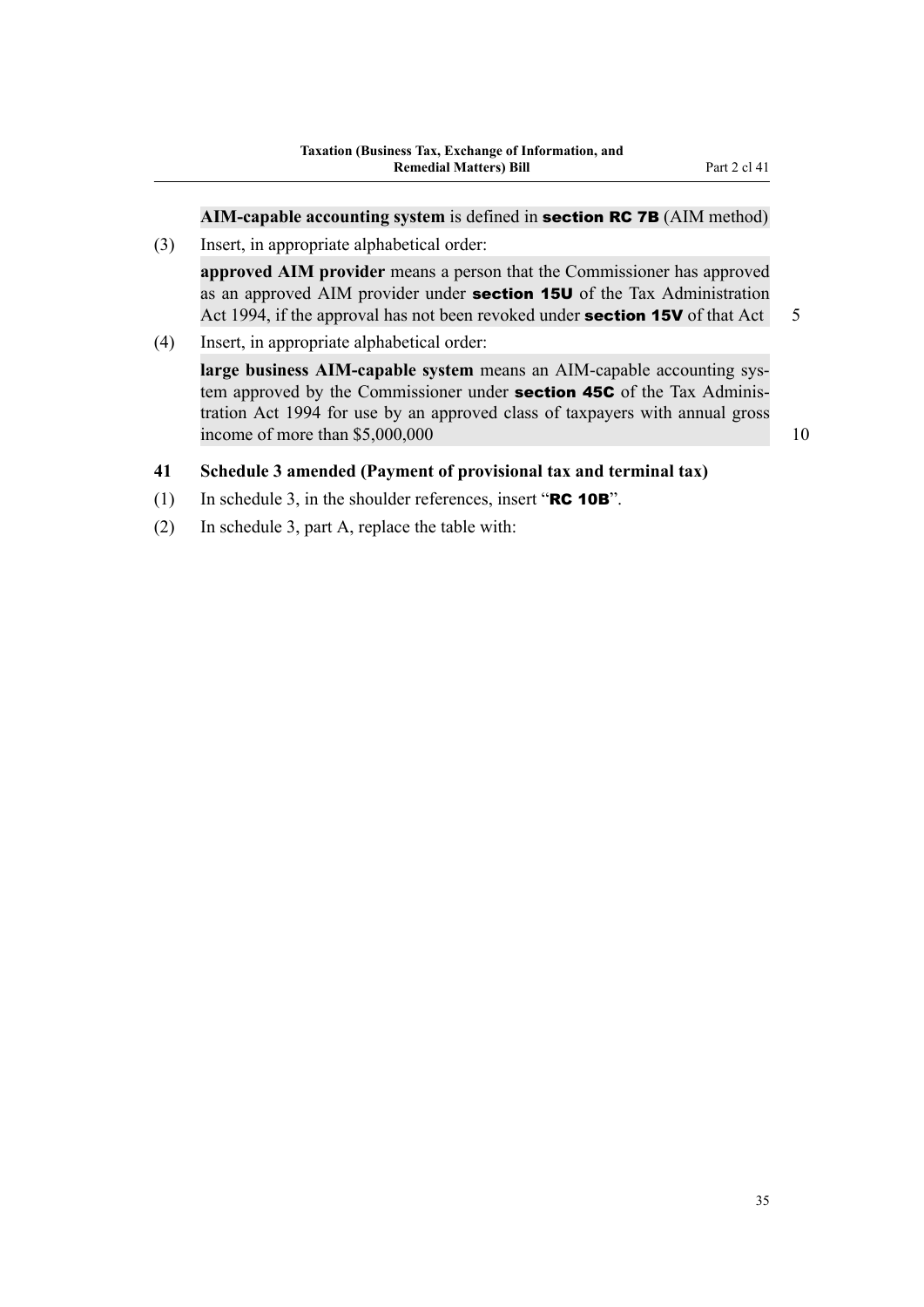| Month of<br>balance<br>date | ⋖                                      |                              |                    | $\overline{\mathbf{B}}$ | $\cup$            | ರ                            |                    | $\overline{\mathsf{a}}$ |                    | $\mathbf{H}$         |                              | $\Xi$         | ن                | œ   |
|-----------------------------|----------------------------------------|------------------------------|--------------------|-------------------------|-------------------|------------------------------|--------------------|-------------------------|--------------------|----------------------|------------------------------|---------------|------------------|-----|
| October                     | $28$ Jan                               | $28$ Feb                     | 28 Mar             | 7 May                   | 28 May            | 28 Jun                       | 28 Jul             | 28 Aug                  | 28 Sep             | 28 Oct               | 28 Nov                       | $15$ Jan      | Sep              | Nον |
| November                    | $28$ Feb                               | $28\ \mathrm{Mar}$           | $7\,\mbox{May}$    | 28 May                  | $28$ Jun          | 28 Jul                       | 28 Aug             | 28 Sep                  | $28$ Oct           | 28 Nov               | $15$ Jan                     | 28 Jan        | <b>Oct</b>       | Dec |
| December                    | $28\,{\rm Mar}$                        | $7\,\mathrm{May}$            | $28\ \mathrm{May}$ | $28 \text{ Jun}$        | $28$ Jul          | 28 Aug                       | 28 Sep             | $28$ Oct                | <b>28 Nov</b>      | 15 Jan               | 28 Jan                       | $28$ Feb      | $\sum_{i=1}^{n}$ | Jan |
| January                     | 7 May                                  | $28\ \mathrm{May}$           | $28\ \mathrm{Jun}$ | 28 Jul                  | $28 \mathrm{Aug}$ | 28 Sep                       | $28$ Oct           | <b>28 Nov</b>           | $15$ Jan           | 28 Jan               | $28$ Feb                     | 28 Mar        | Dec              | Feb |
| February                    | $28\ \mathrm{May}$                     | $28\ \mathrm{J} \mathrm{un}$ | $28\ \mathrm{Jul}$ | 28 Aug                  | 28 Sep            | $28$ Oct                     | <b>28 Nov</b>      | $15$ Jan                | $28$ Jan           | $28$ Feb             | $28$ Mar $\,$                | 7 May         | Jan              | Mar |
| March                       | $28\ \mathrm{J} \mathrm{u} \mathrm{n}$ | $28\ \mathrm{Jul}$           | $28\ \mathrm{Aug}$ | 28Sep                   | $28$ Oct          | $28$ Nov                     | 15 Jan             | $28\ \mathrm{Jan}$      | $28$ Feb           | $28$ Mar $\,$        | $7\,{\rm May}$               | $28$ May      | Feb              | Apr |
| April                       | $28\ \mathrm{Jul}$                     | $28$ Aug                     | $28$ Sep           | $28$ Oct                | $28$ Nov          | $15~\mathrm{Jan}$            | 28 Jan             | $28$ Feb                | $28\ \mathrm{Mar}$ | $7\,{\rm May}$       | $28$ May                     | $28$ Jun      | Feb              | Apr |
| May                         | $28 \mathrm{Aug}$                      | 28Sep                        | $28$ Oct           | $28$ Nov                | 15 Jan            | $28\ \mathrm{J} \mathrm{an}$ | $28$ Feb           | $28\ \mathrm{Mar}$      | $7\,{\rm May}$     | $28$ May             | $28\ \mathrm{J} \mathrm{un}$ | $28$ Jul      | Feb              | Арт |
| June                        | $28$ Sep                               | $28$ Oct                     | $28$ Nov           | $15$ Jan                | 28 Jan            | $28$ Feb                     | $28$ Mar $\,$      | $7\,\mathrm{May}$       | $28$ May           | $28 \; \mathrm{Jun}$ | 28 Jul                       | $28$ Aug      | Feb              | Арт |
| July                        | $28$ Oct                               | $28$ Nov                     | $15$ Jan           | $28\ \mathrm{Jan}$      | $28$ Feb          | $28\ \mathrm{Mar}$           | $7\,\mbox{May}$    | $28\ \mathrm{May}$      | $28\ \mathrm{Jun}$ | 28 Jul               | $28 \mathrm{Aug}$            | 28 Sep        | Feb              | Арт |
| August                      | $28$ Nov                               | $15$ Jan                     | $28\ \mathrm{Jan}$ | $28$ Feb                | $28$ Mar          | 7 May                        | $28\ \mathrm{May}$ | $28$ Jun                | 28 Jul             | $28$ Aug             | 28 Sep                       | $28$ Oct      | Feb              | Apr |
| September                   | 15 Jan                                 | $28\ \mathrm{Jan}$           | $28$ Feb           | $28$ Mar                | 7 May             | 28 May                       | $28$ Jun           | 28 Jul                  | 28 Aug             | $28$ Sep             | 28Oct                        | <b>28 Nov</b> | Feb              | Apr |
|                             |                                        |                              |                    |                         |                   |                              |                    |                         |                    |                      |                              |               |                  |     |

**Taxation (Business Tax, Exchange of Information, and Remedial Matters) Bill**

(3) In schedule 3, after part A, insert:

Part 2 cl 41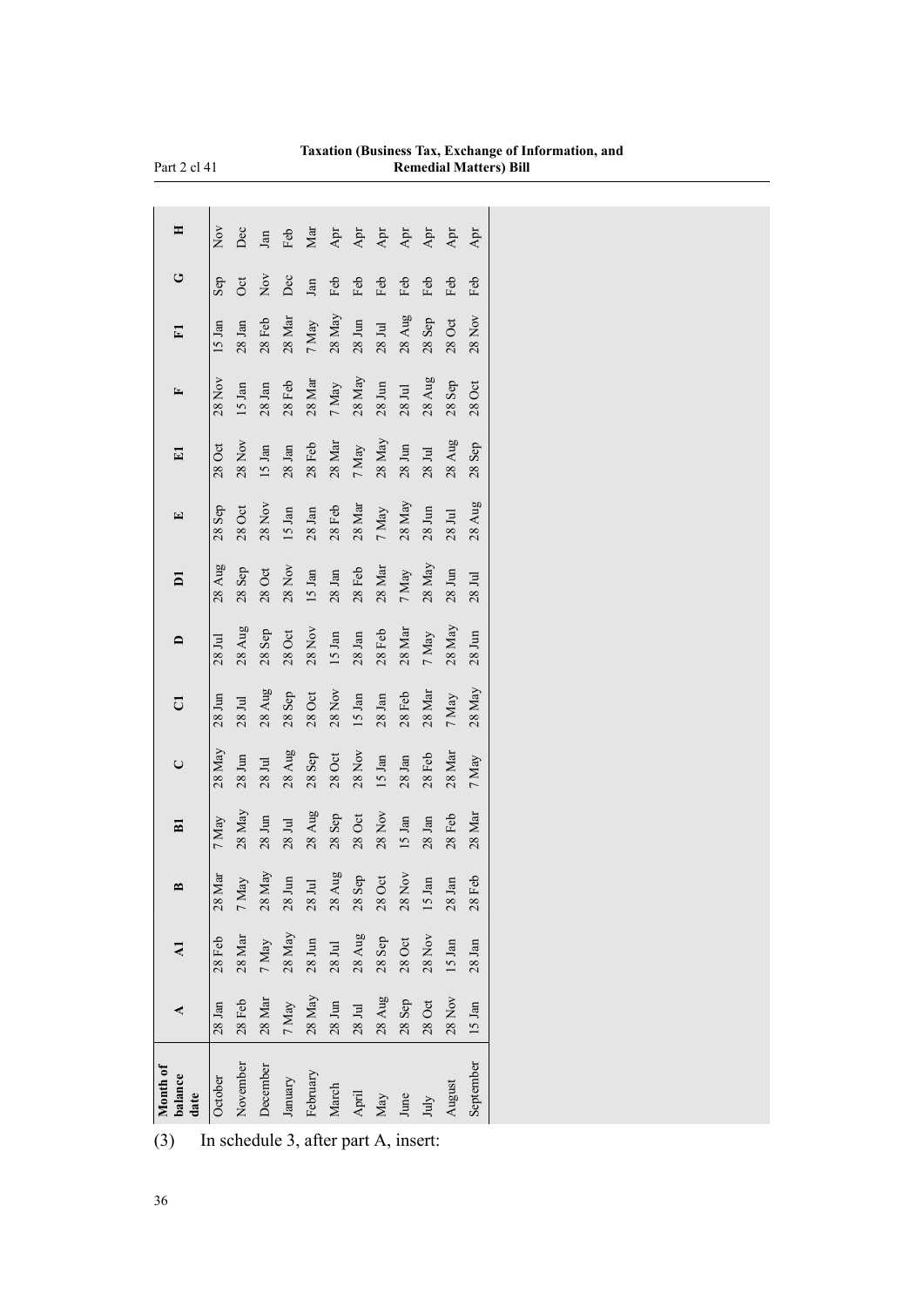# **Part AB Calculation periods for AIM method**

| <b>Instalment date</b> |           | 6 instalments: 2-monthly period 12 instalments: monthly period |
|------------------------|-----------|----------------------------------------------------------------|
| $15$ Jan               | Oct, Nov  | <b>Nov</b>                                                     |
| 28 Jan                 | Nov, Dec  | Dec                                                            |
| 28 Feb                 | Dec, Jan  | Jan                                                            |
| 28 Mar                 | Jan, Feb  | Feb                                                            |
| 7 May                  | Feb, Mar  | Mar                                                            |
| 28 May                 | Mar, Apr  | Apr                                                            |
| 28 Jun                 | Apr, May  | May                                                            |
| 28 Jul                 | May, Jun  | Jun                                                            |
| 28 Aug                 | Jun, Jul  | Jul                                                            |
| 28 Sep                 | Jul, Aug  | Aug                                                            |
| 28 Oct                 | Aug, Sept | Sept                                                           |
| 28 Nov                 | Sept, Oct | Oct                                                            |

**How to use this table:**

Find the applicable instalment date in the first column, and use the period for that instalment in the second column if section RC 9(4B)(a) or (b) applies or use the period in the third column if section RC 9(4B)(c) applies.

(4) This section applies for the 2018–19 and later income years.

Subpart 2—Amendments to Tax Administration Act 1994

# **42 Tax Administration Act 1994 amended** 5

**This subpart** amends the Tax Administration Act 1994.

# **43 Section 3 amended (Interpretation)**

- (1) In section 3(1), in the definition of **tax position**, after paragraph (k), insert:
	- (kb) the use of the AIM method for provisional tax and the software product of an approved AIM provider: 10
- (2) This section applies for the 2018–19 and later income years.

# **44 New heading and sections 15U to 15Z inserted**

(1) After section 15T, insert:

# *AIM method*

# **15U Approval of approved AIM providers** 15

The Commissioner may approve a person as an approved AIM provider in relation to 1 or more of the person's AIM-capable accounting systems (the **products**), if approving the person would not negatively affect the integrity of the tax system and the person makes a statutory declaration of the following matters and gives it to the Commissioner, namely a declaration: 20

(a) specifying the name of the products; and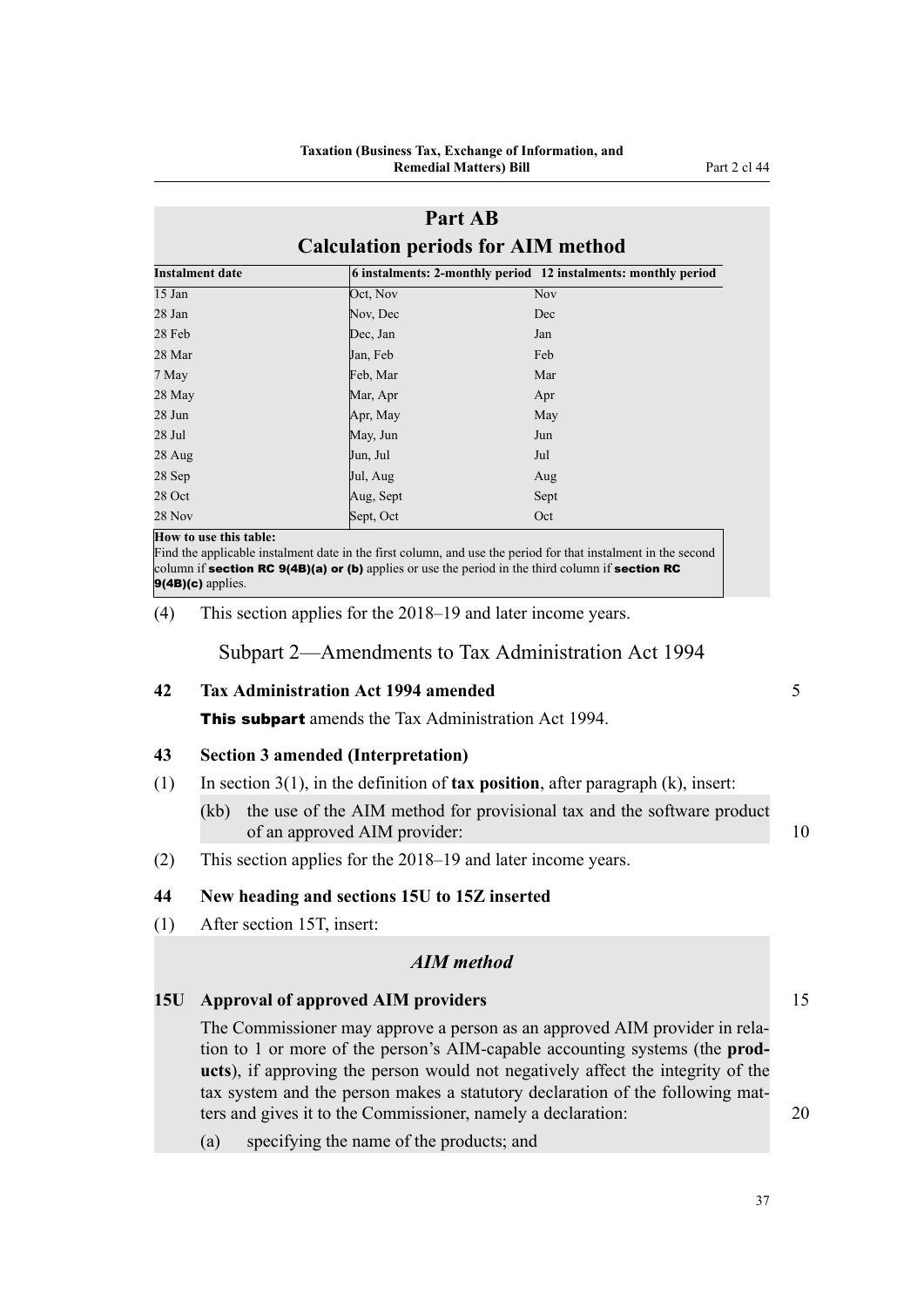- (b) declaring that the person's policy is to update the product regularly , to reflect changes in tax law or Commissioner's requirements (for example: the software is updated to reflect a change in a determination by the Commissioner under section 91AAX); and
- (c) declaring any other matters required by the Commissioner to be declared 5 for the purposes of assuring the Commissioner that the person's product accurately calculates and communicates, in accordance with the Commissioner's requirements, tax liabilities that are reasonably accurate assessments of tax liabilities for the relevant accounting income and expenditure. 10

#### **15V Revocation of approval of AIM providers: Commissioner**

- (1) The Commissioner's approval of a person as an approved AIM provider under section 15U is revoked if-
	- (a) anything in their statutory declaration under section 15U is not true, or does not continue to be true after it is made; or 15
	- (b) revoking the approval positively affects the integrity of the tax system.
- (2) A revocation under **subsection (1)** does not take effect until the tax year after the tax year in which the Commissioner has notified the approved AIM provider of the revocation.
- (3) The Commissioner must consult the approved AIM provider before the appro- 20 val is revoked.
- (4) The Commissioner may reverse a revocation before it takes effect, if the circumstances that gave rise to the revocation have been remedied by the approved AIM provider and there are no other circumstances requiring revocation under subsection (1). 25

### **15W Revocation of approval of AIM providers: provider**

- (1) The Commissioner's approval of a person as an approved AIM provider under section 15U is revoked if the person notifies the Commissioner of the person's choice to revoke the Commissioner's approval.
- (2) A revocation under **subsection (1)** does not take effect until the tax year after  $30$ the tax year in which the Commissioner has received notification of the revocation.
- $(3)$  A person who has given notice under **subsection (1)** must immediately give notice of their choice to revoke to all end-users of the person's products that will be affected by the revocation. 35

#### **15X Publication of approval, revocation, etc**

The Commissioner may publish a notice in a publication chosen by the Commissioner in relation to any matter in sections 15U, 15V, and 15W.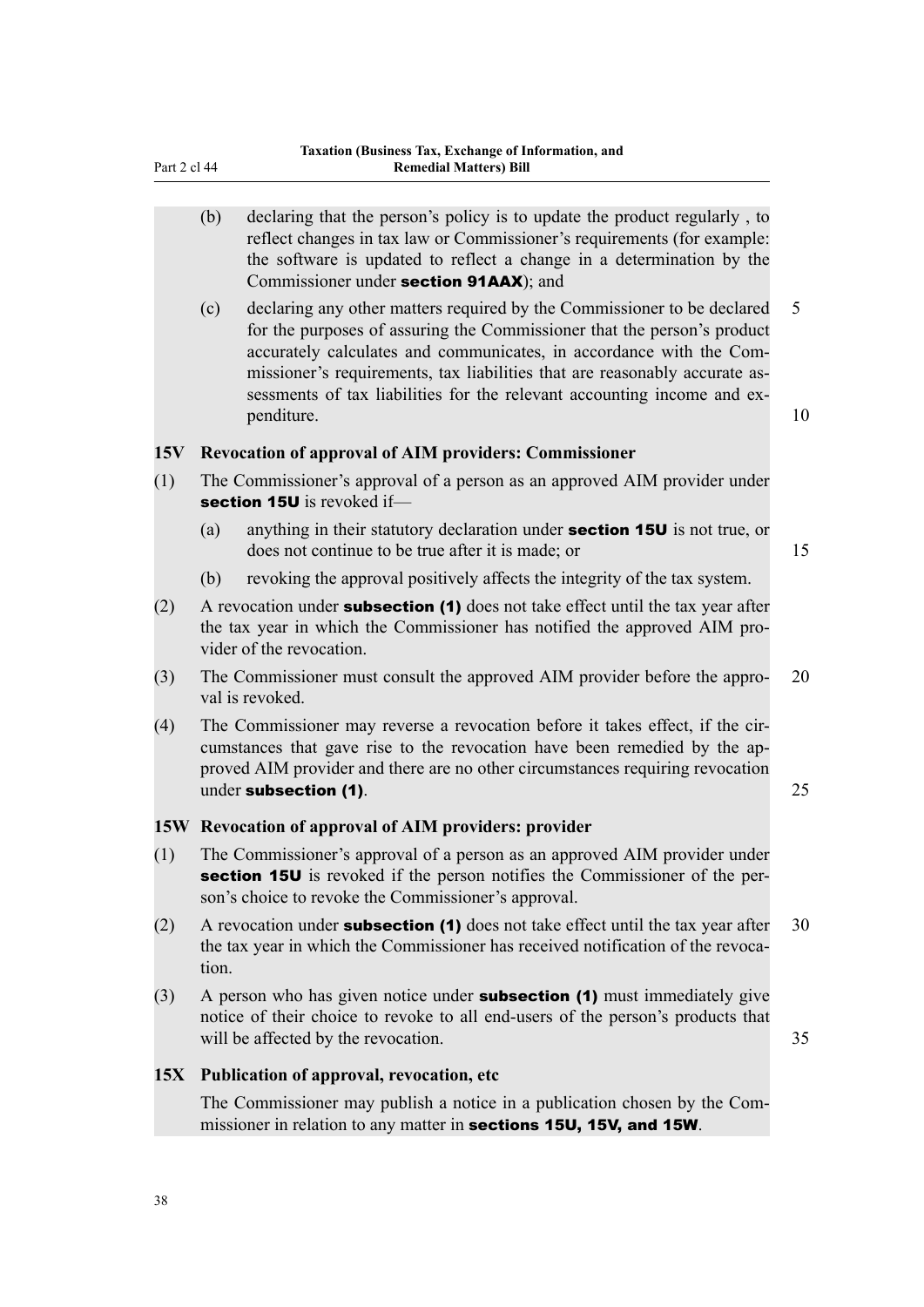# **15Y AIM method: approval of large business AIM-capable system**

For the purposes of section RC 5(5B)(c)(iii) and the definition of **large business AIM-capable system** in section YA 1 of the Income Tax Act 2007, the Commissioner may approve an AIM-capable accounting system for use by a class of taxpayers with annual gross income of more than \$5,000,000, if the 5 Commissioner decides that there is minimal risk that the approval will result in less net revenue collectable from the class of taxpayers over time.

# **15Z AIM method: approval of person over \$5,000,000**

For the purposes of **section RC 5(5B)(c)(ii)** of the Income Tax Act 2007, the Commissioner may approve a person's continued use of an AIM-capable ac- 10 counting system for tax years in which the person has annual gross income of more than \$5,000,000, if the Commissioner decides that there is minimal risk that the approval will result in less net revenue collectable from the person over time.

(2) This section applies for the 2018–19 and later income years. 15

### **45 New sections 45 and 45B inserted**

(1) After section 44D, insert:

# **45 AIM method information: taxpayers**

A person that uses the AIM method as described in section RC 5(5B) of the Income Tax Act 2007 must give to the Commissioner on or before an instal- 20 ment date, information required by the Commissioner in relation to the instalment, the person's use of the AIM method, and their use of an approved AIM provider's AIM-capable accounting system, and any other information required by the Commissioner in the form prescribed by the Commissioner, even if the amount to pay for the instalment date is zero or a refund. The Commissioner 25 may make a determination under **section 91AAZ** setting out information and form required or prescribed under this section.

#### **45B AIM method information: approved AIM providers**

- (1) An approved AIM provider must give to the Commissioner information required by the Commissioner in relation to their AIM-capable accounting sys- 30 tem products, end-user's use of the products for a tax year, and any other matters relevant to the AIM method for the tax year, in the form prescribed by the Commissioner.
- (2) The Commissioner must not require taxpayer-specific information under this section. 35
- (3) The form must be given to the Commissioner within 6 months of the end of the tax year.
- (2) This section applies for the 2018–19 and later income years.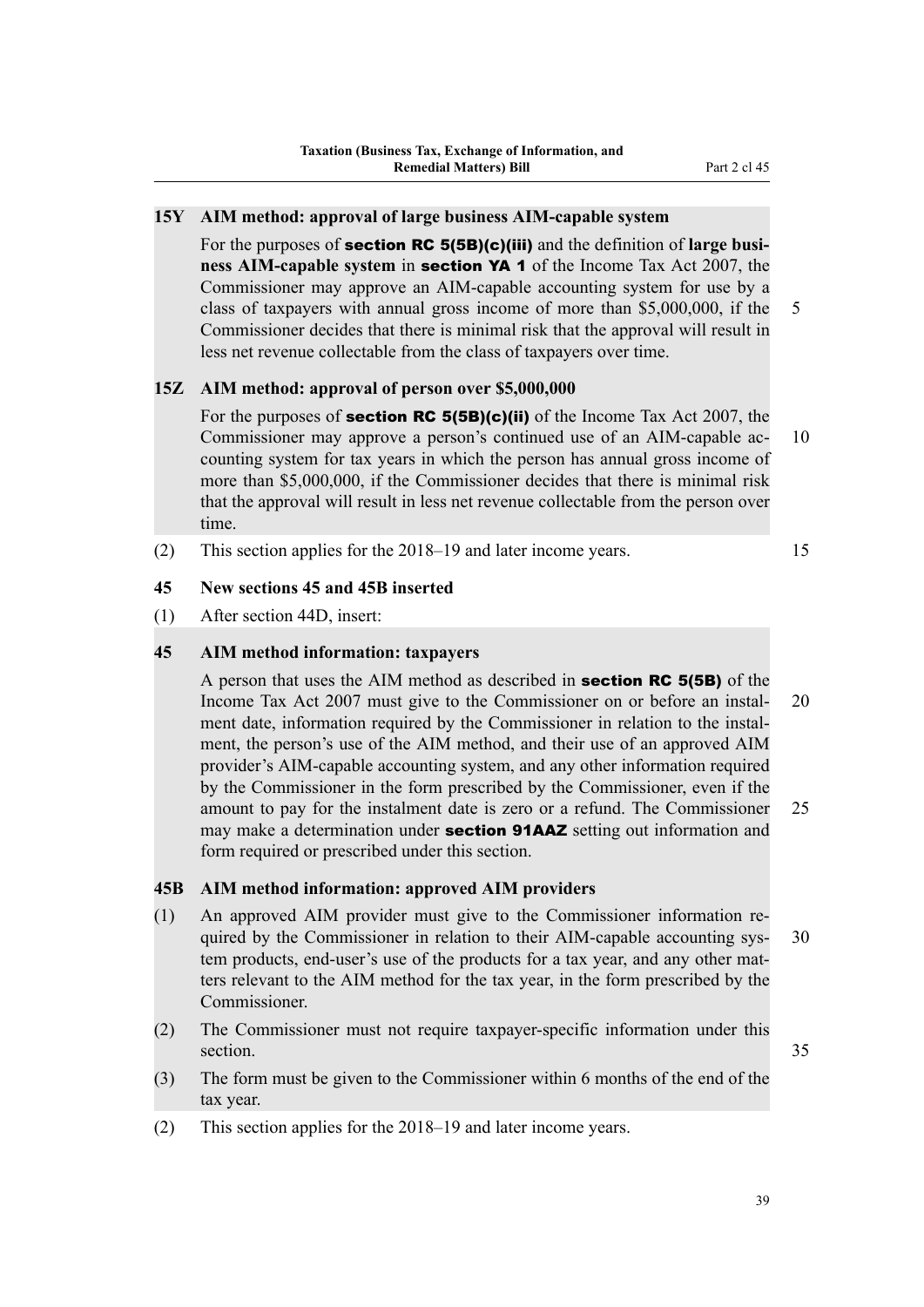# **46 New heading and sections 91AAX to 91AAZ inserted**

(1) Before Part 5A, insert:

# *Determinations relating to AIM method*

# **91AAX Accounting and rate determinations relating to AIM method**

- (1) The Commissioner may determine, for the purposes of **section RC 7B(3)(a)** 5 of the Income Tax Act 2007, tax adjustments for accounting income and expenditure under the AIM method and tax rates for the calculation of tax liabilities under the AIM method.
- (2) In making a determination the Commissioner must have regard to—
	- (a) the accuracy of assessments of tax liabilities that would result from the 10 use of the tax adjustments and tax rates:
	- (b) the compliance costs incurred by taxpayers:
	- (c) the resources available to approved AIM providers.
- (3) A determination may set out the tax year or years for which it is to apply, or a date from which it is to apply (the **implementation date**). 15

(4) A determination (a **later determination**) may provide for the extension, limitation, variation, cancellation, or revocation of an earlier determination. The Commissioner must give at least 120 days notice of the implementation date of that later determination, in a publication chosen by the Commissioner.

(5) All determinations under this section must be published within 30 days of the 20 making of the determination, in a publication chosen by the Commissioner. The implementation date must not be retrospective.

# **91AAY Class of taxpayers that must not use AIM method**

- (1) The Commissioner may determine, for the purposes of **section RC 5(5B)(f)** of the Income Tax Act 2007, that a class of taxpayers must not use the AIM 25 method.
- (2) In making a determination the Commissioner must have regard to the risk that allowing the class of taxpayers to use the AIM method will result in less net revenue collectable from the class of taxpayers over time.
- (3) A determination may set out the tax year or years for which it is to apply, or a 30 date from which it is to apply (the **implementation date**).
- (4) A determination (a **later determination**) may provide for the extension, limitation, variation, cancellation, or revocation of an earlier determination. The Commissioner must give at least 120 days notice of the implementation date of that later determination, in a publication chosen by the Commissioner. 35
- (5) All determinations under this section must be published within 30 days of the making of the determination, in a publication chosen by the Commissioner.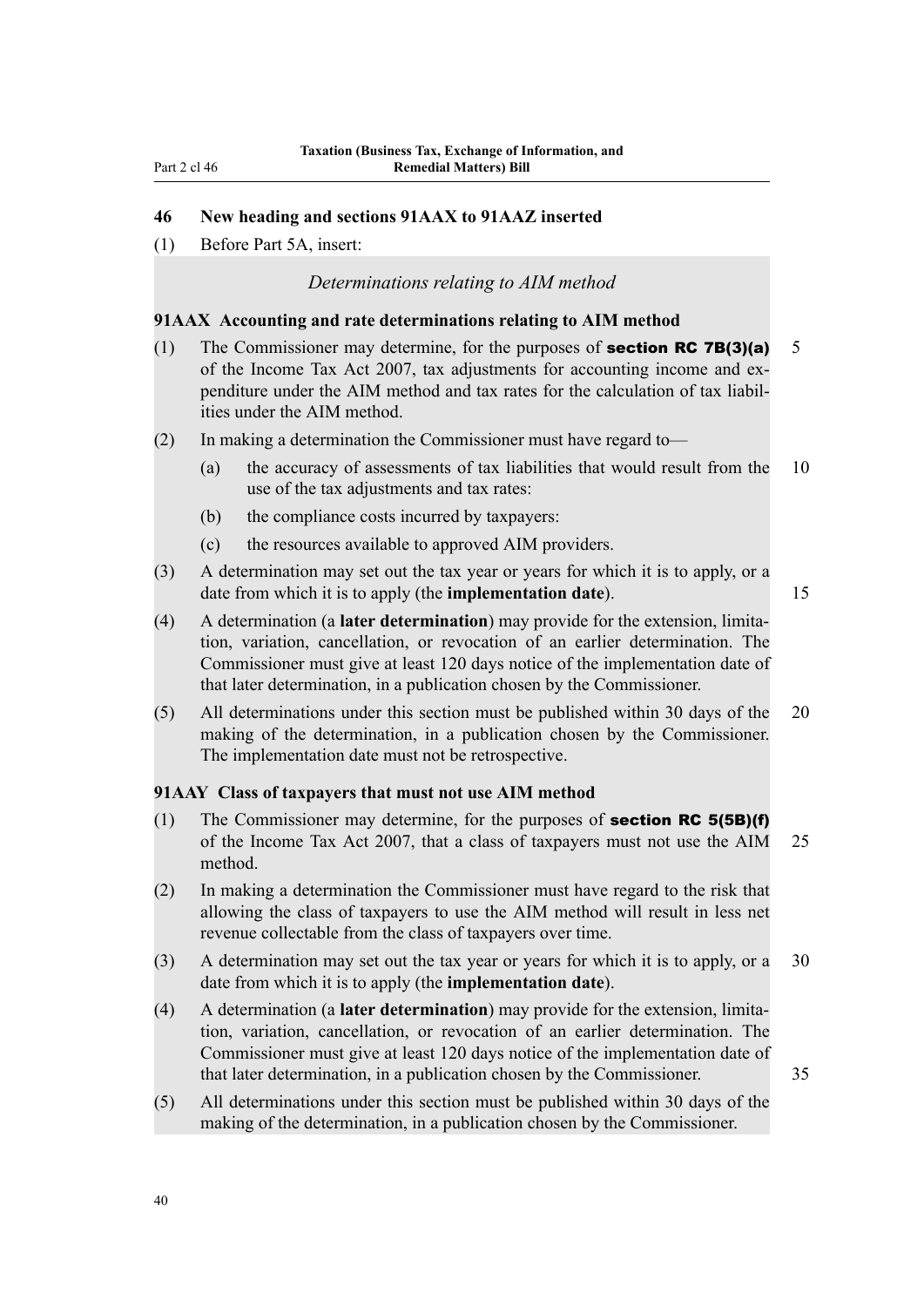# **91AAZ AIM method information**

- (1) The Commissioner may determine, for the purposes of section 45, information and form required or prescribed under that section.
- (2) In making a determination the Commissioner must have regard to—
	- (a) the Commissioner's information needs in the context of the duties and 5 obligations in section 6A:
	- (b) the compliance costs incurred by taxpayers:
	- (c) the resources available to approved AIM providers.
- (3) A determination may set out the tax year or years for which it is to apply, or a date from which it is to apply (the **implementation date**). 10

that later determination, in a publication chosen by the Commissioner.

- (4) A determination (a **later determination**) may provide for the extension, limitation, variation, cancellation, or revocation of an earlier determination. The Commissioner must give at least 120 days notice of the implementation date of
- (5) All determinations under this section must be published within 30 days of the 15 making of the determination, in a publication chosen by the Commissioner. The implementation date must not be retrospective.
- (2) This section applies for the 2018–19 and later income years.

### **47 Section 119 amended (Commissioner may determine amount of provisional tax**) 20

- (1) After section  $119(1)(c)$ , insert:
	- (cb) the taxpayer is using the AIM method and the approved AIM provider's product that they are using calculates tax liabilities that are not reasonably accurate assessments of tax liabilities for the relevant income and expenditure; or 25
- (2) This section applies for the 2018–19 and later income years.

## **48 New section 120KBC inserted (Interest for AIM method provisional taxpayers)**

(1) Before section 120KC, insert:

### **120KBC Interest for AIM method provisional taxpayers** 30

- (1) This section applies if, for a tax year,—
	- (a) a person is liable to pay provisional tax for the tax year and uses the AIM method described in **section RC 5(5B)** of the Income Tax Act 2007; and
	- (b) there is no provisional tax interest avoidance arrangement in relation to 35 the person.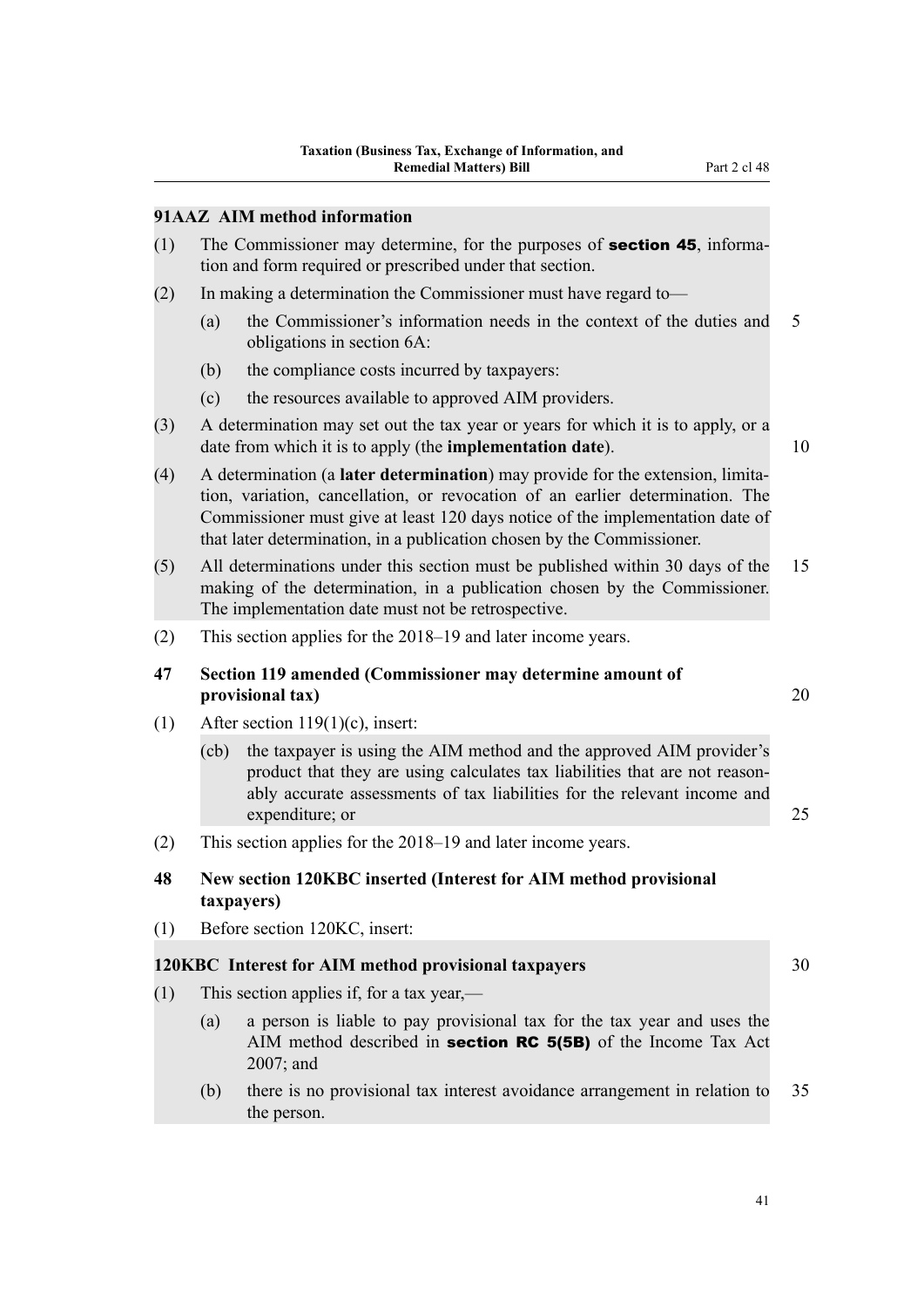| (2) | $Act, -$  | If the person pays the amount of all 6 or 12 instalments, as applicable, on the<br>instalment dates for the tax year in accordance with sections RC 9 and<br><b>RC 10B</b> of the Income Tax Act 2007, then, despite section 120KB(2) of this                                                                                                                                                                                   |          |
|-----|-----------|---------------------------------------------------------------------------------------------------------------------------------------------------------------------------------------------------------------------------------------------------------------------------------------------------------------------------------------------------------------------------------------------------------------------------------|----------|
|     | (a)       | the person's residual income tax for the tax year is not due and payable<br>as set out in <b>section RC 9</b> of the Income Tax Act 2007; and                                                                                                                                                                                                                                                                                   | 5        |
|     | (b)       | the amount of their residual income tax minus the total amount paid in<br>relation to the instalments for the tax year is due and payable in 1 instal-<br>ment on their terminal tax date.                                                                                                                                                                                                                                      |          |
| (3) | date.     | If the person fails to pay the amount of an instalment on the relevant instalment<br>date for the tax year (a failed instalment) in accordance with <b>sections RC 9</b><br>and RC 10B of the Income Tax Act 2007, then, despite section 120KB(2) of<br>this Act, the person's residual income tax for the tax year is not due and pay-<br>able as set out in <b>section RC 9</b> of the Income Tax Act 2007 for the instalment | 10<br>15 |
| (2) |           | This section applies for the 2018–19 and later income years.                                                                                                                                                                                                                                                                                                                                                                    |          |
| 49  | taxpayer) | Section 120KC amended (Residual income tax of new provisional                                                                                                                                                                                                                                                                                                                                                                   |          |
| (1) |           | In section $120KC(2)$ replace "the letters A to F" with "the alphanumeric desig-<br>nations A to F1".                                                                                                                                                                                                                                                                                                                           | 20       |
| (2) |           | This section applies for the 2018–19 and later income years.                                                                                                                                                                                                                                                                                                                                                                    |          |
| 50  | interest) | Section 120KE amended (Provisional tax and rules on use of money                                                                                                                                                                                                                                                                                                                                                                |          |
| (1) |           | After section $120KE(1)(c)$ , insert:                                                                                                                                                                                                                                                                                                                                                                                           |          |
|     | (cb)      | they have not used the AIM method under <b>section RC 7B</b> of that Act in<br>the tax year to determine the amount of provisional tax payable for the<br>tax year; and                                                                                                                                                                                                                                                         | 25       |
| (2) |           | In section $120KE(8)$ replace "the letters A to F" with "the alphanumeric desig-<br>nations A to F1".                                                                                                                                                                                                                                                                                                                           |          |
| (3) |           | This section applies for the 2018–19 and later income years.                                                                                                                                                                                                                                                                                                                                                                    | 30       |
| 51  |           | New section 120LB inserted (Meaning of unpaid tax and overpaid tax for<br>tax credit transferees under AIM method)                                                                                                                                                                                                                                                                                                              |          |
|     |           | After section 120L, insert:                                                                                                                                                                                                                                                                                                                                                                                                     |          |
|     |           | 120LB Meaning of unpaid tax and overpaid tax for tax credit transferees under<br><b>AIM</b> method                                                                                                                                                                                                                                                                                                                              | 35       |
| (1) |           | For the purposes of determining amounts of unpaid tax, overpaid tax, and inter-<br>est under a provision of this Part in relation to an instalment date for a tax year,<br>for a person that is a provisional taxpayer for the year,—                                                                                                                                                                                           |          |

Part 2 cl 49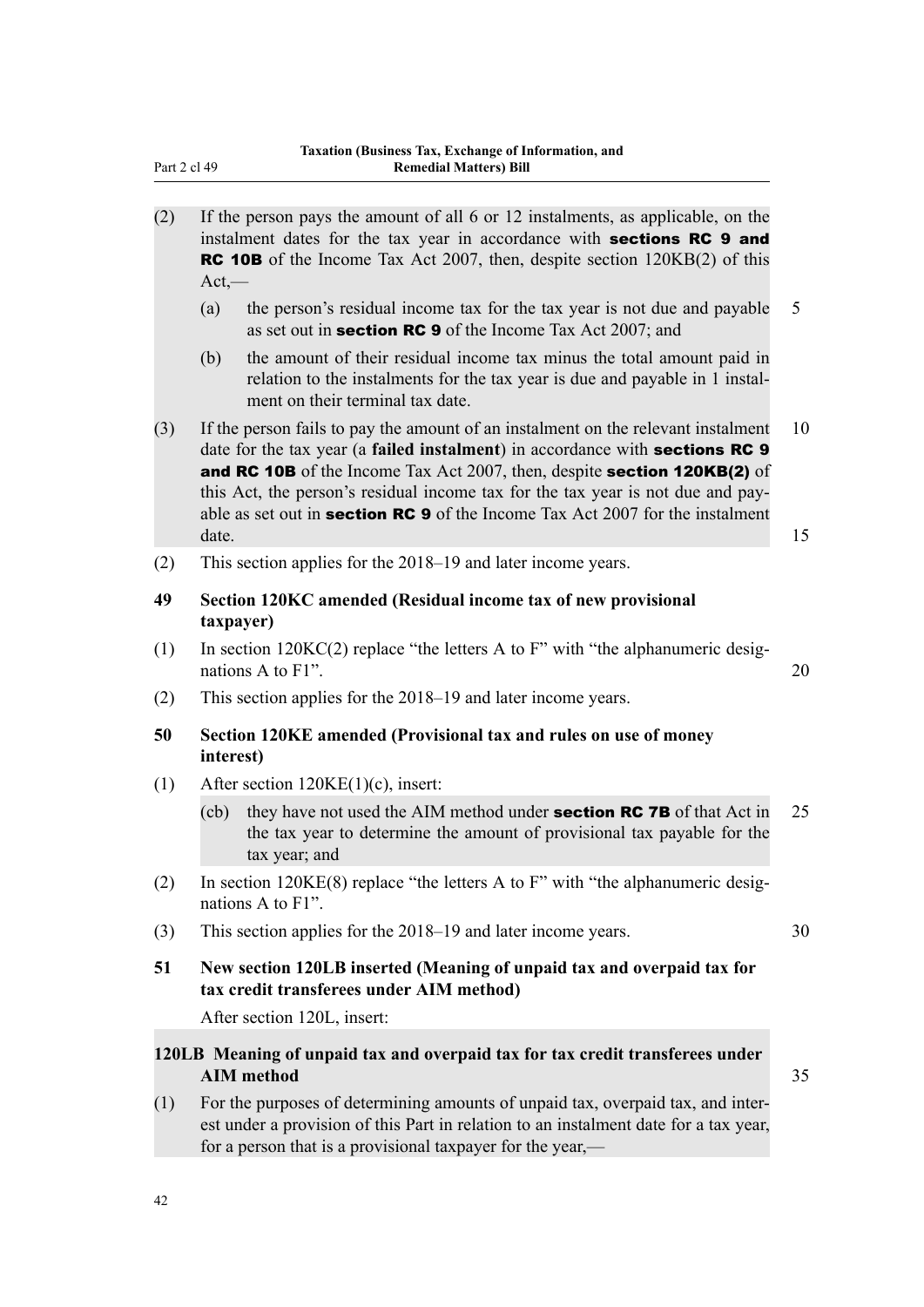(a) the total amounts transferred to them for the year as a shareholder under section LA 6(2)(db) of the Income Tax Act 2007 (the **total transferred amounts**), are pro-rated against all instalments for the year; and (b) if there is an amount of overpaid or underpaid tax under a provision for the instalment, the pro-rated amount for the instalment is subtracted 5 from the underpaid tax amount or added to the overpaid tax amount under the provision; and (c) to the extent to which paragraph (b) does not apply for the pro-rated amount for the instalment, the amount is overpaid tax under the provision for an instalment. The same state of the state of the state of the state of the state of the state of the state of the state of the state of the state of the state of the state of the state of the state of the state o (2) If **section 120KBB(2)** applies to the person, **subsection (1)** does not apply, and— (a) if there is an amount of overpaid or underpaid tax under section **120KBB** for the last instalment, the person's total transferred amounts are subtracted from the underpaid tax amount or added to the overpaid 15 amount under section 120KBB; and (b) to the extent to which **paragraph (a)** does not apply for the total transferred amounts, the amounts are overpaid tax under **section** 120KBB(2) for the last instalment. **52 New section 120VB inserted (Interest on overpaid AIM method** 20 **provisional tax)** (1) After section 120V, insert: **120VB Interest on overpaid AIM method provisional tax** No interest shall be payable by the Commissioner under section 120D(3) on an amount of AIM method provisional tax described in **section RM 6B(2)** of the 25

(2) This section applies for the 2018–19 and later income years.

### **53 Section 141 amended (Tax shortfalls)**

Income Tax Act 2007.

- (1) In section 141(14), in the words before paragraph (a), replace "provisional taxpayer," with "provisional taxpayer other than a date and taxpayer using the 30 AIM method,".
- (2) This section applies for the 2018–19 and later income years.

### **54 Section 141B amended (Unacceptable tax position)**

- (1) After section 141B(1D), insert:
- (1E) A taxpayer does not take an unacceptable tax position merely by using the 35 AIM method and an approved AIM provider's AIM-capable accounting system.
- (1F) **Subsection (1E)** does not apply for a taxpayer that—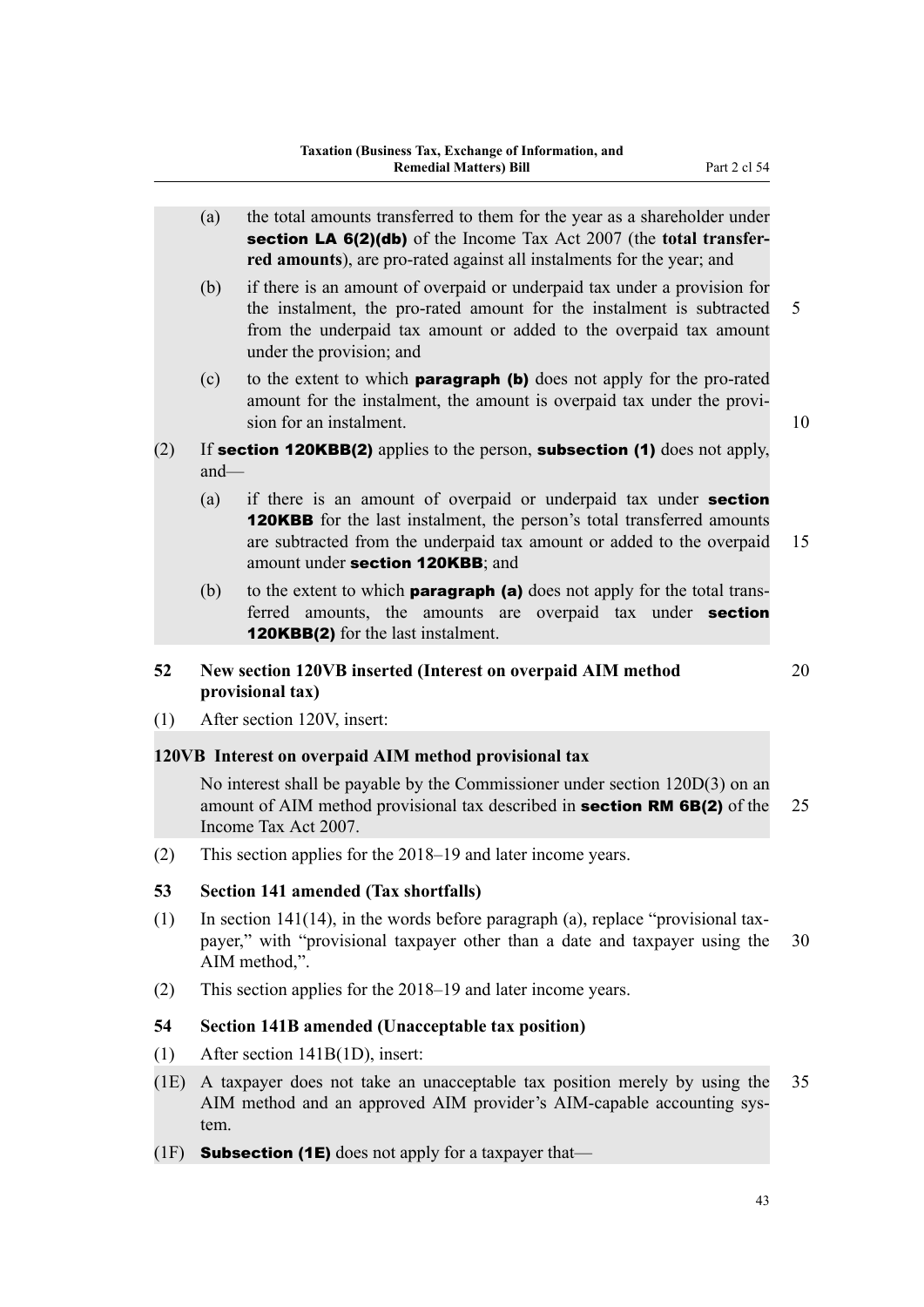Part 3 cl 55

- (a) is approved under section 45D:
- (b) uses a large business AIM-capable system.
- (2) This section applies for the 2018–19 and later income years.

# **Part 3 Business tax and remedial matters** 5

Subpart 1—Amendments to Income Tax Act 2007

### **55 Income Tax Act 2007 amended**

**This subpart** amends the Income Tax Act 2007.

## **55B Section CB 6A amended (Disposal within 2 years: bright-line test for residential land)** 10

(1) After section CB 6A(4), insert:

*Start of 2-year period for transfers by registration if trustees change*

- (4B) If the person referred to in subsection  $(1)(a)$  or  $(2)(a)$  is a trustee of a trust who has been transferred the land or undivided land from a trustee of the trust, the date on which the instrument was registered is treated as occurring on— 15
	- (a) for subsection  $(1)(a)$ 
		- (i) the earliest date (**first date**) on which an instrument to transfer the land to a trustee of the trust was registered under the relevant law referred to in the subsection, if there has been no intervening transfer to a person who is not a trustee; or 20
		- (ii) the first date following the intervening transfer, if there has been an intervening transfer to a person who is not a trustee:
	- (b) for subsection  $(2)(a)$ 
		- (i) the earliest date (the **undivided date**) on which an instrument to transfer the undivided land to a trustee of the trust was registered 25 under the relevant law referred to in the subsection, if there has been no intervening transfer to a person who is not a trustee; or
		- (ii) the undivided date following the intervening transfer, if there has been an intervening transfer to a person who is not a trustee.
- (2) In section CB 6A, in the list of defined terms, insert "trustee". 30

### **55C Section CB 15B amended (When land acquired)**

Replace section CB 15B(3) with:

### *Second exception: further land from exercise of option*

(3) If a person who has an estate or interest in land has subsequently, as a consequence of the person's exercise of an option, another estate or interest (the 35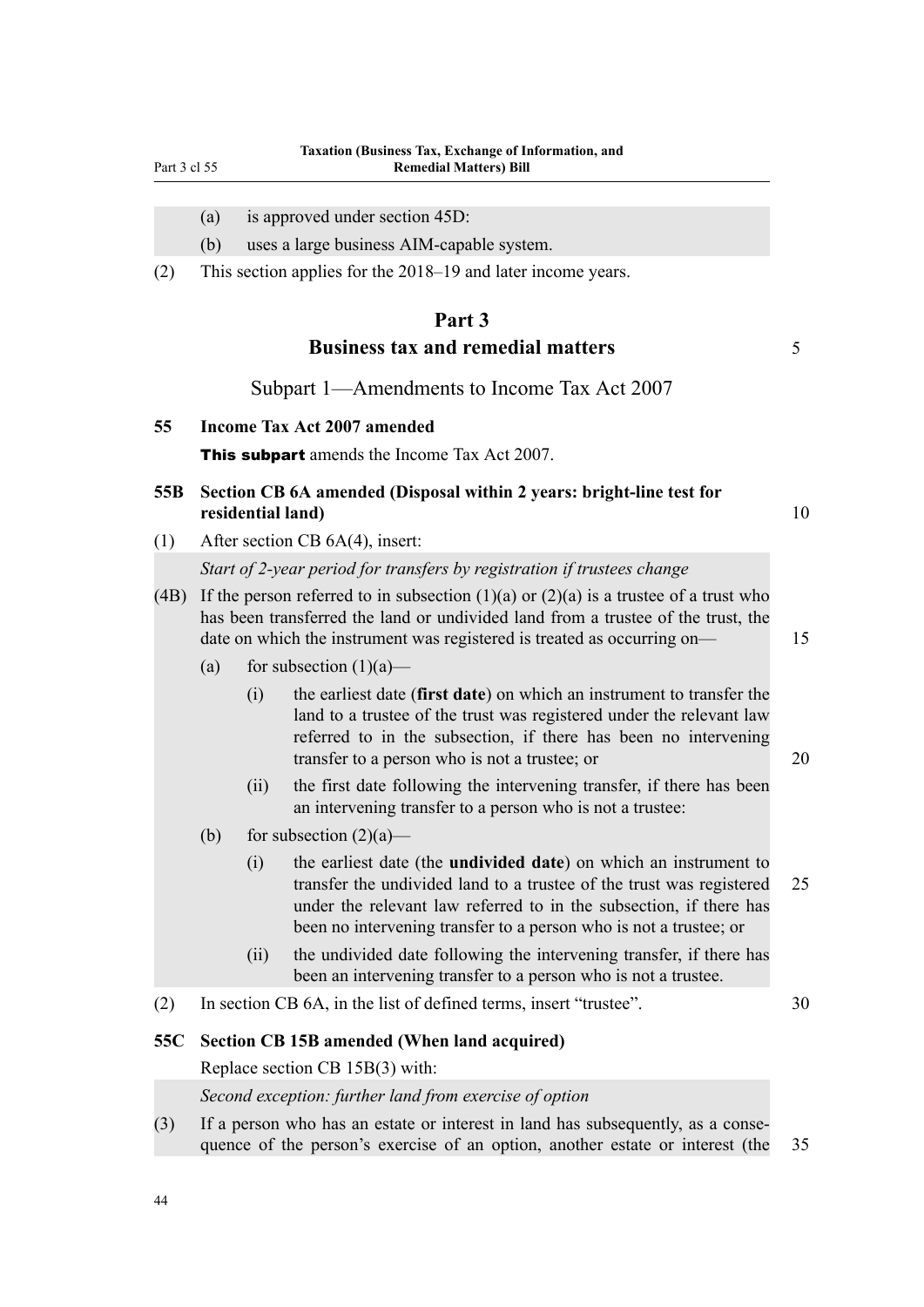|                 | other land interest) in the same land, the person is treated for the purposes of<br>this subpart as having the other land interest from the time of the exercise of<br>the option.                                                                  |    |
|-----------------|-----------------------------------------------------------------------------------------------------------------------------------------------------------------------------------------------------------------------------------------------------|----|
| 55 <sub>D</sub> | Section CB 15B amended (When land acquired)                                                                                                                                                                                                         |    |
|                 | Replace section CB 15B(3) with:                                                                                                                                                                                                                     | 5  |
|                 | Second exception: land from exercise of option                                                                                                                                                                                                      |    |
| (3)             | A person that exercises an option to acquire land and acquires the land, is<br>treated as acquiring the land at the time when they exercise the option.                                                                                             |    |
| 56              | <b>Section CD 32 amended (Employee benefits)</b>                                                                                                                                                                                                    |    |
| (1)             | Replace section CD $32(1)$ , other than the heading, with:                                                                                                                                                                                          | 10 |
| (1)             | A benefit provided to an employee is not a dividend if—                                                                                                                                                                                             |    |
|                 | it is a fringe benefit subject to fringe benefit tax; or<br>(a)                                                                                                                                                                                     |    |
|                 | it would be a fringe benefit subject to fringe benefit tax if an election had<br>(b)<br>not been made under <b>section CX 17(4B)</b> (Benefits provided to<br>employees who are shareholders or investors).                                         | 15 |
| (2)             | In section CD 32, in the list of defined terms, insert "employee".                                                                                                                                                                                  |    |
| (3)             | This section applies for the 2017–18 and later income years.                                                                                                                                                                                        |    |
| 57              | Section CE 2 amended (Value and timing of benefits under share purchase<br>agreements)                                                                                                                                                              |    |
| (1)             | Replace section CE $2(11)$ , other than the heading, with:                                                                                                                                                                                          | 20 |
| (11)            | The employee is treated as deriving employment income in relation to the<br>benefit in the PAYE income payment form period after the 1 in which they re-<br>ceive the benefit.                                                                      |    |
| (2)             | In section CE 2, in the list of defined terms, insert "PAYE income payment"<br>form period".                                                                                                                                                        | 25 |
| (3)             | This section applies for the 2017–18 and later income years.                                                                                                                                                                                        |    |
| 58              | Section CX 6 amended (Private use of motor vehicle)                                                                                                                                                                                                 |    |
| (1)             | After section CX $6(2)$ , insert:                                                                                                                                                                                                                   |    |
|                 | <i>Exclusion: election by close company</i>                                                                                                                                                                                                         |    |
| (2B)            | Subsection (1) does not apply if the employee is a shareholder-employee of a<br>close company and the close company made an election under section<br><b>CX 17(4B)</b> to apply subpart DE (Motor vehicle expenditure) instead of the<br>FBT rules. | 30 |
| (2)             | In section CX 6, in the list of defined terms, insert "close company", "FBT<br>rules", and "shareholder-employee".                                                                                                                                  | 35 |
| (3)             | This section applies for the 2017–18 and later income years.                                                                                                                                                                                        |    |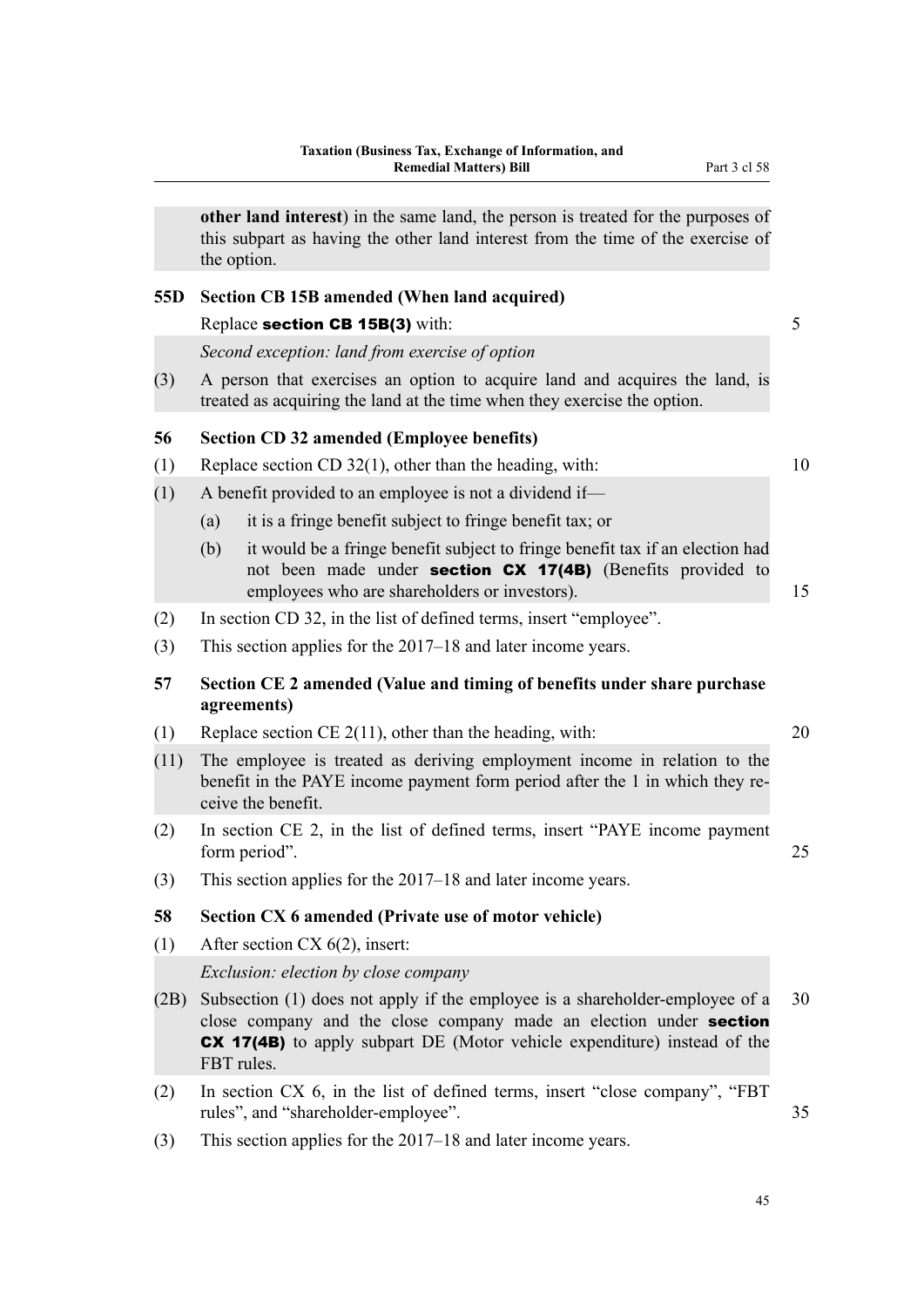# **59 Section CX 17 amended (Benefits provided to employees who are shareholders or investors)**

- (1) In the title to section CX 17(3), replace "*Exclusion*" with "*Exclusion: benefit provided to non-executive director*".
- (2) After section CX 17(4), insert: 5 *Exclusion: election by close company*
- (4B) Despite subsection (4), subsection (2) does not apply and the benefit is neither a fringe benefit nor a dividend in an income year if—
	- (a) the benefit—
		- (i) arises when a close company makes a motor vehicle available to a 10 shareholder-employee for their private use; and
		- (ii) would, in the absence of **this subsection**, be a fringe benefit arising under section CX 6; and
	- (b) the total benefits the close company provides to all shareholderemployees employees in the income year are 1 or 2 of the benefits de- 15 scribed in **paragraph** (a); and
	- (c) the close company chooses to apply subpart DE (Motor vehicle expenditure) for the motor vehicle and the shareholder-employee instead of the FBT rules.

*Mhen election may be made* 20

- (4C) An election by a close company under **subsection (4B)** may be made for the income year which includes the day on which the close company—
	- (a) acquires the motor vehicle; or
	- (b) first starts using the motor vehicle for business use.

*Election continues to apply* 25

- (4D) An election under **subsection (4B)** applies for the income year described in subsection (4C), and continues to apply until the end of the income year that includes the earlier of—
	- (a) the day on which the close company stops using the motor vehicle for business use; or 30
	- (b) the day on which the close company disposes of the motor vehicle.
- (3) In the title to section CX 17(5), replace "*election*" with "*election under subsection (2)*".
- (4) After section CX 17(5), insert:

*Notice of election under* **subsection (4B)** 35

(5B) The close company must give notice to the Commissioner of an election referred to in subsection (4B) in the time allowed for filing a return of income for the income year in which the election was made.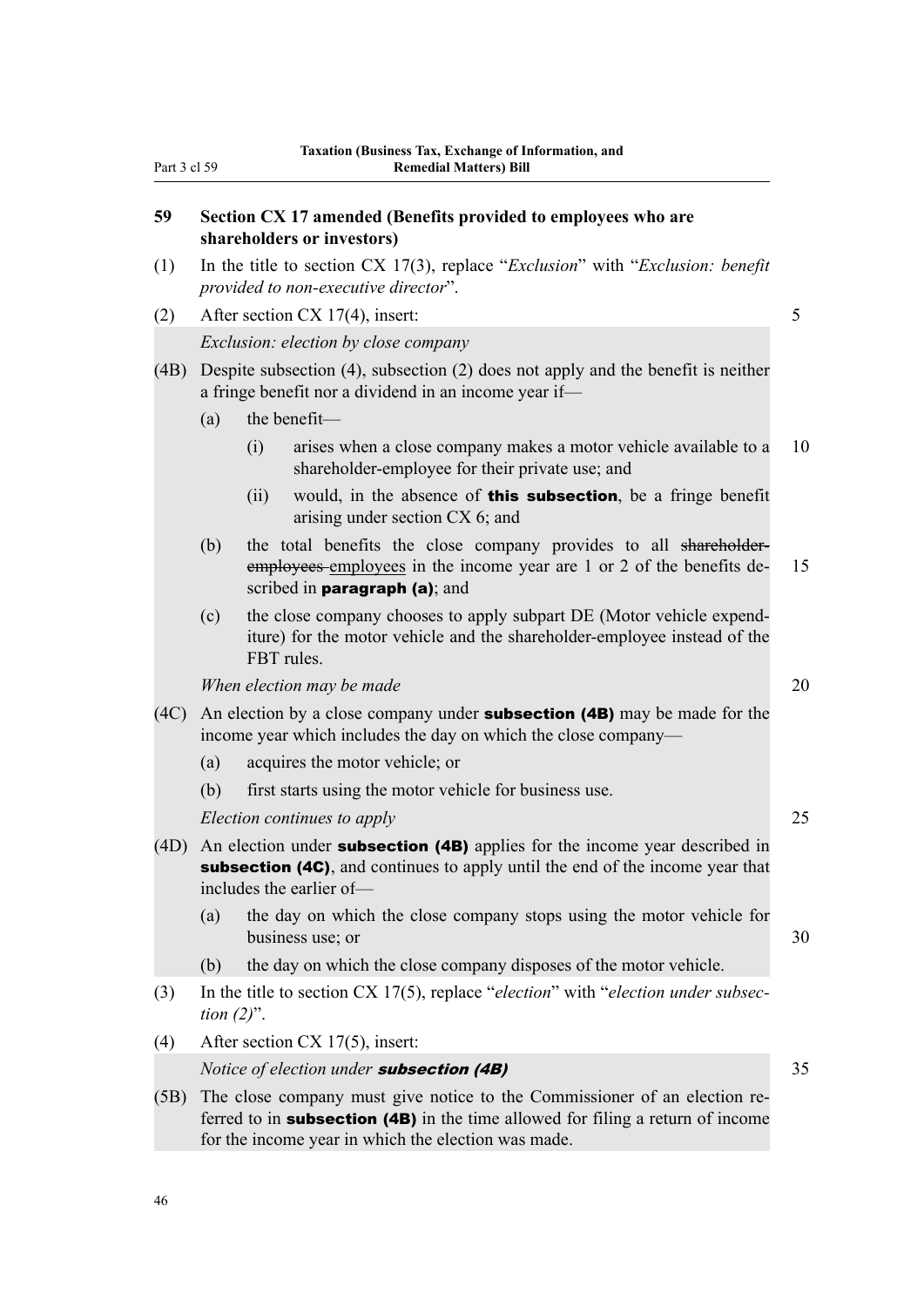- (5) In section CX 17, in the list of defined terms, insert "business use", "close company", "income year", "motor vehicle", "return of income", and "shareholder-employee". (6) This section applies for the 2017–18 and later income years. **60 Section DB 7 amended (Interest: most companies need no nexus with** 5 **income)** (1) After section DB 7(6), insert: *Relationship with subpart DE* (6BA) Subpart DE (Motor vehicle expenditure) overrides this section for expenditure to which that subpart relates, if a company is a close company that has chosen 10 to apply that subpart instead of the FBT rules, in accordance with **section** CX 17(4B)(c) (Benefits provided to employees who are shareholders or investors). (2) In section DB 7, in the list of defined terms, insert "close company" and "FBT rules". 15 (3) This section applies for the 2017–18 and later income years. **61 Section DB 8 amended (Interest: money borrowed to acquire shares in group companies)** (1) After section DB 8(6), insert: *Relationship with subpart DE* 20 (6BA) Subpart DE (Motor vehicle expenditure) overrides this section for expenditure
- to which that subpart relates, if a company is a close company that has chosen to apply that subpart instead of the FBT rules, in accordance with **section** CX 17(4B)(c) (Benefits provided to employees who are shareholders or investors). 25
- (2) In section DB 8, in the list of defined terms, insert "close company" and "FBT rules".
- (3) This section applies for the 2017–18 and later income years.

# **62 New section DB 18AA inserted (Square metre rate method)**

(1) Before section DB 18A, insert: 30

### **DB 18AA Square metre rate method**

*When this section applies*

(1) A person may choose to apply this section to determine the amount of a deduction, in an income year, for the proportion of business use of a building (the **premises**) that is used partly for business purposes and partly for other pur- 35 poses.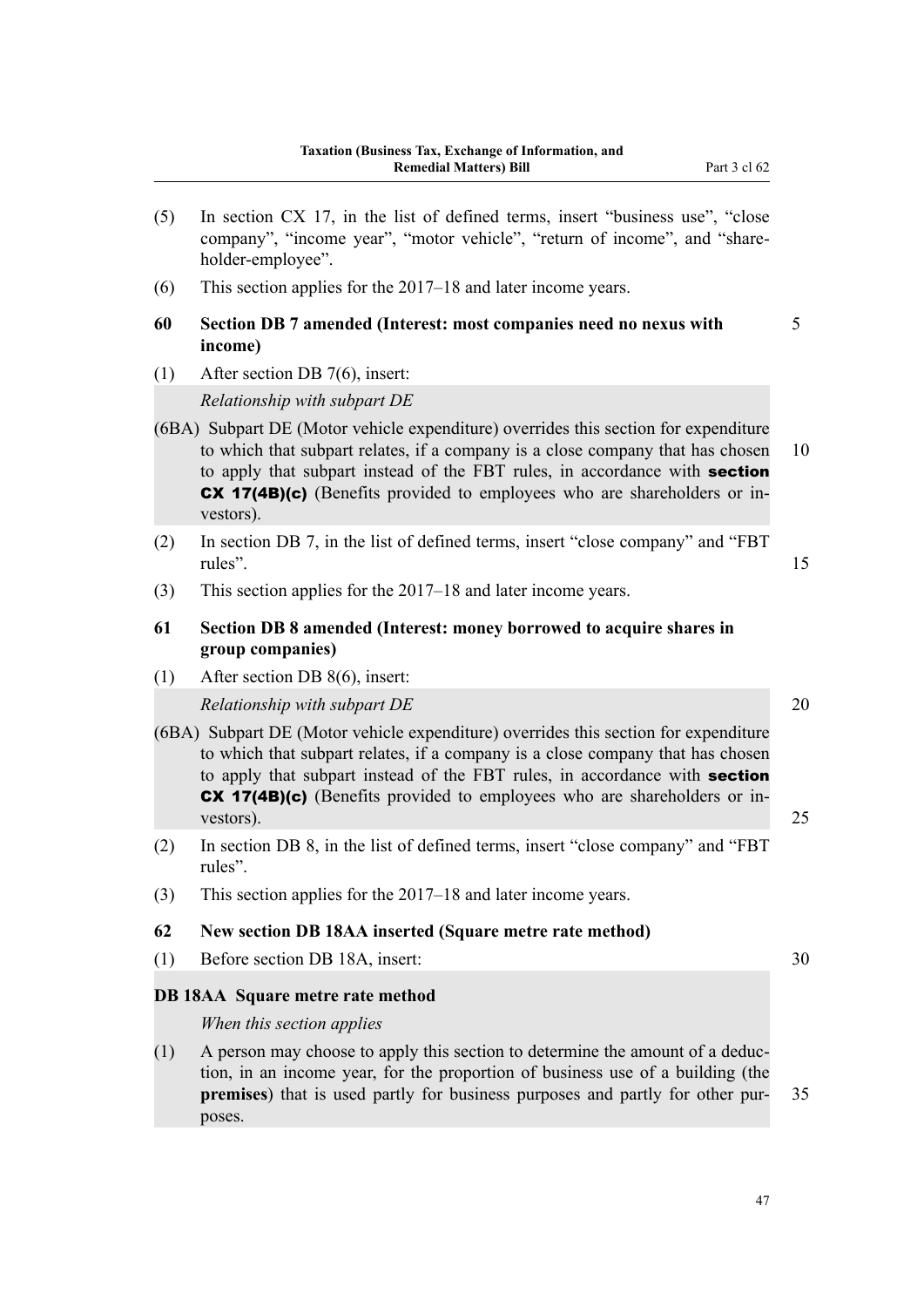Part 3 cl 63

|     |                             | Amount of deduction                                                                                                                                                                                                                                                                                                  |    |  |  |  |
|-----|-----------------------------|----------------------------------------------------------------------------------------------------------------------------------------------------------------------------------------------------------------------------------------------------------------------------------------------------------------------|----|--|--|--|
| (2) |                             | The amount of the deduction allowed in an income year for the business use of<br>the premises is calculated using the formula—                                                                                                                                                                                       |    |  |  |  |
|     |                             | (total premise costs $\times$ business proportion) +<br>(business square metres $\times$ square metre rate).                                                                                                                                                                                                         | 5  |  |  |  |
|     |                             | Definition of items in formula                                                                                                                                                                                                                                                                                       |    |  |  |  |
| (3) |                             | In the formula,—                                                                                                                                                                                                                                                                                                     |    |  |  |  |
|     | (a)                         | total premise costs is the total amount of actual mortgage interest, rates,<br>and rent that the person has paid with respect to the premises in the in-<br>come year:                                                                                                                                               | 10 |  |  |  |
|     | (b)                         | <b>business proportion</b> is determined by dividing business square metres<br>by the total area of the premises in square metres:                                                                                                                                                                                   |    |  |  |  |
|     | (c)                         | <b>business square metres</b> is the total area, in square metres, of any separ-<br>ately identifiable parts of the premises that are used primarily for busi-<br>ness purposes:                                                                                                                                     | 15 |  |  |  |
|     | (d)                         | square metre rate is the applicable square metre rate that is published<br>by the Commissioner.                                                                                                                                                                                                                      |    |  |  |  |
|     | No other deductions allowed |                                                                                                                                                                                                                                                                                                                      |    |  |  |  |
| (4) |                             | A person who makes an election to apply this section under <b>subsection</b> (1) is<br>not entitled to claim any other deductions for the business use of the premises.                                                                                                                                              | 20 |  |  |  |
|     |                             | Setting square metre rates                                                                                                                                                                                                                                                                                           |    |  |  |  |
| (5) |                             | For the purposes of this section, the Commissioner must from time to time set<br>and publish square metre rates.                                                                                                                                                                                                     |    |  |  |  |
|     |                             | Defined in this Act: amount, business use, Commissioner, deduction, income year                                                                                                                                                                                                                                      |    |  |  |  |
| (2) |                             | This section applies for the 2017–18 and later income years.                                                                                                                                                                                                                                                         | 25 |  |  |  |
| 63  |                             | Section DE 1 amended (What this subpart does)                                                                                                                                                                                                                                                                        |    |  |  |  |
| (1) |                             | Replace section DE $1(2)(a)$ with:                                                                                                                                                                                                                                                                                   |    |  |  |  |
|     | (a)                         | to a company, unless the company is a close company to which <b>section</b><br><b>CX 17(4B)(b) and (c)</b> (Benefits provided to employees who are share-<br>holders or investors) applies:                                                                                                                          | 30 |  |  |  |
| (2) |                             | After section DE $1(2)$ , insert:                                                                                                                                                                                                                                                                                    |    |  |  |  |
|     |                             | Application of subpart to close companies                                                                                                                                                                                                                                                                            |    |  |  |  |
| (3) |                             | When this subpart applies to a close company to which <b>section CX 17(4B)(b)</b><br>and (c) (Benefits provided to employees who are shareholders or investors)<br>applies, business use of a motor vehicle by a shareholder-employee of the close<br>company is treated as being business use by the close company. | 35 |  |  |  |
| (3) |                             | In section DE 1, in the list of defined terms, insert "close company".                                                                                                                                                                                                                                               |    |  |  |  |

(4) This section applies for the 2017–18 and later income years.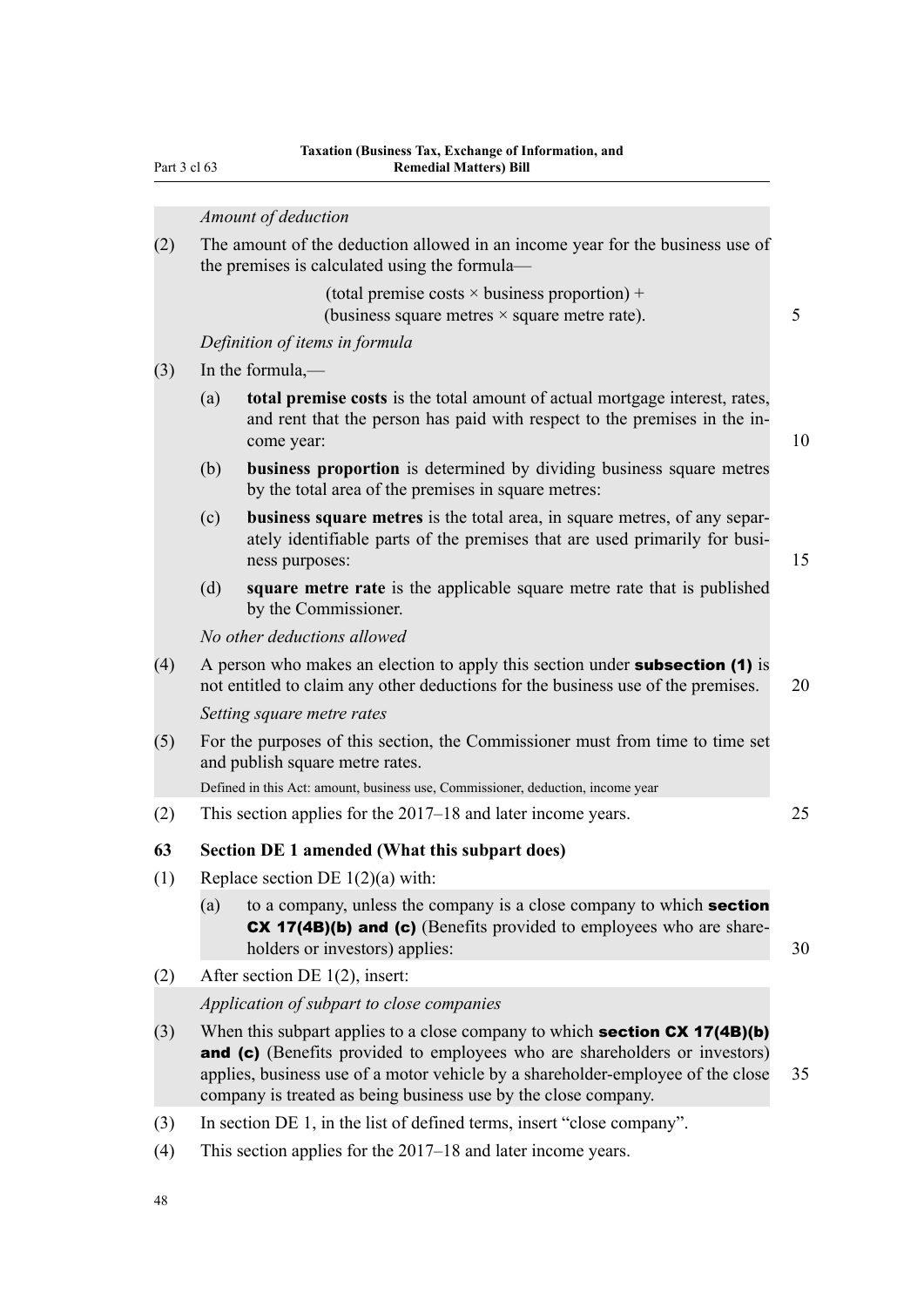# **64 Section DE 2 amended (Deductions for business use)**

- (1) After section DE  $2(1)(a)$ , insert:
	- (ab) interest on amounts used to fund, directly or indirectly, expenditure the person incurs for the business use of a motor vehicle, if the person is a close company that has chosen to apply this subpart instead of the FBT 5 rules, in accordance with **section CX 17(4B)(c)** (Benefits provided to employees who are shareholders or investors):
- (2) After section DE 2(1), insert:

*Costs method or kilometre rate method*

- (1B) A person can choose under **section DE 2B** to calculate the total amount of the 10 deduction described in subsection (1)—
	- (a) under subsections (2) and (4) (the **costs method**) by adding together—
		- (i) a deduction amount for expenditure, calculated under subsection (2); and
		- (ii) a deduction amount for depreciation loss, calculated as described 15 in subsection (4); or
	- (b) by using the kilometre rate method described in section DE 12.
- (3) In section DE 2(3), replace "DE 3 to DE 12" with "DE 3 to DE 11".
- (4) In section DE  $2(6)(b)$ , replace "DE 3 to DE 12" with "DE 3 to DE 11".
- (5) In section DE  $2(12)(b)$ , replace "DE 3 to DE 12" with "DE 3 to DE 11".  $20$
- (6) This section applies for the 2017–18 and later income years.
- **65 New section DE 2B inserted (Election to use kilometre rate method or costs method)**
- (1) After section DE 2, insert:

### **DE 2B Election to use kilometre rate method or costs method** 25

*Election to use kilometre rate method*

- (1) A person may, in their return of income for an income year, choose to apply the kilometre rate method described in section DE 12 to calculate a deduction for the business use of a motor vehicle and for the income year that includes the  $\lambda$  latest of  $\lambda$  30
	- (a) 1 April 2017, unless the person disposes of the motor vehicle in that income year:
	- (b) the day on which they acquire the motor vehicle:
	- (c) the day on which they first start using the motor vehicle for business purposes. 35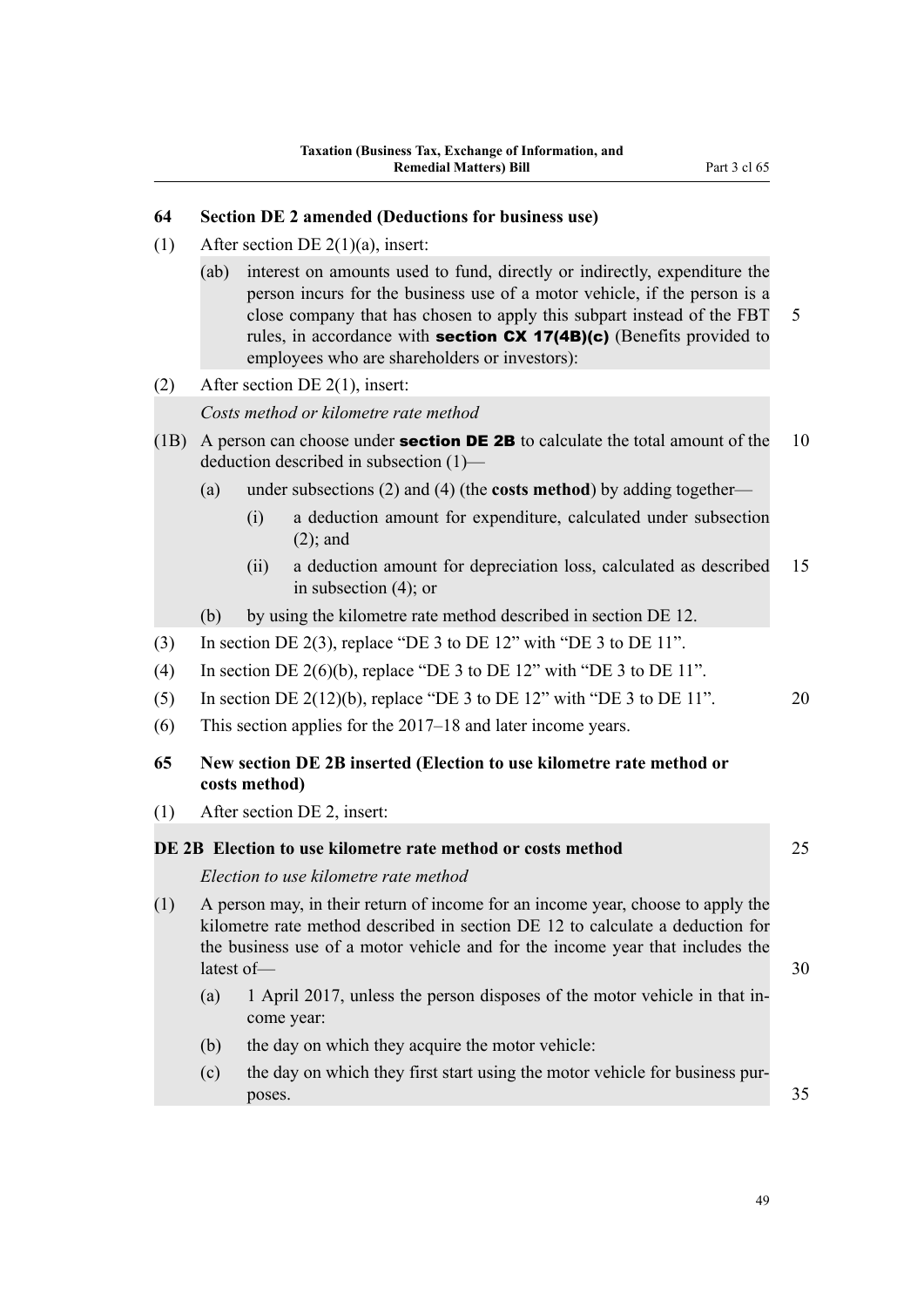Part 3 cl 66

#### *Election to use costs method*

(2) If a person does not make an election under **subsection (1)**, they are treated as making an election in the return of income to use the costs method for the corresponding income year.

*Election cannot be revoked* 5

(3) An election made under **subsection (1) or (2)** in relation to a particular motor vehicle cannot be revoked, and applies for all subsequent income years until the end of the income year that includes the day on which the person disposes of the motor vehicle.

Defined in this Act: business, business use, deduction, income year, motor vehicle, return of income 10

- (2) This section applies for the 2017–18 and later income years.
- **66 Section DE 3 amended (Methods for calculating proportion of business use)**
- (1) In section DE 3, in the words before paragraph (a), replace "3 methods" with "2 methods". 15
- (2) In section DE  $3(b)$ , replace "DE  $11$ :" with "DE  $11$ ."
- (3) Repeal section DE 3(c).
- (4) This section applies for the 2017–18 and later income years.
- **67 Section DE 4 amended (Default method for calculating proportion of business use)** 20
- (1) Replace section DE  $4(1)(c)$  with:
	- (c) the person has not elected to use the kilometre rate method for the motor vehicle.
- (2) This section applies for the 2017–18 and later income years.

### **68 Heading and section DE 12 replaced** 25

(1) Replace the heading before section DE 12 and section DE 12 with:

# *Kilometre rates*

#### **DE 12 Kilometre rate method**

#### *When this section applies*

(1) This section applies for the purposes of calculating a deduction for the business 30 use of a motor vehicle under section DE 2(1) if a person made an election under **section DE 2B** to apply this section.

*Amount of deduction*

(2) The amount of the deduction allowed for the business use of the vehicle in an income year is the sum of the amounts calculated under the following formula 35 for each applicable kilometre rate for the vehicle for the income year: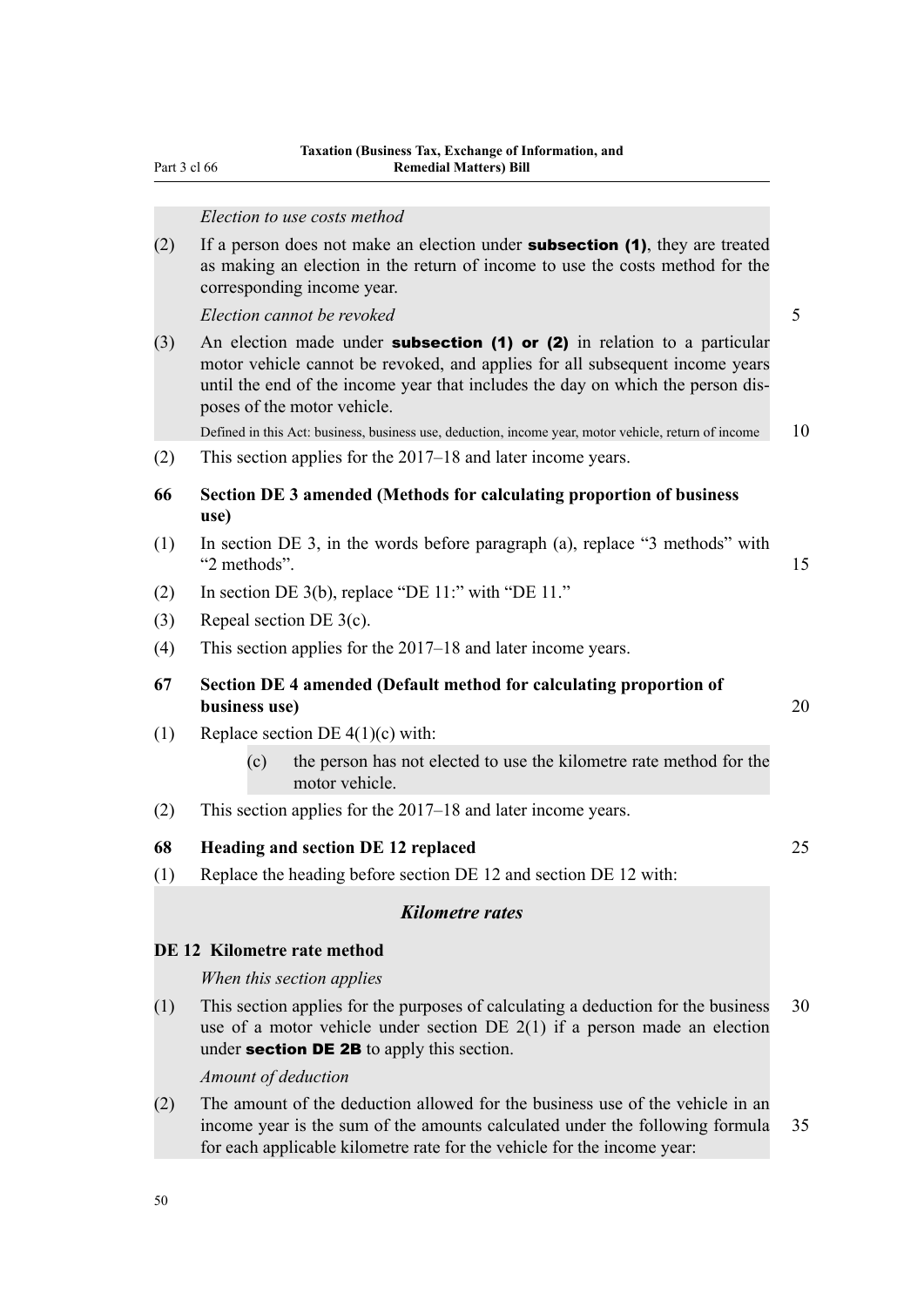kilometre rate  $\times$  kilometres travelled  $\times$  business proportion.

(3) In the formula,— (a) **kilometre rate** is the applicable kilometre rate that is published by the Commissioner: 5 (b) **kilometres travelled** is the total number of kilometres the vehicle has travelled, for both business purposes and other purposes, to which the applicable kilometre rate applies: (c) **business proportion** is the proportion of business use of the vehicle for the income year, calculated using a method described in sections DE 5 to 10 DE 11, and expressed as a decimal.

*Setting kilometre rates*

*Definition of items in formula*

(4) For the purposes of this section, the Commissioner must from time to time set and publish kilometre rates.

Defined in this Act: amount, business, business use, Commissioner, deduction, income year, motor 15 vehicle.

(2) This section applies for the 2017–18 and later income years.

# **69 Section DF 4 amended (Payments for social rehabilitation)**

Replace section DF 4(3)(b) with:

(b) **tax rate** is the rate of tax applying to the personal service rehabilitation 20 payment under **section RD 10B** (Amounts of tax for schedular payments).

#### **70 Section EA 4 amended (Deferred payment of employment income)**

- (1) After section EA  $4(1)(b)(i)$ , insert:
	- (ib) the income year, if they choose, in a return of income, to not use 25 paragraph (i) or (ii); or
- (2) This section applies for the 2017–18 and later income years.

# **71 Section EE 49 amended (Amount of depreciation recovery income when item partly used for business)**

(1) After section EE 49(2), insert:  $30$ 

#### *No depreciation recovery income*

- (2B) Despite subsections (1) and (2), there is no depreciation recovery income under this section for a motor vehicle which is dealt with under subpart DE if the person has made an election under **section DE 2B(1)** (Election to use kilometre rate method or costs method) to use the kilometre rate method described in sec- 35 tion DE 12 (Kilometre rate method) for that vehicle.
- (2) This section applies for the 2017–18 and later income years.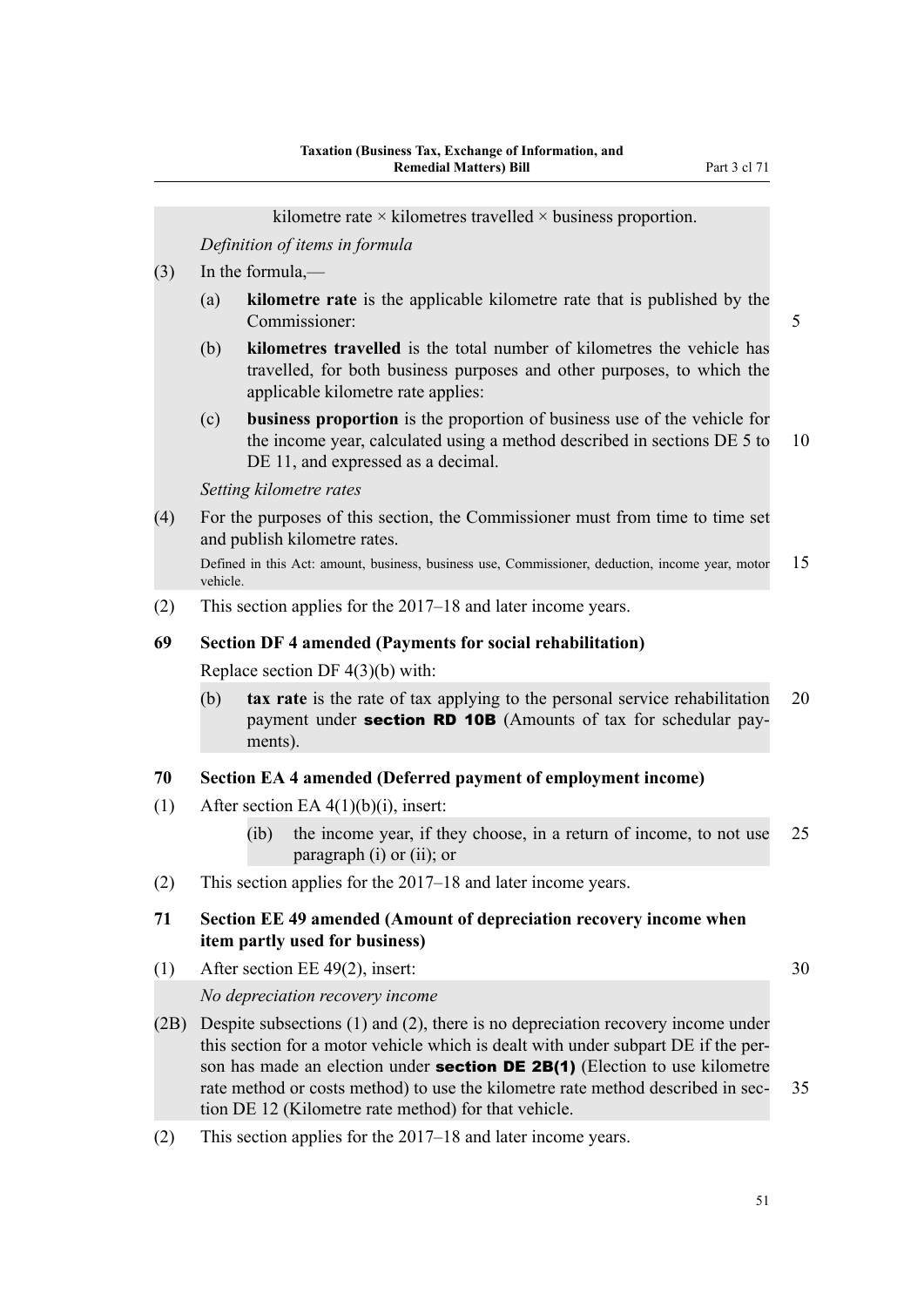# **72 Section HD 3 amended (Agent's duties and liabilities)**

- (1) In section HD 3(1), delete "a business carried on in New Zealand by".
- (2) In section HD 3, in the list of defined terms, delete "business" and "New Zealand".

# **74 Section LB 7 amended (Tax credits related to personal service** 5 **rehabilitation payments: providers)**

Replace section LB 7(4)(b) with:

(b) **tax rate** is the rate of tax applying to the personal service rehabilitation payment under **section RD 10B** (Amounts of tax for schedular payments).  $10$ 

# **75 Section LB 8 amended (Tax credits related to personal service rehabilitation payments: payers)**

Replace section LB 8(3)(c) with:

(c) **tax rate** is the rate of tax applying to the personal service rehabilitation payment under **section RD 10B** (Amounts of tax for schedular pay- 15 ments).

# **76 Section MD 9 amended (Fifth requirement: full-time earner)**

Replace section MD  $9(2)(d)(i)$  with:

(i) by a person (the **claimant**), who receives a personal service rehabilitation payment from which an amount of tax has been with- 20 held at a rate specified in **section RD 10B** (Amounts of tax for schedular payments); and

# **81 Table R1 amended (Summary of instalment dates and calculation methods for provisional tax)**

- (1) In table R1, in the row labelled "Standard RC  $5(2)$ ,  $(3)$ ", replace "120KE(1), 25 (2)" with "**120KBB**,  $120$ KE(1), (2)".
- (2) This section applies for the 2017–18 and later income years.

# **83 Section RD 3 amended (PAYE income payments)**

Replace section RD  $3(1)(b)(iii)$  with:

(iii) an amount paid or benefit provided, by a person (the **claimant**), 30 who receives a personal service rehabilitation payment from which an amount of tax has been withheld at a rate specified in section RD 10B.

### **84 Section RD 6 amended (Certain benefits and payments)**

- (1) Replace sections RD  $6(3)(a)$ ,  $(ab)$ , and  $(b)$  with: 35
	- (a) for a benefit referred to in subsection  $(1)(d)$ ,—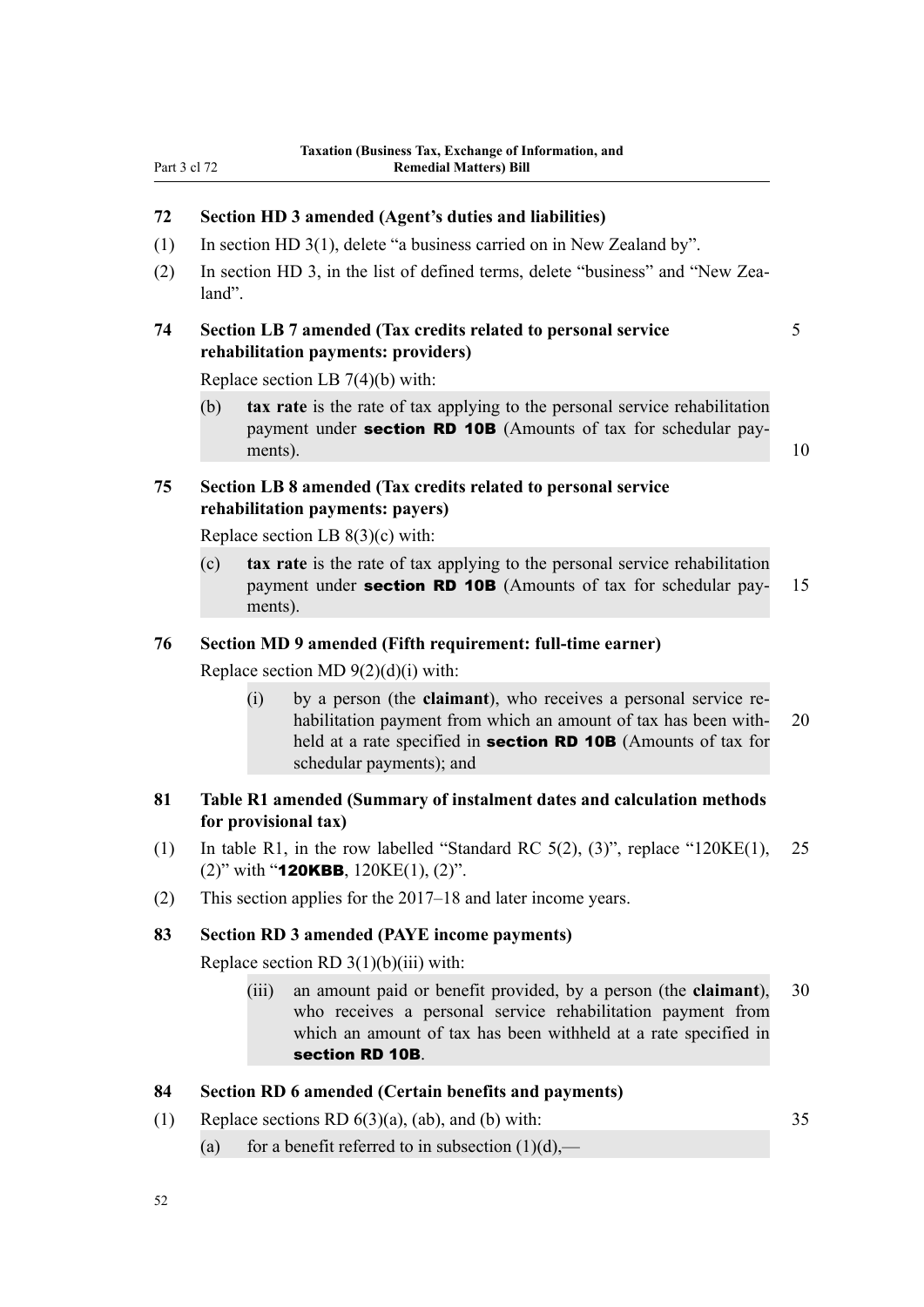|     |     | (i)           | for an employer described in section $CE$ 2(10) (Value and timing<br>of benefits under share purchase agreements), on the first day of<br>the PAYE income payment form period in which the employee de-<br>rives the benefit under <b>section CE 2(11)</b> (Value and timing of<br>benefits under share purchase agreements); or | 5  |
|-----|-----|---------------|----------------------------------------------------------------------------------------------------------------------------------------------------------------------------------------------------------------------------------------------------------------------------------------------------------------------------------|----|
|     |     | (ii)          | for employers not described in section $CE$ 2(10), on the date the<br>benefit vests in the employee:                                                                                                                                                                                                                             |    |
|     | (b) |               | for a benefit referred to in subsection $(1)(a)$ to $(c)$ that constitutes the<br>only salary or wages of the employee, on the last day of the pay period:                                                                                                                                                                       |    |
|     | (c) |               | for a benefit that paragraphs (a) and (b) do not apply to, when the last<br>amount of salary or wages for the pay period is paid.                                                                                                                                                                                                | 10 |
| (2) |     | form period". | In section RD 6, in the list of defined terms, insert "PAYE income payment"                                                                                                                                                                                                                                                      |    |
| (3) |     |               | This section applies for the 2017–18 and later income years.                                                                                                                                                                                                                                                                     |    |
| 85  |     |               | Section RD 7B amended (Treatment of certain benefits under employee<br>share agreements)                                                                                                                                                                                                                                         | 15 |
| (1) |     |               | In section RD 7B(3)(c), replace "RD 6(3)(ab)" with " <b>RD 6(3)(a)</b> ".                                                                                                                                                                                                                                                        |    |
| (2) |     |               | This section applies for the 2017–18 and later income years.                                                                                                                                                                                                                                                                     |    |
| 86  |     |               | <b>Section RD 8 amended (Schedular payments)</b>                                                                                                                                                                                                                                                                                 |    |
| (1) |     |               | In section RD $8(1)(a)(i)$ , replace "Rates of tax for schedular payments" with<br>"Standard rates of tax for schedular payments".                                                                                                                                                                                               | 20 |
| (2) |     |               | In section RD $8(1)(b)(iii)$ , after "non-resident entertainer,", insert "a company<br>in relation to a payment described in schedule 4, part $J$ or part $W$ ,".                                                                                                                                                                |    |
| 87  |     |               | Section RD 10 amended (Amounts of tax for PAYE income payments)                                                                                                                                                                                                                                                                  |    |
|     |     |               | Replace section RD $10(3)(a)$ with:                                                                                                                                                                                                                                                                                              | 25 |
|     | (a) |               | under section RD 10B; and                                                                                                                                                                                                                                                                                                        |    |
| 88  |     |               | New section RD 10B inserted (Amounts of tax for schedular payments)<br>After section RD 10, insert:                                                                                                                                                                                                                              |    |
|     |     |               | RD 10B Amounts of tax for schedular payments                                                                                                                                                                                                                                                                                     |    |
|     |     |               | When this section applies                                                                                                                                                                                                                                                                                                        | 30 |
| (1) |     |               | This section applies to determine the amount of tax for a schedular payment for<br>the purposes of section RD $10(3)(a)$ .                                                                                                                                                                                                       |    |
|     |     |               | Rate when no notification                                                                                                                                                                                                                                                                                                        |    |
| (2) |     |               | The person making the schedular payment must withhold, as tax,                                                                                                                                                                                                                                                                   |    |
|     |     |               |                                                                                                                                                                                                                                                                                                                                  |    |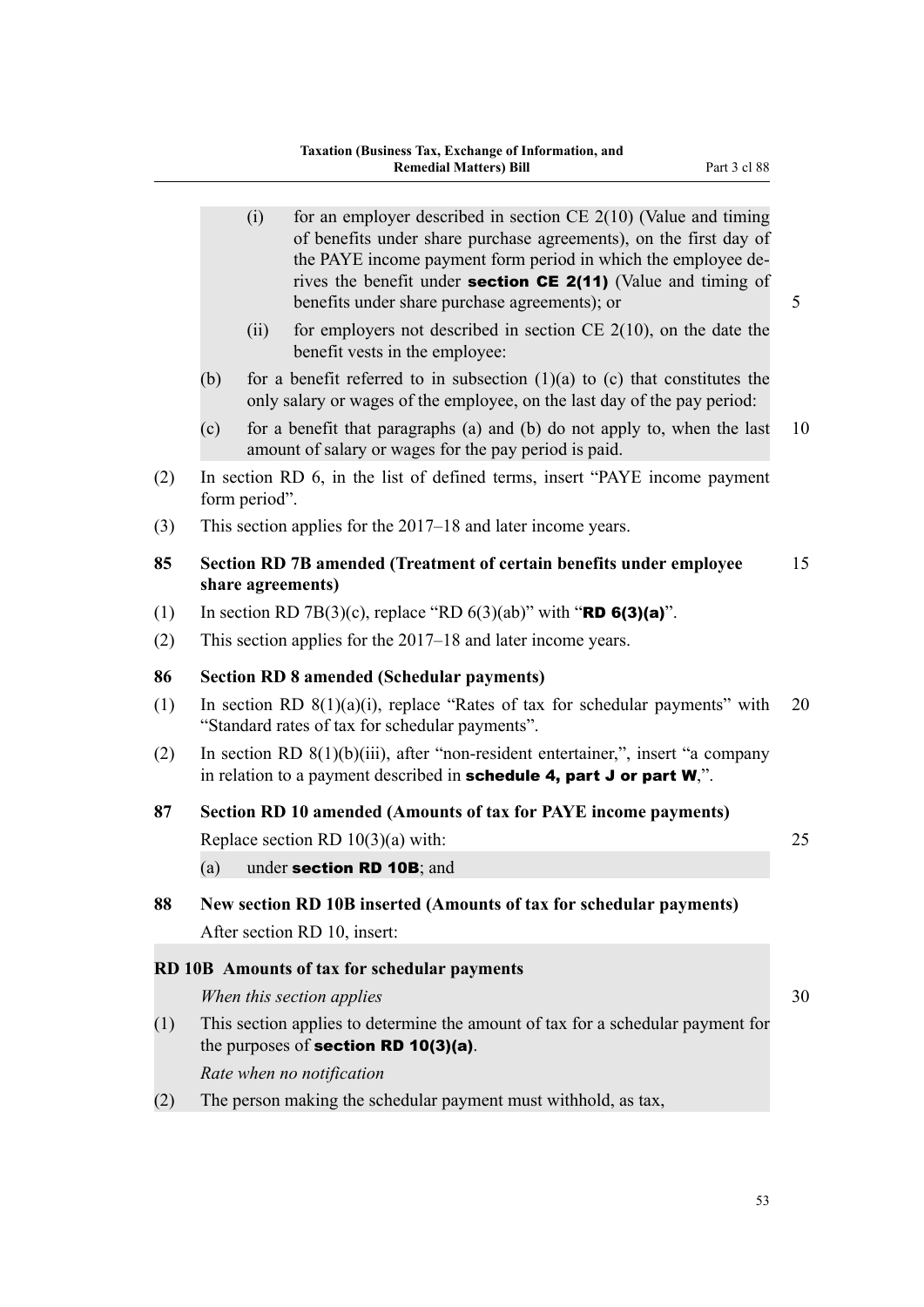- Part 3 cl 89
	- (a) 45% of the schedular payment, if the person has not been notified of the payee's name and tax file number under section 24L of the Tax Administration Act 1994 and **paragraph (b)** does not apply:
	- (b) 20% of the schedular payment, if the person has not been notified of the payee's name and tax file number under **section 24L** of the Tax Ad- 5 ministration Act 1994 and the payee is a company that is a non-resident contractor.

### *Basic rates*

- (3) If the person making the schedular payment has been notified of the payee's name and tax file number under **section 24L** of the Tax Administration Act 10 1994, the tax rate that applies to a schedular payment is—
	- (a) the payee's elected rate under section 24LB of the Tax Administration Act 1994, if the payee chooses an elected rate under that section and **paragraph (c)** of this subsection does not apply:
	- (b) the relevant rate set out in **schedule 4** (Standard rates of tax for schedu-  $15$ lar payments), if the payee does not choose an elected rate under **sec**tion 24LB of the Tax Administration Act 1994 and paragraph (c) of this subsection does not apply:
	- (c) if the Commissioner has provided the payee with a special tax rate certificate under section 24N of the Tax Administration Act 1994, the tax rate 20 set out in the certificate.

### *Commissioner prescribed tax rate and deduction amount*

(4) Despite subsection (3), if the person making the schedular payment has been notified of an applicable tax rate prescribed by the Commissioner under **sec**tion 24LC(1) of the Tax Administration Act 1994, the person must use that 25 prescribed and notified tax rate for the payment. The person must also deduct or extract from schedular payments payable to the payee, the amount prescribed under **section 24LC(2)** of that Act and pay it to the Commissioner.

*Non-resident entertainer rate*

(5) Despite **subsections (2), (3), and (4)**, the tax rate, if the payee is a non-resi- 30 dent entertainer, is 0.20.

Defined in this Act: amount of tax, company, non-resident contractor, non-resident entertainer, notify, pay, schedular payment, tax, tax file number

# **89 Section RD 18 repealed (Schedular payments without notification)**

Repeal section RD 18. 35

# **90 Section RD 60 amended (Close company option)**

- (1) In section RD  $60(1)(a)$ , replace "\$500,000; or" with "\$1,000,000; or".
- (2) This section applies for the 2017–18 and later income years.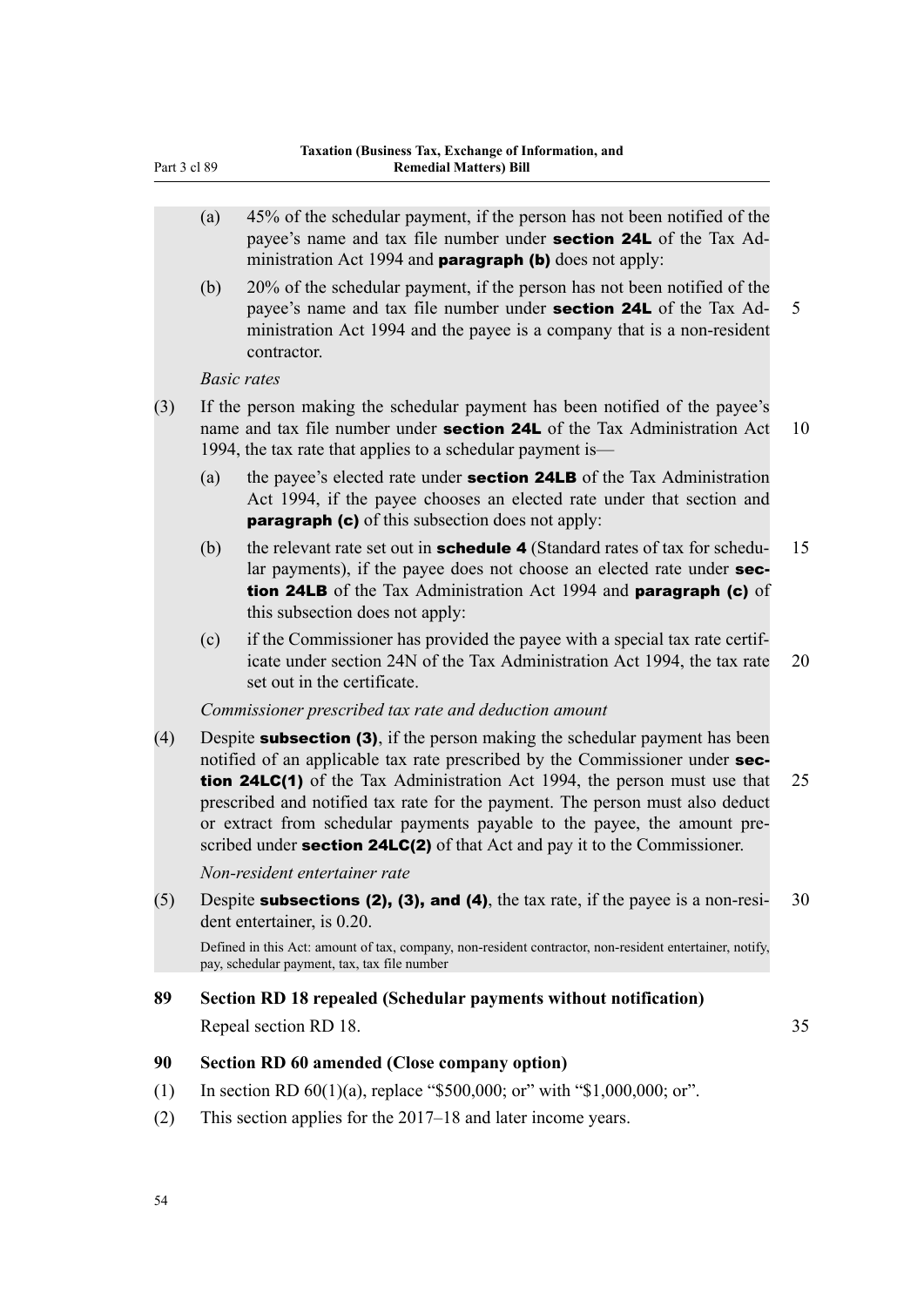# **91 Section RD 61 amended (Small business option)**

- (1) In section RD  $61(1)(a)$ , replace "\$500,000; or" with "\$1,000,000; or".
- (2) This section applies for the 2017–18 and later income years.

# **91B Section RL 1 amended (Residential land withholding tax)** After section RL 1(4), insert: 5

*When this subpart does not apply: relationship property*

(4B) This subpart does not apply if section FB 3A(2) (Residential land) applies for the disposal of the relevant residential land.

# **91C Section RL 2 amended (Vendors: who must pay, and how?)**

In section RL  $2$ ,  $-$  10

- (a) in subsection  $(6)(a)$ , replace "purchase" with "purchase amount"; and
- (b) in subsection (6)(b), replace "purchase" with "purchase amount"; and
- (c) in subsection (8), in the words before the paragraphs, replace "purchase" with "purchase amount".

### **91D Section RL 4 amended (How much RLWT?)** 15

In section RL 4(1), replace "residential land purchase amount." with "residential land purchase amount. All amounts in this section are GST exclusive."

# **92 Section YA 1 amended (Definitions)**

- (1) This section amends section YA 1.
- (2) In the definition of **agricultural, horticultural, or viticultural company**, re- 20 place "Rates of tax for schedular payments" with "Standard rates of tax for schedular payments".
- (3) In the definition of **contract payment**, paragraph (c), replace "Rates of tax for schedular payments" with "Standard rates of tax for schedular payments".
- (4) In the definition of **employee**, in paragraph (c)(ii), replace "parts A and I 25 (Rates of tax for schedular payments)" with "parts A, I, and W (Standard rates of tax for schedular payments)".
- (5) In the definition of **employer**, paragraph (c)(ii), replace "parts A and I (Rates of tax for schedular payments)" with "parts A, I, and W (Standard rates of tax for schedular payments)". 30
- (5B) In the definition of **initial provisional tax liability**,—
	- (a) replace paragraph (a) with:
	- (a) for a person who is not a natural person, or a person who is a natural person and a trustee of a trust, a provisional tax liability for a tax year in which the person starts to derive income from a taxable activity when— 35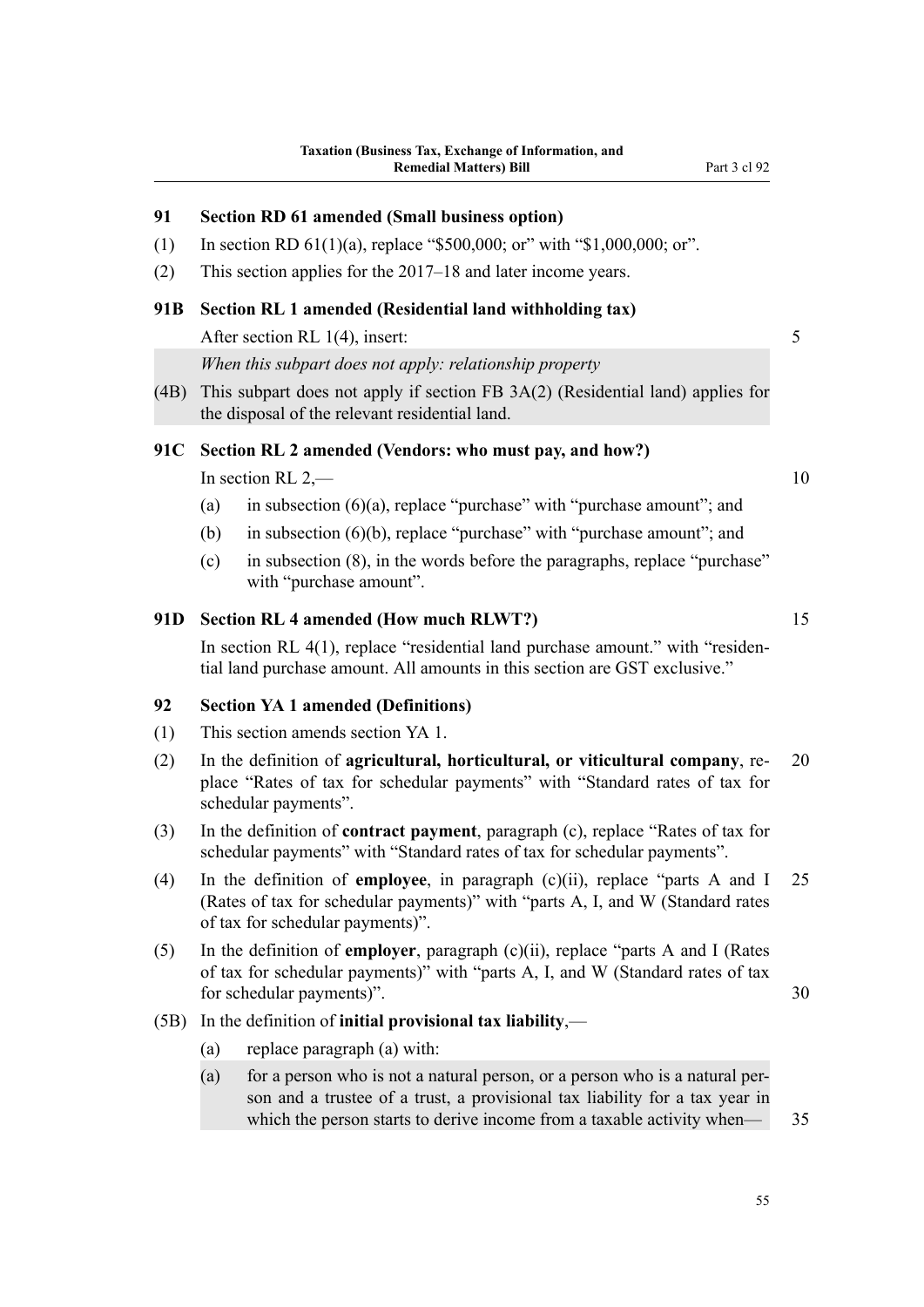|      | (i)                 | they did not derive income from a taxable activity in any of the 4                                                                                                                                            |    |
|------|---------------------|---------------------------------------------------------------------------------------------------------------------------------------------------------------------------------------------------------------|----|
|      | (ii)                | previous tax years; and<br>they have residual income tax of \$60,000 or more in the tax year;                                                                                                                 |    |
|      |                     | and                                                                                                                                                                                                           | 5  |
| (5C) | (b)                 | in paragraph (b)(ii), replace "\$50,000" with "\$60,000".<br>In the definition of offshore RLWT person,-                                                                                                      |    |
|      | (a)                 | in paragraph $(c)(iv)$ , delete "a partner in"; and                                                                                                                                                           |    |
|      | (b)                 | in paragraph $(c)(vi)$ , replace "partner in a limited partnership or an own-<br>er of an effective look-through interest in a look-through company" with<br>"limited partnership or a look-through company". | 10 |
| (6)  |                     | In the definition of <b>Part F activity</b> , replace "Rates of tax for schedular pay-<br>ments" with "Standard rates of tax for schedular payments".                                                         |    |
| (7)  |                     | Insert, in appropriate alphabetical order:                                                                                                                                                                    |    |
|      |                     | <b>PAYE</b> income payment form period means the payment period for which an<br>employer must provide a PAYE income payment form under section RD 22(2)<br>(Returns for amounts of tax paid to Commissioner)  | 15 |
| 93   |                     | Schedule 4 amended (Rates of tax for schedular payments)                                                                                                                                                      |    |
| (1)  | payments".          | Replace the heading to schedule 4 with "Standard rates of tax for schedular                                                                                                                                   |    |
| (2)  | tax of $0.15$ ".    | In schedule 4, part A, clause 1, replace "0.15 rate of tax" with "standard rate of                                                                                                                            | 20 |
| (3)  | tax of $0.33$ ".    | In schedule 4, part B, clause 1, replace "0.33 rate of tax" with "standard rate of                                                                                                                            |    |
| (4)  | of tax of $0.33$ ". | In schedule 4, part B, clause 1B, replace "0.33 rate of tax" with "standard rate                                                                                                                              | 25 |
| (5)  | tax of $0.15$ "     | In schedule 4, part C, clause 1, replace "0.15 rate of tax" with "standard rate of                                                                                                                            |    |
| (6)  | tax of $0.20$ ".    | In schedule 4, part D, clause 1, replace "0.20 rate of tax" with "standard rate of                                                                                                                            |    |
| (7)  | tax of $0.15$ ".    | In schedule 4, part D, clause 2, replace "0.15 rate of tax" with "standard rate of                                                                                                                            | 30 |
| (8)  | tax of $0.20$ ".    | In schedule 4, part E, clause 1, replace "0.20 rate of tax" with "standard rate of                                                                                                                            |    |
| (9)  | tax of $0.25$ ".    | In schedule 4, part F, clause 1, replace "0.25 rate of tax" with "standard rate of                                                                                                                            | 35 |

(10) In schedule 4, part F, clause 2, replace "0.20 rate of tax" with "standard rate of tax of 0.20".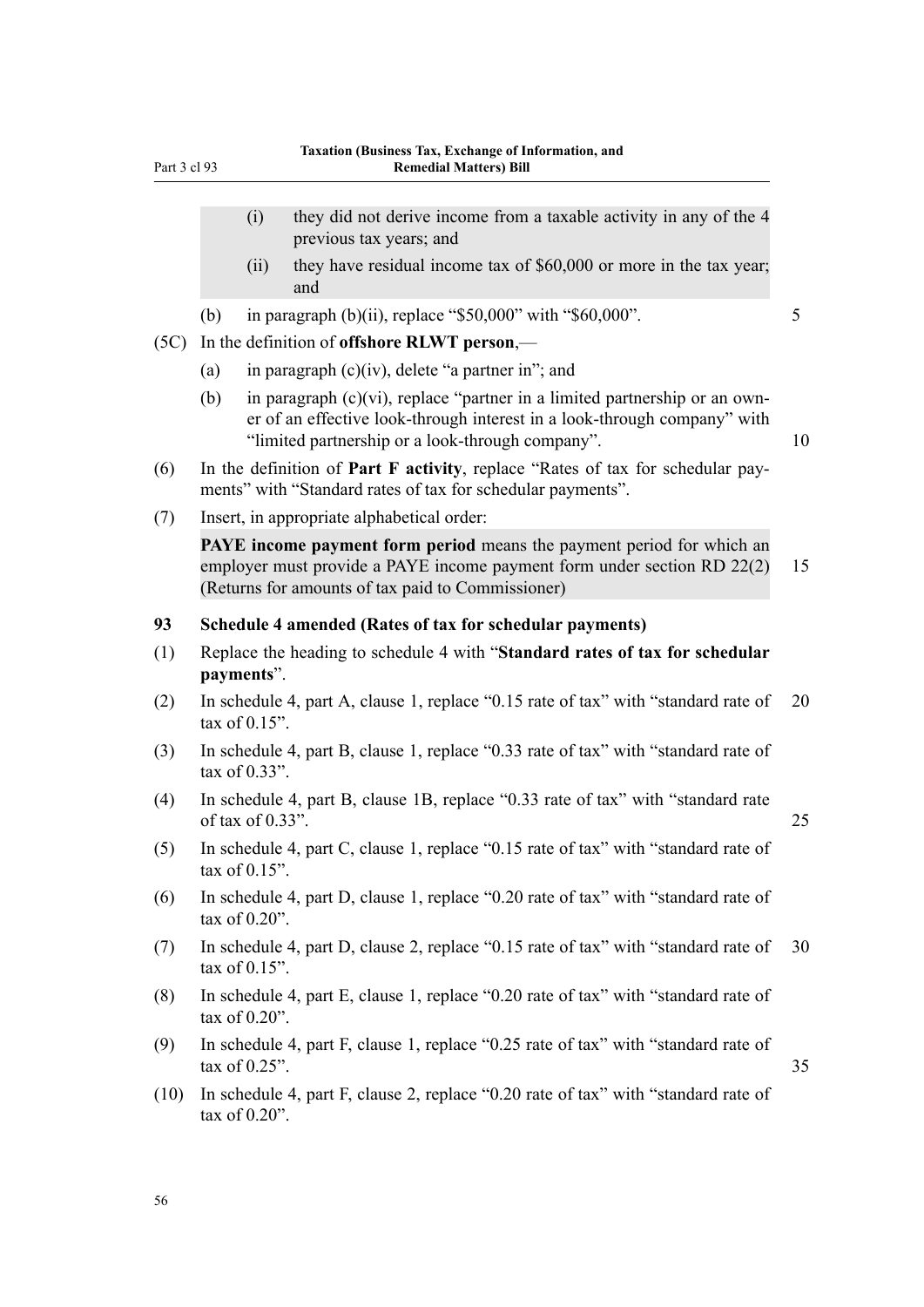- (11) In schedule 4, part F, clause 3, replace "0.20 rate of tax" with "standard rate of tax of 0.20".
- (12) In schedule 4, part F, clause 4, replace "0.20 rate of tax" with "standard rate of tax of 0.20".
- (13) In schedule 4, part F, clause 5, replace "0.20 rate" with "standard rate of tax of 5  $0.20$ ".
- (14) In schedule 4, part F, clause 6, replace "0.15 rate" with "standard rate of tax of  $0.15$ ".
- (15) In schedule 4, part G, clause 1, replace "0.20 rate of tax" with "standard rate of  $\text{tax of } 0.20"$ . 10

- (16) In schedule 4, part H, clause 1, replace "0.25 rate of tax" with "standard rate of tax of  $0.25$ "
- (17) In schedule 4, part H, clause 2, replace "0.25 rate of tax" with "standard rate of tax of 0.25".
- (18) In schedule 4, part I, clause 1, replace "0.105 rate of tax" with "standard rate of 15 tax of 0.105".
- (19) In schedule 4, after part I, insert:

# **Part J**

## **Payments under labour-hire arrangements**

1 A payment by a person (the **payer**) to another person (the **payee**) has a stand- 20 ard rate of tax of 0.20 for each dollar of the payment if—

- (a) 1 of the payer's main activities is the business of arranging for a person or persons to perform work or services directly for clients of the payer; and
- (b) the payment is made under an arrangement the performance of which, in 25 whole or in part, involves the performance of work or services by the payee directly for a client of the payer, or directly for a client of another person; and
- (c) in the case of the payer and the payee being associated persons described in section YB 2 or YB 3, the payer has chosen to apply this part to the 30 payment.
- (20) In schedule 4, after **part J**, insert:

# **Part W**

# **Voluntary schedular payments**

1 A payment to a person is treated as a schedular payment (a **voluntary schedu-** 35 **lar payment**) and has a standard rate of tax of 0.20 for each dollar of the payment if—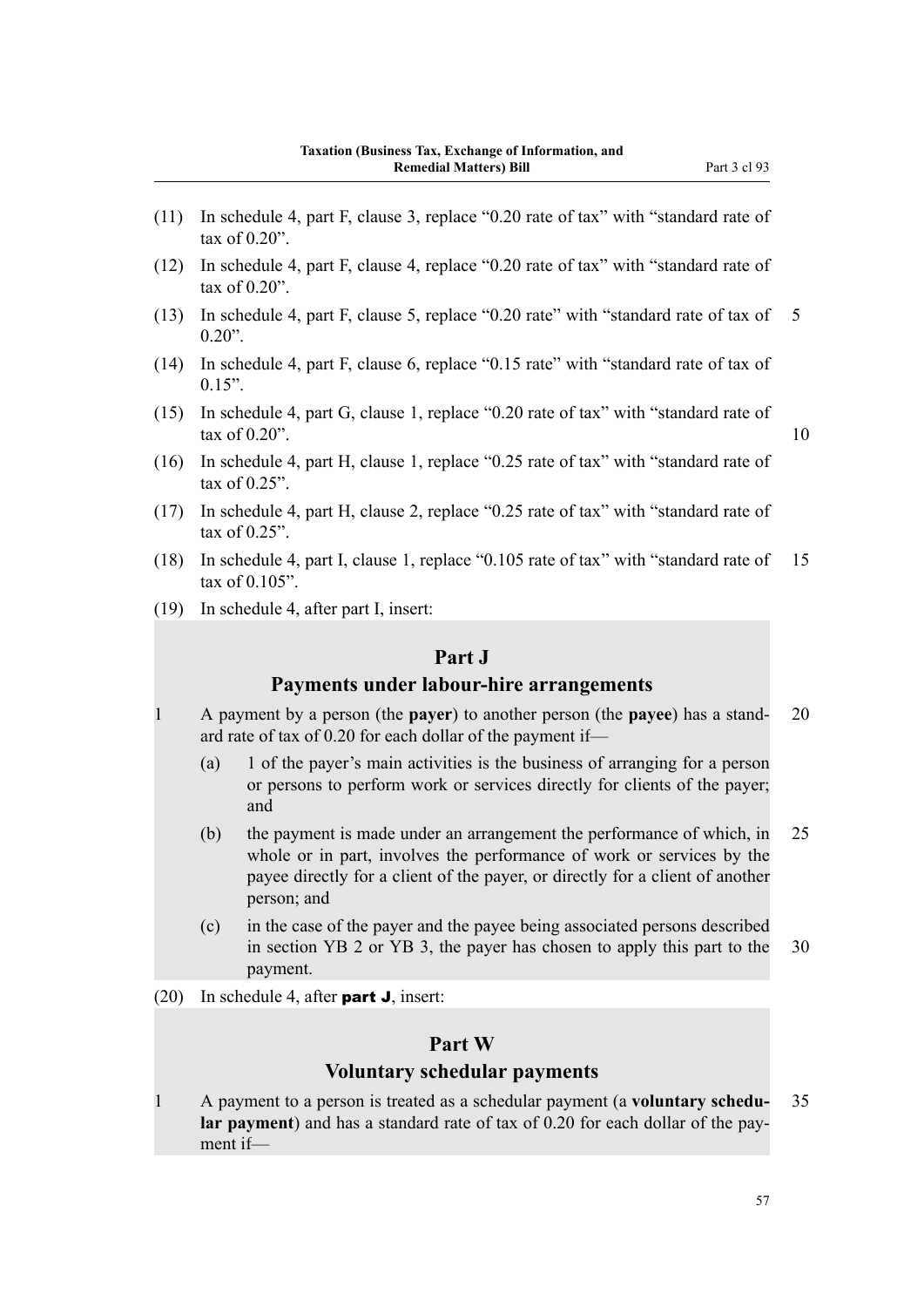| Part 3 cl 94                                     |                                                                                                         | Taxation (Business Tax, Exchange of Information, and<br><b>Remedial Matters) Bill</b>                                                                                                              |    |  |  |
|--------------------------------------------------|---------------------------------------------------------------------------------------------------------|----------------------------------------------------------------------------------------------------------------------------------------------------------------------------------------------------|----|--|--|
|                                                  | (a)                                                                                                     | there is no obligation to withhold an amount from the payment under<br>this Act or under the Tax Administration Act 1994; and                                                                      |    |  |  |
|                                                  | (b)                                                                                                     | the payer and the payee have agreed that the payment is a voluntary<br>schedular payment, and have recorded their agreement in a document.                                                         |    |  |  |
| (21)                                             |                                                                                                         | Subsection (19) applies,-                                                                                                                                                                          | 5  |  |  |
|                                                  | (a)                                                                                                     | on or after 1 April 2017; or                                                                                                                                                                       |    |  |  |
|                                                  | (b)                                                                                                     | if the payer is unable to have systems in place for reasonably cost-effect-<br>ive compliance with <b>subsection (19)</b> before 1 April 2017, on or after<br>the earliest of the following dates: |    |  |  |
|                                                  |                                                                                                         | 1 July 2017:<br>(i)                                                                                                                                                                                | 10 |  |  |
|                                                  |                                                                                                         | the date on which the payer has systems in place for reasonably<br>(ii)<br>cost-effective compliance with subsection (19).                                                                         |    |  |  |
|                                                  |                                                                                                         | Subpart 2—Amendments to Tax Administration Act 1994                                                                                                                                                |    |  |  |
| <b>Tax Administration Act 1994 amended</b><br>94 |                                                                                                         |                                                                                                                                                                                                    |    |  |  |
|                                                  |                                                                                                         | <b>This subpart</b> amends the Tax Administration Act 1994.                                                                                                                                        | 15 |  |  |
| 95                                               | <b>Section 3 amended (Interpretation)</b>                                                               |                                                                                                                                                                                                    |    |  |  |
| (1)                                              | This section amends section $3(1)$ .                                                                    |                                                                                                                                                                                                    |    |  |  |
| (2)                                              | Insert, in appropriate alphabetical order:                                                              |                                                                                                                                                                                                    |    |  |  |
|                                                  | approved credit reporting agency is defined in <b>section 85N</b> for the pur-<br>poses of Part 4<br>20 |                                                                                                                                                                                                    |    |  |  |
| (3)                                              | Insert, in appropriate alphabetical order:                                                              |                                                                                                                                                                                                    |    |  |  |
|                                                  | credit report is defined in <b>section 85N</b> for the purposes of Part 4                               |                                                                                                                                                                                                    |    |  |  |
| (3B)                                             |                                                                                                         | Insert, in appropriate alphabetical order:                                                                                                                                                         |    |  |  |
|                                                  |                                                                                                         | interest concession provisional taxpayer is defined in section 120KBB(4)<br>for the purposes of Part 7                                                                                             | 25 |  |  |
| (3C)                                             |                                                                                                         | Insert, in appropriate alphabetical order:                                                                                                                                                         |    |  |  |
|                                                  | provisional tax associate is defined in section 120KBB(4) for the purposes<br>of Part 7                 |                                                                                                                                                                                                    |    |  |  |
| (4)                                              |                                                                                                         | Insert, in appropriate alphabetical order:                                                                                                                                                         |    |  |  |
|                                                  |                                                                                                         | provisional tax interest avoidance arrangement is defined in section<br><b>120KBB(4)</b> for the purposes of Part 7                                                                                | 30 |  |  |
| (5)                                              |                                                                                                         | Insert, in appropriate alphabetical order:                                                                                                                                                         |    |  |  |
|                                                  |                                                                                                         | reportable unpaid tax is defined in <b>section 85N</b> for the purposes of Part 4                                                                                                                  |    |  |  |
| 97                                               |                                                                                                         | Section 24G amended (Use of incorrect tax codes)                                                                                                                                                   |    |  |  |
| (1)                                              |                                                                                                         | In the title to section 24G, after "tax codes", insert "or tax rates".                                                                                                                             | 35 |  |  |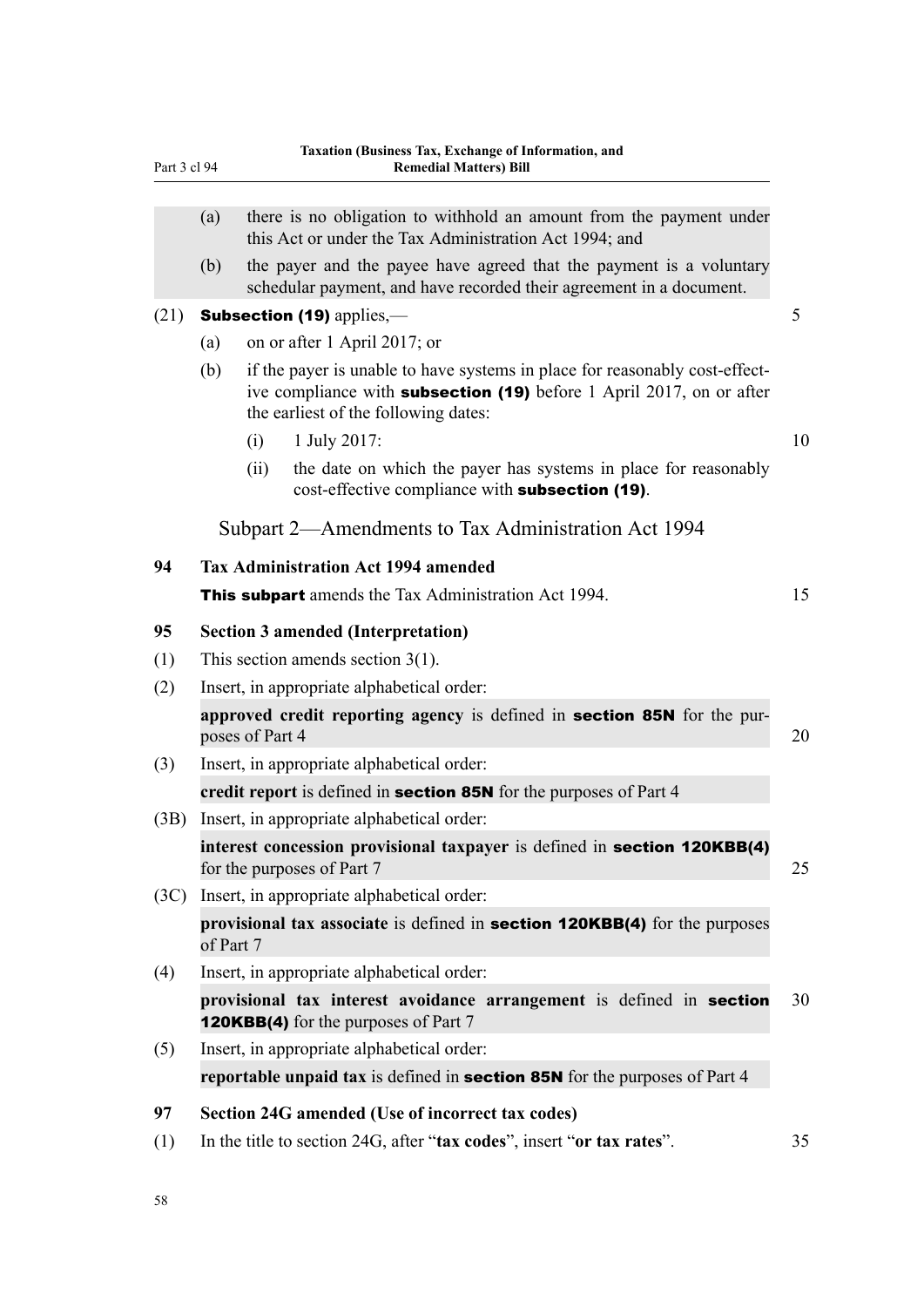- (2) In section 24G(1), after "tax code", insert "or tax rate".
- (3) In section 24G(2), replace "incorrect code and provide the tax code" insert "incorrect code or tax rate, and provide the correct tax code and tax rate, as required,".
- (4) In section 24G(3), replace "tax code" with "tax code or tax rate", in each place 5 where it appears.

# **98 Section 24L amended (Schedular notification)**

Replace section 24L(2) with:

- (2) Before the person (the **payee**) receives the schedular payment, the payee must give the person making the payment a notice that states— 10
	- (a) if the payee has elected a tax rate to be applied to the schedular payment, as provided by section 24LB, that elected tax rate:
	- (b) if the Commissioner has notified the payee that a different tax rate applies to the schedular payment, as provided by **section 24LC**, that different tax rate: 15
	- (c) the payee's name and tax file number.

### **99 New sections 24LB and 24LC inserted**

After section 24L, insert:

#### **24LB Schedular tax rate elected by payee**

- (1) A person who is entitled to receive a schedular payment (the **payee**) may 20 choose the tax rate, to 1 decimal place, to be applied to the payment for the purposes of section RD 10B(3)(a) of the Income Tax Act 2007 (the **elected rate**).
- (2) The elected rate must be a minimum of—
	- (a)  $15\%$  if the payee is—  $25$ 
		- (i) a non-resident:
		- (ii) a holder of a temporary entry class visa as defined in section 4 of the Immigration Act 2009; or
	- (b) 10% for all other payees.
- (3) Despite **subsection (1)**, if the payee has notified a person making a schedular  $30$ payment (the **payer**) of two different elected rates within 12 months of each other, then the last notified rate is the elected rate, and the payee may not choose another elected rate in relation to the payer within a 12 month period of the first notified rate.
- (4) Despite **subsection (3)**, the payee may choose another elected rate under 35 subsection (1) in relation to the payer in the 12 month period and notify it to the payer, if the payer and the payee agree that the payee may choose and notify that other rate.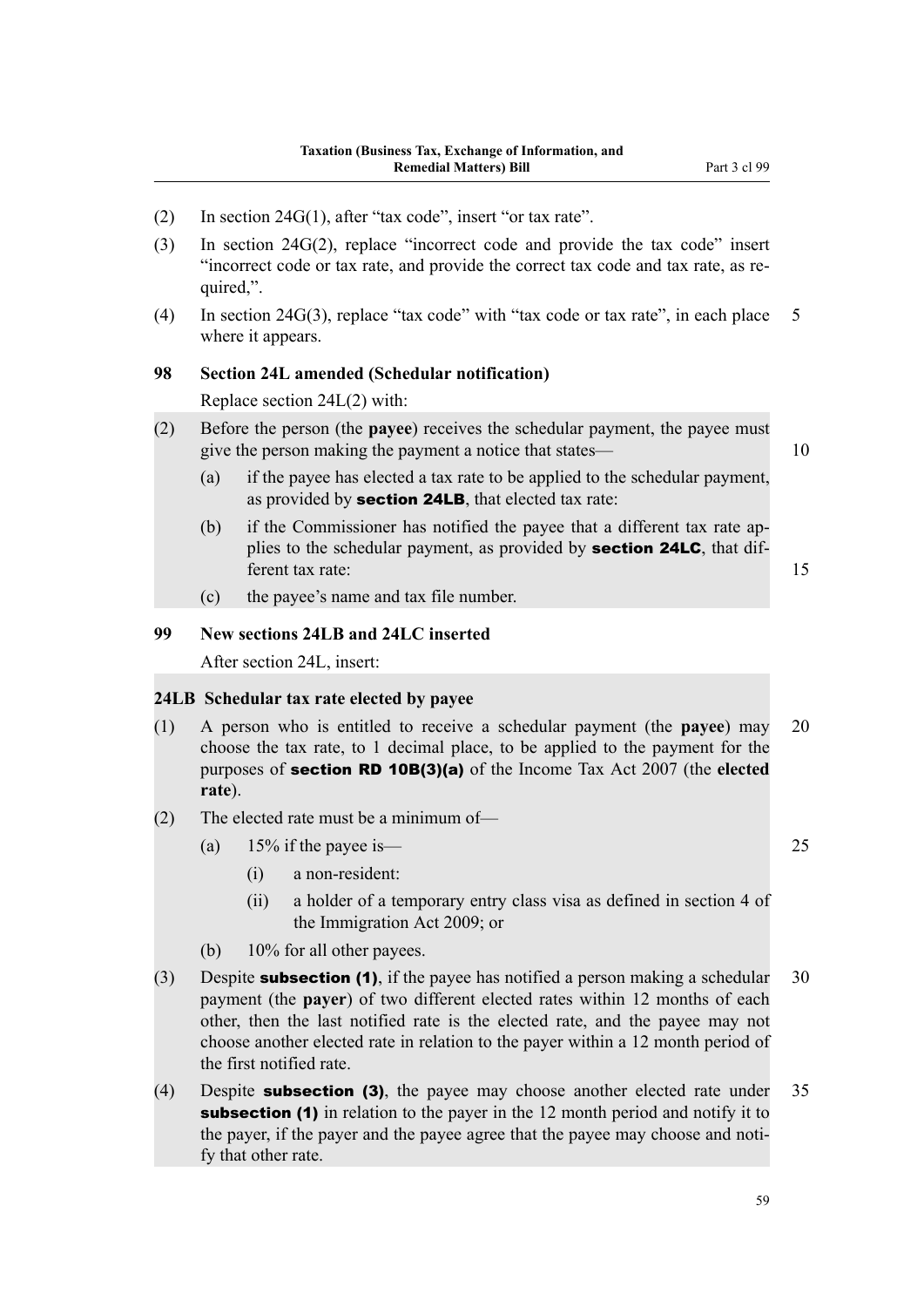### **24LC Schedular tax rate prescribed by Commissioner**

- (1) Where a person who is entitled to receive a schedular payment (a **payee**) has not met a liability under the Inland Revenue Acts, the Commissioner may prescribe the tax rate to be applied to the payee's schedular payments by notifying the rate to — 5
	- (a) the payee; or
	- (b) the payee and a person (a **payer**) making a schedular payment to the payee.
- (1B) Upon the request of the payee, the Commissioner must rescind a rate prescribed and notified under **subsection (1)**, by notifying the relevant persons  $10$ described in **subsection (1)**, if the Commissioner is satisfied that all liabilities under the Inland Revenue Acts have been met, and is reasonably satisfied that all liabilities under the Inland Revenue Acts will be met in the future.
- (2) The Commissioner may also prescribe and notify, at the same time as prescribing and notifying a tax rate under **subsection (1)**, a percentage of the payee's  $15$ schedular payments that payers must—
	- (a) deduct or extract from schedular payments payable to the payee; and
	- (b) pay to the Commissioner.
- (2B) Upon the request of the payee, the Commissioner must rescind a percentage prescribed and notified under **subsection (2)**, by notifying the payer, if the 20 Commissioner is satisfied that the payee has paid all tax due and payable.
- (3) The tax rate prescribed under **subsection (1)** and the percentage prescribed under subsection  $(2)$  must not total more than  $50\%$ .
- (4) An amount received by the Commissioner under subsection (2) is to the credit of the payee's liabilities under the Inland Revenue Acts and is not a tax 25 credit under part L of the Income Tax Act 2007.
- (5) The Commissioner may revoke or prescribe and notify a new tax rate under subsection (1) and percentage under subsection (2) from time to time.
- (6) The Commissioner does not have to notify the payee under subsection (1)(b), if, after making reasonable inquiries, the Commissioner does not have a 30 valid address for the payee.

# **100 Section 24M amended (Exemption certificates for schedular payments)**

- (1) Replace section 24M(2) with:
- (2) Subsection (1) does not apply to a payment—
	- (a) to a non-resident entertainer: 35
	- (b) that is a payment, described in **schedule 4, part J** of the Income Tax Act 2007, to a New Zealand resident.
- (2) After section 24M(6), insert: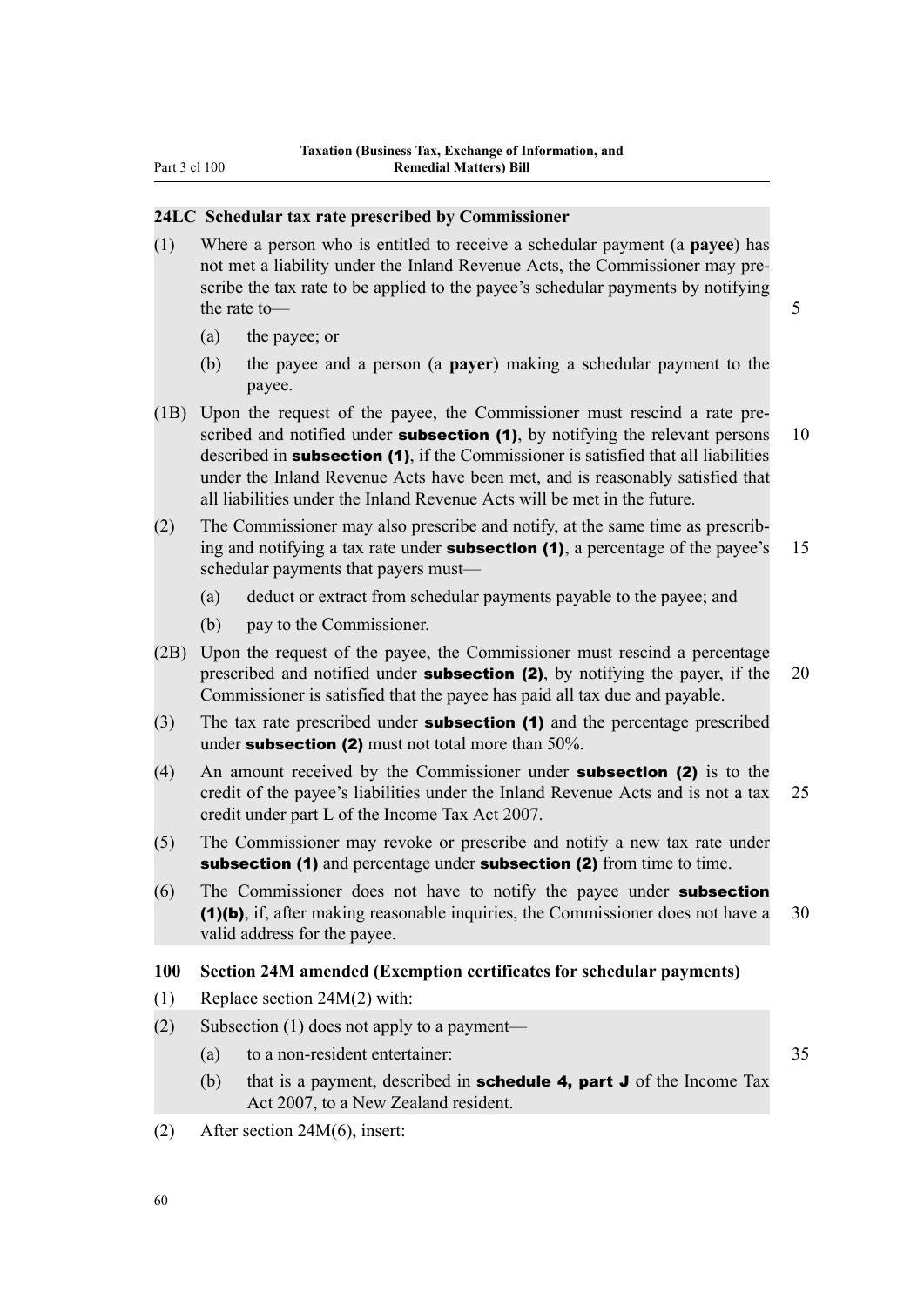- (7) A person who is provided with an exemption certificate before 1 April 2017 for a period ending on or after 1 April 2017 is treated as having a special rate certificate under section 24N with a 0% rate for schedular payments the person is entitled to receive, to the extent to which—
	- (a) the schedular payments— 5
		- (i) are received between 31 March 2017 and 1 April 2018; or
		- (ii) if the period set out in the certificate of exemption ends before 31 March 2018, are received before the end of that period; and
	- (b) the certificate of exemption is not in force on or after 1 April 2017 because of amendments made to this Act by the Taxation (Business Tax, 10 Exchange of Information, and Remedial Matters) Act 2016.

# **101 Section 32H amended (Providing RWT exemption certificate when person meets requirements)**

- (1) In section 32H(2), replace "The certificate is valid from the starting date set out in the certificate." with "The certificate is valid on and after the starting date 15 set out in the certificate, and is valid for an unlimited period if no end date is specified under subsection (3)."
- (2) Replace section 32H(3) with:
- (3) An end date—
	- (a) must be set out in the certificate by the Commissioner if the person is 20 described in section  $32E(2)(i)$ :
	- (b) may be set out in the certificate by the Commissioner in exceptional circumstances.

# **101B Section 32I amended (Providing RWT exemption certificate to person who does not meet requirements)** 25

- (1) In section 32I(1), replace "a period" with "a period, including an unlimited period,".
- (2) In section 32I(4), replace "at the expiry date set out in the certificate" with "at the end date set out in the certificate, or at the date notified to the person by the Commissioner if no end date is set out in the certificate". 30

### **101C Section 35 amended (Power of Commissioner to prescribe forms)**

After section 35(1), insert:

(2) For the purposes of the Inland Revenue Acts, the Commissioner may allow a person to provide the information required in a prescribed form in a manner other than writing if the Commissioner is satisfied that in the circumstances it 35 is appropriate.

# **102B Section 54E amended (RLWT certificate of exemption)**

Replace section  $54E(3)(b)$  and (c) with: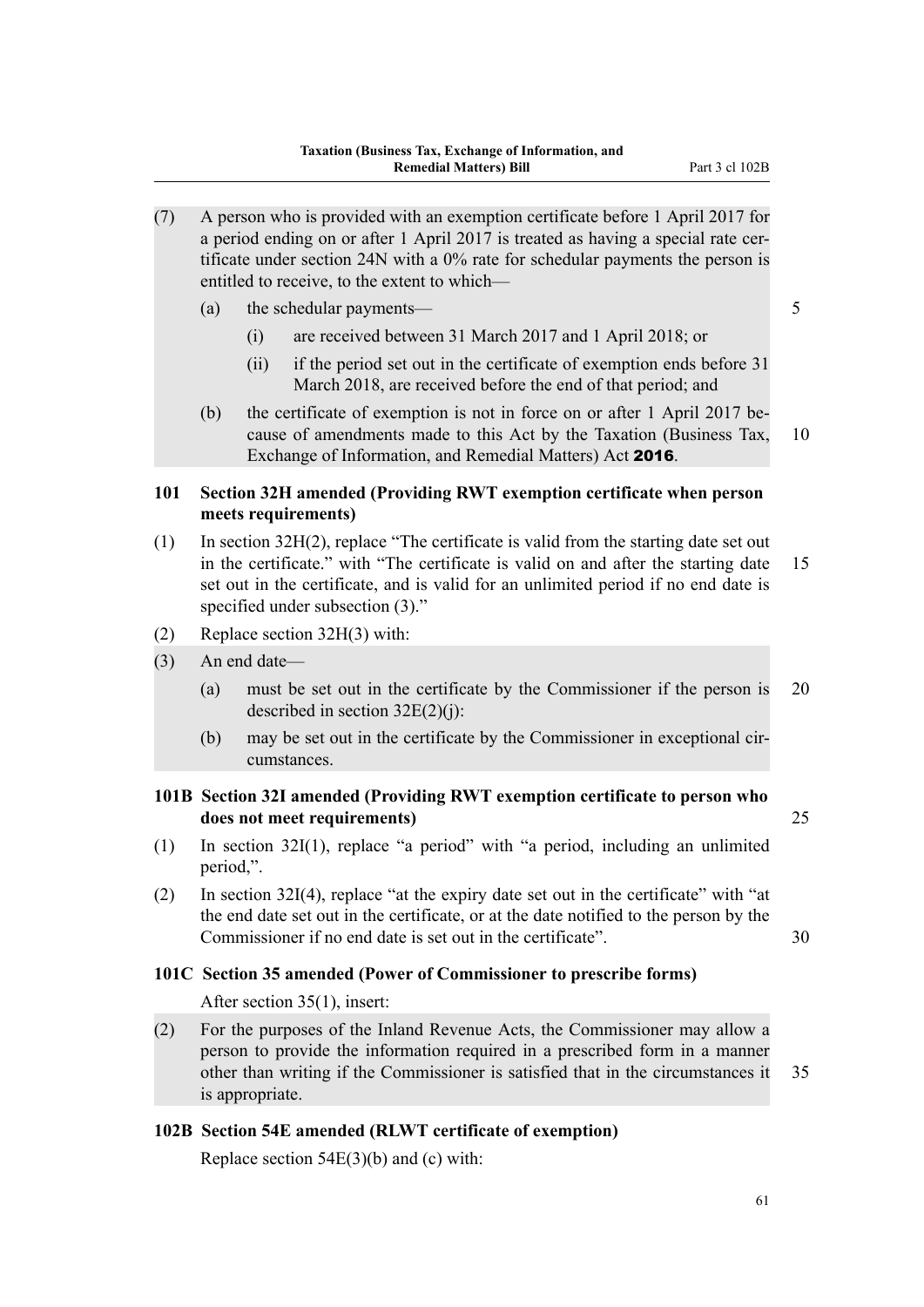- (b) has had tax obligations under the Inland Revenue Acts (**obligations**) for the 2 years before applying for the certificate, or has an associate (the **counted associate**) that has had obligations for the 2 years before the person applies for the certificate and the counted associate is,—
	- $(i)$  in the same group of companies as the person; or  $5$
	- (ii) if the person is a limited partnership, a partner of the person; and
- (c) has complied with all obligations for the 2 years before the person applies for the certificate, or the counted associate has complied with all obligations for the 2 years before the person applies for the certificate.

# **103 Section 81 amended (Officers to maintain secrecy)** 10

After section 81(4)(s), insert:

- (sb) communicating, for the purpose of **section 85M**, information relating to some offences under the Companies Act 1993 to the Registrar of Companies:
- (sc) communicating, for the purpose of **section 85N**, information relating to 15 a taxpayer and reportable unpaid tax to an approved credit reporting agency:

#### **104 New sections 85M and 85N inserted**

After section 85L, insert:

# **85M Disclosure of information relating to some offences to the Registrar of** 20 **Companies**

- (1) The purpose of this section is to facilitate the exchange between the Commissioner and the Registrar of Companies (the **Registrar**) of information for the purpose of preventing, detecting, investigating, or providing evidence of, some offences under the Companies Act 1993 that have been, are being, or will be 25 committed.
- (2) The Commissioner may communicate the information only if—
	- (a) the Commissioner or the Registrar reasonably suspects that—
		- (i) an offence under section 138A(1), 377, 382(4), 383(6), 385(9), 385AA(9), or 386A(2) of the Companies Act 1993 has been, is 30 being, or will be committed; and
		- (ii) the information is relevant for the purposes of preventing, detecting, investigating, or providing evidence of, the offence; and
	- (b) the Commissioner is satisfied that the information is readily available, that it is reasonable and practicable to communicate the information, and 35 that communication of the information is in the public interest.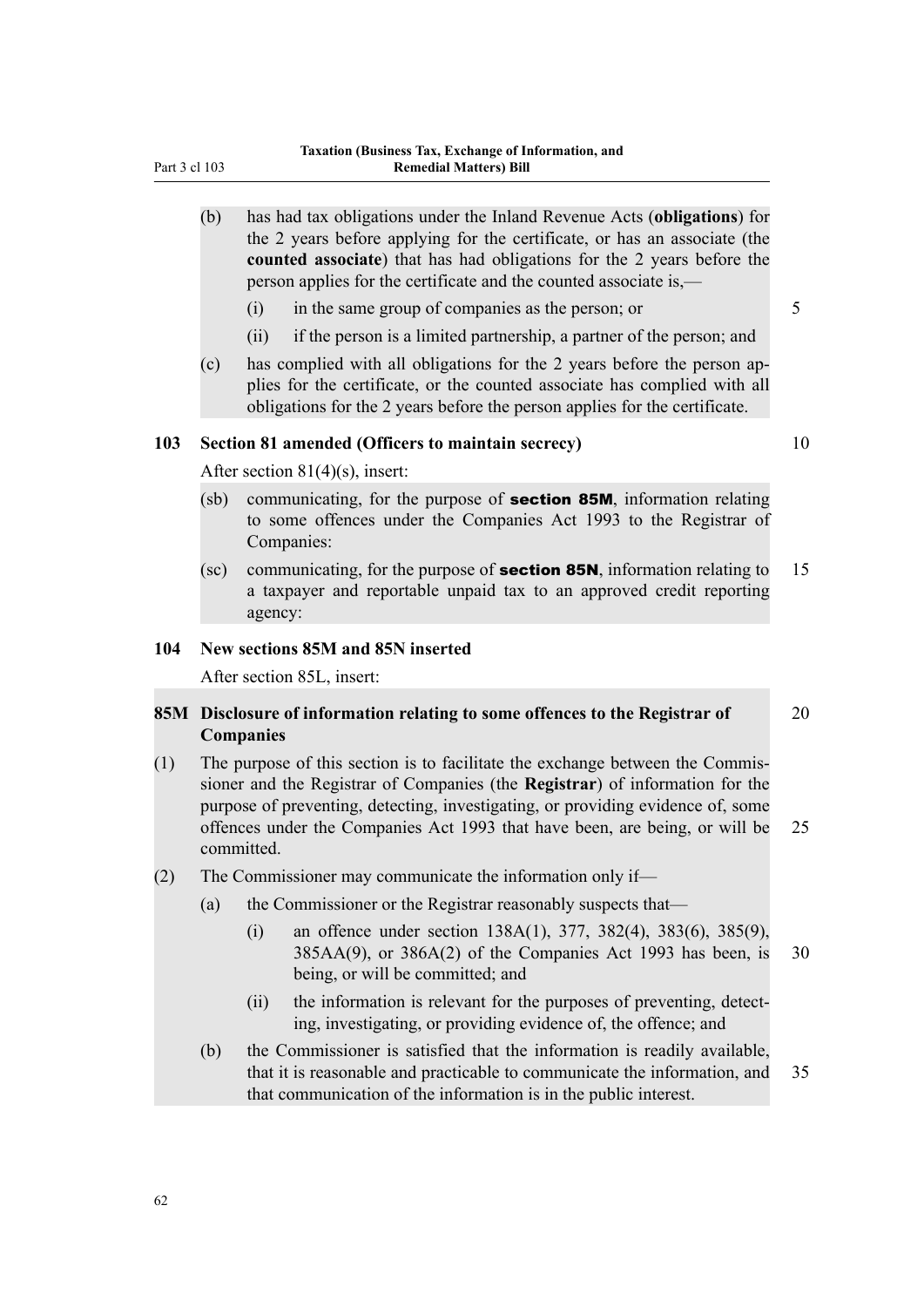| 85N |     |      | Disclosure of information to approved credit reporting agencies                                                                                                                                                                                                                                                                                                                 |    |
|-----|-----|------|---------------------------------------------------------------------------------------------------------------------------------------------------------------------------------------------------------------------------------------------------------------------------------------------------------------------------------------------------------------------------------|----|
| (1) |     |      | The purpose of this section is to facilitate the exchange between the Commis-<br>sioner and approved credit reporting agencies of information relating to a tax-<br>payer's reportable unpaid tax.                                                                                                                                                                              |    |
| (2) |     |      | Subsections (4), (5) and (6) apply when-                                                                                                                                                                                                                                                                                                                                        | 5  |
|     | (a) |      | a taxpayer has an amount of reportable unpaid tax; and                                                                                                                                                                                                                                                                                                                          |    |
|     | (b) |      | the Commissioner has formally notified the taxpayer that—                                                                                                                                                                                                                                                                                                                       |    |
|     |     | (i)  | the taxpayer has reportable unpaid tax; and                                                                                                                                                                                                                                                                                                                                     |    |
|     |     | (ii) | the Commissioner may give an approved credit reporting agency<br>information in relation to the taxpayer and any amount of reporta-<br>ble unpaid tax under this section; and                                                                                                                                                                                                   | 10 |
|     | (c) |      | the Commissioner has made reasonable efforts to recover reportable un-<br>paid tax from the taxpayer before the day on which the taxpayer is for-<br>mally notified under <b>paragraph (b)</b> ; and                                                                                                                                                                            |    |
|     | (d) |      | 30 days after the formal notification under <b>paragraph (b)</b> ,—                                                                                                                                                                                                                                                                                                             | 15 |
|     |     | (i)  | the taxpayer has an amount of reportable unpaid tax that is greater<br>than the amount prescribed, from time to time, by the Governor-<br>General by Order in Council:                                                                                                                                                                                                          |    |
|     |     | (ii) | the taxpayer has an amount of reportable unpaid tax that has been<br>unpaid for a year, and, in the Commissioner's judgement, the pro-<br>portion of the unpaid amount to the taxpayer's assessable income<br>for that year is 30% or more.                                                                                                                                     | 20 |
| (3) |     |      | <b>Subsections (4), (5) and (6)</b> also apply when—                                                                                                                                                                                                                                                                                                                            |    |
|     | (a) |      | a taxpayer has an amount of reportable unpaid tax; and                                                                                                                                                                                                                                                                                                                          |    |
|     | (b) |      | the Commissioner has formally notified the taxpayer that—                                                                                                                                                                                                                                                                                                                       | 25 |
|     |     | (i)  | the taxpayer has reportable unpaid tax; and                                                                                                                                                                                                                                                                                                                                     |    |
|     |     | (ii) | the Commissioner may give an approved credit reporting agency<br>information in relation to the taxpayer and any amount of reporta-<br>ble unpaid tax under this section; and                                                                                                                                                                                                   |    |
|     | (c) |      | the Commissioner has formally notified the taxpayer under <b>subsection</b><br>(2)(b) twice in the year before the notice in paragraph (b) of this sub-<br>section, but did not communicate information relating to the taxpayer<br>under subsection $(4)$ or $(5)$ in the year, because the taxpayer partially<br>paid the total relevant amount of reportable unpaid tax; and | 30 |
|     | (d) |      | the Commissioner has made reasonable efforts to recover an amount of<br>reportable unpaid tax from the taxpayer before the day on which the tax-<br>payer is formally notified under paragraph (b) of this subsection.                                                                                                                                                          | 35 |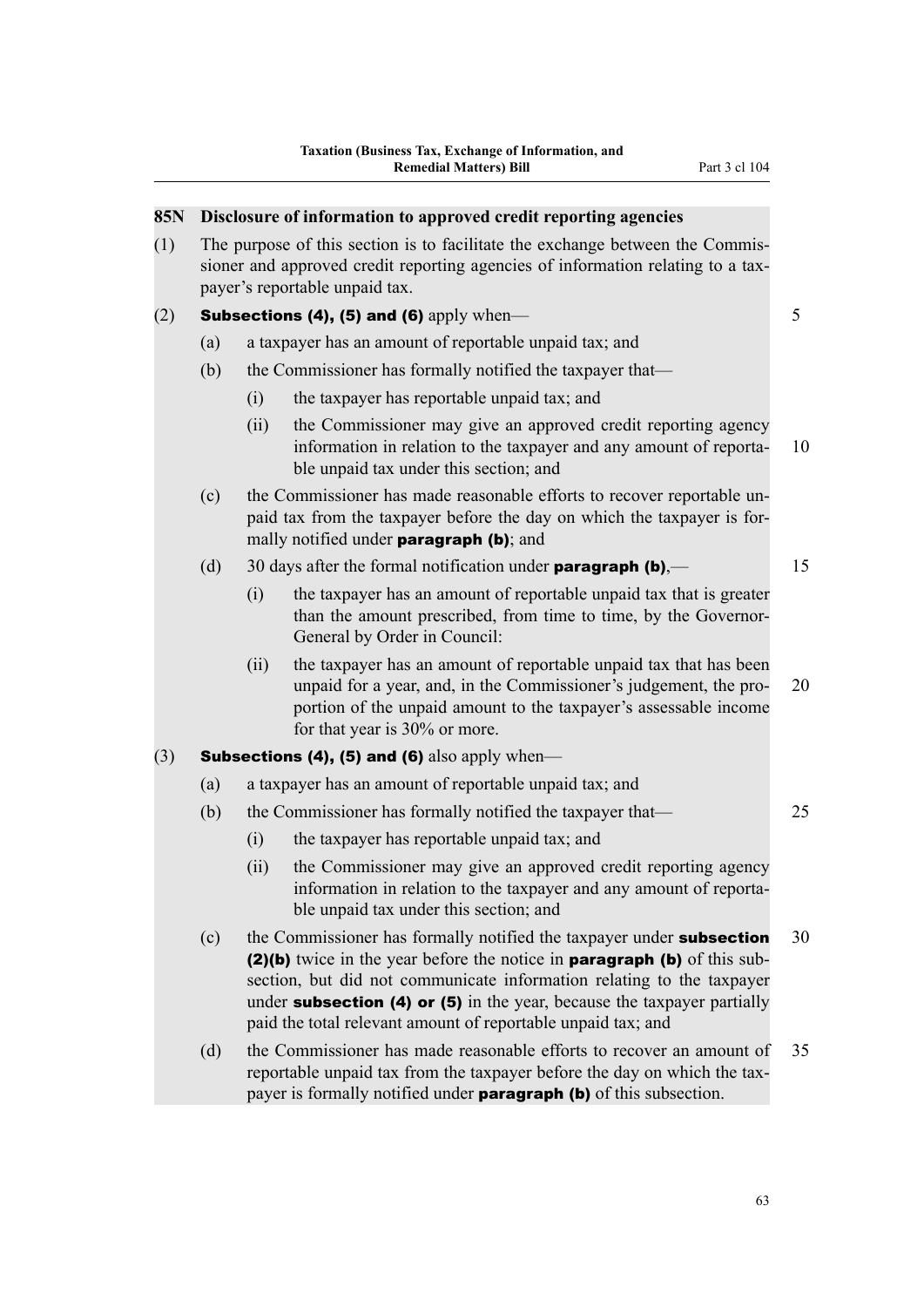| (4) |     | The Commissioner may communicate to an approved credit reporting agency<br>information relating to the taxpayer and any amount of reportable unpaid tax<br>for the purposes of—                                                                                                                                            |    |
|-----|-----|----------------------------------------------------------------------------------------------------------------------------------------------------------------------------------------------------------------------------------------------------------------------------------------------------------------------------|----|
|     | (a) | enabling the approved credit reporting agency to include information in<br>the taxpayer's credit report; and                                                                                                                                                                                                               | 5  |
|     | (b) | evidencing and maintaining the accuracy of the credit report in relation<br>to the information.                                                                                                                                                                                                                            |    |
| (5) |     | The Commissioner may also communicate to an approved credit reporting<br>agency information for the purposes described in <b>subsection</b> (4) if-                                                                                                                                                                        |    |
|     | (a) | the information relates to the taxpayer and any amount that would be re-<br>portable unpaid tax if it was not subject to an instalment arrangement re-<br>quested by the taxpayer and entered into by the Commissioner (the in-<br>stalment arrangement); and                                                              | 10 |
|     | (b) | the instalment arrangement was entered into by the Commissioner after<br>the Commissioner has communicated to an approved credit reporting<br>agency information relating to the taxpayer under <b>subsection</b> (4).                                                                                                     | 15 |
| (6) |     | The Commissioner may not communicate to an approved credit reporting<br>agency until the Commissioner has finished considering an application under<br>section 177 or 183H, if the application was made in the 30 days after the day<br>on which the taxpayer is formally notified under subsection $(2)(b)$ or $(3)(b)$ . | 20 |
| (7) |     | The Commissioner must publish annually, in a publication chosen by the Com-<br>missioner, the following:                                                                                                                                                                                                                   |    |
|     | (a) | the number of taxpayers that the Commissioner has formally notified<br>under this section in the previous tax year; and                                                                                                                                                                                                    |    |
|     | (b) | the number of taxpayers that the Commissioner has communicated infor-<br>mation in relation to, under <b>subsection (4) or (5)</b> , in the previous tax<br>year; and                                                                                                                                                      | 25 |
|     | (c) | the number of taxpayers that the Commissioner has formally notified<br>and communicated information in relation to, under subsection (4) or<br>(5), but who paid the total relevant amount of reportable unpaid tax in<br>the previous tax year; and                                                                       | 30 |
|     | (d) | any other matter relating to the Commissioner's use of this section that<br>the Commissioners decides it is appropriate to publish, including revok-<br>ing an approval under subsection (8).                                                                                                                              |    |
| (8) |     | The Commissioner may approve, or revoke the approval of, an organisation de-<br>scribed in <b>subsection (9)(a)</b> , if the approval or revocation positively affects<br>the integrity of the tax system.                                                                                                                 | 35 |
| (9) |     | For the purposes of this Part, approved credit reporting agency means an or-<br>ganisation that-                                                                                                                                                                                                                           |    |

Part 3 cl 104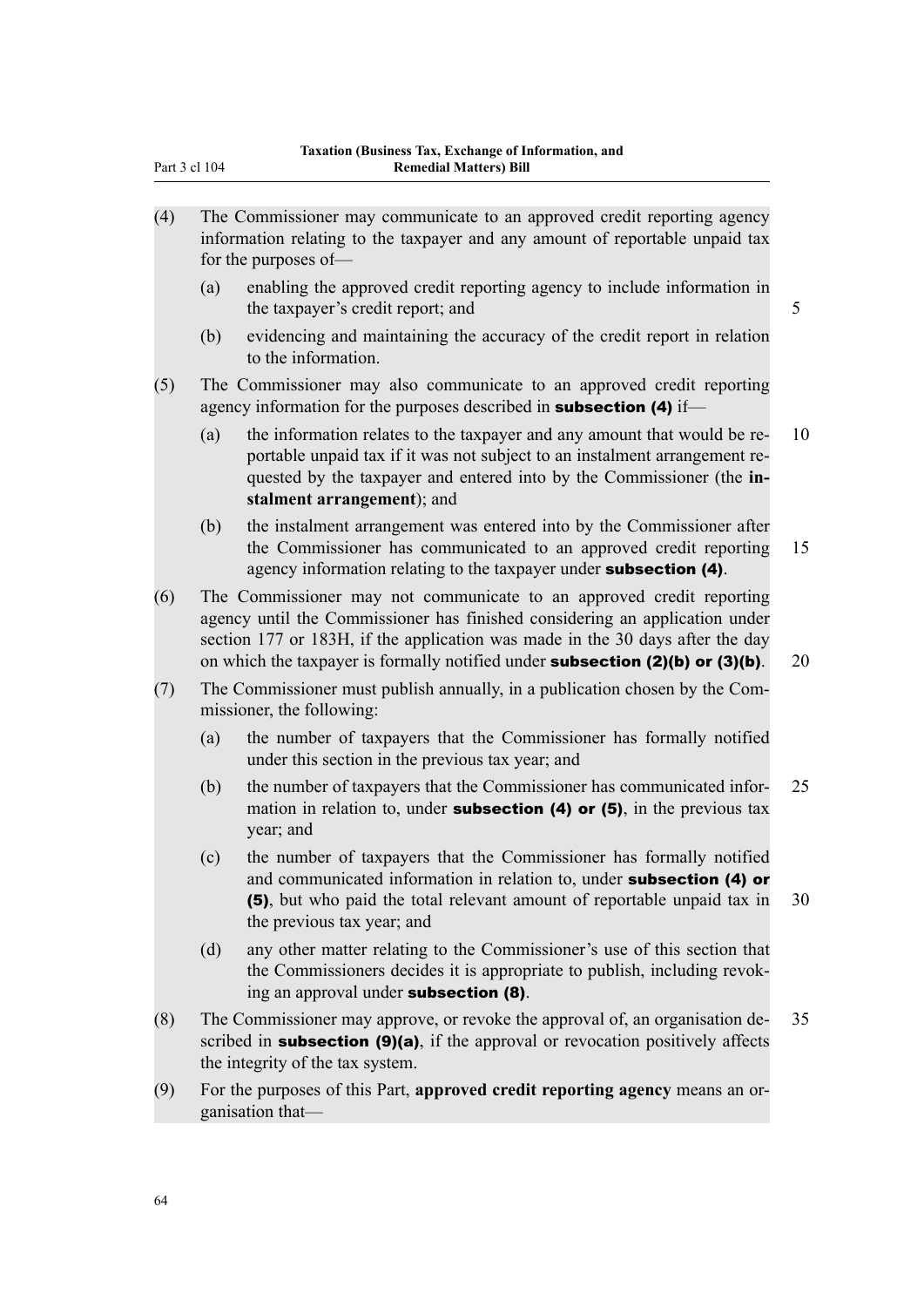- (a) carries on a business of reporting to other organisations, for payment, information relevant to the assessment of a person's creditworthiness; and (b) is approved by the Commissioner under **subsection (8)**; and (c) the Commissioner has published the name of, in a publication chosen by the Commissioner. 5 (10) For the purposes of this Part, **credit report** means credit information about a person that is disclosed by an approved credit reporting agency. (11) For the purposes of this Part, **reportable unpaid tax**— (a) means, for a taxpayer, unpaid tax— (i) that results from liability for or excess refunds of income tax, ex- 10 cluding refunds under section MF 5 or MF 6 of the Income Tax Act 2007, or is otherwise the overpayment or over-crediting of WFF tax credits; and (ii) that results from liability for or refunds of GST, amounts required to be deducted under the PAYE rules, amounts required to be de- 15 ducted under the Student Loan Scheme Act 2011, amounts required to be deducted under the Child Support Act 1991, ESCT, RSCT, or any tax credits under Part L of the Income Tax Act 2007 excluding tax credits under section LB 4 of that Act; and (iii) that is not subject to a dispute or challenge under Part 4A or 8A of 20 this Act; and (iv) that is not subject to an instalment arrangement requested by the taxpayer and entered into by the Commissioner; and (b) includes, for a taxpayer, unpaid interest under Part 7 and unpaid civil penalties, to the extent to which they relate to an amount of reportable 25 unpaid tax described in paragraph (a). **105 Section 113A amended (Correction of minor errors in subsequent returns)** In section  $113A(1)(c)$ , replace "\$500 or less." with "\$1,000 or less." **106 Section 120C amended (Definitions)** In section 120C(1), in the definition of **date interest starts**,— 30
	- (a) in paragraph (b), in the words before the subparagraphs, replace "GST" with "a GST refund provided by section 19C(8) or 20(5) of the Goods and Services Tax Act 1985,":
	- (b) in paragraph (c), in the words before the subparagraphs, replace "a GST refund" with "a GST refund provided by section 19C(8) or 20(5) of the 35 Goods and Services Tax Act 1985":
	- (c) repeal paragraph (c)(iii).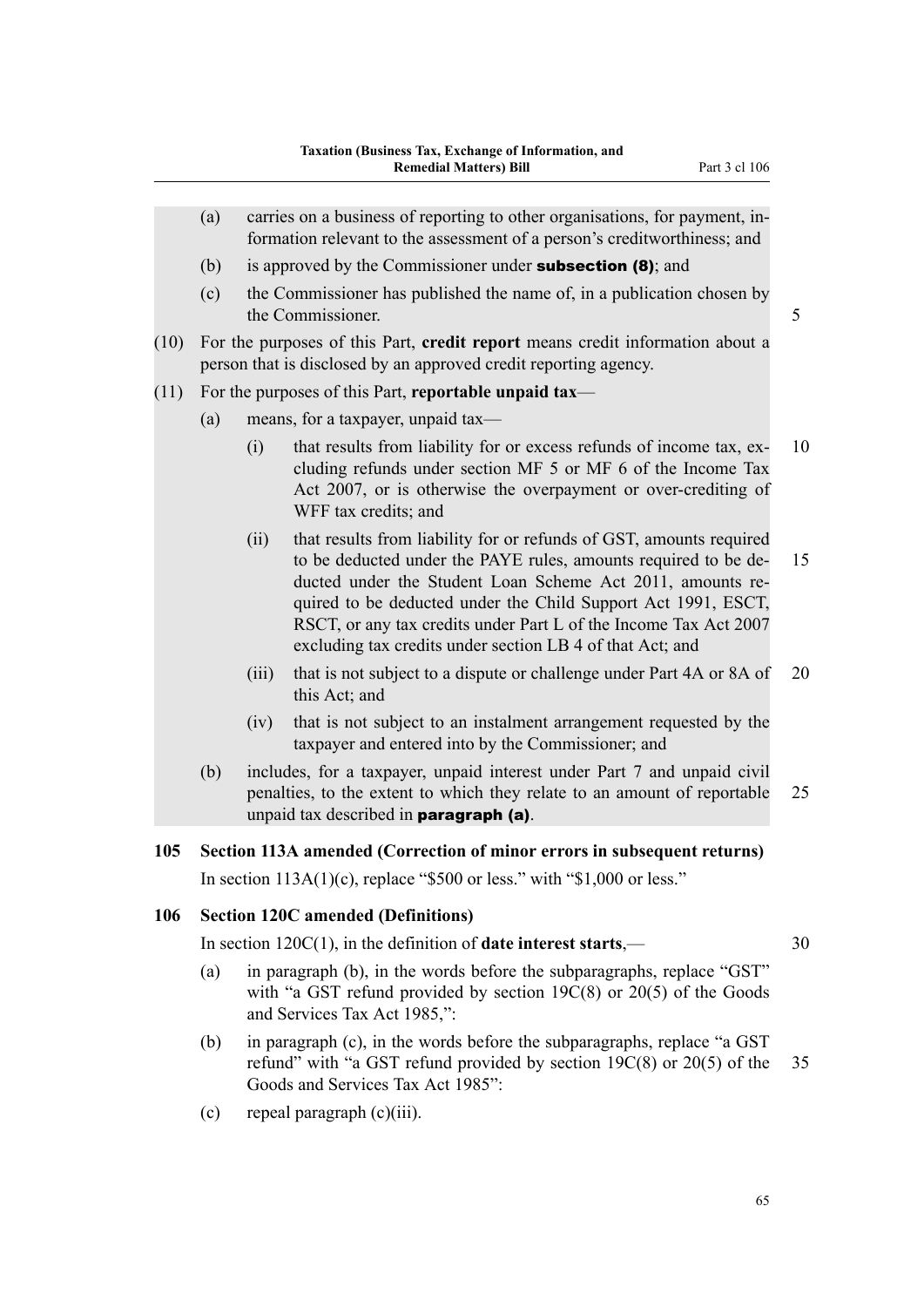# **108 Section 120KB amended (Provisional tax instalments and due dates generally)**

- (1) In section 120KB(4), replace "120KC" with " $120KBB$ ".
- (2) This section applies for the 2017–18 and later income years.
- **109 New section 120KBB inserted (Interest for most standard method and** 5 **some estimation method provisional taxpayers)**
- (1) After section 120KB, insert:

# **120KBB Interest for most standard method and some estimation method provisional taxpayers**

- (1) This section applies if, for a tax year and a provisional taxpayer (the **per-** 10 **son**),—
	- (a) section 120KE does not apply for the person for the tax year (*for example*: a person does not make a required payment, so **section 120KE** does not apply); and
	- (b) the person is an interest concession provisional taxpayer; and 15

(c) all provisional tax associates of the person that are liable to pay provisional tax are either interest concession provisional taxpayers or use, for the tax year, the GST ratio method described in section RC 5(6) of the Income Tax Act 2007; and

- (d) there is no provisional tax interest avoidance arrangement in relation to 20 the person.
- (2) If the person pays the amount of the instalments for the tax year other than the last 1, on or before those relevant instalment dates for the tax year in accordance with **sections RC 9 and RC 10** of the Income Tax Act 2007, then, despite section 120KB(2) of this Act,— 25
	- (a) the person's residual income tax for the tax year is not due and payable as set out in **section RC 9** of the Income Tax Act 2007 for those relevant instalment dates; and
	- (b) the amount of their residual income tax minus the total amount of those relevant instalments for the tax year is due and payable on the last instal- 30 ment date for the tax year. A negative amount is treated as overpaid tax on the last instalment date, with nothing due and payable on the date.
- (3) If the person fails to pay the amount of any instalments for the tax year other than the last 1 on or before the relevant instalment dates for the tax year in accordance with **sections RC 9 and RC 10** of the Income Tax Act 2007, then,  $35$ despite section 120KB(2) of this Act,—
	- (a) the person's residual income tax is not due and payable as set out in **sec**tion RC 9 of the Income Tax Act 2007 for an instalment; and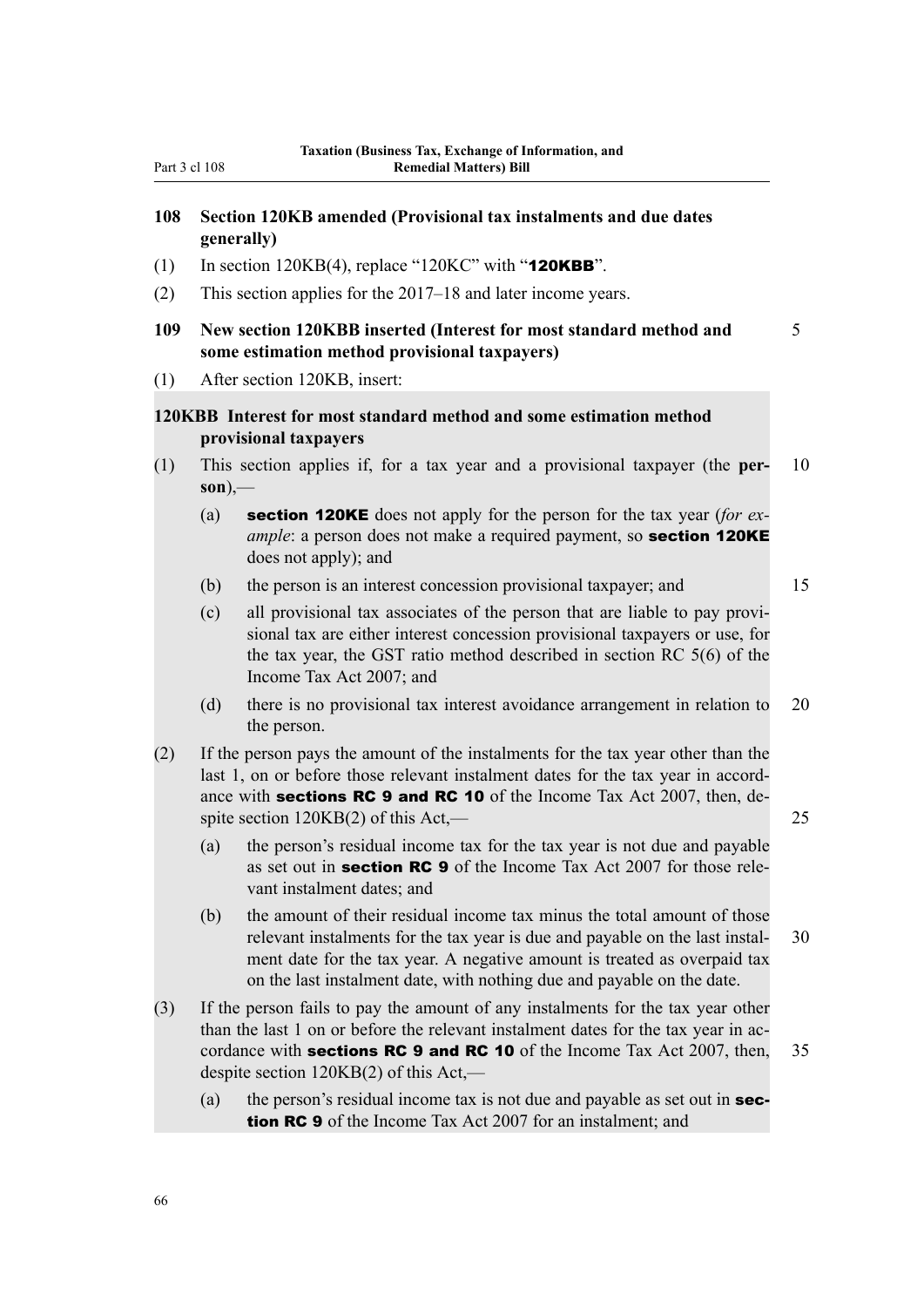|     | (b)  | the amount of unpaid tax that a person has in relation to an instalment is<br>equal to the lesser of the following amounts, treating a negative amount<br>as zero:                                                                                                                          |                                                                                                                                                                                                                                                                                                                                                                                                                  |    |
|-----|------|---------------------------------------------------------------------------------------------------------------------------------------------------------------------------------------------------------------------------------------------------------------------------------------------|------------------------------------------------------------------------------------------------------------------------------------------------------------------------------------------------------------------------------------------------------------------------------------------------------------------------------------------------------------------------------------------------------------------|----|
|     |      | (i)                                                                                                                                                                                                                                                                                         | 1 divided by the number of instalment dates for the tax year,<br>multiplied by their residual income tax, minus the amount paid in<br>relation to the instalment:                                                                                                                                                                                                                                                | 5  |
|     |      | (ii)                                                                                                                                                                                                                                                                                        | the amount they are liable to pay in accordance with <b>sections</b><br><b>RC 9 and RC 10</b> of the Income Tax Act 2007 in relation to the<br>instalment date minus the amount paid in relation to the instal-<br>ment date.                                                                                                                                                                                    | 10 |
| (4) |      | In this Part,—                                                                                                                                                                                                                                                                              |                                                                                                                                                                                                                                                                                                                                                                                                                  |    |
|     | (aa) | interest concession provisional taxpayer means a person that is liable<br>to pay provisional tax for an income year if—                                                                                                                                                                     |                                                                                                                                                                                                                                                                                                                                                                                                                  |    |
|     |      | (i)                                                                                                                                                                                                                                                                                         | the person uses 1 of the standard methods described in section RC<br>$5(2)$ or (3) of the Income Tax Act 2007 for the tax year:                                                                                                                                                                                                                                                                                  | 15 |
|     |      | (ii)                                                                                                                                                                                                                                                                                        | the person uses the estimation method described in section RC<br>5(5) of that Act but their payments of provisional tax on or before<br>the instalment dates for the tax year, other than the last 1, are not<br>under the estimation method and are equal to the amounts given<br>by <b>section RC 10</b> of that Act, using section RC $10(3)(a)(i)$ or (ii)<br>as applicable, for those relevant instalments: | 20 |
|     | (a)  | provisional tax interest avoidance arrangement means an arrange-<br>ment involving the manipulation of 1 or more amounts of residual in-<br>come tax, including a zero amount of residual income tax, with the pur-<br>pose or effect of defeating the intent and application of this Part: |                                                                                                                                                                                                                                                                                                                                                                                                                  |    |
|     | (b)  | provisional tax associate means, for a person (person $A$ ),—                                                                                                                                                                                                                               |                                                                                                                                                                                                                                                                                                                                                                                                                  |    |
|     |      | (i)                                                                                                                                                                                                                                                                                         | if person A is a company, another company in the same wholly-<br>owned group of companies as person A:                                                                                                                                                                                                                                                                                                           |    |
|     |      | (ii)                                                                                                                                                                                                                                                                                        | if person A is a company, another person that is associated with<br>person A under section YB 3 of the Income Tax Act 2007, treating<br>section YB 3 as requiring 50% voting interests and market value<br>interests instead of 25% and also ignoring section YB 3(3) and<br>$(4)$ :                                                                                                                             | 30 |
|     |      | (iii)                                                                                                                                                                                                                                                                                       | if person A is not a company or is a company acting as a trustee,<br>another person that is associated with person A, treating section<br>YB 3 of the Income Tax Act 2007 as requiring 50% voting inter-<br>ests and market value interests, instead of 25% and also ignoring<br>section $YB$ 3(3) and (4).                                                                                                      | 35 |
| (2) |      |                                                                                                                                                                                                                                                                                             | This section applies for the 2017 18 and later income years                                                                                                                                                                                                                                                                                                                                                      |    |

(2) This section applies for the 2017–18 and later income years.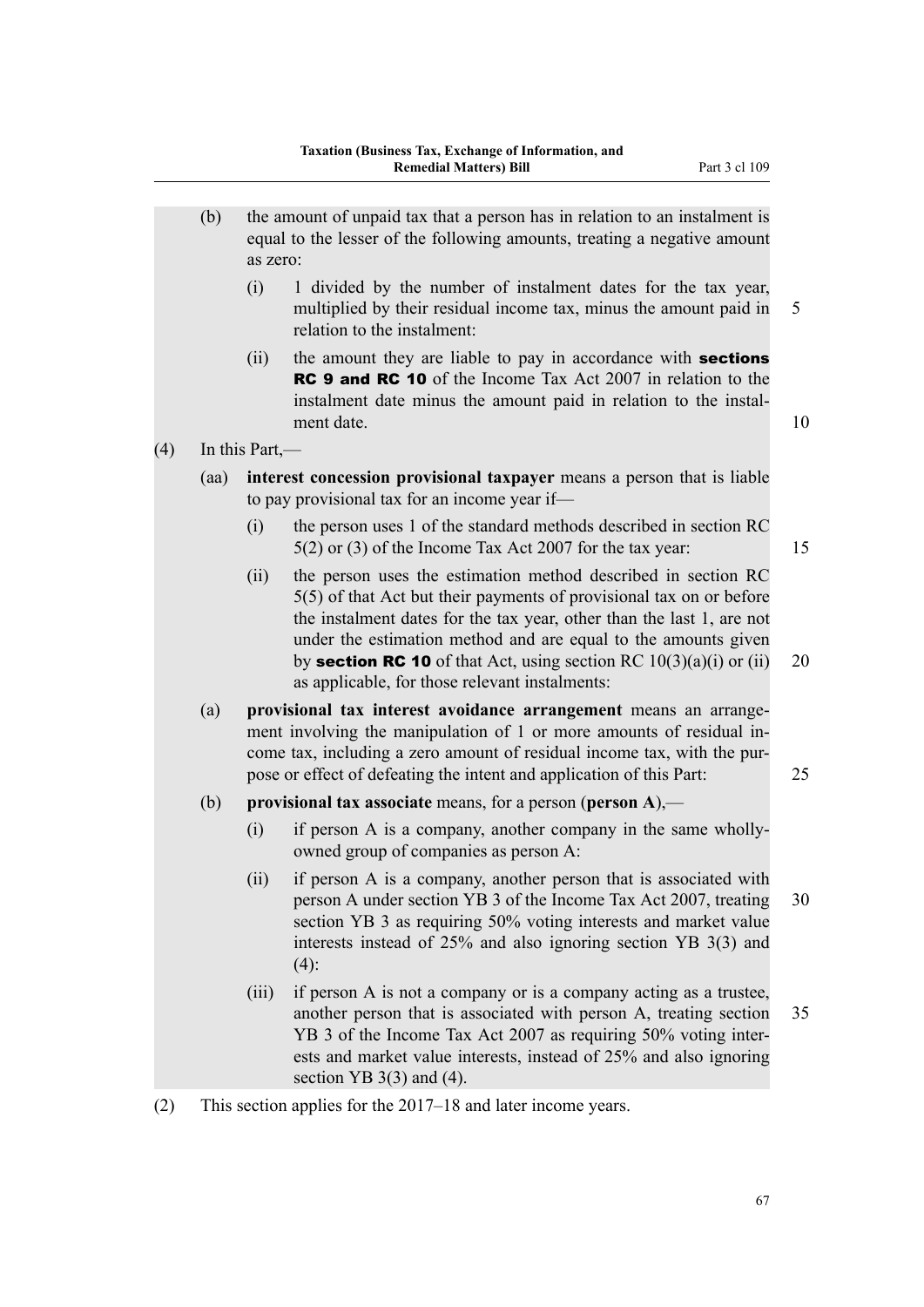# **110 Section 120KE amended (Provisional tax and rules on use of money interest)**

- (1) Replace section  $120KE(1)(a)$  with:
	- (a) they have paid all instalments under 1 of the standard methods described in section RC 5(2) or (3) of the Income Tax Act 2007 on or before the 5 instalment dates for the tax year in accordance with **sections RC 9 and** RC 10 of that Act, or they have no obligation to pay provisional tax for the tax year under section RC 3(3) of that Act; and
- (2) In section 120KE(1)(b), replace "\$50,000" with "\$60,000".
- (3) Replace section 120KE(1)(e) with: 10
	- (e) there is no provisional tax interest avoidance arrangement in relation to the person.
- (4) This section applies for the 2017–18 and later income years.

### **111B New section 120VC inserted (Interest on some provisional tax)**

|     | $\mathbf{1}$ . The $\mathbf{1}$ section $\mathbf{1}$ is a conserved three cases on some provisional cases                                                                                      |    |  |  |
|-----|------------------------------------------------------------------------------------------------------------------------------------------------------------------------------------------------|----|--|--|
| (1) | Before section 120W, insert:                                                                                                                                                                   |    |  |  |
|     | 120VC Interest on some provisional tax                                                                                                                                                         |    |  |  |
|     | No interest shall be payable by the Commissioner under section $120D(3)$ on an<br>amount of provisional tax prior to the last instalment if section 120KBB applies<br>for the provisional tax. |    |  |  |
| (2) | This section applies for the 2017–18 and later income years.                                                                                                                                   | 20 |  |  |
| 112 | Section 138E amended (Certain rights of challenge not conferred)                                                                                                                               |    |  |  |
|     | In section $138E(1)(e)(iv)$ , replace "138N" with "138N, <b>139B</b> ".                                                                                                                        |    |  |  |
| 113 | <b>Section 139B amended (Late payment penalty)</b>                                                                                                                                             |    |  |  |
| (1) | In section $139B(1)$ , replace "the due date (the <b>default date</b> )" with "the default"<br>date".                                                                                          | 25 |  |  |
| (2) | In section $139B(1)(b)$ , replace "the taxpayer has failed to pay on time" with                                                                                                                |    |  |  |

- "the Commissioner determines that the taxpayer has failed to pay on time". (3) In section 139B(1)(c), replace "the taxpayer has paid on time all amounts" with "the Commissioner determines that the taxpayer has paid on time amounts".
- (4) After section 139B(1), insert: 30
- (1B) When determining whether a person has paid amounts of tax on time or failed to pay amounts of tax on time under **subsection (1)(b) or (c)**, the Commissioner has a discretion to ignore any failure to pay tax on time for any tax type that the Commissioner decides it is appropriate to ignore. The discretion may only be exercised if— 35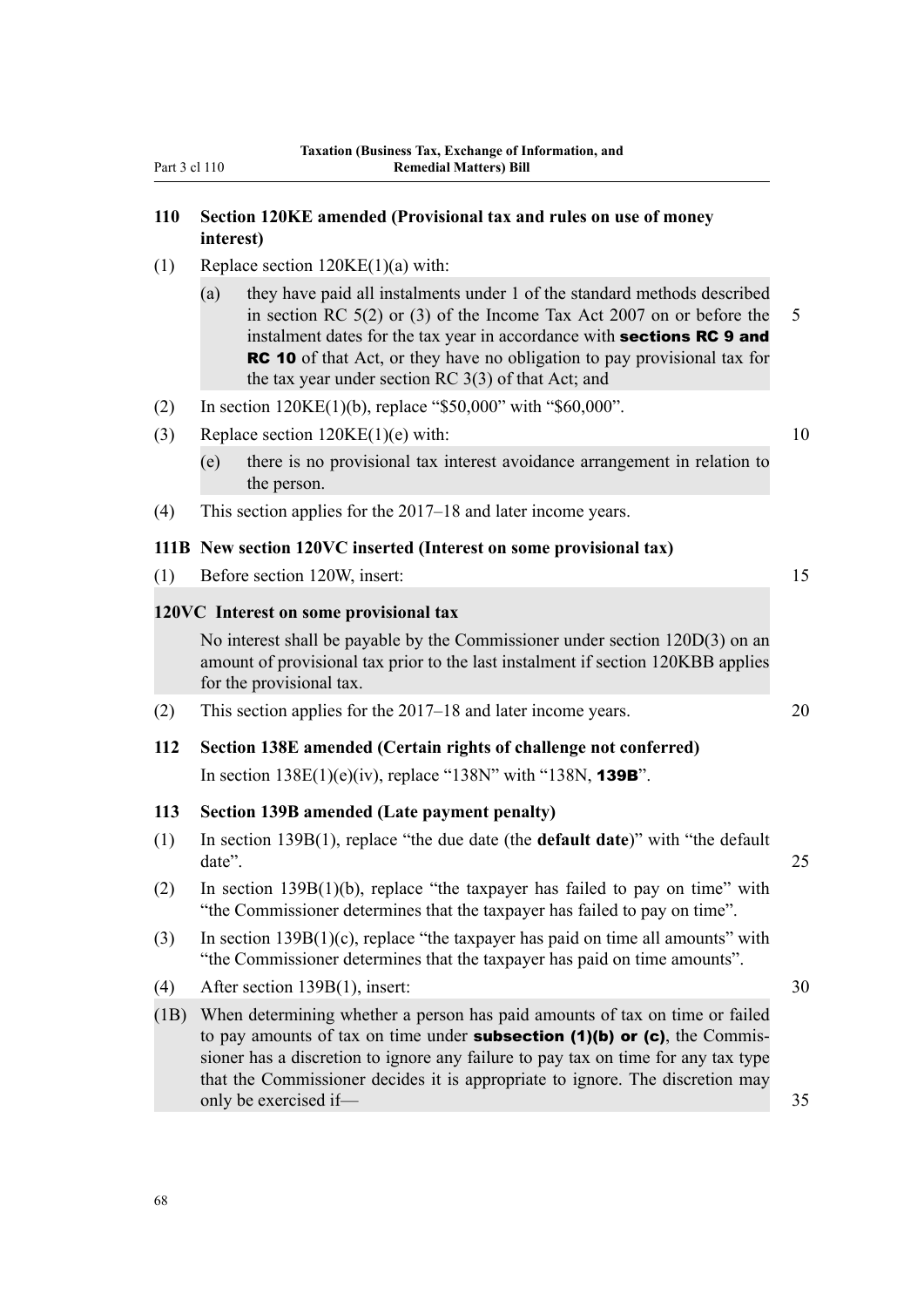|      | it is necessary because of resource constraints imposed on the Commis-<br>(a)<br>sioner during the period of co-existence of 2 Inland Revenue Department<br>software platforms; and |                                             |                                                                                                                                                                                                                                                                                                         |    |  |
|------|-------------------------------------------------------------------------------------------------------------------------------------------------------------------------------------|---------------------------------------------|---------------------------------------------------------------------------------------------------------------------------------------------------------------------------------------------------------------------------------------------------------------------------------------------------------|----|--|
|      | (b)                                                                                                                                                                                 |                                             | it does not impose a penalty greater than that which the person would<br>otherwise be liable for in the absence of this subsection.                                                                                                                                                                     | 5  |  |
| (5)  | Before section $139B(6)(a)$ , insert:                                                                                                                                               |                                             |                                                                                                                                                                                                                                                                                                         |    |  |
|      | (aa)                                                                                                                                                                                |                                             | the term default date means, for an amount of tax,—                                                                                                                                                                                                                                                     |    |  |
|      |                                                                                                                                                                                     | its due date; or<br>(i)                     |                                                                                                                                                                                                                                                                                                         |    |  |
|      |                                                                                                                                                                                     | (ii)                                        | its collection date, described in <b>section 142A(6)</b> , if the amount<br>has a new due date set under section 142A(5):                                                                                                                                                                               | 10 |  |
| 114  | <b>Section 139B amended (Late payment penalty)</b>                                                                                                                                  |                                             |                                                                                                                                                                                                                                                                                                         |    |  |
| (1)  |                                                                                                                                                                                     | After section 139B(2), insert:              |                                                                                                                                                                                                                                                                                                         |    |  |
| (2B) | Despite subsection $(2)(b)$ , a taxpayer is not liable to pay an incremental late<br>payment penalty to the extent to which the relevant tax to pay is-                             |                                             |                                                                                                                                                                                                                                                                                                         |    |  |
|      | (a)                                                                                                                                                                                 |                                             | GST for a GST return period ending within 8 days of 31 March 2017:                                                                                                                                                                                                                                      | 15 |  |
|      | (b)                                                                                                                                                                                 |                                             | GST for a GST return period ending after 31 March 2017:                                                                                                                                                                                                                                                 |    |  |
|      | (c)                                                                                                                                                                                 |                                             | provisional tax or income tax for the 2017–18 or later income years:                                                                                                                                                                                                                                    |    |  |
|      | (d)                                                                                                                                                                                 | lates to the 2017–18 or later income years: | described in section MF 5 or MF 6 of the Income Tax Act 2007, or is<br>otherwise the overpayment or over-crediting of WFF tax credits, and re-                                                                                                                                                          | 20 |  |
|      | (e)                                                                                                                                                                                 |                                             | civil penalties for tax and periods described in paragraphs (a) to (d).                                                                                                                                                                                                                                 |    |  |
| (2)  |                                                                                                                                                                                     | or 157 of this Act".                        | In section 139B(3B), replace "section 157 of this Act" with "section 24LC(2)                                                                                                                                                                                                                            |    |  |
| (3)  | In section $139B(5A)$ , replace "section 157 of this Act" with "section 24LC(2)<br>or 157 of this Act".                                                                             |                                             | 25                                                                                                                                                                                                                                                                                                      |    |  |
| (4)  | After section $139B(6)(b)$ , insert:                                                                                                                                                |                                             |                                                                                                                                                                                                                                                                                                         |    |  |
|      | (bb)                                                                                                                                                                                |                                             | for a person that <b>section 120KBB</b> applies to, the term unpaid tax in-<br>cludes, for a failure to pay 1 or both of the first 2 instalments of provi-<br>sional tax on the relevant instalment dates for the tax year, the amount of<br>unpaid tax given by <b>section 120KBB(3)</b> for the date: | 30 |  |
| (5)  |                                                                                                                                                                                     |                                             | <b>Subsection (4)</b> applies for the 2017–18 and later income years.                                                                                                                                                                                                                                   |    |  |
| 115  | Section 139BA amended (Imposition of late payment penalties when<br>financial relief sought)                                                                                        |                                             |                                                                                                                                                                                                                                                                                                         |    |  |
| (1)  | In section 139BA(1), replace "due date" with "default date".                                                                                                                        |                                             |                                                                                                                                                                                                                                                                                                         |    |  |
| (2)  |                                                                                                                                                                                     |                                             | In section 139BA(2), replace "due date" with "default date".                                                                                                                                                                                                                                            | 35 |  |
|      |                                                                                                                                                                                     |                                             |                                                                                                                                                                                                                                                                                                         |    |  |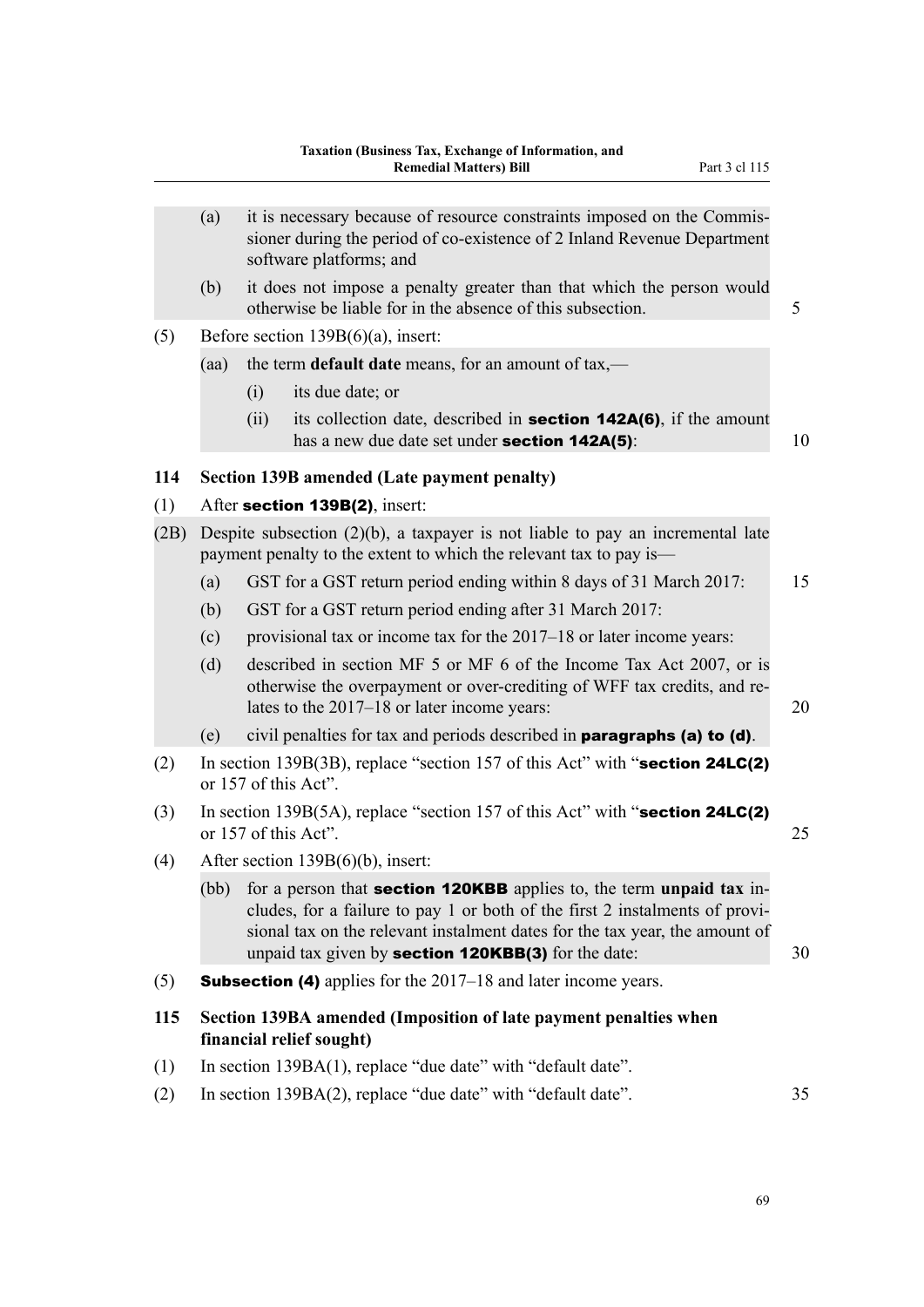## **116 Section 139C amended (Late payment penalty and provisional tax)**

- (1) In section 139C(1), replace "Subsection (1B) overrides this subsection" with "Subsection  $(1B)$  overrides this subsection and **subsection**  $(1D)$  modifies this subsection".
- (2) After section 139C(1C), insert: 5
- (1D) Despite subsection (1), for a person that **section 120KBB** applies to, the only amount of unpaid tax for a failed instalment described in **section 120KBB(3)** is the amount of unpaid tax given by **section 120KBB(3)(b)** for the date.
- (3) This section applies for the 2017–18 and later income years.

**117 Section 142A amended (New due date for payment of tax that is not a** 10 **penalty)**

- (1) In section 142A(1), replace "This section applies" with "Subsection (2) applies for a transfer concession tax type".
- (2) Replace section 142A(5) with:
- (4) **Subsections (5), (6), and (7)** apply for a tax type that is not a transfer con-  $15$ cession tax type if the Commissioner makes for a taxpayer, other than by an assessment (an **electronic default assessment**) made in the absence of a return and to which section 106(2) applies,—
	- (a) an assessment (the **new assessment**) of tax for the taxpayer, if the taxpayer has not been assessed earlier for the tax, except by an electronic 20 default assessment:
	- (b) an amended assessment (the **increased assessment**)—
		- (i) to which **paragraph (a)** does not apply; and
		- (ii) of an amount of tax exceeding the amount for which the taxpayer is liable immediately before the increased assessment; and 25
		- (iii) made less than 30 days before, or on or after, the due date for the tax for which the taxpayer is liable immediately before the increased assessment.
- (5) The date of the notice of the relevant assessment is the due date for the payment of — 30
	- (a) the tax under a new assessment:
	- (b) the increase of tax under an increased assessment.
- $(6)$  Despite subsection (5),—
	- (a) the Commissioner must fix a date (the **collection date**) before which the Commissioner must not require payment of the tax or increased tax; and 35
	- (b) the collection date must be 30 or more days after the due date set under subsection (5); and

70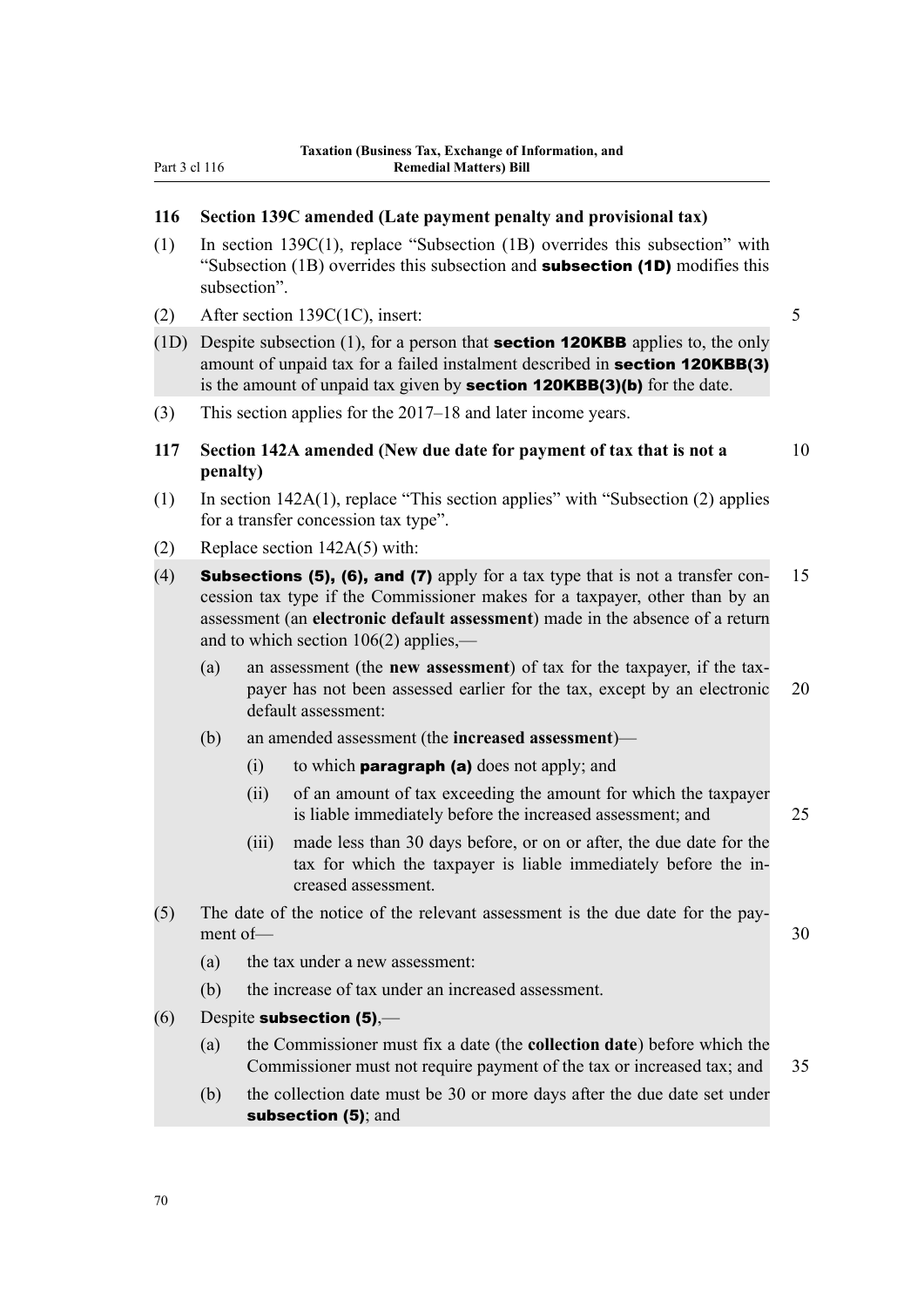|     | (c)                                   |                   | the Commissioner must not take any action to collect the tax or in-<br>creased tax before the collection date, other than under section RM $10(3)$<br>of the Income Tax Act 2007 or section $46(6)$ of the Goods and Services<br>Tax Act 1985.                                                                                                 |    |
|-----|---------------------------------------|-------------------|------------------------------------------------------------------------------------------------------------------------------------------------------------------------------------------------------------------------------------------------------------------------------------------------------------------------------------------------|----|
| (7) |                                       |                   | The Commissioner must give notice, in the notice of assessment, of the collec-<br>tion date and that—                                                                                                                                                                                                                                          | 5  |
|     | (a)                                   |                   | the Commissioner does not require payment of the tax or increased tax<br>before the collection date; but                                                                                                                                                                                                                                       |    |
|     | (b)                                   |                   | despite the collection date, any refund of tax that the taxpayer is entitled<br>to may be credited against the tax or increased tax before the collection<br>date, under section RM 10(3) of the Income Tax Act 2007 or section<br>46(6) of the Goods and Services Tax Act 1985.                                                               | 10 |
| (8) |                                       |                   | <b>Subsections (5), (6), and (7)</b> do not apply—                                                                                                                                                                                                                                                                                             |    |
|     | (a)                                   |                   | to any provisional tax that remains unpaid on an instalment date; or                                                                                                                                                                                                                                                                           |    |
|     | (b)                                   |                   | if the Commissioner has notified the taxpayer before the due date for the<br>payment of the tax that subsections $(5)$ , $(6)$ , and $(7)$ will not apply in<br>respect of the tax as calculated by the taxpayer, or in respect of an<br>amount of tax estimated by the taxpayer; or                                                           | 15 |
|     | (c)                                   |                   | if the Commissioner considers that setting a collection date may preju-<br>dice the Commissioner's ability to recover the tax or increased tax.                                                                                                                                                                                                | 20 |
| (9) |                                       | In this section,— |                                                                                                                                                                                                                                                                                                                                                |    |
|     | (a)                                   |                   | transfer concession tax type means a tax type for which the Commis-<br>sioner decides it is appropriate to allow a concession from subsection<br>(4), and the concession is necessary because of resource constraints im-<br>posed on the Commissioner during the period of co-existence of 2 Inland<br>Revenue Department software platforms: | 25 |
|     | (b)                                   |                   | tax does not include a civil penalty.                                                                                                                                                                                                                                                                                                          |    |
| 118 |                                       |                   | Section 142B amended (Due date for shortfall penalties)                                                                                                                                                                                                                                                                                        |    |
|     |                                       |                   | Replace section $142B(1)(a)(ii)$ with:                                                                                                                                                                                                                                                                                                         |    |
|     |                                       | (ii)              | which has a new due date set under section $142A(2)$ , on the due<br>date for the payment of the unpaid tax; or                                                                                                                                                                                                                                | 30 |
|     |                                       | (iii)             | which has a new due date set under <b>section 142A(5)</b> , on the col-<br>lection date, described in <b>section 142A(6)</b> , for the unpaid tax:                                                                                                                                                                                             |    |
| 119 |                                       |                   | Section 173L amended (Transfer of excess tax within taxpayer's accounts)                                                                                                                                                                                                                                                                       |    |
| (1) | Replace section $173L(1)$ with:<br>35 |                   |                                                                                                                                                                                                                                                                                                                                                |    |
| (1) |                                       |                   | A taxpayer or their agent may request that the Commissioner transfer an                                                                                                                                                                                                                                                                        |    |

amount of the excess to another period or another tax type of the taxpayer. If the date chosen under **subsection** (2) is after the start of the requested period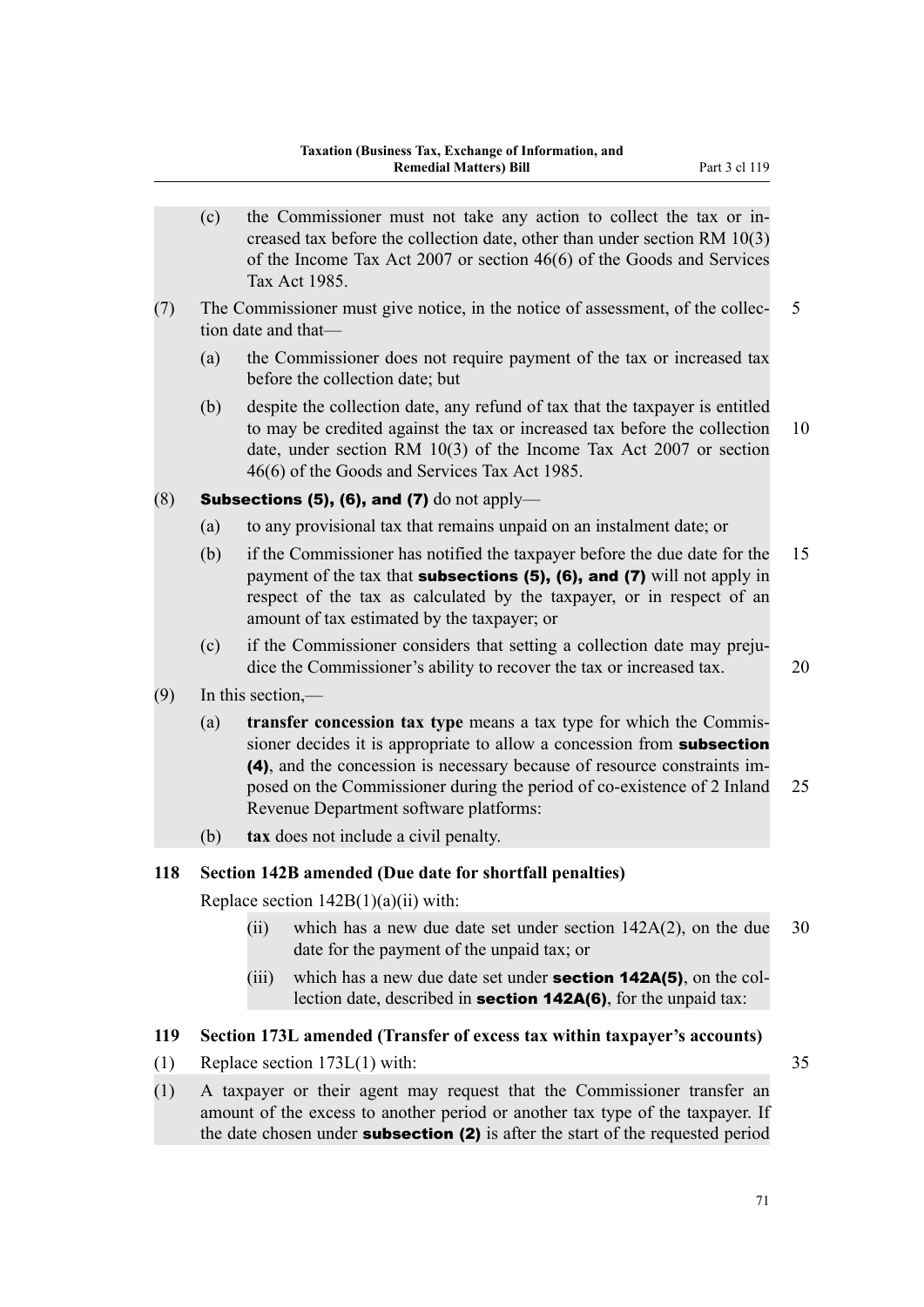for the taxpayer, the maximum amount that the Commissioner may transfer is the total of—

- (a) debt owing by the taxpayer to the Commissioner for the requested period at the date chosen under **subsection (2)**: and
- (b) the taxpayer's deferrable tax for the requested period at the date chosen 5 under subsection (2); and
- (c) the amount of an adjustment for the requested period under a notice of proposed adjustment, if there is no deferrable tax under paragraph (b) for the period; and
- (d) any amount agreed with the Commissioner.  $10$
- (2) In section 173L(2), in the words before the paragraphs, replace "all or part of the excess" with "the amount".
- (3) In section 173L(2)(a), replace "GST refund" with "GST refund provided by section 19C(8) or 20(5) of the Goods and Services Tax Act 1985".

## **120 Section 173M amended (Transfer of excess tax to another taxpayer)** 15

- (1) Replace section 173M(1) with:
- (1) A taxpayer or their agent may request that the Commissioner transfer an amount of the excess to another taxpayer. If the date chosen under **subsection** (4) is after the start of the requested period for the other taxpayer, the maximum amount that the Commissioner may transfer is the total of— 20
	- (a) debt owing by that other taxpayer to the Commissioner at the date chosen under subsection (4) for the requested period; and
	- (b) the other taxpayer's deferrable tax at the date chosen under **subsection** (4) for the requested period; and
	- (c) the amount of an adjustment for the requested period under a notice of 25 proposed adjustment, if there is no deferrable tax under paragraph (b) for the period; and
	- (d) any amount agreed with the Commissioner.
- (2) Replace section 173M(3) with:
- (3) A taxpayer, being a trustee of a family trust, may request a transfer to a benefi- 30 ciary of the trust. If the date chosen under subsection (4) is after the start of the requested period for the beneficiary, the maximum amount that the Commissioner may transfer is the total of—
	- (a) debt owing by the beneficiary to the Commissioner at the date chosen under **subsection (4)** for the requested period; and 35
	- (b) the beneficiary's deferrable tax at the date chosen under **subsection (4)** for the requested period; and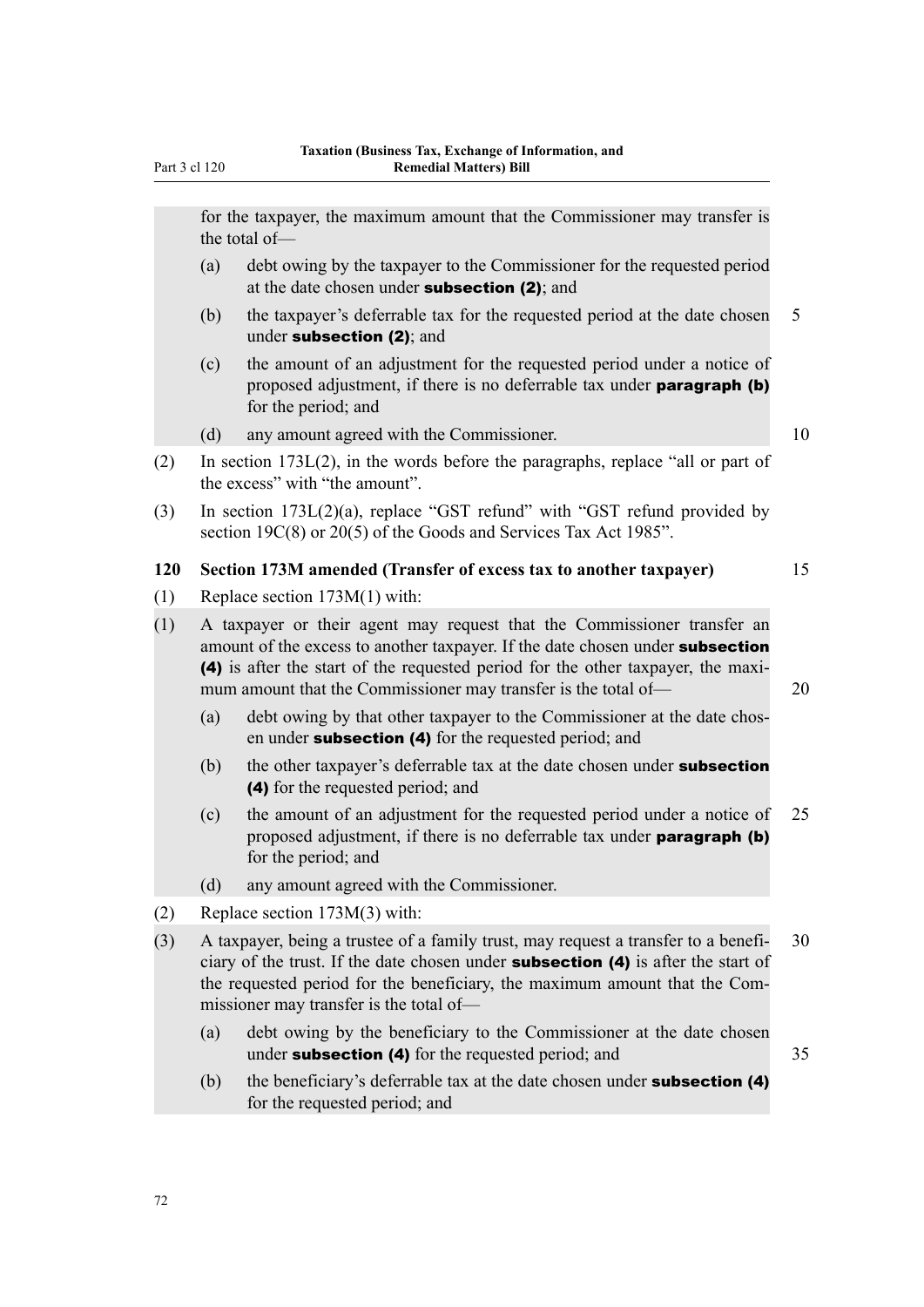(c) the amount of an adjustment for the requested period under a notice of proposed adjustment, if there is no deferrable tax under **paragraph** (b) for the period; and (d) any amount agreed with the Commissioner. (3) In section 173M(4), in the words before the paragraphs, replace "all or part of 5 the excess" with "the amount". **120B Section 173S amended (Transfers of interest on overpaid tax)** After section 173S(2), insert: (3) If the date under subsection (2) is after the start of the requested period for the taxpayer or the other taxpayer, the maximum amount that the Commissioner 10 may transfer is the total of— (a) debt owing by the taxpayer, or by the other taxpayer as the case may be, to the Commissioner for the requested period at the date under subsection  $(2)$ ; and (b) the taxpayer's, or the other taxpayer's as the case may be, deferrable tax 15 for the requested period at the date under subsection (1); and (c) the amount of an adjustment for the requested period under a notice of proposed adjustment, if there is no deferrable tax under paragraph (b) for the period; and (d) any amount agreed with the Commissioner. 20

#### **120C Section 183C amended (Cancellation of interest)**

After section 183C(4), insert:

- (4B) **Subsection (4C)** applies, if-
	- (a) the Commissioner issues another statement of account (the **second statement**) to a taxpayer within 30 days of a statement described in subsec- 25 tion (4) (the **first statement**); and
	- (b) the first and second statements are for GST and penalties related to the GST; and
	- (c) the liability for GST is the same in the first and second statements; and
	- (d) the GST and related penalties in the second statement, together with any 30 interest payable under Part 7 in relation to the period before the date of the first statement is paid to the Commissioner on or before the 30th day after the date on which the second statement of account is issued, or the due date of the tax, whichever occurs first.
- (4C) The Commissioner shall cancel the taxpayer's liability to pay interest under 35 Part 7 in relation to the GST and related penalties for the period commencing on the day after the date on which the first statement is issued and ending with the day on which the payment described in **subsection (4B)(d)** is made.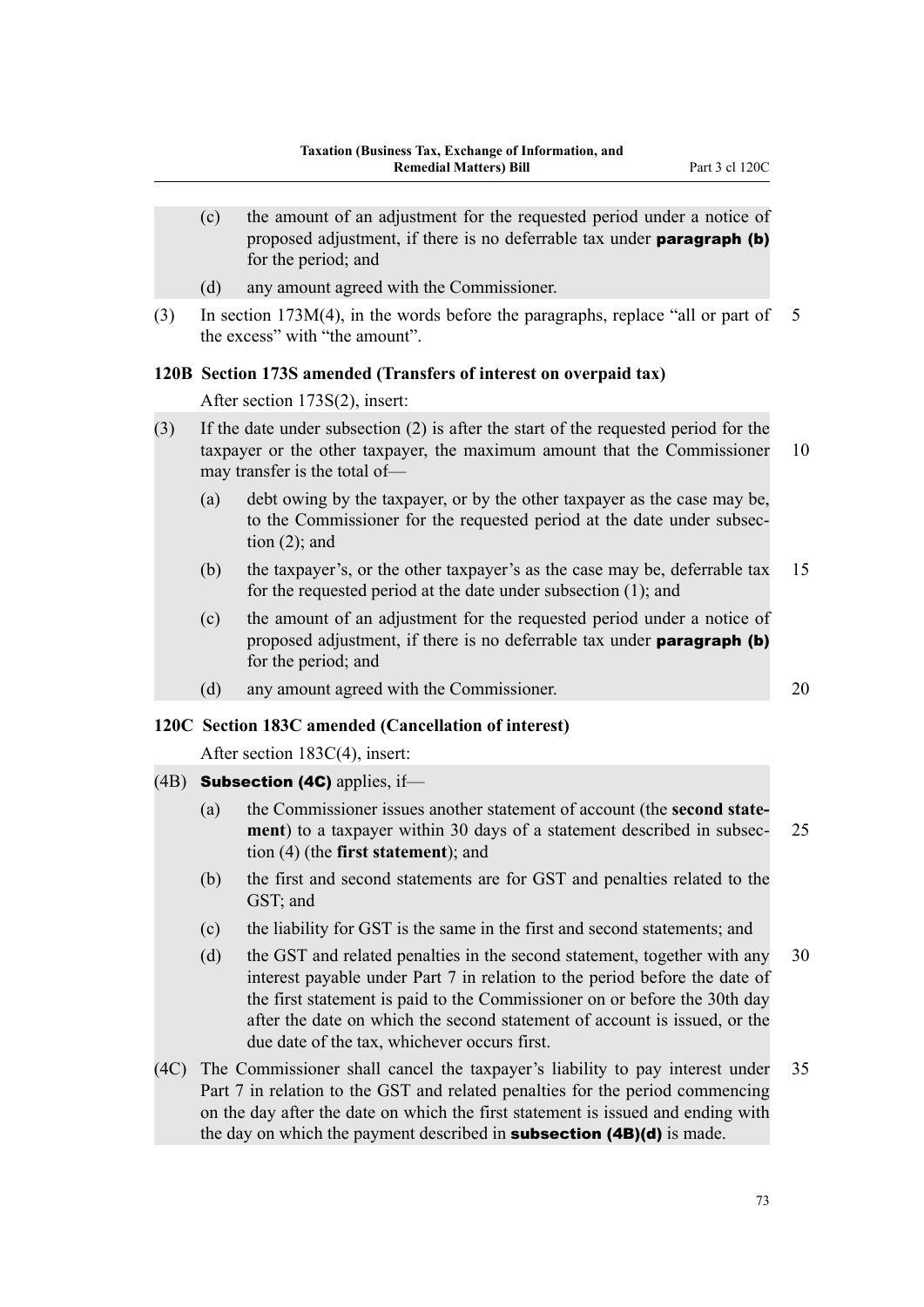## **120D New section 227B (Regulations providing for transitional exemptions and other matters)**

After section 227, insert:

#### **227B Regulations providing for transitional exemptions and other matters**

- (1) This section provides a regulation-making power for matters relating to the ad- 5 ministration of this Act that—
	- (a) arise during the period of co-existence of 2 Inland Revenue software platforms; and
	- (b) affect the application of this Act in relation to 1 or more taxpayers; and
	- (c) make it necessary in order to achieve an orderly transition to the new 10 software platform for amendments to be made to this Act consistent with the purposes of the Inland Revenue Acts.
- (2) The Governor-General may, by Order in Council on the recommendation of the Minister of Revenue, make regulations—
	- (a) providing transitional and savings provisions— 15

- (i) concerning the coming into force of provisions affecting the administration of this Act:
- (ii) that may be in addition to, or in place of, other provisions of this Act:
- (b) prescribing how provisions of this Act must be applied or modified for 20 the purpose set out in **subsection**  $(1)$ :
- (c) providing that, subject to conditions as may be set out in the regulations, during a specified transitional period,—
	- (i) specified provisions of this Act, including definitions, do not apply, or apply with modifications or additions, or both: 25
	- (ii) specified terms have the meaning given to them by the regulations:
	- (iii) specified provisions repealed or amended in this Act are to continue to apply:
- (d) specifying categories of persons who may be exempted from some or all 30 of an obligation under this Act:
- (e) providing for any other matters that may be required to achieve the purpose set out in subsection (1).
- (3) Regulations made under this section may not—
	- (a) cause a taxpayer's liability to be more than the liability they would have 35 under this Act if no regulations were made under this section:
	- (b) alter or affect the application of—
		- (i) the care and management provisions in sections 6 and 6A: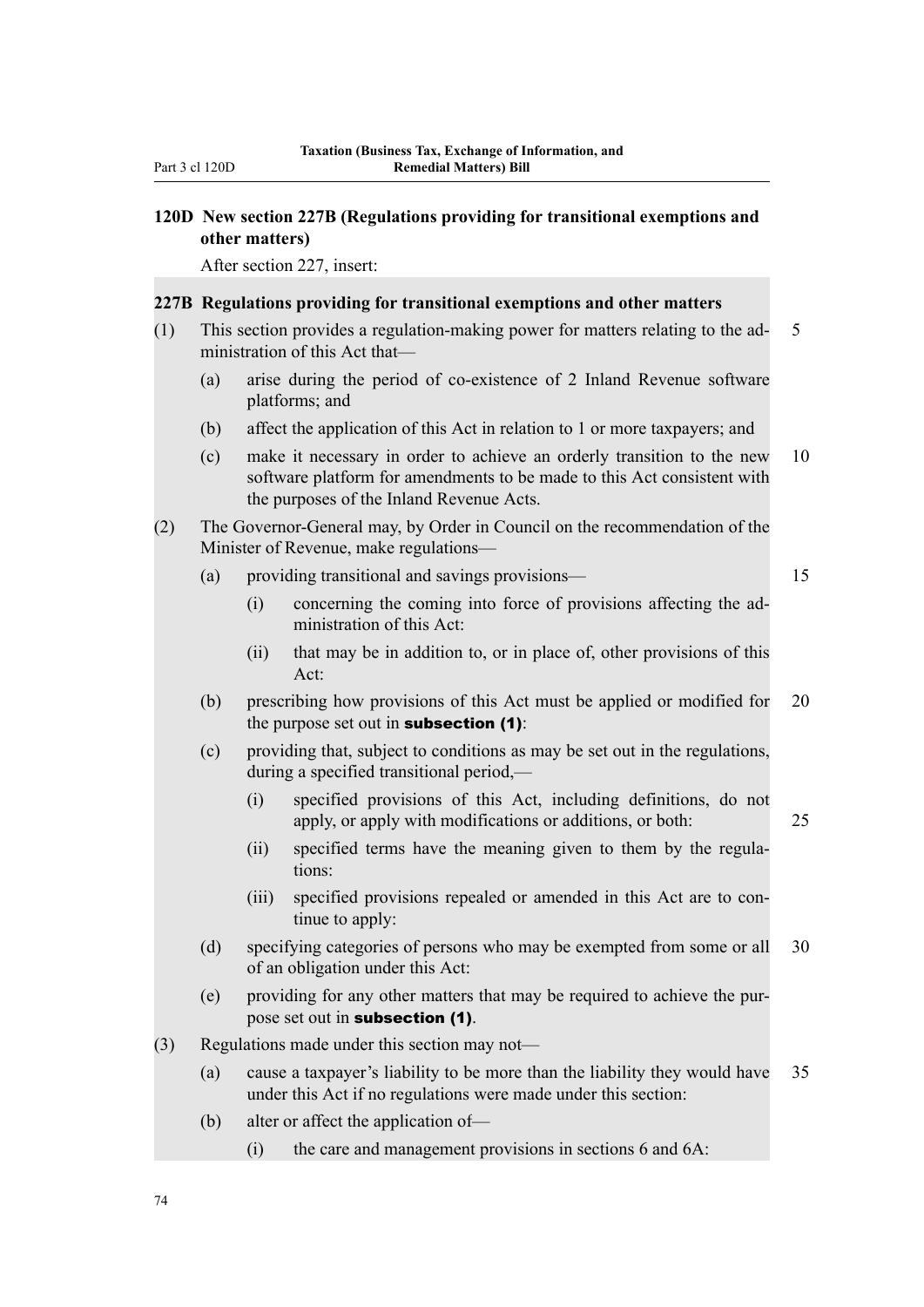- (ii) the information provisions in sections  $16$  to  $21$ :
- (iii) the secrecy provisions in Part 4:
- (iv) a shortfall penalty under sections 141 to 141K:
- (v) a criminal penalty under sections 143 to 148:
- (c) directly or indirectly remove or diminish the rights of a taxpayer 5 under—
	- (i) the disputes provisions in Part 4A:
	- (ii) the provisions for determinations under Part 5:
	- (iii) binding rulings under Part 5A:
	- (iv) the objection and challenge provisions in Parts 8 and 8A: 10
	- (v) the provisions relating to remission, relief, and refunds in Part 11:
- (d) have retrospective application.
- (4) Regulations made under this section must include a date on which the regulations are revoked, and that date must be no later than 3 years after the date on which they are made. 15
- (5) The Minister may recommend the making of regulations under this section only if satisfied that—
	- (a) the regulations—
		- (i) are necessary to achieve the purpose set out in **subsection (1)**: and  $20$
		- (ii) are consistent with the purposes of the Inland Revenue Acts; and
		- (iii) are the only legislative option that is practicable in the circumstances; and
	- (b) a consultative process has been undertaken that—
		- (i) includes the distribution of draft regulations and an explanation of 25 the way in which the regulations would meet the requirements of **paragraph (a)** to persons or organisations that represent taxpayers that it is reasonable to consult with for the purposes of this section; and
		- (ii) provides a period of consultation of at least 4 weeks. 30
	- (6) This section and any unexpired regulations made under this section expire and are repealed on 31 December 2021.

# Subpart 3—Amendments to other enactment

#### **120E Student Loan Scheme Act 2011 amended**

**This subpart** amends the Student Loan Scheme Act 2011. 35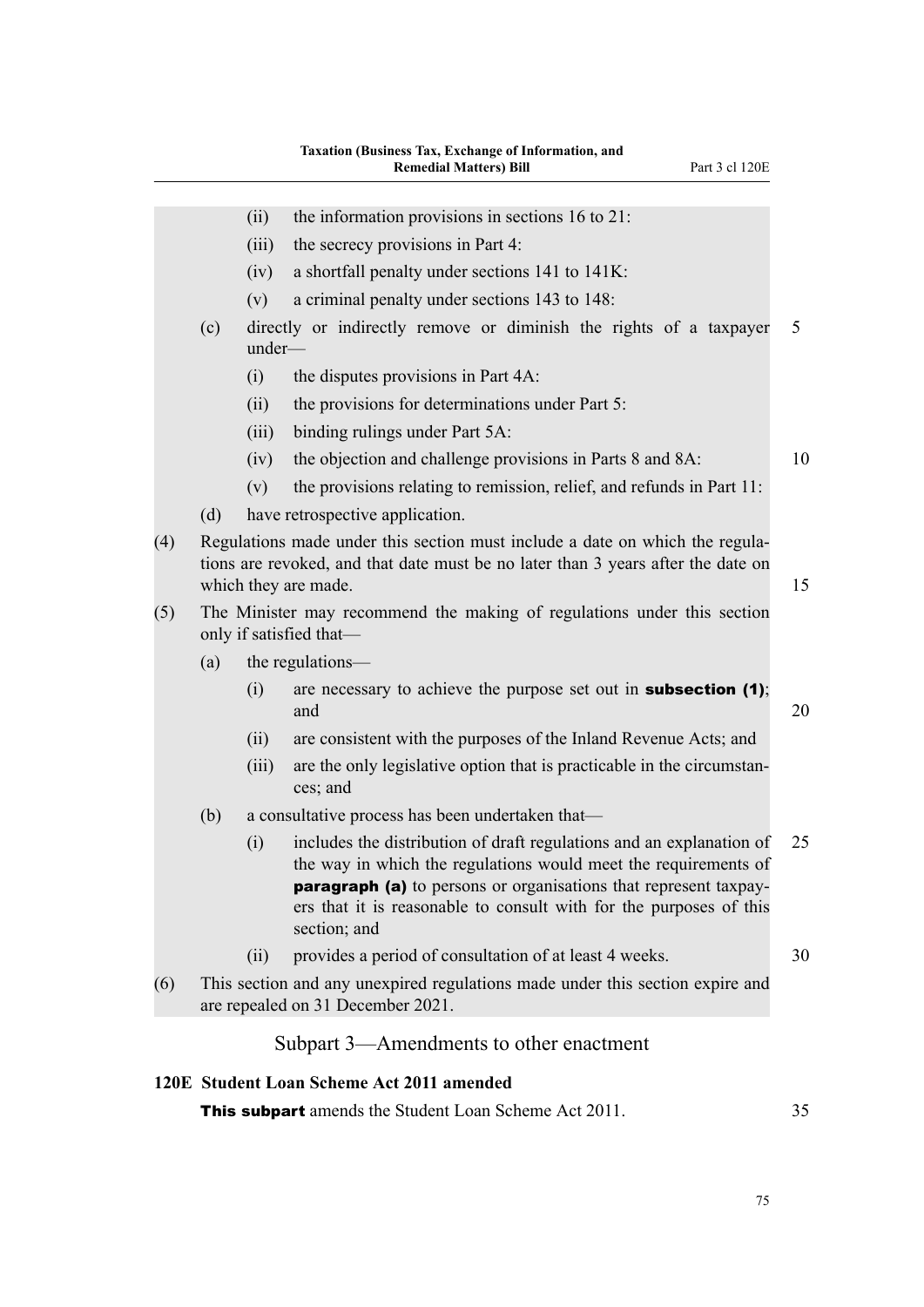|              | 120F Section 25 amended (Commissioner may treat certain borrowers as being<br>physically in New Zealand)                   |                                                                                                        |    |  |  |
|--------------|----------------------------------------------------------------------------------------------------------------------------|--------------------------------------------------------------------------------------------------------|----|--|--|
|              | After section $25(1)(i)$ , insert:                                                                                         |                                                                                                        |    |  |  |
|              | (ia)                                                                                                                       | the borrower is undertaking study that meets the requirements of <b>clause</b><br>9A of Schedule 1; or | 5  |  |  |
|              | the borrower is undertaking an internship that meets the requirements of<br>$(ib)$<br>clause 9B of Schedule 1; or          |                                                                                                        |    |  |  |
| 121          | charity)                                                                                                                   | Section 27E amended (Commissioner may remove entity's listing as                                       |    |  |  |
|              |                                                                                                                            | In section $27E(3)(b)$ , replace "applicant" with "entity".                                            | 10 |  |  |
| 122          | Schedule 1 amended (Conditions to borrower being treated as being<br>physically in New Zealand)                            |                                                                                                        |    |  |  |
| (1)          |                                                                                                                            | In schedule 1, replace clause 1 with:                                                                  |    |  |  |
| $\mathbf{1}$ |                                                                                                                            | <b>Definitions</b>                                                                                     |    |  |  |
|              |                                                                                                                            | In this Schedule,—                                                                                     | 15 |  |  |
|              | Crown agent means a statutory entity named in Part 1 of Schedule 1 of the<br>Crown Entities Act 2004                       |                                                                                                        |    |  |  |
|              | <b>ENZ</b> means Education New Zealand established under Part 21 of the Educa-<br>tion Act 1989                            |                                                                                                        |    |  |  |
|              | government department means a department named in Schedule 1 of the<br><b>State Sector Act 1988</b>                        |                                                                                                        |    |  |  |
|              | NZQA means the New Zealand Qualifications Authority continued under Part<br>20 of the Education Act 1989                   |                                                                                                        |    |  |  |
|              | qualifying government-funded scholarship means a scholarship, in respect<br>of study or an internship,—                    |                                                                                                        |    |  |  |
|              |                                                                                                                            | (a) that is partially or fully funded by a government department or a Crown<br>agent; and              |    |  |  |
|              | (b)                                                                                                                        | that is assessed by ENZ as being a qualifying scholarship for the pur-<br>poses of this Act.           |    |  |  |
| (2)          | In schedule 1, clause $6(1)(d)(ii)$ , replace "clause 2, 5, 7, 8, or 9" with "clause 2,<br>5, 7, 8, 9, <b>9A, or 9B</b> ". |                                                                                                        |    |  |  |
| (3)          | In schedule 1, after clause 9, insert:                                                                                     |                                                                                                        |    |  |  |
| <b>9A</b>    | Condition to government-funded full-time overseas study application                                                        |                                                                                                        |    |  |  |
|              | A borrower who makes an application under <b>section 25(1)(ia)</b> must—                                                   |                                                                                                        |    |  |  |
|              | (a)                                                                                                                        | be undertaking study that—                                                                             | 35 |  |  |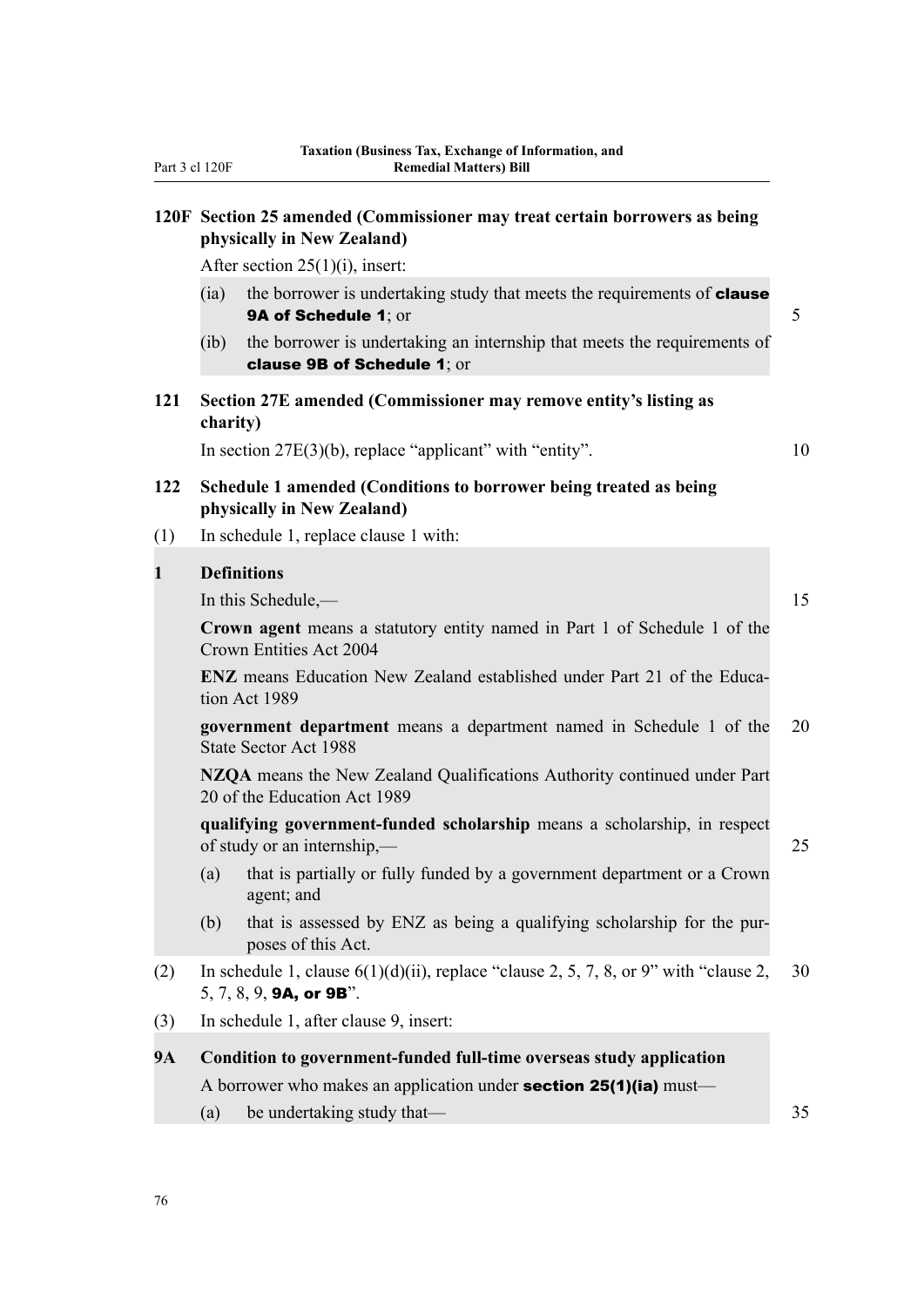- (i) the borrower is receiving a qualifying government-funded scholarship in respect of; and (ii) is full-time and undertaken overseas; and (b) provide the Commissioner with evidence from ENZ verifying that the borrower is receiving a qualifying government-funded scholarship in re- 5 spect of the study. **9B Condition to government-funded overseas internship application** A borrower who makes an application under **section 25(1)(ib)** must— (a) be undertaking an internship that— (i) the borrower is receiving a qualifying government-funded scholar- 10 ship in respect of; and  $(ii)$  is— (A) full-time; or (B) if undertaken with part-time study, part-time; and (iii) is undertaken overseas; and 15 (b) provide the Commissioner with evidence from ENZ verifying that the borrower is receiving a qualifying government-funded scholarship in re-
- (4) In schedule 1, clause 11(1), replace "(i), and (j)" with "(i), (ia), (ib), and (j)".

spect of the internship.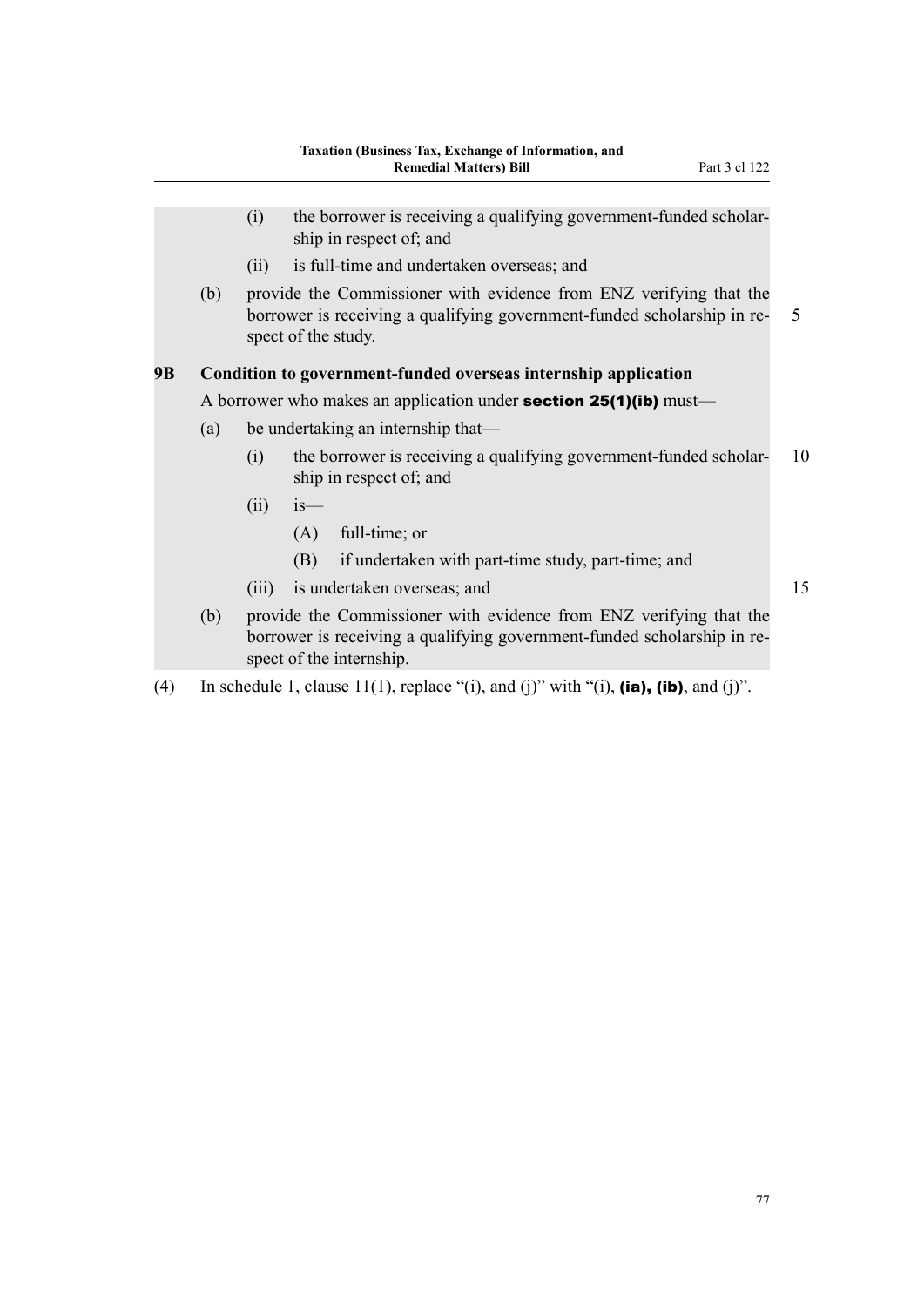# **Schedule New schedule 2 inserted**

|                | s 26                                                                                                                                                                                                                                                       |    |
|----------------|------------------------------------------------------------------------------------------------------------------------------------------------------------------------------------------------------------------------------------------------------------|----|
|                | <b>Schedule 2</b>                                                                                                                                                                                                                                          |    |
|                | <b>Application of CRS standard</b>                                                                                                                                                                                                                         | 5  |
|                | s 1850                                                                                                                                                                                                                                                     |    |
|                | <b>Items modifying CRS standard</b>                                                                                                                                                                                                                        |    |
| $\mathbf{1}$   | The terms reporting period, calendar year or other appropriate reporting<br>period, calendar year, and year mean a 12-month period ending with 31<br>March, unless the context requires a different interpretation.                                        | 10 |
| $\overline{2}$ | Sections I to VII are replaced by the Sections I to VII included in Annex 5<br>(Wider Approach to the Common Reporting Standard) of the CRS publication,<br>as amended from time to time, modified by items 3 to 12.                                       |    |
| 3              | In Section I, paragraph C, the words "or with respect to each Financial Account<br>that is opened prior to becoming a Reportable Account" are disregarded.                                                                                                 | 15 |
| 4              | Section I, paragraph F is disregarded.                                                                                                                                                                                                                     |    |
| 5              | In Section III, subparagraph $C(6)$ , the date reference is replaced by 30 June<br>2017.                                                                                                                                                                   |    |
| 6              | In Section III, paragraph D, the date reference is replaced by the words "30<br>June 2018, for pre-existing individual accounts that are high value accounts, or<br>30 June 2019 for pre-existing individual accounts that are lower value ac-<br>counts". | 20 |
| 7              | In Section V, paragraph A, the date reference is replaced by 30 June 2017.                                                                                                                                                                                 |    |
| 8              | In Section V, paragraph B, the date references are replaced by 30 June 2017.                                                                                                                                                                               |    |
| 9              | In Section V, subparagraph $D(1)$ , the first date reference is replaced by 30 June<br>2017 and the second date reference is replaced by 30 June 2019.                                                                                                     | 25 |
| 10             | In Section V, subparagraph $D(2)$ , the first date reference is replaced by 30 June<br>2017 and the second date reference is replaced by 31 March.                                                                                                         |    |
| 11             | In Section VII, paragraph B, the alternative procedures under the special due<br>diligence rules include the procedure given in paragraph 13 of the Commentary<br>on Section VII.                                                                          | 30 |
| 12             | Under Section VII, subparagraph $C(4)$ , an entity has the option of treating all<br>dollar amounts referred to in the CRS standard as being in New Zealand dol-<br>lars.                                                                                  |    |
| 13             | In Section VIII, subparagraph $B(1)(c)$ , the term <b>Non-Reporting Financial In-</b><br>stitution includes a person or entity determined by the Commissioner under                                                                                        | 35 |
|                |                                                                                                                                                                                                                                                            |    |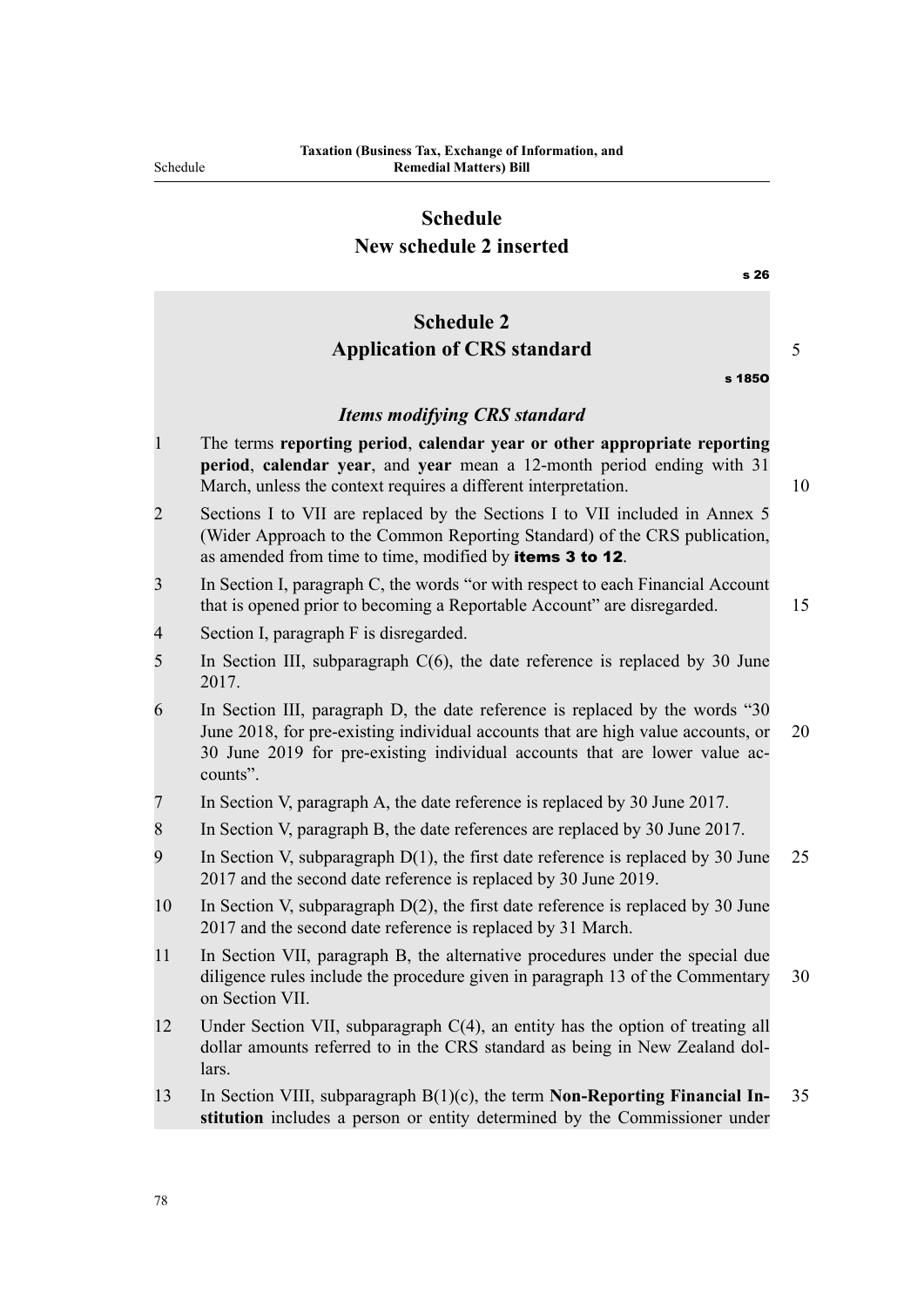|    | <b>section 91AAW</b> to be a non-reporting financial institution for the purposes of<br>the CRS applied standard.                                                                                                                                                                                    |    |
|----|------------------------------------------------------------------------------------------------------------------------------------------------------------------------------------------------------------------------------------------------------------------------------------------------------|----|
| 14 | In Section VIII, subsubparagraph $B(8)(b)$ , the date reference is replaced by 1<br>July 2017.                                                                                                                                                                                                       |    |
| 15 | In Section VIII, subsubparagraph $B(9)(a)$ , the date reference is replaced by 30<br>June 2017.                                                                                                                                                                                                      | 5  |
| 16 | In Section VIII, subsubparagraph $B(9)(d)$ , the date reference is replaced by 30<br>June 2018.                                                                                                                                                                                                      |    |
| 17 | In Section VIII, subparagraph $C(9)$ , the definition of the term <b>Preexisting Ac-</b><br>count is the replacement definition given in paragraph 82 of the Commentary<br>on Section VIII, with the date reference in subsubparagraph (a) of the replace-<br>ment definition being 30 June 2017.    | 10 |
| 18 | In Section VIII, subparagraph $C(10)$ , the definition of the term New Account<br>$is$ —                                                                                                                                                                                                             |    |
|    | New Account means a Financial Account maintained by a Reporting Financial<br>Institution that is not a Pre-existing Account.                                                                                                                                                                         | 15 |
| 19 | In Section VIII, subparagraph $C(14)$ , the date reference is replaced by 30 June<br>2017.                                                                                                                                                                                                           |    |
| 20 | In Section VIII, subparagraph $C(15)$ , the first date reference is replaced by 30<br>June 2017 and the second date reference is replaced by 31 March.                                                                                                                                               | 20 |
| 21 | In Section VIII, subsubsubparagraph $C(17)(f)(ii)$ , the date reference is replaced<br>by 1 July 2017.                                                                                                                                                                                               |    |
| 22 | In Section VIII, subsubparagraph $C(17)(g)$ , the term <b>Excluded Account</b> in-<br>cludes an account determined by the Commissioner under section 91AAW to<br>be an excluded account for the purposes of the CRS applied standard.                                                                | 25 |
| 23 | In Section VIII, subparagraph D(4), the term Reportable Jurisdiction means a<br>jurisdiction identified as a reportable jurisdiction by the Governor-General by<br>Order in Council and not subject at the time to a suspension under an Order in<br>Council or a determination of the Commissioner. |    |
| 24 | In Section VIII, subparagraph D(5), the term Participating Jurisdiction in-<br>cludes New Zealand in addition to jurisdictions determined by the Commis-<br>sioner to be participating jurisdictions.                                                                                                | 30 |
| 25 | In Section VIII, subparagraph $E(4)$ , the definition of the term <b>Related Entity</b> is<br>the replacement definition given in paragraph 82 of the Commentary on Sec-<br>tion VIII.                                                                                                               | 35 |